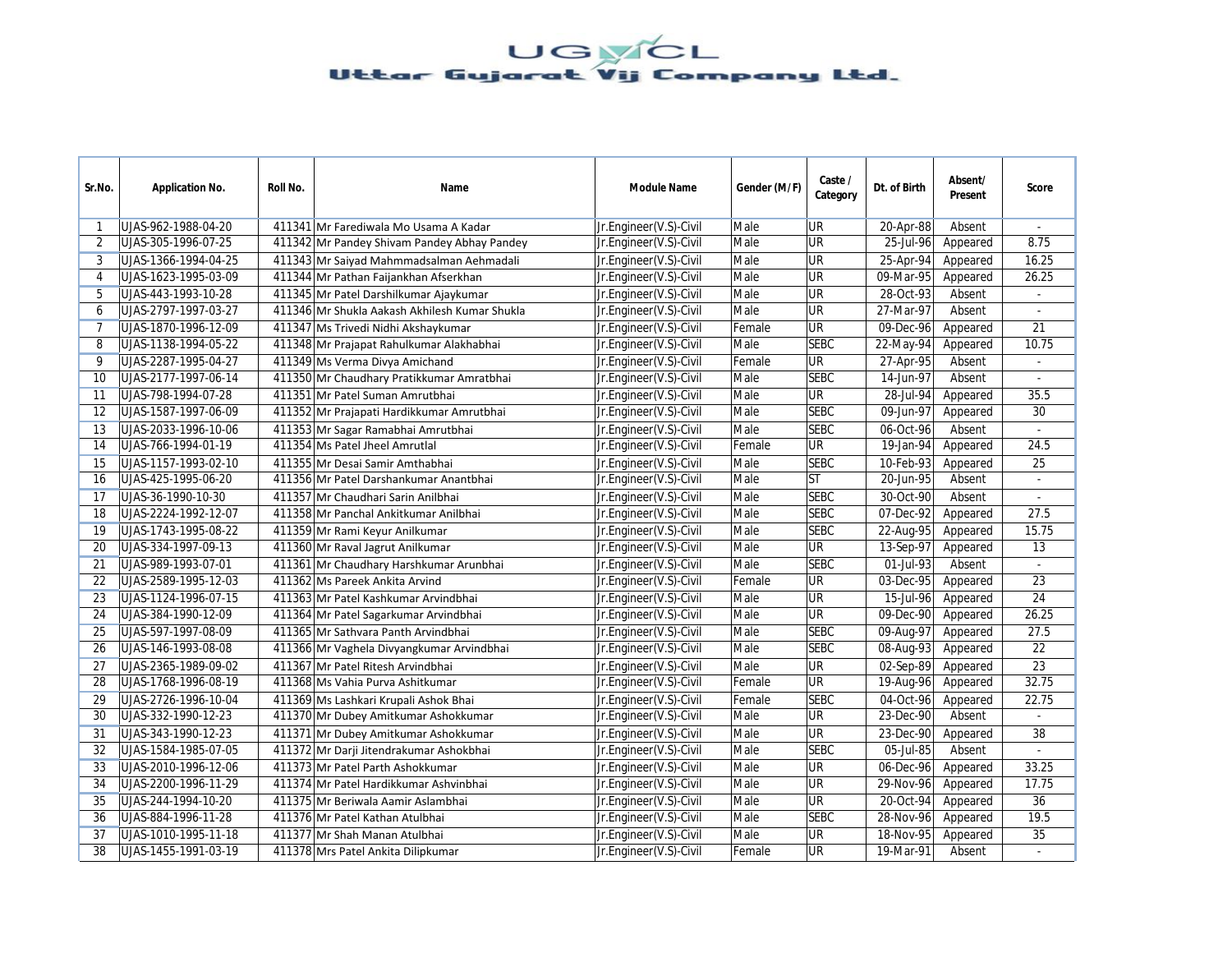| 39 | UJAS-642-1995-03-29  | 411379 Mr Bharvad Dharmeshkumar Bababhai          | Jr.Engineer(V.S)-Civil | Male   | <b>SEBC</b>              | 29-Mar-95               | Appeared | 28.75                       |
|----|----------------------|---------------------------------------------------|------------------------|--------|--------------------------|-------------------------|----------|-----------------------------|
| 40 | UJAS-1645-1994-02-20 | 411380 Mr Chaudhari Urvilkumar Babubhai           | Jr.Engineer(V.S)-Civil | Male   | <b>SEBC</b>              | 20-Feb-94               | Appeared | 22.5                        |
| 41 | UJAS-2188-1994-08-04 | 411381 Mr Prajapati Karn Babubhai                 | Jr.Engineer(V.S)-Civil | Male   | <b>SEBC</b>              | 04-Aug-94               | Absent   | ÷.                          |
| 42 | UJAS-2811-1995-06-01 | 411382 Mr Prajapati Kaushikkumar Babubhai         | Jr.Engineer(V.S)-Civil | Male   | <b>SEBC</b>              | 01-Jun-95               | Absent   |                             |
| 43 | UJAS-2626-1996-12-13 | 411383 Mr Rabari Kuldeep Babubhai                 | Jr.Engineer(V.S)-Civil | Male   | <b>SEBC</b>              | 13-Dec-96               | Appeared | 6.25                        |
| 44 | UJAS-2468-1996-08-07 | 411384 Mr Raval Jaykumar Babulal                  | Jr.Engineer(V.S)-Civil | Male   | <b>SEBC</b>              | 07-Aug-96               | Appeared | 20                          |
| 45 | UJAS-610-1996-08-30  | 411385 Ms Gadhavi Pooja Balavantdan               | Jr.Engineer(V.S)-Civil | Female | <b>SEBC</b>              | 30-Aug-96               | Appeared | 17.5                        |
| 46 | UJAS-635-1988-10-31  | 411386 Mr Prajapati Ketankumar Baldevbhai         | Jr.Engineer(V.S)-Civil | Male   | <b>SEBC</b>              | 31-Oct-88               | Appeared | 20                          |
| 47 | UJAS-2569-1995-09-17 | 411387 Mr Dodia Brijesh Balubhai                  | Jr.Engineer(V.S)-Civil | Male   | <b>SEBC</b>              | 17-Sep-95               | Appeared | 31.75                       |
| 48 | UJAS-2354-1995-10-06 | 411388 Mr Chaudhary Samarthkumar Balvantbhai      | Jr.Engineer(V.S)-Civil | Male   | <b>SEBC</b>              | 06-Oct-95               | Appeared | 21.25                       |
| 49 | UJAS-2689-1995-07-13 | 411389 Mr Matwa Praveen Kumar Balveer Singh Matwa | Jr.Engineer(V.S)-Civil | Male   | $\overline{\mathsf{UR}}$ | 13-Jul-95               | Absent   |                             |
| 50 | UJAS-1538-1982-10-11 | 411390 Mr Barot Himanshu Satishbhai               | Jr.Engineer(V.S)-Civil | Male   | <b>SEBC</b>              | 11-Oct-82               | Appeared | 10.5                        |
| 51 | UJAS-2554-1986-11-20 | 411391 Mr Dalwadi Krunal Bhadreshbhai             | Jr.Engineer(V.S)-Civil | Male   | <b>SEBC</b>              | 20-Nov-86               | Absent   |                             |
| 52 | UJAS-1245-1994-09-30 | 411392 Mr Patel Harsh Bhailalbhai                 | Jr.Engineer(V.S)-Civil | Male   | <b>UR</b>                | 30-Sep-94               | Appeared | 22.5                        |
| 53 | UJAS-187-1996-10-11  | 411393 Mr Chunara Vipulkumar Bhanubhai            | Jr.Engineer(V.S)-Civil | Male   | <b>SEBC</b>              | 11-Oct-96               | Appeared | 38                          |
| 54 | UJAS-1974-1994-11-03 | 411394 Mr Vasava Rahulbhai Bhanubhai              | Jr.Engineer(V.S)-Civil | Male   | <b>ST</b>                | 03-Nov-94               | Absent   | $\omega$                    |
| 55 | UJAS-1495-1985-05-15 | 411395 Mr Shrimali Darshan Bhanushankar           | Jr.Engineer(V.S)-Civil | Male   | UR                       | 15-May-85               | Absent   | $\omega$                    |
| 56 | UJAS-918-1994-07-20  | 411396 Mr Modi Nishakar Bharatbhai                | Jr.Engineer(V.S)-Civil | Male   | <b>SEBC</b>              | 20-Jul-94               | Appeared | 9.5                         |
| 57 | UJAS-1020-1995-08-02 | 411397 Mr Patel Niravkumar Bharatbhai             | Jr.Engineer(V.S)-Civil | Male   | <b>UR</b>                | 02-Aug-95               | Absent   |                             |
| 58 | UJAS-2694-1997-06-06 | 411398 Mr Amajkar Chehar Bharatkumar              | Jr.Engineer(V.S)-Civil | Male   | UR                       | 06-Jun-97               | Appeared | 15                          |
| 59 | UJAS-222-1983-12-20  | 411399 Mr Mehta Kartik Bharatkumar                | Jr.Engineer(V.S)-Civil | Male   | <b>UR</b>                | $\overline{20}$ -Dec-83 | Appeared | 26                          |
| 60 | UJAS-452-1992-08-27  | 411400 Mr Patel Hirenkumar Bharatkumar            | Jr.Engineer(V.S)-Civil | Male   | UR                       | 27-Aug-92               | Appeared | 35                          |
| 61 | UJAS-2409-1992-10-31 | 411401 Mrs Patel Dhwani Mukesh Bhai               | Jr.Engineer(V.S)-Civil | Female | <b>UR</b>                | 31-Oct-92               | Appeared | 22.25                       |
| 62 | UJAS-2152-1995-04-22 | 411402 Mr Thakar Janmejay Bhaskarbhai             | Jr.Engineer(V.S)-Civil | Male   | UR                       | 22-Apr-95               | Absent   |                             |
| 63 | UJAS-570-1994-10-12  | 411403 Mr Sata Bhargav Bhavesh                    | Jr.Engineer(V.S)-Civil | Male   | UR                       | 12-Oct-94               | Appeared | 33                          |
| 64 | UJAS-1104-1997-08-22 | 411404 Mr Parmar Chirag Bhupatji                  | Jr.Engineer(V.S)-Civil | Male   | UR                       | 22-Aug-97               | Absent   | ä,                          |
| 65 | UJAS-747-1993-12-20  | 411405 Mr Amin Parth Bhupendrabhai                | Jr.Engineer(V.S)-Civil | Male   | <b>UR</b>                | $20 - Dec - 93$         | Appeared | 41                          |
| 66 | UJAS-1484-1997-12-30 | 411406 Mr Dudakiya Dhavalkumar Bhupendrabhai      | Jr.Engineer(V.S)-Civil | Male   | <b>SEBC</b>              | 30-Dec-97               | Absent   |                             |
| 67 | UJAS-2066-1994-07-01 | 411407 Mr Patel Yashkumar Bhupendrabhai           | Jr.Engineer(V.S)-Civil | Male   | <b>UR</b>                | 01-Jul-94               | Absent   | ÷                           |
| 68 | UJAS-2389-1996-02-08 | 411408 Mr Soni Pritesh Bhupendrabhai              | Jr.Engineer(V.S)-Civil | Male   | UR                       | 08-Feb-96               | Appeared | 55                          |
| 69 | UJAS-674-1994-08-28  | 411409 Mr Patel Kunal Bhupendrakumar              | Jr.Engineer(V.S)-Civil | Male   | <b>SEBC</b>              | 28-Aug-94               | Appeared | 20                          |
| 70 | UJAS-2619-1994-07-24 | 411410 Mr Desai Jignesh Bijalbhai                 | Jr.Engineer(V.S)-Civil | Male   | <b>SEBC</b>              | 24-Jul-94               | Appeared | 6.25                        |
| 71 | UJAS-1498-1995-12-09 | 411411 Mr Vaghela Krunal Bipinbhai                | Jr.Engineer(V.S)-Civil | Male   | UR                       | 09-Dec-95               | Appeared | 21.5                        |
| 72 | UJAS-899-1997-06-18  | 411412 Mr Thakar Yash Bipinchandra                | Jr.Engineer(V.S)-Civil | Male   | <b>UR</b>                | 18-Jun-97               | Absent   | $\mathcal{L}^{\mathcal{L}}$ |
| 73 | UJAS-1636-1997-07-31 | 411413 Mr Bhatt Kathan Bipinkumar                 | Jr.Engineer(V.S)-Civil | Male   | UR                       | 31-Jul-97               | Appeared | 31                          |
| 74 | UJAS-170-1996-10-21  | 411414 Mr Kantevala Jaydeep Bipinkumar            | Jr.Engineer(V.S)-Civil | Male   | <b>SEBC</b>              | 21-Oct-96               | Appeared | 30                          |
| 75 | UJAS-1405-1994-10-07 | 411415 Mr Bodar Ronak Kanubhai                    | Jr.Engineer(V.S)-Civil | Male   | <b>ST</b>                | 07-Oct-94               | Absent   |                             |
| 76 | UJAS-2379-1994-10-01 | 411416 Mr Singh Narendra Brijmohan                | Jr.Engineer(V.S)-Civil | Male   | UR                       | 01-Oct-94               | Absent   | ÷                           |
| 77 | UJAS-1834-1993-08-19 | 411417 Mr Baranda Mayankkumar Chakravarti         | Jr.Engineer(V.S)-Civil | Male   | <b>ST</b>                | 19-Aug-93               | Appeared | 22.5                        |
| 78 | UJAS-1200-1994-06-17 | 411418 Mr Chandekar Prashant Pramodbhai           | Jr.Engineer(V.S)-Civil | Male   | <b>UR</b>                | 17-Jun-94               | Appeared | 23                          |
| 79 | UJAS-688-1995-08-20  | 411419 Mr Patel Utsavkumar Chandrakant            | Jr.Engineer(V.S)-Civil | Male   | UR                       | 20-Aug-95               | Appeared | 6.75                        |
| 80 | UJAS-2551-1995-10-03 | 411420 Ms Patel Khushali Chandrakant              | Jr.Engineer(V.S)-Civil | Female | UR                       | 03-Oct-95               | Appeared | 26                          |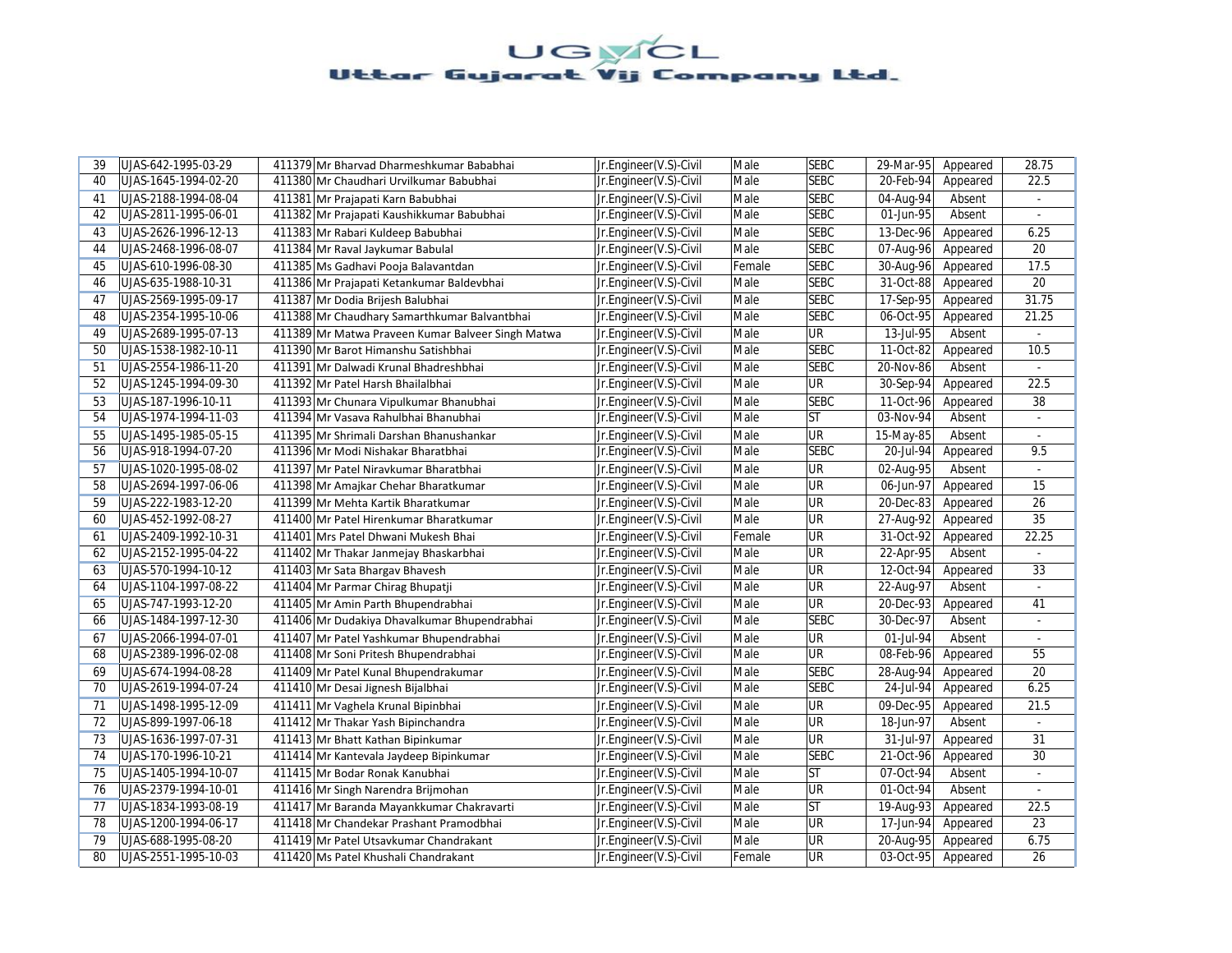| 81  | UJAS-2790-1997-09-02 | 411421 Mr Bhatt Meet Chandreshbhai            | Jr.Engineer(V.S)-Civil | Male   | UR          | 02-Sep-97               | Appeared | 42             |
|-----|----------------------|-----------------------------------------------|------------------------|--------|-------------|-------------------------|----------|----------------|
| 82  | UJAS-2607-1995-11-08 | 411422 Mr Bhatt Om Chandreshkumar             | Jr.Engineer(V.S)-Civil | Male   | UR          | 08-Nov-95               | Appeared | 38.25          |
| 83  | UJAS-2265-1994-04-08 | 411423 Mr Gohil Shambhubhai Chandubhai        | Jr.Engineer(V.S)-Civil | Male   | <b>SEBC</b> | 08-Apr-94               | Absent   | $\sim$         |
| 84  | UJAS-1389-1995-08-02 | 411424 Mr Chaudhari Pathikkumar Jashubhai     | Jr.Engineer(V.S)-Civil | Male   | <b>SEBC</b> | 02-Aug-95               | Appeared | 31.5           |
| 85  | UJAS-1061-1995-12-01 | 411425 Mr Chauhhan Chintan Rajeshkumar        | Jr.Engineer(V.S)-Civil | Male   | <b>SEBC</b> | 01-Dec-95               | Appeared | 19             |
| 86  | UJAS-1774-1996-10-31 | 411426 Ms Chavada Kinalben Chandubhai         | Jr.Engineer(V.S)-Civil | Female | UR          | 31-Oct-96               | Absent   |                |
| 87  | UJAS-608-1994-06-12  | 411427 Mr Chavda Anurag Kantibhai             | Jr.Engineer(V.S)-Civil | Male   | <b>UR</b>   | 12-Jun-94               | Absent   | ÷.             |
| 88  | UJAS-1390-1996-01-09 | 411428 Mr Taral Bhupendrakumar Chhaganbhai    | Jr.Engineer(V.S)-Civil | Male   | <b>ST</b>   | 09-Jan-96               | Appeared | 29             |
| 89  | UJAS-1123-1997-07-04 | 411429 Mr Parmar Kartikkumar Chhatrasinh      | Jr.Engineer(V.S)-Civil | Male   | <b>ST</b>   | 04-Jul-97               | Appeared | 15             |
| 90  | UJAS-1986-1994-10-19 | 411430 Mr Chudasama Shaktisinh Harubha        | Jr.Engineer(V.S)-Civil | Male   | UR          | 19-Oct-94               | Appeared | 38             |
| 91  | UJAS-2624-1994-12-12 | 411431 Mr Leuwa Chiragkumar Dahyabhai         | Jr.Engineer(V.S)-Civil | Male   | UR          | 12-Dec-94               | Appeared | 19.75          |
| 92  | UJAS-34-1996-06-01   | 411432 Mr Patel Nikulkumar Dahyabhai          | Jr.Engineer(V.S)-Civil | Male   | UR          | 01-Jun-96               | Absent   | $\mathcal{L}$  |
| 93  | UJAS-2828-1997-05-23 | 411433 Mr Naik Keyur Dahyabhai                | Jr.Engineer(V.S)-Civil | Male   | <b>ST</b>   | 23-May-97               | Appeared | 27.25          |
| 94  | UJAS-1227-1995-05-07 | 411434 Mr Chaudhary Harshalkumar Dahyalal     | Jr.Engineer(V.S)-Civil | Male   | <b>SEBC</b> | 07-May-95               | Appeared | 35.75          |
| 95  | UJAS-1867-1993-11-24 | 411435 Mr Vasava Pradipkumar Damodarbhai      | Jr.Engineer(V.S)-Civil | Male   | <b>ST</b>   | 24-Nov-93               | Absent   |                |
| 96  | UJAS-2604-1996-04-10 | 411436 Mr Prajaapti Bhavikkumar Dasharathbhai | Jr.Engineer(V.S)-Civil | Male   | <b>SEBC</b> | 10-Apr-96               | Absent   | $\omega$       |
| 97  | UJAS-311-1997-07-11  | 411437 Mr Suneja Nirajkumar Dasharathbhai     | Jr.Engineer(V.S)-Civil | Male   | UR          | 11-Jul-97               | Appeared | 27.25          |
| 98  | UJAS-2326-1993-12-02 | 411438 Mr Patel Keyan Dashrath                | Jr.Engineer(V.S)-Civil | Male   | UR          | 02-Dec-93               | Appeared | 23.25          |
| 99  | UJAS-1073-1994-12-17 | 411439 Mr Prajapati Rashmikant Dashrathbhai   | Jr.Engineer(V.S)-Civil | Male   | <b>SEBC</b> | 17-Dec-94               | Appeared | 21.5           |
| 100 | UJAS-1054-1995-01-04 | 411440 Mr Singh Gaurav Kumar Deo Nath         | Jr.Engineer(V.S)-Civil | Male   | UR          | 04-Jan-95               | Absent   | $\overline{a}$ |
| 101 | UJAS-2535-1995-10-23 | 411441 Mr Patil Piyushkumar Devabhai          | Jr.Engineer(V.S)-Civil | Male   | UR          | 23-Oct-95               | Appeared | 25.75          |
| 102 | UJAS-138-1997-08-13  | 411442 Mr Vadadoriya Jaydip Devashibhai       | Jr.Engineer(V.S)-Civil | Male   | UR          | 13-Aug-97               | Appeared | 30.25          |
| 103 | UJAS-1438-1996-05-21 | 411443 Mr Chauhan Karanvirsingh Devendrasingh | Jr.Engineer(V.S)-Civil | Male   | UR          | 21-May-96               | Appeared | 16.25          |
| 104 | UJAS-2395-1994-11-09 | 411444 Mr Desai Jigar Devjibhai               | Jr.Engineer(V.S)-Civil | Male   | <b>SEBC</b> | 09-Nov-94               | Absent   |                |
| 105 | UJAS-361-1997-08-28  | 411445 Mr Kharadi Mayurkumar Devjibhai        | Jr.Engineer(V.S)-Civil | Male   | <b>ST</b>   | 28-Aug-97               | Appeared | 21.25          |
| 106 | UJAS-1990-1997-04-21 | 411446 Mr Patel Paras Dhanjibhai              | Jr.Engineer(V.S)-Civil | Male   | UR          | 21-Apr-97               | Absent   |                |
| 107 | UJAS-554-1990-10-04  | 411447 Mr Rathod Pankajkumar Dhanjibhai       | Jr.Engineer(V.S)-Civil | Male   | UR          | 04-Oct-90               | Appeared | 18             |
| 108 | UJAS-58-1994-04-02   | 411448 Ms Suthar Dhrupaben Dharmendrakumar    | Jr.Engineer(V.S)-Civil | Female | UR          | 02-Apr-94               | Appeared | 11             |
| 109 | UJAS-2681-1993-04-05 | 411449 Ms Panara Bageshree Jasvantkumar       | Jr.Engineer(V.S)-Civil | Female | <b>SEBC</b> | 05-Apr-93               | Appeared | 17.75          |
| 110 | UJAS-2573-1992-03-01 | 411450 Mr Surani Jaydipkumar Dhirajbhai       | Jr.Engineer(V.S)-Civil | Male   | UR          | 01-Mar-92               | Absent   |                |
| 111 | UJAS-804-1990-02-19  | 411451 Mrs Sheth Krishnaben Shaileshbhai      | Jr.Engineer(V.S)-Civil | Female | UR          | 19-Feb-90               | Appeared | 23.5           |
| 112 | UJAS-574-1995-12-14  | 411452 Mr Parmar Pradhir Dhirubhai            | Jr.Engineer(V.S)-Civil | Male   | UR          | 14-Dec-95               | Absent   | $\blacksquare$ |
| 113 | UJAS-363-1992-05-11  | 411453 Mr Pandor Dhwanish Dilipbhai           | Jr.Engineer(V.S)-Civil | Male   | <b>ST</b>   | 11-May-92               | Absent   |                |
| 114 | UJAS-405-1992-06-15  | 411454 Mr Patel Dhruvkumar Dilipbhai          | Jr.Engineer(V.S)-Civil | Male   | UR          | 15-Jun-92               | Appeared | 33.75          |
| 115 | UJAS-489-1996-09-13  | 411455 Mr Patel Mayurkumar Dilipbhai          | Jr.Engineer(V.S)-Civil | Male   | UR          | 13-Sep-96               | Appeared | 67.25          |
| 116 | UJAS-1738-1991-11-09 | 411456 Mr Patel Nipurn Dilipbhai              | Jr.Engineer(V.S)-Civil | Male   | UR          | 09-Nov-91               | Appeared | 25.25          |
| 117 | UJAS-1764-1992-08-07 | 411457 Mr Raval Akashkumar Dilipbhai          | Jr.Engineer(V.S)-Civil | Male   | UR          | 07-Aug-92               | Appeared | 18.75          |
| 118 | UJAS-693-1997-03-16  | 411458 Mr Vasava Ankitkumar Dilipbhai         | Jr.Engineer(V.S)-Civil | Male   | <b>ST</b>   | $\overline{16}$ -Mar-97 | Appeared | 43.25          |
| 119 | UJAS-2118-1993-06-02 | 411459 Mr Panchal Ravikumar Dilipkumar        | Jr.Engineer(V.S)-Civil | Male   | <b>SEBC</b> | 02-Jun-93               | Appeared | 21             |
| 120 | UJAS-2730-1997-01-25 | 411460 Mr Champavat Harshpalsinh Dilipsinh    | Jr.Engineer(V.S)-Civil | Male   | UR          | 25-Jan-97               | Appeared | 29.5           |
| 121 | UJAS-1705-1996-08-11 | 411461 Mr Mahida Madhavsinh Dilipsinh         | Jr.Engineer(V.S)-Civil | Male   | UR          | 11-Aug-96               | Appeared | 18.75          |
| 122 | UJAS-417-1996-08-04  | 411462 Mr Pandey Avinash Dinesh               | Jr.Engineer(V.S)-Civil | Male   | UR          | 04-Aug-96               | Appeared | 44             |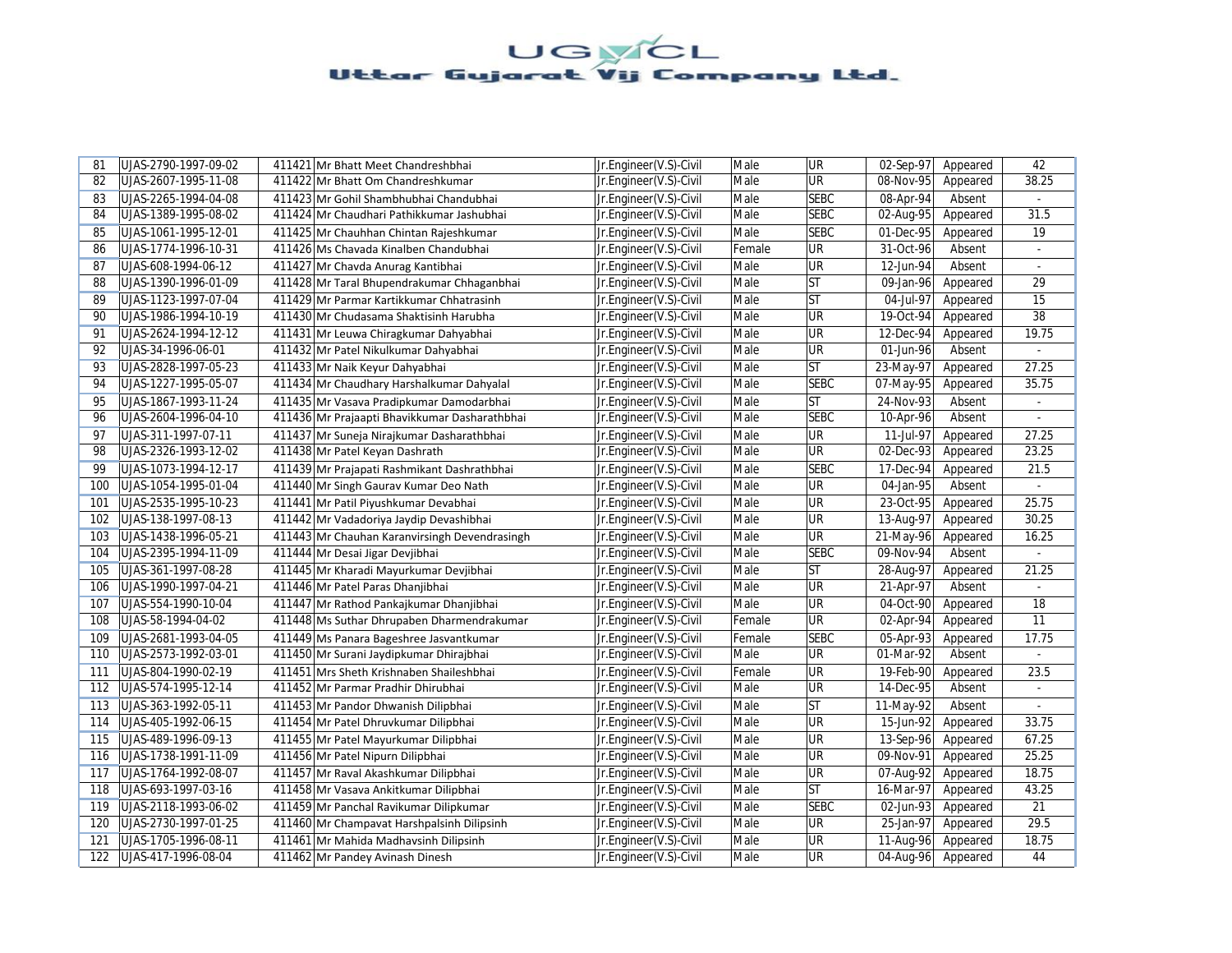| 123 | UJAS-108-1995-10-26  | 411463 Mr Makwana Nihal Dineshbhai               | Jr.Engineer(V.S)-Civil | Male   | <b>UR</b>   | 26-Oct-95               | Appeared | 27.5                        |
|-----|----------------------|--------------------------------------------------|------------------------|--------|-------------|-------------------------|----------|-----------------------------|
| 124 | UJAS-1182-1993-02-09 | 411464 Mr Panchal Mayur Dineshbhai               | Jr.Engineer(V.S)-Civil | Male   | <b>SEBC</b> | 09-Feb-93               | Absent   |                             |
| 125 | UJAS-900-1995-02-12  | 411465 Mr Patel Karan Dineshbhai                 | Jr.Engineer(V.S)-Civil | Male   | <b>UR</b>   | 12-Feb-95               | Appeared | 22.5                        |
| 126 | UJAS-1314-1994-02-21 | 411466 Mr Rathod Rajkumar Dineshbhai             | Jr.Engineer(V.S)-Civil | Male   | <b>SEBC</b> | 21-Feb-94               | Appeared | 18.75                       |
| 127 | UJAS-675-1994-05-09  | 411467 Ms Shah Ankita Dineshbhai                 | Jr.Engineer(V.S)-Civil | Female | <b>UR</b>   | 09-May-94               | Appeared | 25                          |
| 128 | UJAS-2502-1997-05-17 | 411468 Mr Prajapati Parth Dineshkumar            | Jr.Engineer(V.S)-Civil | Male   | <b>SEBC</b> | 17-May-97               | Appeared | 23.75                       |
| 129 | UJAS-1964-1996-12-06 | 411469 Mr Shah Parth Dineshkumar                 | Jr.Engineer(V.S)-Civil | Male   | <b>UR</b>   | 06-Dec-96               | Appeared | 16.25                       |
| 130 | UJAS-1189-1992-06-05 | 411470 Mr Jayswal Hardik Dipakbhai               | Jr.Engineer(V.S)-Civil | Male   | <b>SEBC</b> | 05-Jun-92               | Absent   |                             |
| 131 | UJAS-2482-1995-07-09 | 411471 Mr Dodiya Nisarg Dipakkumar               | Jr.Engineer(V.S)-Civil | Male   | <b>SEBC</b> | 09-Jul-95               | Absent   | ä,                          |
| 132 | UJAS-1404-1995-09-26 | 411472 Ms Chavda Ruchi Dipakkumar                | Jr.Engineer(V.S)-Civil | Female | <b>SEBC</b> | 26-Sep-95               | Absent   |                             |
| 133 | UJAS-2217-1997-05-18 | 411473 Mr Upadhyay Parth Dipakkumar              | Jr.Engineer(V.S)-Civil | Male   | <b>UR</b>   | 18-May-97               | Appeared | 14                          |
| 134 | UJAS-2499-1993-07-16 | 411474 Mr Asari Vipul Divijanbhai                | Jr.Engineer(V.S)-Civil | Male   | lst         | 16-Jul-93               | Absent   | $\blacksquare$              |
| 135 | UJAS-2015-1994-04-16 | 411475 Mr Gavit Unnat Divyeshbhai                | Jr.Engineer(V.S)-Civil | Male   | ST          | 16-Apr-94               | Absent   |                             |
| 136 | UJAS-2198-1996-05-06 | 411476 Mr Chudasama Yashpalsinh Dolatsinh        | Jr.Engineer(V.S)-Civil | Male   | <b>UR</b>   | 06-May-96               | Appeared | 33.75                       |
| 137 | UJAS-1143-1995-09-14 | 411477 Mr Doshi Vimeshkumar Bharatkumar          | Jr.Engineer(V.S)-Civil | Male   | <b>UR</b>   | 14-Sep-95               | Appeared | 43                          |
| 138 | UJAS-2189-1995-10-05 | 411478 Mr Rathva Hitesh Fatubhai                 | Jr.Engineer(V.S)-Civil | Male   | <b>ST</b>   | 05-Oct-95               | Absent   | $\overline{a}$              |
| 139 | UJAS-2786-1997-05-25 | 411479 Mr Pathan Shehjad Khan Firoj Khan         | Jr.Engineer(V.S)-Civil | Male   | <b>UR</b>   | 25-May-97               | Absent   | $\blacksquare$              |
| 140 | UJAS-1838-1996-06-26 | 411480 Mr Sanghariyat Fiyajuddinahemad Gafurbhai | Jr.Engineer(V.S)-Civil | Male   | <b>SEBC</b> | 26-Jun-96               | Appeared | 33.75                       |
| 141 | UJAS-1755-1997-03-01 | 411481 Ms Pagrut Shruti Gajanan                  | Jr.Engineer(V.S)-Civil | Female | <b>UR</b>   | 01-Mar-97               | Appeared | 40.75                       |
| 142 | UJAS-503-1995-01-11  | 411482 Mr Rathod Abhijitsinh Gajendrasinh        | Jr.Engineer(V.S)-Civil | Male   | <b>UR</b>   | 11-Jan-95               | Appeared | 26                          |
| 143 | UJAS-2086-1987-02-13 | 411483 Mr Gameti Piyush Chandulal                | Jr.Engineer(V.S)-Civil | Male   | lst         | 13-Feb-87               | Appeared | 25                          |
| 144 | UJAS-219-1997-05-26  | 411484 Mr Gamit Bhavinkumar Rumsibhai            | Jr.Engineer(V.S)-Civil | Male   | <b>ST</b>   | 26-May-97               | Appeared | 35.75                       |
| 145 | UJAS-288-1993-03-02  | 411485 Mr Khokhar Yogeshkumar Gandulal           | Jr.Engineer(V.S)-Civil | Male   | <b>UR</b>   | 02-Mar-93               | Appeared | 11.75                       |
| 146 | UJAS-812-1987-10-10  | 411486 Mr Chaudhari Urvishkumar Ganjibhai        | Jr.Engineer(V.S)-Civil | Male   | lst         | 10-Oct-87               | Absent   |                             |
| 147 | UJAS-2325-1996-05-25 | 411487 Mr Patidar Deepam Gebilal                 | Jr.Engineer(V.S)-Civil | Male   | <b>UR</b>   | 25-May-96               | Absent   | $\mathcal{L}^{\mathcal{L}}$ |
| 148 | UJAS-2134-1992-10-12 | 411488 Mr Mistry Akash Ghanshyambhai             | Jr.Engineer(V.S)-Civil | Male   | <b>SEBC</b> | 12-Oct-92               | Absent   |                             |
| 149 | UJAS-1546-1986-12-03 | 411489 Mr Zolapara Bhagvat Ghanshyambhai         | Jr.Engineer(V.S)-Civil | Male   | <b>SEBC</b> | 03-Dec-86               | Appeared | 31.25                       |
| 150 | UJAS-1736-1992-01-03 | 411490 Mr Chaudhary Vikram Ghemarbhai            | Jr.Engineer(V.S)-Civil | Male   | <b>SEBC</b> | 03-Jan-92               | Absent   |                             |
| 151 | UJAS-2720-1992-07-19 | 411491 Mr Dave Sugamyakumar Girishbhai           | Jr.Engineer(V.S)-Civil | Male   | <b>UR</b>   | 19-Jul-92               | Appeared | 16                          |
| 152 | UJAS-496-1991-08-20  | 411492 Mr Damor Dhruvitkumar Girishbhai          | Jr.Engineer(V.S)-Civil | Male   | lst         | 20-Aug-91               | Appeared | 20.25                       |
| 153 | UJAS-2059-1995-09-09 | 411493 Ms Patel Shreyabahen Girishbhai           | Jr.Engineer(V.S)-Civil | Female | <b>UR</b>   | 09-Sep-95               | Absent   | ÷,                          |
| 154 | UJAS-1610-1994-08-18 | 411494 Ms Suthar Vidhi Girishbhai                | Jr.Engineer(V.S)-Civil | Female | <b>SEBC</b> | 18-Aug-94               | Absent   |                             |
| 155 | UJAS-1967-1993-03-10 | 411495 Mr Patel Anupriy Girishkumar              | Jr.Engineer(V.S)-Civil | Male   | <b>UR</b>   | 10-Mar-93               | Appeared | 37                          |
| 156 | UJAS-2311-1993-03-02 | 411496 Mr Prajapati Lav Gopalbhai                | Jr.Engineer(V.S)-Civil | Male   | <b>SEBC</b> | 02-Mar-93               | Absent   | ä,                          |
| 157 | UJAS-2616-1993-01-15 | 411497 Mr Chaudhari Philipbhai Govindbhai        | Jr.Engineer(V.S)-Civil | Male   | <b>ST</b>   | 15-Jan-93               | Appeared | 21.25                       |
| 158 | UJAS-2688-1996-05-09 | 411498 Mr Halani Jaykumar Ghanshyambhai          | Jr.Engineer(V.S)-Civil | Male   | <b>SEBC</b> | 09-May-96               | Appeared | 13.75                       |
| 159 | UJAS-96-1995-05-01   | 411499 Mr Patel Vijaykumar Punjabhai             | Jr.Engineer(V.S)-Civil | Male   | <b>SEBC</b> | 01-May-95               | Appeared | 17.75                       |
| 160 | UJAS-2513-1997-08-25 | 411500 Mr Desai Kalpeshkumar Haragovanbhai       | Jr.Engineer(V.S)-Civil | Male   | <b>SEBC</b> | $\overline{25}$ -Aug-97 | Appeared | 26.75                       |
| 161 | UJAS-892-1996-09-06  | 411501 Mr Desai Karan Hareshbhai                 | Jr.Engineer(V.S)-Civil | Male   | UR          | 06-Sep-96               | Appeared | 37.5                        |
| 162 | UJAS-2213-1995-05-29 | 411502 Mr Patel Kevalkumar Hareshbhai            | Jr.Engineer(V.S)-Civil | Male   | UR          | 29-May-95               | Absent   | ÷.                          |
| 163 | UJAS-1713-1996-12-05 | 411503 Mr Patel Pratikkumar Hareshbhai           | Jr.Engineer(V.S)-Civil | Male   | UR          | 05-Dec-96               | Absent   |                             |
| 164 | UJAS-2771-1994-06-23 | 411504 Mr Dodia Dhrupat Haribhai                 | Jr.Engineer(V.S)-Civil | Male   | <b>SEBC</b> | 23-Jun-94               | Appeared | 34                          |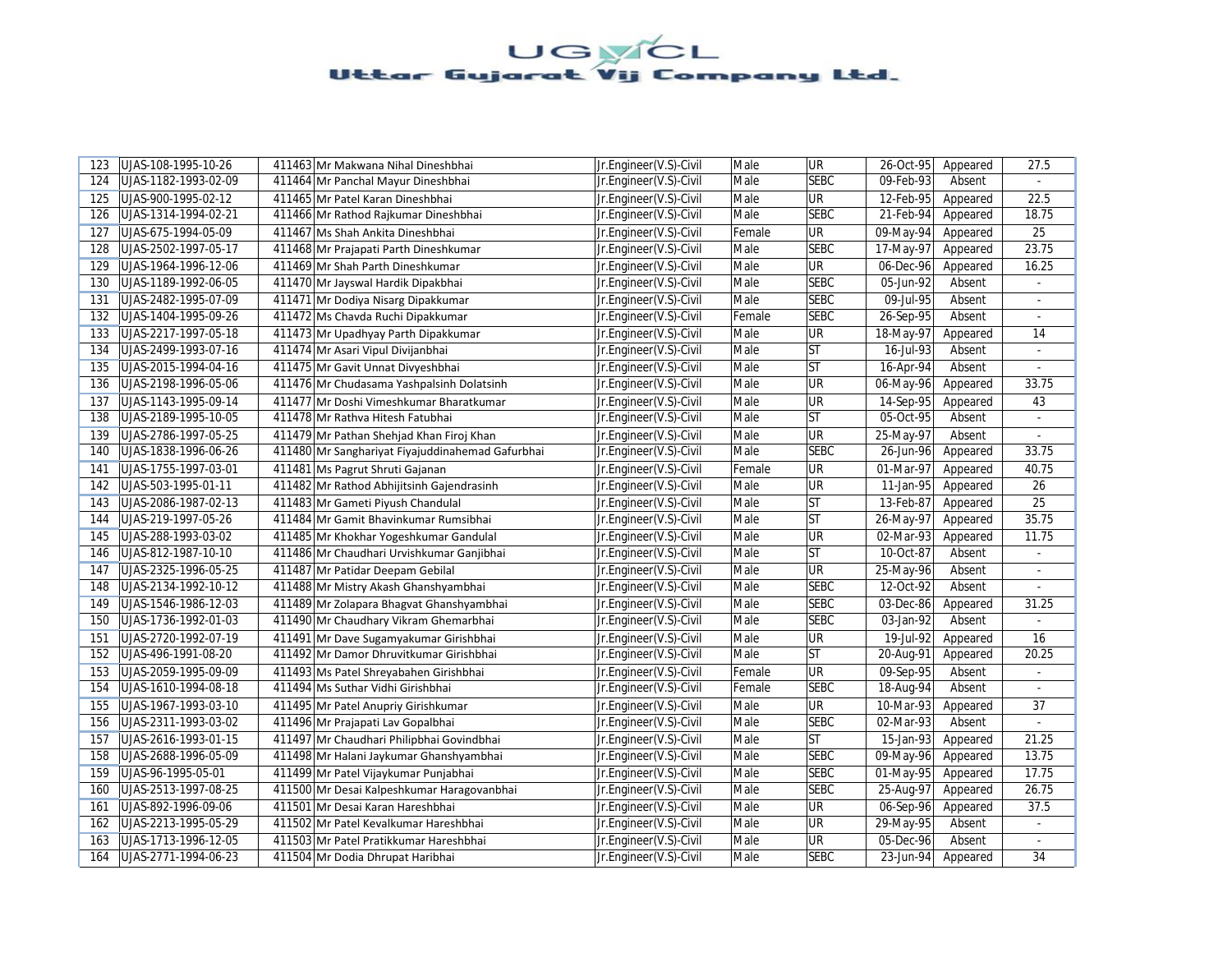| 165 | UJAS-299-1995-11-24  | 411505 Mr Ayalani Yogesh Harishbhai                | Jr.Engineer(V.S)-Civil | Male   | <b>UR</b>   | 24-Nov-95       | Appeared | 26.75          |
|-----|----------------------|----------------------------------------------------|------------------------|--------|-------------|-----------------|----------|----------------|
| 166 | UJAS-205-1997-08-13  | 411506 Mr Parmar Yogesh Harjivanbhai               | Jr.Engineer(V.S)-Civil | Male   | <b>SEBC</b> | 13-Aug-97       | Appeared | 40.75          |
| 167 | UJAS-1719-1991-11-18 | 411507 Mr Buddhadev Chinmay Harshad                | Jr.Engineer(V.S)-Civil | Male   | UR          | 18-Nov-91       | Absent   |                |
| 168 | UJAS-1652-1996-07-31 | 411508 Mr Kadia Jaimin Harshadbhai                 | Jr.Engineer(V.S)-Civil | Male   | UR          | 31-Jul-96       | Appeared | 7.25           |
| 169 | UJAS-1820-1995-06-14 | 411509 Mr Thakkar Vasantkumar Harshadkumar         | Jr.Engineer(V.S)-Civil | Male   | <b>UR</b>   | 14-Jun-95       | Appeared | 27             |
| 170 | UJAS-2734-1997-01-04 | 411510 Mr Laiwala Arfat Harunbhai                  | Jr.Engineer(V.S)-Civil | Male   | <b>SEBC</b> | 04-Jan-97       | Appeared | 22             |
| 171 | UJAS-1004-1995-05-17 | 411511 Mr Panchal Harshil Hasmukhbhai              | Jr.Engineer(V.S)-Civil | Male   | <b>SEBC</b> | 17-May-95       | Appeared | 14.5           |
| 172 | UJAS-2452-1995-01-31 | 411512 Mr Patel Jaykumar Hasmukhbhai               | Jr.Engineer(V.S)-Civil | Male   | UR          | 31-Jan-95       | Appeared | 22.25          |
| 173 | UJAS-1465-1997-04-22 | 411513 Mr Patel Riteshkumar Hasmukhbhai            | Jr.Engineer(V.S)-Civil | Male   | <b>UR</b>   | 22-Apr-97       | Absent   | $\mathbb{Z}^+$ |
| 174 | UJAS-2457-1993-07-27 | 411514 Mr Raval Aakash Hasmukhbhai                 | Jr.Engineer(V.S)-Civil | Male   | <b>UR</b>   | 27-Jul-93       | Appeared | 25.25          |
| 175 | UJAS-2182-1993-01-14 | 411515 Mr Patel Parthkumar Hemantbhai              | Jr.Engineer(V.S)-Civil | Male   | <b>UR</b>   | 14-Jan-93       | Absent   |                |
| 176 | UJAS-1141-1994-07-10 | 411516 Mr Sheth Harsh Hemanykumar                  | Jr.Engineer(V.S)-Civil | Male   | <b>UR</b>   | 10-Jul-94       | Absent   | $\blacksquare$ |
| 177 | UJAS-2459-1993-12-22 | 411517 Mr Chaudhary Chiragkumar Hematabhai         | Jr.Engineer(V.S)-Civil | Male   | <b>SEBC</b> | 22-Dec-93       | Absent   |                |
| 178 | UJAS-853-1997-06-30  | 411518 Mr Gajipara Akshay Hematbhai                | Jr.Engineer(V.S)-Civil | Male   | <b>UR</b>   | 30-Jun-97       | Appeared | 41.75          |
| 179 | UJAS-1648-1994-07-24 | 411519 Mr Joshi Jaymin Himanshubhai                | Jr.Engineer(V.S)-Civil | Male   | <b>UR</b>   | 24-Jul-94       | Absent   |                |
| 180 | UJAS-2603-1993-12-18 | 411520 Mr Gohil Nikulsinh Himmatsinh               | Jr.Engineer(V.S)-Civil | Male   | <b>UR</b>   | 18-Dec-93       | Appeared | 13.5           |
| 181 | UJAS-1121-1993-12-26 | 411521 Mr Patel Brijeshkumar Hirabhai              | Jr.Engineer(V.S)-Civil | Male   | <b>SEBC</b> | 26-Dec-93       | Appeared | 25             |
| 182 | UJAS-548-1992-12-19  | 411522 Mr Sagar Amrutbhai Hirabhai                 | Jr.Engineer(V.S)-Civil | Male   | <b>SEBC</b> | 19-Dec-92       | Absent   | ÷.             |
| 183 | UJAS-615-1993-12-03  | 411523 Mr Patel Hardikkumar Hitendrabhai           | Jr.Engineer(V.S)-Civil | Male   | <b>UR</b>   | 03-Dec-93       | Absent   |                |
| 184 | UJAS-2542-1994-11-02 | 411524 Mr Rasalia Parth Hitendrakumar              | Jr.Engineer(V.S)-Civil | Male   | <b>UR</b>   | 02-Nov-94       | Appeared | 30.75          |
| 185 | UJAS-2433-1997-05-08 | 411525 Mr Patel Vivek Kumar Hiteshbhai             | Jr.Engineer(V.S)-Civil | Male   | UR          | 08-May-97       | Appeared | 19             |
| 186 | UJAS-2575-1997-04-19 | 411526 Mr Chauhan Anurag Singh Indresh Kumar Singh | Jr.Engineer(V.S)-Civil | Male   | <b>UR</b>   | 19-Apr-97       | Absent   | ÷              |
| 187 | UJAS-265-1995-09-25  | 411527 Mr Shaikh Mohammedsufiyan Ishakahemed       | Jr.Engineer(V.S)-Civil | Male   | <b>UR</b>   | 25-Sep-95       | Appeared | 27.75          |
| 188 | UJAS-2211-1992-03-18 | 411528 Mr Chaudhari Milankumar Ishwarbhai          | Jr.Engineer(V.S)-Civil | Male   | <b>SEBC</b> | 18-Mar-92       | Absent   |                |
| 189 | UJAS-1891-1995-01-10 | 411529 Mr Prajapati Amitkumar Jagdishbhai          | Jr.Engineer(V.S)-Civil | Male   | <b>SEBC</b> | 10-Jan-95       | Appeared | 21.25          |
| 190 | UJAS-2752-1992-12-22 | 411530 Mr Vadiya Nirmalkumar Jagdishbhai           | Jr.Engineer(V.S)-Civil | Male   | UR          | 22-Dec-92       | Appeared | 16             |
| 191 | UJAS-1191-1989-11-24 | 411531 Mr Banker Pankeet Jagdishchandra            | Jr.Engineer(V.S)-Civil | Male   | <b>UR</b>   | 24-Nov-89       | Absent   | $\blacksquare$ |
| 192 | UJAS-1561-1991-07-21 | 411532 Mr Mansuri Asif Janubhai                    | Jr.Engineer(V.S)-Civil | Male   | <b>SEBC</b> | 21-Jul-91       | Absent   |                |
| 193 | UJAS-2026-1997-06-22 | 411533 Mr Vanjara Ankit Jashavantbhai              | Jr.Engineer(V.S)-Civil | Male   | <b>SEBC</b> | 22-Jun-97       | Absent   | ÷              |
| 194 | UJAS-2350-1995-02-15 | 411534 Mr Parmar Madhav Jashawantsinh              | Jr.Engineer(V.S)-Civil | Male   | <b>ST</b>   | 15-Feb-95       | Appeared | 21             |
| 195 | UJAS-1279-1986-05-06 | 411535 Mr Parmar Dushyant Jashvantbhai             | Jr.Engineer(V.S)-Civil | Male   | <b>UR</b>   | 06-May-86       | Appeared | 18.25          |
| 196 | UJAS-2396-1993-06-10 | 411536 Mr Patel Jaydipkumar Jaswantlal             | Jr.Engineer(V.S)-Civil | Male   | <b>UR</b>   | $10$ -Jun- $93$ | Appeared | 15.5           |
| 197 | UJAS-1416-1994-04-30 | 411537 Mr Gandhi Dhruvinbhai Jatinkumar            | Jr.Engineer(V.S)-Civil | Male   | UR          | 30-Apr-94       | Appeared | 10.5           |
| 198 | UJAS-934-1994-02-22  | 411538 Mr Patel Ketankumar Jayantibhai             | Jr.Engineer(V.S)-Civil | Male   | lst         | 22-Feb-94       | Appeared | 6              |
| 199 | UJAS-1656-1994-06-07 | 411539 Mr Patel Umeshkumar Jayantibhai             | Jr.Engineer(V.S)-Civil | Male   | <b>UR</b>   | 07-Jun-94       | Appeared | 12.75          |
| 200 | UJAS-2722-1996-08-26 | 411540 Mr Prajapati Sanjay Jayantibhai             | Jr.Engineer(V.S)-Civil | Male   | <b>SEBC</b> | 26-Aug-96       | Absent   | $\blacksquare$ |
| 201 | UJAS-1514-1996-10-15 | 411541 Mr Sagar Dasharathkumar Jayantibhai         | Jr.Engineer(V.S)-Civil | Male   | <b>SEBC</b> | 15-Oct-96       | Absent   |                |
| 202 | UJAS-809-1991-12-30  | 411542 Mr Bhanujan Rushi Jayantilal                | Jr.Engineer(V.S)-Civil | Male   | UR          | 30-Dec-91       | Absent   | $\overline{a}$ |
| 203 | UJAS-2599-1997-03-08 | 411543 Ms Ninama Swati Jayantilal                  | Jr.Engineer(V.S)-Civil | Female | ST          | 08-Mar-97       | Appeared | 16.25          |
| 204 | UJAS-322-1991-03-25  | 411544 Ms Madhvani Arti Jayantkumar                | Jr.Engineer(V.S)-Civil | Female | <b>UR</b>   | 25-Mar-91       | Absent   | ÷.             |
| 205 | UJAS-2111-1995-06-20 | 411545 Mr Prajapati Darshakkumar Jayeshbhai        | Jr.Engineer(V.S)-Civil | Male   | <b>SEBC</b> | 20-Jun-95       | Appeared | 21.25          |
| 206 | UJAS-1042-1997-01-23 | 411546 Mr Shah Harshilkumar Jayeshbhai             | Jr.Engineer(V.S)-Civil | Male   | <b>UR</b>   | 23-Jan-97       | Appeared | 14.75          |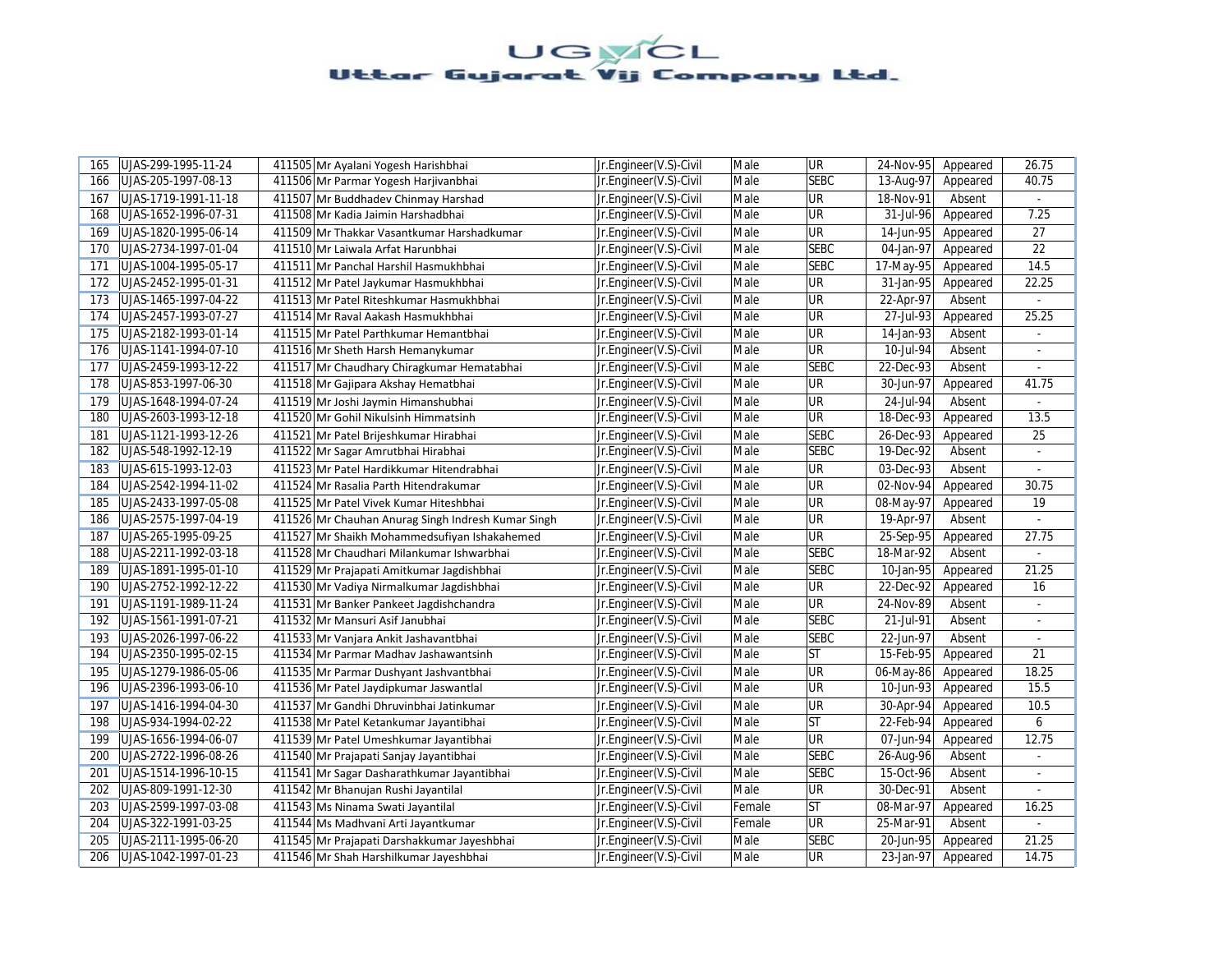| 207 | UJAS-1089-1990-01-22 | 411547 Mr Bhavsar Yash Jayeshkumar          | Jr.Engineer(V.S)-Civil | Male   | <b>UR</b>   | 22-Jan-90   | Appeared | 21.75          |
|-----|----------------------|---------------------------------------------|------------------------|--------|-------------|-------------|----------|----------------|
| 208 | UJAS-1515-1993-10-11 | 411548 Mr Khamar Harsh Jayeshkumar          | Jr.Engineer(V.S)-Civil | Male   | UR          | $11-0ct-93$ | Appeared | 25.75          |
| 209 | UJAS-527-1996-12-01  | 411549 Mr Patel Harshilkumar Jayeshkumar    | Jr.Engineer(V.S)-Civil | Male   | UR          | 01-Dec-96   | Appeared | 21.25          |
| 210 | UJAS-447-1994-02-26  | 411550 Mr Ratnadhariya Madhav Jayeshkumar   | Jr.Engineer(V.S)-Civil | Male   | UR          | 26-Feb-94   | Appeared | 21.25          |
| 211 | UJAS-2456-1997-08-12 | 411551 Mr Khimsuriya Nilesh Jayrambhai      | Jr.Engineer(V.S)-Civil | Male   | UR          | 12-Aug-97   | Absent   | $\blacksquare$ |
| 212 | UJAS-2133-1996-09-04 | 411552 Mr Shiroya Vivek Jaysukhbhai         | Jr.Engineer(V.S)-Civil | Male   | UR          | 04-Sep-96   | Appeared | 14             |
| 213 | UJAS-296-1992-06-11  | 411553 Mr Patel Ronakkumar Jeetubhai        | Jr.Engineer(V.S)-Civil | Male   | <b>UR</b>   | 11-Jun-92   | Appeared | 17.75          |
| 214 | UJAS-996-1995-08-18  | 411554 Mr Der Anilbhai Jesabhai             | Jr.Engineer(V.S)-Civil | Male   | <b>SEBC</b> | 18-Aug-95   | Appeared | 42             |
| 215 | UJAS-1304-1994-11-12 | 411555 Mr Ahir Sanjay Jesangbhai            | Jr.Engineer(V.S)-Civil | Male   | <b>SEBC</b> | 12-Nov-94   | Appeared | 31             |
| 216 | UJAS-2196-1996-01-28 | 411556 Mr Limbachiya Ashish Jitendra        | Jr.Engineer(V.S)-Civil | Male   | <b>UR</b>   | 28-Jan-96   | Absent   |                |
| 217 | UJAS-2246-1994-12-22 | 411557 Mr Patel Hardikkumar Jitenrabhai     | Jr.Engineer(V.S)-Civil | Male   | <b>UR</b>   | 22-Dec-94   | Appeared | 32             |
| 218 | UJAS-110-1996-05-11  | 411558 Mr Patel Sahil Jitendrabhai          | Jr.Engineer(V.S)-Civil | Male   | UR          | 11-May-96   | Absent   | $\blacksquare$ |
| 219 | UJAS-204-1994-03-24  | 411559 Mr Soni Hardik Jitendrabhai          | Jr.Engineer(V.S)-Civil | Male   | UR          | 24-Mar-94   | Absent   | $\sim$         |
| 220 | UJAS-513-1997-06-21  | 411560 Ms Chaudhari Dharaben Jitendrabhai   | Jr.Engineer(V.S)-Civil | Female | <b>SEBC</b> | 21-Jun-97   | Absent   | $\blacksquare$ |
| 221 | UJAS-359-1996-10-28  | 411561 Mr Vaghela Lincon Jitendrakumar      | Jr.Engineer(V.S)-Civil | Male   | UR          | 28-Oct-96   | Appeared | 47.5           |
| 222 | UJAS-1221-1990-07-10 | 411562 Mr Damor Prakashkumar Jivaji         | Jr.Engineer(V.S)-Civil | Male   | <b>ST</b>   | 10-Jul-90   | Appeared | 31             |
| 223 | UJAS-1797-1994-06-01 | 411563 Mr Joshi Dipulkumar Hargovanbhai     | Jr.Engineer(V.S)-Civil | Male   | <b>UR</b>   | 01-Jun-94   | Appeared | 24.25          |
| 224 | UJAS-2760-1993-08-01 | 411564 Ms Garashiya Kaminiben Kalpeshkumar  | Jr.Engineer(V.S)-Civil | Female | <b>ST</b>   | 01-Aug-93   | Appeared | 23             |
| 225 | UJAS-1634-1996-11-20 | 411565 Mr Panchal Chetan Kamleshbhai        | Jr.Engineer(V.S)-Civil | Male   | <b>SEBC</b> | 20-Nov-96   | Absent   |                |
| 226 | UJAS-2260-1996-05-15 | 411566 Mr Patel Apury Kamleshbhai           | Jr.Engineer(V.S)-Civil | Male   | <b>SEBC</b> | 15-May-96   | Appeared | 36.25          |
| 227 | UJAS-1195-1991-08-21 | 411567 Mr Prajapati Sanjaykumar Kanailal    | Jr.Engineer(V.S)-Civil | Male   | <b>SEBC</b> | 21-Aug-91   | Absent   |                |
| 228 | UJAS-1631-1997-04-28 | 411568 Mr Prajapati Bhargavkumar Kanaiyalal | Jr.Engineer(V.S)-Civil | Male   | <b>SEBC</b> | 28-Apr-97   | Appeared | 22.5           |
| 229 | UJAS-1356-1994-08-04 | 411569 Mr Patel Sunilkumar Kanjibhai        | Jr.Engineer(V.S)-Civil | Male   | <b>UR</b>   | 04-Aug-94   | Appeared | 34.25          |
| 230 | UJAS-1168-1993-09-14 | 411570 Mr Rabari Shaileshkumar Kanjibhai    | Jr.Engineer(V.S)-Civil | Male   | <b>SEBC</b> | 14-Sep-93   | Appeared | 14.75          |
| 231 | UJAS-1005-1996-08-20 | 411571 Mr Solanki Ravi Kanjibhai            | Jr.Engineer(V.S)-Civil | Male   | <b>SEBC</b> | 20-Aug-96   | Appeared | 39.25          |
| 232 | UJAS-1135-1996-06-17 | 411572 Mr Patel Krupal Kantibhai            | Jr.Engineer(V.S)-Civil | Male   | UR          | 17-Jun-96   | Appeared | 33.25          |
| 233 | UJAS-1127-1990-05-25 | 411573 Mr Gandhi Vijaykumar Kantibhai       | Jr.Engineer(V.S)-Civil | Male   | UR          | 25-May-90   | Absent   | $\blacksquare$ |
| 234 | UJAS-552-1996-06-27  | 411574 Mr Bhagora Rahulbhai Kantilal        | Jr.Engineer(V.S)-Civil | Male   | <b>ST</b>   | 27-Jun-96   | Absent   |                |
| 235 | UJAS-1431-1994-12-05 | 411575 Mr Chaniyara Shivam Kantilal         | Jr.Engineer(V.S)-Civil | Male   | <b>UR</b>   | 05-Dec-94   | Absent   |                |
| 236 | UJAS-2579-1994-02-28 | 411576 Mr Desai Prerak Kanubhai             | Jr.Engineer(V.S)-Civil | Male   | <b>SEBC</b> | 28-Feb-94   | Appeared | 13             |
| 237 | UJAS-663-1992-06-16  | 411577 Mr Patel Anandkumar Kanubhai         | Jr.Engineer(V.S)-Civil | Male   | <b>SEBC</b> | 16-Jun-92   | Appeared | 9.75           |
| 238 | UJAS-2667-1991-12-17 | 411578 Mr Patel Anilkumar Kanubhai          | Jr.Engineer(V.S)-Civil | Male   | <b>UR</b>   | 17-Dec-91   | Appeared | 38.75          |
| 239 | UJAS-1745-1996-06-30 | 411579 Mr Patel Dixitkumar Kanubhai         | Jr.Engineer(V.S)-Civil | Male   | UR          | 30-Jun-96   | Appeared | 25             |
| 240 | UJAS-1446-1992-07-16 | 411580 Mr Prajapati Jay Kanubhai            | Jr.Engineer(V.S)-Civil | Male   | <b>SEBC</b> | 16-Jul-92   | Appeared | 20             |
| 241 | UJAS-2544-1997-04-24 | 411581 Mr Prajapati Ronakkumar Kanubhai     | Jr.Engineer(V.S)-Civil | Male   | <b>SEBC</b> | 24-Apr-97   | Appeared | 36.25          |
| 242 | UJAS-1467-1996-10-10 | 411582 Ms Bodar Mittal Kumari Kanubhai      | Jr.Engineer(V.S)-Civil | Female | <b>ST</b>   | 10-Oct-96   | Appeared | 29.25          |
| 243 | UJAS-1342-1997-01-30 | 411583 Ms Vadi Rudra Karasanbhai            | Jr.Engineer(V.S)-Civil | Female | <b>UR</b>   | 30-Jan-97   | Appeared | 41.75          |
| 244 | UJAS-2180-1987-05-09 | 411584 Mr Katara Pankajkumar Rameshchandra  | Jr.Engineer(V.S)-Civil | Male   | <b>ST</b>   | 09-May-87   | Appeared | 17.75          |
| 245 | UJAS-1819-1995-08-27 | 411585 Mr Patel Milankumar Keshabhai        | Jr.Engineer(V.S)-Civil | Male   | <b>SEBC</b> | 27-Aug-95   | Appeared | 18             |
| 246 | UJAS-1380-1993-12-08 | 411586 Mr Kharadi Pradip Keshaji            | Jr.Engineer(V.S)-Civil | Male   | <b>ST</b>   | 08-Dec-93   | Appeared | 20.75          |
| 247 | UJAS-1566-1996-07-27 | 411587 Mr Bera Jaysukh Khimabhai            | Jr.Engineer(V.S)-Civil | Male   | <b>SEBC</b> | 27-Jul-96   | Absent   | $\blacksquare$ |
| 248 | UJAS-2093-1990-02-27 | 411588 Mr Bajat Chiragkumar Khimjibhai      | Jr.Engineer(V.S)-Civil | Male   | <b>ST</b>   | 27-Feb-90   | Appeared | 24.25          |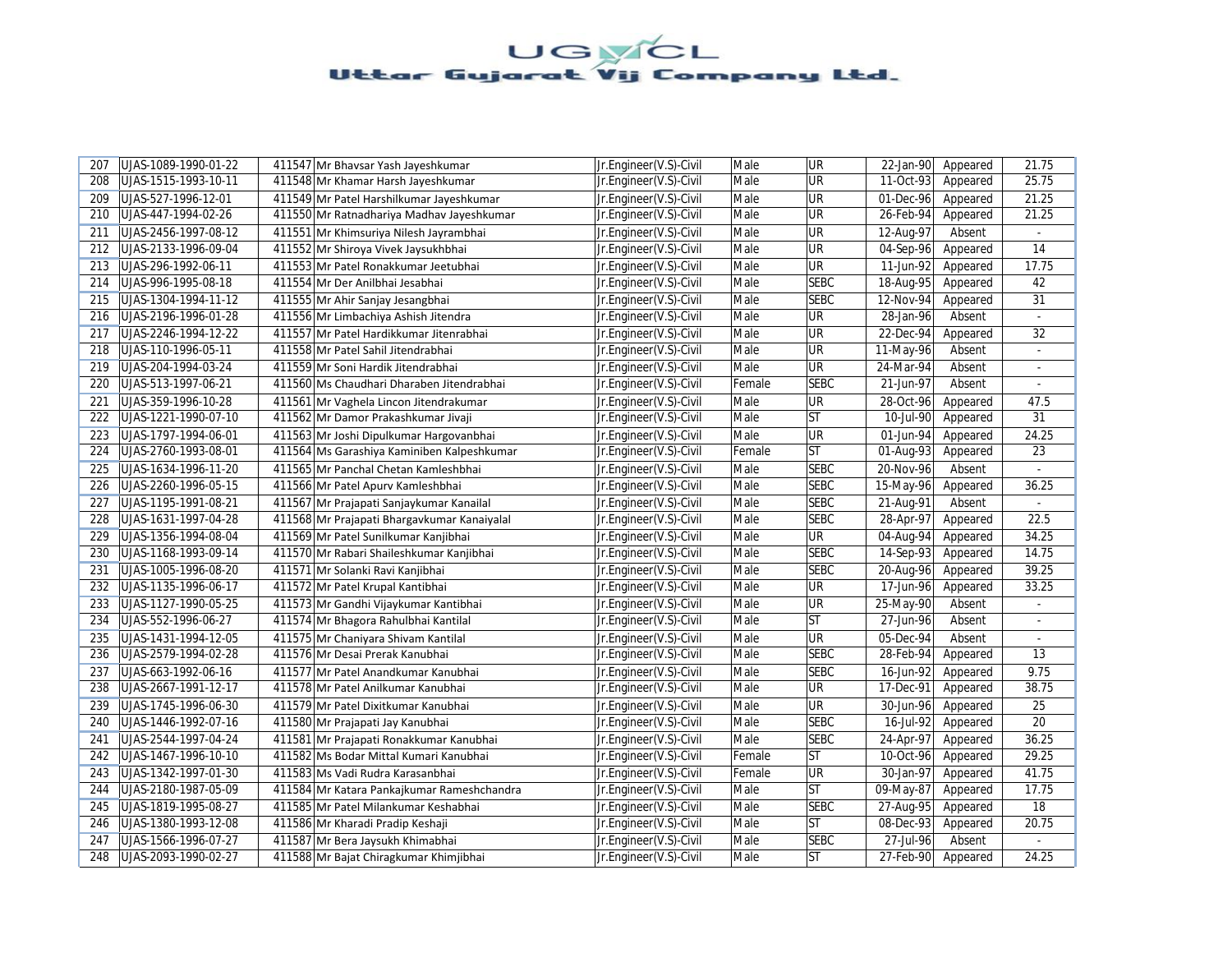| 249 | UJAS-283-1994-06-08  | 411589 Mr Bombaywala Mustafa Khozem         | Jr.Engineer(V.S)-Civil | Male   | <b>UR</b>   | 08-Jun-94               | Appeared | 19.25          |
|-----|----------------------|---------------------------------------------|------------------------|--------|-------------|-------------------------|----------|----------------|
| 250 | UJAS-1767-1990-09-11 | 411590 Mr Patel Upendrakumar Kiranbhai      | Jr.Engineer(V.S)-Civil | Male   | UR          | 11-Sep-90               | Absent   |                |
| 251 | UJAS-2414-1996-03-06 | 411591 Mr Limbachiya Meet Kirankumar        | Jr.Engineer(V.S)-Civil | Male   | <b>SEBC</b> | 06-Mar-96               | Appeared | 35.75          |
| 252 | UJAS-134-1994-07-17  | 411592 Mr Shah Rahul Kirankumar             | Jr.Engineer(V.S)-Civil | Male   | UR          | 17-Jul-94               | Appeared | 20.5           |
| 253 | UJAS-660-1994-02-05  | 411593 Mr Pandya Yashkumar Kirankumar       | Jr.Engineer(V.S)-Civil | Male   | UR          | 05-Feb-94               | Absent   | $\omega$       |
| 254 | UJAS-1234-1992-12-01 | 411594 Mr Patel Swetangkumar Kirtanbhai     | Jr.Engineer(V.S)-Civil | Male   | UR          | 01-Dec-92               | Appeared | 21.5           |
| 255 | UJAS-1295-1996-06-06 | 411595 Mr Bhavsar Saurabh Kirtikumar        | Jr.Engineer(V.S)-Civil | Male   | <b>UR</b>   | 06-Jun-96               | Appeared | 26.75          |
| 256 | UJAS-1167-1987-11-06 | 411596 Ms Shah Esha Kirtikumar              | Jr.Engineer(V.S)-Civil | Female | <b>UR</b>   | 06-Nov-87               | Appeared | 33.25          |
| 257 | UJAS-2516-1992-02-07 | 411597 Mr Chaudhari Dineshkumar Kishorbhai  | Jr.Engineer(V.S)-Civil | Male   | <b>SEBC</b> | 07-Feb-92               | Appeared | 31.25          |
| 258 | UJAS-1483-1994-10-14 | 411598 Mr Pingul Jignesh Kishorbhai         | Jr.Engineer(V.S)-Civil | Male   | <b>UR</b>   | 14-Oct-94               | Appeared | 34             |
| 259 | UJAS-2493-1995-10-30 | 411599 Mr Hingorani Jayesh Kishor           | Jr.Engineer(V.S)-Civil | Male   | UR          | $\overline{30}$ -Oct-95 | Absent   |                |
| 260 | UJAS-2498-1994-01-13 | 411600 Mr Yadav Pankaj Krishan              | Jr.Engineer(V.S)-Civil | Male   | UR          | 13-Jan-94               | Absent   | $\omega$       |
| 261 | UJAS-2359-1996-08-27 | 411601 Mr Shah Khilan Kumarpal              | Jr.Engineer(V.S)-Civil | Male   | UR          | 27-Aug-96               | Appeared | 30             |
| 262 | UJAS-1220-1993-06-29 | 411602 Mr Mistri Ruchit Kumudchandra        | Jr.Engineer(V.S)-Civil | Male   | <b>SEBC</b> | 29-Jun-93               | Absent   | ÷.             |
| 263 | UJAS-1569-1995-05-29 | 411603 Mr Rathod Virendrasinh Lalsinh       | Jr.Engineer(V.S)-Civil | Male   | UR          | 29-May-95               | Appeared | 19.25          |
| 264 | UJAS-2258-1987-11-07 | 411604 Mr Thakor Shaileshkumar Lilaji       | Jr.Engineer(V.S)-Civil | Male   | <b>SEBC</b> | 07-Nov-87               | Absent   | ÷.             |
| 265 | UJAS-2296-1994-08-06 | 411605 Mr Sajwani Hanikumar Lilaram         | Jr.Engineer(V.S)-Civil | Male   | <b>UR</b>   | 06-Aug-94               | Appeared | 31.5           |
| 266 | UJAS-154-1987-03-21  | 411606 Mr Sathavara Nareshkumar Mafatlal    | Jr.Engineer(V.S)-Civil | Male   | <b>SEBC</b> | 21-Mar-87               | Appeared | 10             |
| 267 | UJAS-2614-1995-01-14 | 411607 Mr Desai Vikramkumar Maganbhai       | Jr.Engineer(V.S)-Civil | Male   | <b>SEBC</b> | 14-Jan-95               | Appeared | 20             |
| 268 | UJAS-152-1995-07-28  | 411608 Mr Prajapati Hiren Mahadevbhai       | Jr.Engineer(V.S)-Civil | Male   | <b>SEBC</b> | 28-Jul-95               | Absent   |                |
| 269 | UJAS-999-1992-11-02  | 411609 Mr Patel Jaiminkumar Mahendrabhai    | Jr.Engineer(V.S)-Civil | Male   | UR          | 02-Nov-92               | Appeared | 25.25          |
| 270 | UJAS-1192-1994-12-21 | 411610 Mr Prajapati Hiren Mahendrabhai      | Jr.Engineer(V.S)-Civil | Male   | <b>SEBC</b> | 21-Dec-94               | Absent   |                |
| 271 | UJAS-2735-1992-12-28 | 411611 Mr Vaghela Gajendrasinh Mahendrasinh | Jr.Engineer(V.S)-Civil | Male   | UR          | 28-Dec-92               | Absent   | ÷              |
| 272 | UJAS-1883-1996-10-05 | 411612 Mr Chandani Ankit Mahesh             | Jr.Engineer(V.S)-Civil | Male   | UR          | 05-Oct-96               | Absent   |                |
| 273 | UJAS-158-1994-10-20  | 411613 Mr Desai Akshay Maheshbhai           | Jr.Engineer(V.S)-Civil | Male   | <b>SEBC</b> | 20-Oct-94               | Appeared | 12.5           |
| 274 | UJAS-226-1995-01-24  | 411614 Mr Makwana Ronak Maheshbhai          | Jr.Engineer(V.S)-Civil | Male   | <b>UR</b>   | 24-Jan-95               | Absent   | ÷.             |
| 275 | UJAS-269-1995-02-05  | 411615 Mr Prajapati Arpitkumar Maheshbhai   | Jr.Engineer(V.S)-Civil | Male   | <b>SEBC</b> | 05-Feb-95               | Absent   | $\omega$       |
| 276 | UJAS-1638-1997-07-04 | 411616 Mr Prajapati Kristan Maheshbhai      | Jr.Engineer(V.S)-Civil | Male   | <b>SEBC</b> | 04-Jul-97               | Appeared | 21.5           |
| 277 | UJAS-617-1995-05-04  | 411617 Ms Patel Krishnaben Maheshbhai       | Jr.Engineer(V.S)-Civil | Female | UR          | 04-May-95               | Appeared | 10.25          |
| 278 | UJAS-184-1990-08-18  | 411618 Mr Raval Hardik Maheshkumar          | Jr.Engineer(V.S)-Civil | Male   | UR          | 18-Aug-90               | Absent   |                |
| 279 | UJAS-2744-1992-11-09 | 411619 Mr Vaghela Aniruddhsinh Maheshkumar  | Jr.Engineer(V.S)-Civil | Male   | UR          | 09-Nov-92               | Appeared | 41.25          |
| 280 | UJAS-2597-1991-05-06 | 411620 Mr Patel Jay Maheshkumar             | Jr.Engineer(V.S)-Civil | Male   | UR          | 06-May-91               | Absent   |                |
| 281 | UJAS-2617-1993-12-15 | 411621 Mr Shah Jinang Mahnishkumar          | Jr.Engineer(V.S)-Civil | Male   | UR          | 15-Dec-93               | Absent   |                |
| 282 | UJAS-1968-1996-03-08 | 411622 Mr Malek Mahammad Jisan Zahirmiya    | Jr.Engineer(V.S)-Civil | Male   | <b>SEBC</b> | 08-Mar-96               | Appeared | 31.25          |
| 283 | UJAS-2231-1991-12-17 | 411623 Mr Khatri Deepak Mangi Lal           | Jr.Engineer(V.S)-Civil | Male   | <b>UR</b>   | 17-Dec-91               | Absent   |                |
| 284 | UJAS-2392-1996-12-27 | 411624 Mr Sathvara Harsh Manojkumar         | Jr.Engineer(V.S)-Civil | Male   | <b>SEBC</b> | 27-Dec-96               | Appeared | 16             |
| 285 | UJAS-424-1996-08-09  | 411625 Mr Prajapati Vipulbhai Mansukh Bhai  | Jr.Engineer(V.S)-Civil | Male   | <b>SEBC</b> | 09-Aug-96               | Appeared | 21.25          |
| 286 | UJAS-2132-1996-01-12 | 411626 Mr Dharejiya Maheshbhai Mansukhbhai  | Jr.Engineer(V.S)-Civil | Male   | <b>SEBC</b> | 12-Jan-96               | Absent   |                |
| 287 | UJAS-902-1984-02-27  | 411627 Mr Desai Bhuvan Manubhai             | Jr.Engineer(V.S)-Civil | Male   | <b>SEBC</b> | 27-Feb-84               | Appeared | 9.5            |
| 288 | UJAS-2644-1996-05-23 | 411628 Mr Patel Harmish Manubhai            | Jr.Engineer(V.S)-Civil | Male   | <b>SEBC</b> | 23-May-96               | Absent   | $\blacksquare$ |
| 289 | UJAS-1161-1996-09-16 | 411629 Mr Prajapati Rahul Manubhai          | Jr.Engineer(V.S)-Civil | Male   | <b>SEBC</b> | 16-Sep-96               | Appeared | 27.5           |
| 290 | UJAS-2220-1996-09-25 | 411630 Mr Prajapati Sahil Manubhai          | Jr.Engineer(V.S)-Civil | Male   | <b>SEBC</b> | 25-Sep-96               | Appeared | 28             |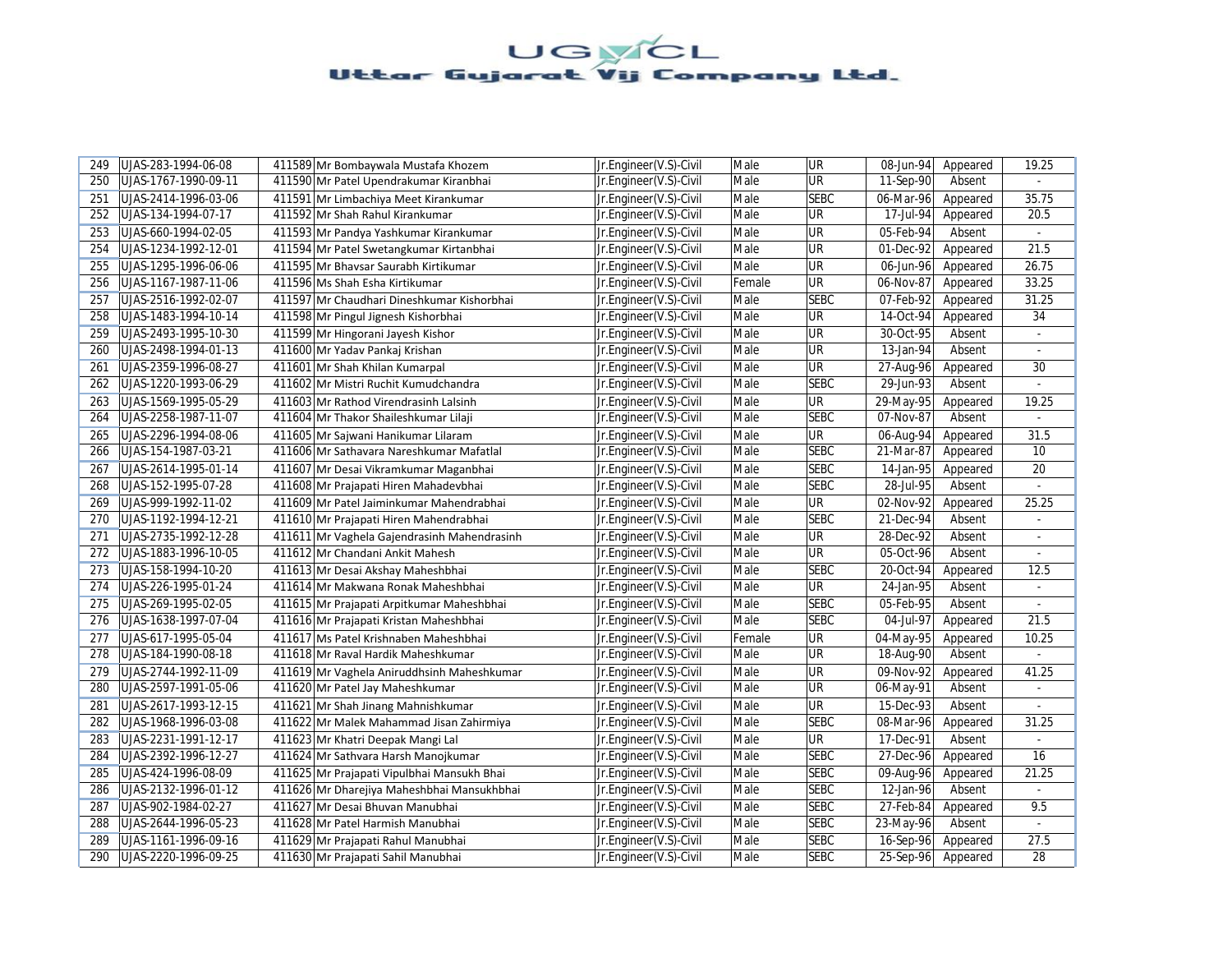| 291 | UJAS-1593-1993-11-22 | 411631 Mr Prajapti Chiragkumar Manubhai                  | Jr.Engineer(V.S)-Civil | Male   | <b>SEBC</b> | 22-Nov-93 | Absent   | $\omega$       |
|-----|----------------------|----------------------------------------------------------|------------------------|--------|-------------|-----------|----------|----------------|
| 292 | UJAS-136-1997-08-18  | 411632 Mr Varsat Arpit Martibhai                         | Jr.Engineer(V.S)-Civil | Male   | <b>ST</b>   | 18-Aug-97 | Appeared | 20.25          |
| 293 | UJAS-1997-1997-07-26 | 411633 Mr Patel Meet Mayurbhai                           | Jr.Engineer(V.S)-Civil | Male   | UR          | 26-Jul-97 | Appeared | 15             |
| 294 | UJAS-1585-1993-03-08 | 411634 Mr Vora Meet Mayurbhai                            | Jr.Engineer(V.S)-Civil | Male   | UR          | 08-Mar-93 | Absent   |                |
| 295 | UJAS-1371-1987-12-28 | 411635 Mr Md Iftekhar Alam Md Rafique Alam               | Jr.Engineer(V.S)-Civil | Male   | <b>SEBC</b> | 28-Dec-87 | Appeared | 21.5           |
| 296 | UJAS-976-1997-06-10  | 411636 Mr Mehta Dip Trilokkumar                          | Jr.Engineer(V.S)-Civil | Male   | <b>UR</b>   | 10-Jun-97 | Appeared | 45             |
| 297 | UJAS-2348-1996-02-23 | 411637 Mr Kumar Shankar Modi Saw                         | Jr.Engineer(V.S)-Civil | Male   | <b>SEBC</b> | 23-Feb-96 | Absent   | ä,             |
| 298 | UJAS-2525-1993-04-24 | 411638 Mr Malek Mohammadakil Mohammadidrish              | Jr.Engineer(V.S)-Civil | Male   | <b>SEBC</b> | 24-Apr-93 | Absent   |                |
| 299 | UJAS-534-1994-10-23  | 411639 Mr Bhoira Farhan Mohammadsalim                    | Jr.Engineer(V.S)-Civil | Male   | <b>UR</b>   | 23-Oct-94 | Appeared | 32.5           |
| 300 | UJAS-2739-1993-06-27 | 411640 Mr Nagingar Mohammadhaseen Mohammadsharif         | Jr.Engineer(V.S)-Civil | Male   | <b>UR</b>   | 27-Jun-93 | Appeared | 19.75          |
| 301 | UJAS-2065-1992-02-21 | 411641 Mr Vansiwala Mohammadirfan Mohammadyusuf          | Jr.Engineer(V.S)-Civil | Male   | <b>UR</b>   | 21-Feb-92 | Absent   |                |
| 302 | UJAS-1825-1997-02-15 | 411642 Mr Parmar Umang Mohanbhai                         | Jr.Engineer(V.S)-Civil | Male   | UR          | 15-Feb-97 | Appeared | 7.5            |
| 303 | UJAS-2304-1996-09-30 | 411643 Mr Shah Anand Mohanlal                            | Jr.Engineer(V.S)-Civil | Male   | UR          | 30-Sep-96 | Appeared | 22             |
| 304 | UJAS-1873-1992-06-01 | 411644 Mr Chauhan Yuvrajsinh Mohansinh                   | Jr.Engineer(V.S)-Civil | Male   | <b>SEBC</b> | 01-Jun-92 | Absent   | $\blacksquare$ |
| 305 | UJAS-2328-1995-05-26 | 411645 Mr Mori Ashokkumar Harjibhai                      | Jr.Engineer(V.S)-Civil | Male   | <b>SEBC</b> | 26-May-95 | Absent   |                |
| 306 | UJAS-883-1996-03-06  | 411646 Mr Rathi Purv Motilal                             | Jr.Engineer(V.S)-Civil | Male   | UR          | 06-Mar-96 | Absent   | $\blacksquare$ |
| 307 | UJAS-2127-1994-01-09 | 411647 Mr Patel Niyant Mukeshbhai                        | Jr.Engineer(V.S)-Civil | Male   | UR          | 09-Jan-94 | Absent   | $\blacksquare$ |
| 308 | UJAS-2633-1995-06-02 | 411648 Mr Raval Krutik Mukeshbhai                        | Jr.Engineer(V.S)-Civil | Male   | UR          | 02-Jun-95 | Appeared | 30.5           |
| 309 | UJAS-2584-1996-02-23 | 411649 Ms Bhatt Ami Mukeshbhai                           | Jr.Engineer(V.S)-Civil | Female | UR          | 23-Feb-96 | Appeared | 30.75          |
| 310 | UJAS-2294-1994-11-18 | 411650 Mr Thakker Umangkumar Mukeshkumar                 | Jr.Engineer(V.S)-Civil | Male   | UR          | 18-Nov-94 | Appeared | 32.75          |
| 311 | UJAS-1872-1994-11-14 | 411651 Ms Sathawara Drashtiben Mukeshkumar               | Jr.Engineer(V.S)-Civil | Female | <b>UR</b>   | 14-Nov-94 | Absent   | ÷.             |
| 312 | UJAS-2075-1989-07-24 | 411652 Mr Shah Zalak Mukundbhai                          | Jr.Engineer(V.S)-Civil | Male   | <b>UR</b>   | 24-Jul-89 | Absent   |                |
| 313 | UJAS-1046-1996-05-28 | 411653 Mr Chauhan Pratikkumar Muljibhai                  | Jr.Engineer(V.S)-Civil | Male   | <b>UR</b>   | 28-May-96 | Appeared | 31.5           |
| 314 | UJAS-20-1993-11-29   | 411654 Mr Kadiya Badal Nageshkumar                       | Jr.Engineer(V.S)-Civil | Male   | <b>SEBC</b> | 29-Nov-93 | Appeared | 32.25          |
| 315 | UJAS-1134-1989-02-23 | 411655 Mr Acharya Pratik Nalinkumar                      | Jr.Engineer(V.S)-Civil | Male   | UR          | 23-Feb-89 | Appeared | 17             |
| 316 | UJAS-2713-1993-08-18 | 411656 Mr Saini Mangilal Nand Lal Saini                  | Jr.Engineer(V.S)-Civil | Male   | UR          | 18-Aug-93 | Absent   | ÷,             |
| 317 | UJAS-2691-1994-01-06 | 411657 Mr Chauhan Rajnish Nandlal                        | Jr.Engineer(V.S)-Civil | Male   | UR          | 06-Jan-94 | Absent   |                |
| 318 | UJAS-584-1993-05-16  | 411658 Mr Parida Subhransu Sekhar Narayan Chandra Parida | Jr.Engineer(V.S)-Civil | Male   | <b>SEBC</b> | 16-May-93 | Absent   |                |
| 319 | UJAS-1197-1996-07-23 | 411659 Mr Prajapati Ronakkumar Narayanbhai               | Jr.Engineer(V.S)-Civil | Male   | <b>SEBC</b> | 23-Jul-96 | Appeared | 24.75          |
| 320 | UJAS-2343-1991-11-30 | 411660 Mr Jain Rishi Jain Narendra                       | Jr.Engineer(V.S)-Civil | Male   | UR          | 30-Nov-91 | Absent   |                |
| 321 | UJAS-2282-1993-07-05 | 411661 Mr Patel Dhavalkumar Narendrabhai                 | Jr.Engineer(V.S)-Civil | Male   | UR          | 05-Jul-93 | Appeared | 50             |
| 322 | UJAS-79-1992-05-31   | 411662 Mr Trivedi Dhaval Narendrabhai                    | Jr.Engineer(V.S)-Civil | Male   | <b>UR</b>   | 31-May-92 | Appeared | 21.25          |
| 323 | UJAS-2305-1996-08-17 | 411663 Mr Panchal Parin Nareshbhai                       | Jr.Engineer(V.S)-Civil | Male   | <b>SEBC</b> | 17-Aug-96 | Appeared | 23.75          |
| 324 | UJAS-2686-1994-11-01 | 411664 Mr Patel Priteshkumar Nareshbhai                  | Jr.Engineer(V.S)-Civil | Male   | <b>UR</b>   | 01-Nov-94 | Absent   | $\blacksquare$ |
| 325 | UJAS-2724-1995-02-01 | 411665 Mr Raval Sagar Nareshkumar                        | Jr.Engineer(V.S)-Civil | Male   | UR          | 01-Feb-95 | Absent   | $\blacksquare$ |
| 326 | UJAS-412-1991-05-29  | 411666 Mr Prajapati Niranjanbhai Natavarbhai             | Jr.Engineer(V.S)-Civil | Male   | <b>SEBC</b> | 29-May-91 | Appeared | 21.25          |
| 327 | UJAS-535-1995-04-13  | 411667 Mr Patel Sannikumar Natavarlal                    | Jr.Engineer(V.S)-Civil | Male   | UR          | 13-Apr-95 | Absent   |                |
| 328 | UJAS-1575-1995-06-03 | 411668 Mr Patel Hiren Natavarlal                         | Jr.Engineer(V.S)-Civil | Male   | UR          | 03-Jun-95 | Absent   | ÷              |
| 329 | UJAS-2466-1993-01-08 | 411669 Mr Odedara Vishal Nathabhai                       | Jr.Engineer(V.S)-Civil | Male   | <b>SEBC</b> | 08-Jan-93 | Appeared | 42             |
| 330 | UJAS-665-1997-08-13  | 411670 Mr Nathani Nitinkumar Gopalbhai                   | Jr.Engineer(V.S)-Civil | Male   | UR          | 13-Aug-97 | Appeared | 21.25          |
| 331 | UJAS-5-1993-06-05    | 411671 Mr Panchal Sagarkumar Nathubhai                   | Jr.Engineer(V.S)-Civil | Male   | <b>SEBC</b> | 05-Jun-93 | Appeared | 35             |
| 332 | UJAS-2062-1996-06-19 | 411672 Mr Prajapati Hemalkumar Natvarlal                 | Jr.Engineer(V.S)-Civil | Male   | <b>SEBC</b> | 19-Jun-96 | Appeared | 19.5           |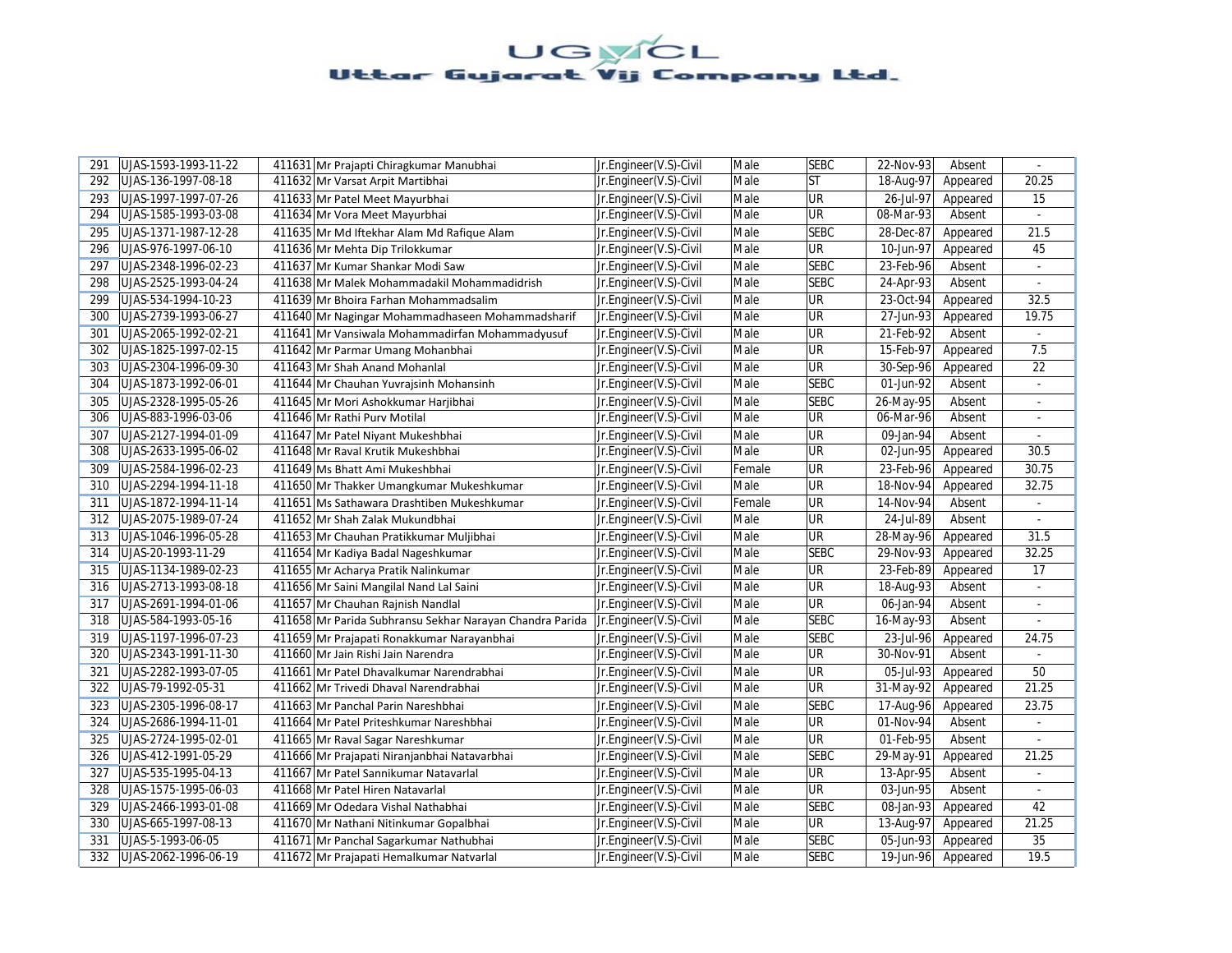| 333 | UJAS-1763-1995-10-15 | 411673 Mr Desai Amit Navaghanbhai              | Jr.Engineer(V.S)-Civil | Male   | <b>SEBC</b> | 15-Oct-95 | Absent   |                |
|-----|----------------------|------------------------------------------------|------------------------|--------|-------------|-----------|----------|----------------|
| 334 | UJAS-2235-1994-11-18 | 411674 Mr Prajapati Bhavesh Navalram           | Jr.Engineer(V.S)-Civil | Male   | <b>SEBC</b> | 18-Nov-94 | Appeared | 33             |
| 335 | UJAS-2488-1995-11-21 | 411675 Mr Trivedi Riteshkumar Navinchandra     | Jr.Engineer(V.S)-Civil | Male   | UR          | 21-Nov-95 | Appeared | 36.5           |
| 336 | UJAS-1979-1994-06-12 | 411676 Mr Shah Dip Nayanbhai                   | Jr.Engineer(V.S)-Civil | Male   | <b>UR</b>   | 12-Jun-94 | Appeared | 15             |
| 337 | UJAS-1322-1996-12-23 | 411677 Mr Vaidh Vishvaskumar Sureshbhai        | Jr.Engineer(V.S)-Civil | Male   | <b>SEBC</b> | 23-Dec-96 | Absent   | $\omega$       |
| 338 | UJAS-1175-1994-11-08 | 411678 Mr Saini Jatin Netram Saini             | Jr.Engineer(V.S)-Civil | Male   | <b>UR</b>   | 08-Nov-94 | Absent   |                |
| 339 | UJAS-2740-1993-03-19 | 411679 Mr Modi Akashkumar Nileshkumar          | Jr.Engineer(V.S)-Civil | Male   | UR          | 19-Mar-93 | Absent   | $\blacksquare$ |
| 340 | UJAS-1154-1996-02-23 | 411680 Ms Bhavsar Chandni Nineshbhai           | Jr.Engineer(V.S)-Civil | Female | <b>UR</b>   | 23-Feb-96 | Absent   |                |
| 341 | UJAS-1844-1986-08-26 | 411681 Mr Kapadia Mihir Nimeshkumar            | Jr.Engineer(V.S)-Civil | Male   | <b>UR</b>   | 26-Aug-86 | Absent   |                |
| 342 | UJAS-1254-1993-08-15 | 411682 Mr Ninama Hardikkumar Jayantibnai       | Jr.Engineer(V.S)-Civil | Male   | lst         | 15-Aug-93 | Appeared | 25.75          |
| 343 | UJAS-2076-1996-04-28 | 411683 Mr Patel Prayag Niteshkumar             | Jr.Engineer(V.S)-Civil | Male   | <b>UR</b>   | 28-Apr-96 | Absent   |                |
| 344 | UJAS-828-1994-08-07  | 411684 Mr Parekh Akash Nitinbhai               | Jr.Engineer(V.S)-Civil | Male   | <b>SEBC</b> | 07-Aug-94 | Appeared | 20.5           |
| 345 | UJAS-1250-1995-09-16 | 411685 Mr Patel Vatsal Nitinkumar              | Jr.Engineer(V.S)-Civil | Male   | <b>SEBC</b> | 16-Sep-95 | Absent   | $\blacksquare$ |
| 346 | UJAS-2588-1992-02-07 | 411686 Mr Shah Darshak Nitinkumar              | Jr.Engineer(V.S)-Civil | Male   | <b>UR</b>   | 07-Feb-92 | Absent   | ÷              |
| 347 | UJAS-2618-1997-06-24 | 411687 Mr Katladi Tanjilkhan Noormahammad      | Jr.Engineer(V.S)-Civil | Male   | <b>SEBC</b> | 24-Jun-97 | Appeared | 27.75          |
| 348 | UJAS-2727-1992-06-25 | 411688 Mr Dev Vasudev Om Prakash               | Jr.Engineer(V.S)-Civil | Male   | <b>UR</b>   | 25-Jun-92 | Absent   |                |
| 349 | UJAS-22-1996-07-12   | 411689 Mr Kushwaha Mohit Omprakash Kushwaha    | Jr.Engineer(V.S)-Civil | Male   | <b>UR</b>   | 12-Jul-96 | Appeared | 23             |
| 350 | UJAS-2148-1993-07-17 | 411690 Ms Parihar Vishakha Padam Singh Parihar | Jr.Engineer(V.S)-Civil | Female | <b>UR</b>   | 17-Jul-93 | Absent   | ÷              |
| 351 | UJAS-2055-1994-06-14 | 411691 Mr Pandor Kuldipkumar Chunilal          | Jr.Engineer(V.S)-Civil | Male   | <b>ST</b>   | 14-Jun-94 | Absent   |                |
| 352 | UJAS-2445-1992-12-20 | 411692 Mr Bhagora Rakeshkumar Pannalal         | Jr.Engineer(V.S)-Civil | Male   | lst         | 20-Dec-92 | Appeared | 13.75          |
| 353 | UJAS-2262-1992-11-23 | 411693 Mr Saksena Yatinkumar Govindbhai        | Jr.Engineer(V.S)-Civil | Male   | UR          | 23-Nov-92 | Absent   | $\omega$       |
| 354 | UJAS-2236-1988-04-21 | 411694 Ms Parmar Kinjal Hiralal                | Jr.Engineer(V.S)-Civil | Female | <b>UR</b>   | 21-Apr-88 | Absent   |                |
| 355 | UJAS-1781-1988-03-09 | 411695 Mr Parmar Rajendrakumar Parashotambhai  | Jr.Engineer(V.S)-Civil | Male   | <b>UR</b>   | 09-Mar-88 | Absent   | $\blacksquare$ |
| 356 | UJAS-566-1997-01-18  | 411696 Mr Parmar Umang Pragajibhai             | Jr.Engineer(V.S)-Civil | Male   | <b>UR</b>   | 18-Jan-97 | Appeared | 31.5           |
| 357 | UJAS-716-1991-05-20  | 411697 Mr Patel Divyangkumar Baldevbhai        | Jr.Engineer(V.S)-Civil | Male   | UR          | 20-May-91 | Appeared | 28.5           |
| 358 | UJAS-369-1992-10-11  | 411698 Mr Patel Hiteshkumar Dahyabhai          | Jr.Engineer(V.S)-Civil | Male   | UR          | 11-Oct-92 | Absent   |                |
| 359 | UJAS-1033-1993-08-11 | 411699 Mr Patel Vikalpkumar Girishbhai         | Jr.Engineer(V.S)-Civil | Male   | UR          | 11-Aug-93 | Appeared | 30             |
| 360 | UJAS-703-1995-08-20  | 411700 Mr Patel Ketankumar Hargovindbhai       | Jr.Engineer(V.S)-Civil | Male   | <b>UR</b>   | 20-Aug-95 | Appeared | 35             |
| 361 | UJAS-1368-1995-11-18 | 411701 Mr Patel Poojan Hasmukhbhai             | Jr.Engineer(V.S)-Civil | Male   | <b>UR</b>   | 18-Nov-95 | Appeared | 17             |
| 362 | UJAS-562-1993-03-01  | 411702 Mr Patel Ankit Jagdishbhai              | Jr.Engineer(V.S)-Civil | Male   | <b>UR</b>   | 01-Mar-93 | Appeared | 43.25          |
| 363 | UJAS-1155-1996-10-22 | 411703 Mr Patel Smit Kiritkumar                | Jr.Engineer(V.S)-Civil | Male   | UR          | 22-Oct-96 | Absent   |                |
| 364 | UJAS-1626-1993-12-22 | 411704 Mr Patel Chintan Naginbhai              | Jr.Engineer(V.S)-Civil | Male   | <b>UR</b>   | 22-Dec-93 | Appeared | 23             |
| 365 | UJAS-241-1992-01-09  | 411705 Mr Patel Saurav Navinbhai               | Jr.Engineer(V.S)-Civil | Male   | <b>UR</b>   | 09-Jan-92 | Absent   |                |
| 366 | UJAS-1570-1997-01-01 | 411706 Mr Patel Pratikkumar Ramanbhai          | Jr.Engineer(V.S)-Civil | Male   | UR          | 01-Jan-97 | Absent   | ÷              |
| 367 | UJAS-51-1997-08-05   | 411707 Mr Patel Kishan Ramanbhai               | Jr.Engineer(V.S)-Civil | Male   | UR          | 05-Aug-97 | Appeared | 8.75           |
| 368 | UJAS-2156-1995-11-26 | 411708 Mr Patel Jainil Rameshchandra           | Jr.Engineer(V.S)-Civil | Male   | <b>UR</b>   | 26-Nov-95 | Appeared | 30             |
| 369 | UJAS-1409-1997-06-10 | 411709 Mr Patel Ronak Shaileshbhai             | Jr.Engineer(V.S)-Civil | Male   | <b>UR</b>   | 10-Jun-97 | Appeared | 31.25          |
| 370 | UJAS-653-1996-10-16  | 411710 Mr Patel Neelkumar Vijaybhai            | Jr.Engineer(V.S)-Civil | Male   | <b>UR</b>   | 16-Oct-96 | Appeared | 12.5           |
| 371 | UJAS-1078-1993-11-05 | 411711 Mr Patel Kamalkumar Vijaykumar          | Jr.Engineer(V.S)-Civil | Male   | UR          | 05-Nov-93 | Appeared | 25.25          |
| 372 | UJAS-586-1995-05-04  | 411712 Mr Patel Kevalkumar Vishnubhai          | Jr.Engineer(V.S)-Civil | Male   | UR          | 04-May-95 | Appeared | 8              |
| 373 | UJAS-888-1996-10-16  | 411713 Mr Pathan Javedkhan Hamidkhan           | Jr.Engineer(V.S)-Civil | Male   | <b>UR</b>   | 16-Oct-96 | Appeared | 35             |
| 374 | UJAS-2831-1994-03-19 | 411714 Mr Pathan Arbabkhan Junedkhan           | Jr.Engineer(V.S)-Civil | Male   | UR          | 19-Mar-94 | Absent   |                |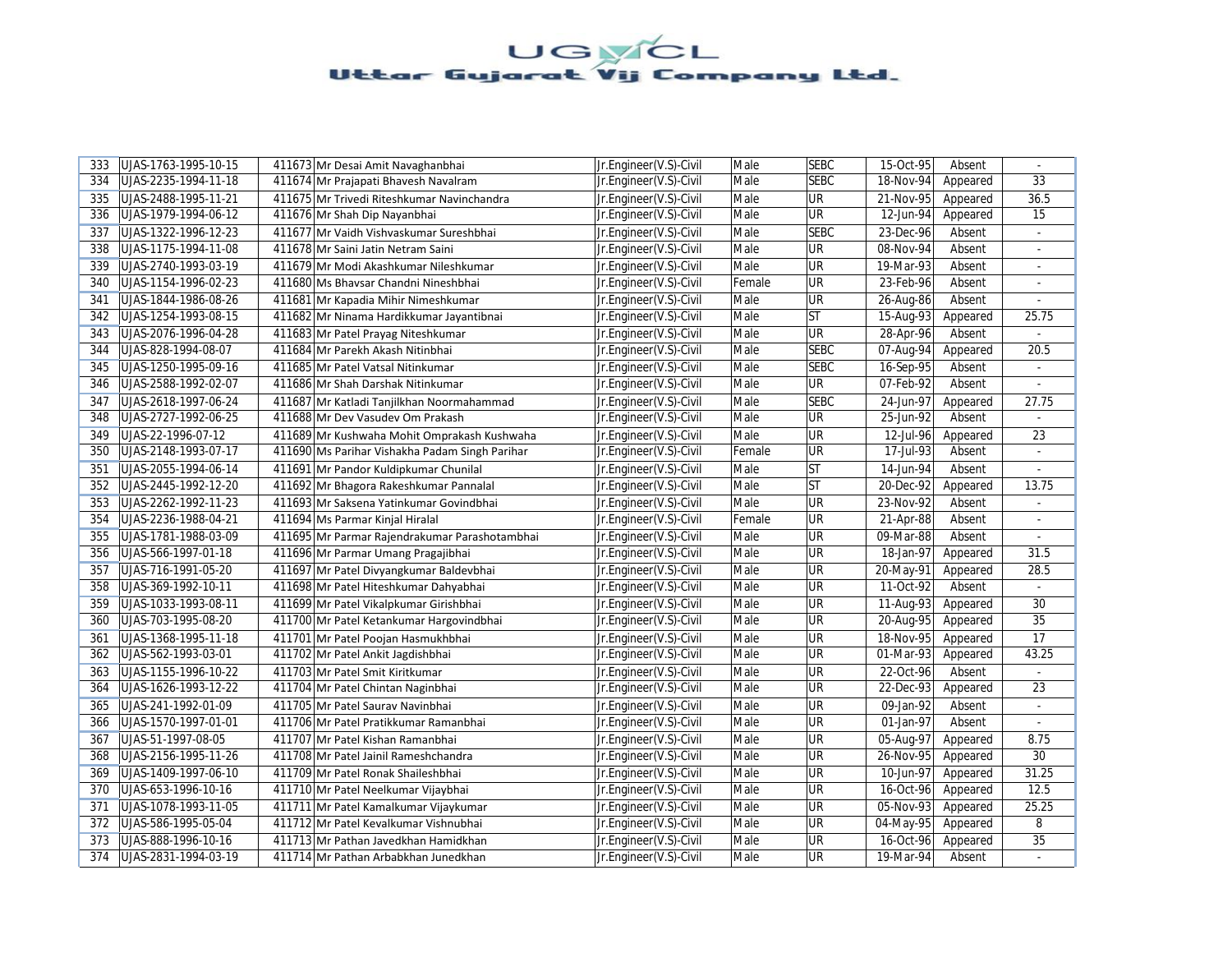| 375 | UJAS-2437-1992-12-19 | 411715 Mr Chaudhari Ravinkumar Pathubhai     | Jr.Engineer(V.S)-Civil | Male   | <b>SEBC</b> | 19-Dec-92               | Absent   | $\sim$          |
|-----|----------------------|----------------------------------------------|------------------------|--------|-------------|-------------------------|----------|-----------------|
| 376 | UJAS-1348-1992-12-19 | 411716 Mr Thakkar Abhishek Pinakinbhai       | Jr.Engineer(V.S)-Civil | Male   | UR          | 19-Dec-92               | Appeared | 23.25           |
| 377 | UJAS-1563-1996-07-14 | 411717 Mr Damor Amitkumar Prabhatsinh        | Jr.Engineer(V.S)-Civil | Male   | <b>ST</b>   | 14-Jul-96               | Appeared | 22.75           |
| 378 | UJAS-1929-1993-10-13 | 411718 Mr Parmar Priyank Prabhatsinh         | Jr.Engineer(V.S)-Civil | Male   | <b>SEBC</b> | 13-Oct-93               | Absent   |                 |
| 379 | UJAS-2212-1995-01-09 | 411719 Mr Amin Abhishek Prabhudas            | Jr.Engineer(V.S)-Civil | Male   | <b>UR</b>   | 09-Jan-95               | Appeared | 9.25            |
| 380 | UJAS-1692-1996-05-24 | 411720 Mr Chaudhari Himeshkumar Prabhudas    | Jr.Engineer(V.S)-Civil | Male   | <b>SEBC</b> | 24-May-96               | Appeared | 37.25           |
| 381 | UJAS-632-1994-07-31  | 411721 Mr Patel Ajay Kumar Prabhudas         | Jr.Engineer(V.S)-Civil | Male   | <b>UR</b>   | 31-Jul-94               | Absent   | $\overline{a}$  |
| 382 | UJAS-1333-1995-10-14 | 411722 Mr Kadia Kaushikkumar Prabodhchandra  | Jr.Engineer(V.S)-Civil | Male   | <b>SEBC</b> | 14-Oct-95               | Absent   |                 |
| 383 | UJAS-1131-1995-12-23 | 411723 Mr Chiripal Jeet Pradeep              | Jr.Engineer(V.S)-Civil | Male   | UR          | 23-Dec-95               | Appeared | 21.25           |
| 384 | UJAS-290-1996-10-27  | 411724 Mr Patel Ankitkumar Prafulkumar       | Jr.Engineer(V.S)-Civil | Male   | UR          | 27-Oct-96               | Appeared | 20.5            |
| 385 | UJAS-2539-1996-05-07 | 411725 Mr Patel Dhruv Prafullchandra         | Jr.Engineer(V.S)-Civil | Male   | UR          | 07-May-96               | Absent   |                 |
| 386 | UJAS-1608-1994-09-09 | 411726 Mr Kapadiya Tejaskumar Prahladbhai    | Jr.Engineer(V.S)-Civil | Male   | <b>UR</b>   | 09-Sep-94               | Appeared | 17              |
| 387 | UJAS-1965-1991-09-16 | 411727 Mr Prajapati Bhaveshkumar Prahladbhai | Jr.Engineer(V.S)-Civil | Male   | <b>SEBC</b> | 16-Sep-91               | Absent   | ÷.              |
| 388 | UJAS-1007-1994-02-02 | 411728 Mr Prajapati Priyanshukumar Babubhai  | Jr.Engineer(V.S)-Civil | Male   | <b>UR</b>   | 02-Feb-94               | Appeared | 29              |
| 389 | UJAS-1288-1995-08-11 | 411729 Mr Prajapati Shyamkumar Nareshbhai    | Jr.Engineer(V.S)-Civil | Male   | <b>SEBC</b> | 11-Aug-95               | Appeared | 55.5            |
| 390 | UJAS-1926-1992-12-08 | 411730 Mr Prajapati Avinash Prahladbhai      | Jr.Engineer(V.S)-Civil | Male   | UR          | 08-Dec-92               | Absent   | ÷               |
| 391 | UJAS-1253-1996-07-03 | 411731 Mr Balsariya Jaymin Prakashbhai       | Jr.Engineer(V.S)-Civil | Male   | <b>UR</b>   | 03-Jul-96               | Absent   | $\blacksquare$  |
| 392 | UJAS-1420-1996-01-31 | 411732 Mr Bara Vijaykumar Prakashbhai        | Jr.Engineer(V.S)-Civil | Male   | <b>ST</b>   | 31-Jan-96               | Appeared | 16.25           |
| 393 | UJAS-1919-1994-08-17 | 411733 Mr Chaudhari Akshaykumar Prakashbhai  | Jr.Engineer(V.S)-Civil | Male   | <b>ST</b>   | 17-Aug-94               | Absent   |                 |
| 394 | UJAS-11-1990-12-29   | 411734 Mr Soni Ruchik Prakashbhai            | Jr.Engineer(V.S)-Civil | Male   | <b>UR</b>   | $29-Dec-90$             | Appeared | 22.75           |
| 395 | UJAS-2547-1993-10-14 | 411735 Mr Raval Parth Prakashkumar           | Jr.Engineer(V.S)-Civil | Male   | <b>UR</b>   | 14-Oct-93               | Appeared | 34.5            |
| 396 | UJAS-456-1997-01-28  | 411736 Ms Hajela Nisha Pramod                | Jr.Engineer(V.S)-Civil | Female | UR          | $\overline{28}$ -Jan-97 | Appeared | 24.25           |
| 397 | UJAS-526-1991-10-03  | 411737 Mr Nijanand Arpan Khemchand           | Jr.Engineer(V.S)-Civil | Male   | UR          | 03-Oct-91               | Appeared | $\overline{26}$ |
| 398 | UJAS-523-1997-06-29  | 411738 Mr Rathod Ganpatbhai Pratapbhai       | Jr.Engineer(V.S)-Civil | Male   | <b>SEBC</b> | 29-Jun-97               | Appeared | 21.25           |
| 399 | UJAS-1665-1992-11-10 | 411739 Mrs Chakrabarti Mayurika Pratul       | Jr.Engineer(V.S)-Civil | Female | UR          | 10-Nov-92               | Absent   | ÷.              |
| 400 | UJAS-2240-1991-11-07 | 411740 Mr Jani Yash Pravin                   | Jr.Engineer(V.S)-Civil | Male   | UR          | 07-Nov-91               | Absent   | $\sim$          |
| 401 | UJAS-657-1994-10-07  | 411741 Mr Chauhan Rahulkumar Pravinbhai      | Jr.Engineer(V.S)-Civil | Male   | <b>UR</b>   | 07-Oct-94               | Appeared | 14              |
| 402 | UJAS-786-1997-03-01  | 411742 Mr Daraji Niketkumar Pravinbhai       | Jr.Engineer(V.S)-Civil | Male   | <b>SEBC</b> | 01-Mar-97               | Appeared | 21              |
| 403 | UJAS-789-1997-03-01  | 411743 Mr Daraji Niketkumar Pravinbhai       | Jr.Engineer(V.S)-Civil | Male   | <b>SEBC</b> | 01-Mar-97               | Absent   | $\overline{a}$  |
| 404 | UJAS-2665-1997-01-05 | 411744 Mr Malaviya Yashkumar Pravinbhai      | Jr.Engineer(V.S)-Civil | Male   | UR          | 05-Jan-97               | Absent   |                 |
| 405 | UJAS-2344-1993-02-01 | 411745 Mr Pandya Vishalkumar Pravinbhai      | Jr.Engineer(V.S)-Civil | Male   | UR          | 01-Feb-93               | Appeared | 18.75           |
| 406 | UJAS-1842-1988-12-04 | 411746 Mr Parekh Piyush Pravinbhai           | Jr.Engineer(V.S)-Civil | Male   | <b>SEBC</b> | 04-Dec-88               | Absent   |                 |
| 407 | UJAS-2011-1993-06-07 | 411747 Mr Patel Akshaykumar Pravinbhai       | Jr.Engineer(V.S)-Civil | Male   | UR          | 07-Jun-93               | Absent   |                 |
| 408 | UJAS-340-1995-03-31  | 411748 Mr Patel Darshkumar Pravinbhai        | Jr.Engineer(V.S)-Civil | Male   | UR          | 31-Mar-95               | Absent   | ÷.              |
| 409 | UJAS-1821-1994-06-17 | 411749 Mr Sakshena Parth Pravinbhai          | Jr.Engineer(V.S)-Civil | Male   | UR          | 17-Jun-94               | Appeared | 12              |
| 410 | UJAS-906-1993-01-03  | 411750 Mr Tabiyad Amitkumar Pravinbhai       | Jr.Engineer(V.S)-Civil | Male   | ST          | 03-Jan-93               | Appeared | 6.25            |
| 411 | UJAS-148-1996-10-14  | 411751 Mr Sharma Tirth Pravinbhai            | Jr.Engineer(V.S)-Civil | Male   | <b>SEBC</b> | 14-Oct-96               | Appeared | 25              |
| 412 | UJAS-2292-1991-12-23 | 411752 Mr Patel Harshdip Pravinchandra       | Jr.Engineer(V.S)-Civil | Male   | <b>UR</b>   | 23-Dec-91               | Absent   |                 |
| 413 | UJAS-2432-1996-12-05 | 411753 Mr Thakkar Pratik Pravinchandra       | Jr.Engineer(V.S)-Civil | Male   | UR          | 05-Dec-96               | Appeared | 23.75           |
| 414 | UJAS-1749-1994-12-25 | 411754 Mr Chauhan Yuvrajsinh Pravinsinh      | Jr.Engineer(V.S)-Civil | Male   | UR          | 25-Dec-94               | Absent   | ÷.              |
| 415 | UJAS-2805-1996-01-20 | 411755 Mr Pujara Jaimin Sureshchandra        | Jr.Engineer(V.S)-Civil | Male   | UR          | 20-Jan-96               | Appeared | 43.5            |
| 416 | UJAS-2819-1997-02-28 | 411756 Mr Amin Tushar Punambhai              | Jr.Engineer(V.S)-Civil | Male   | UR          | 28-Feb-97               | Appeared | 24              |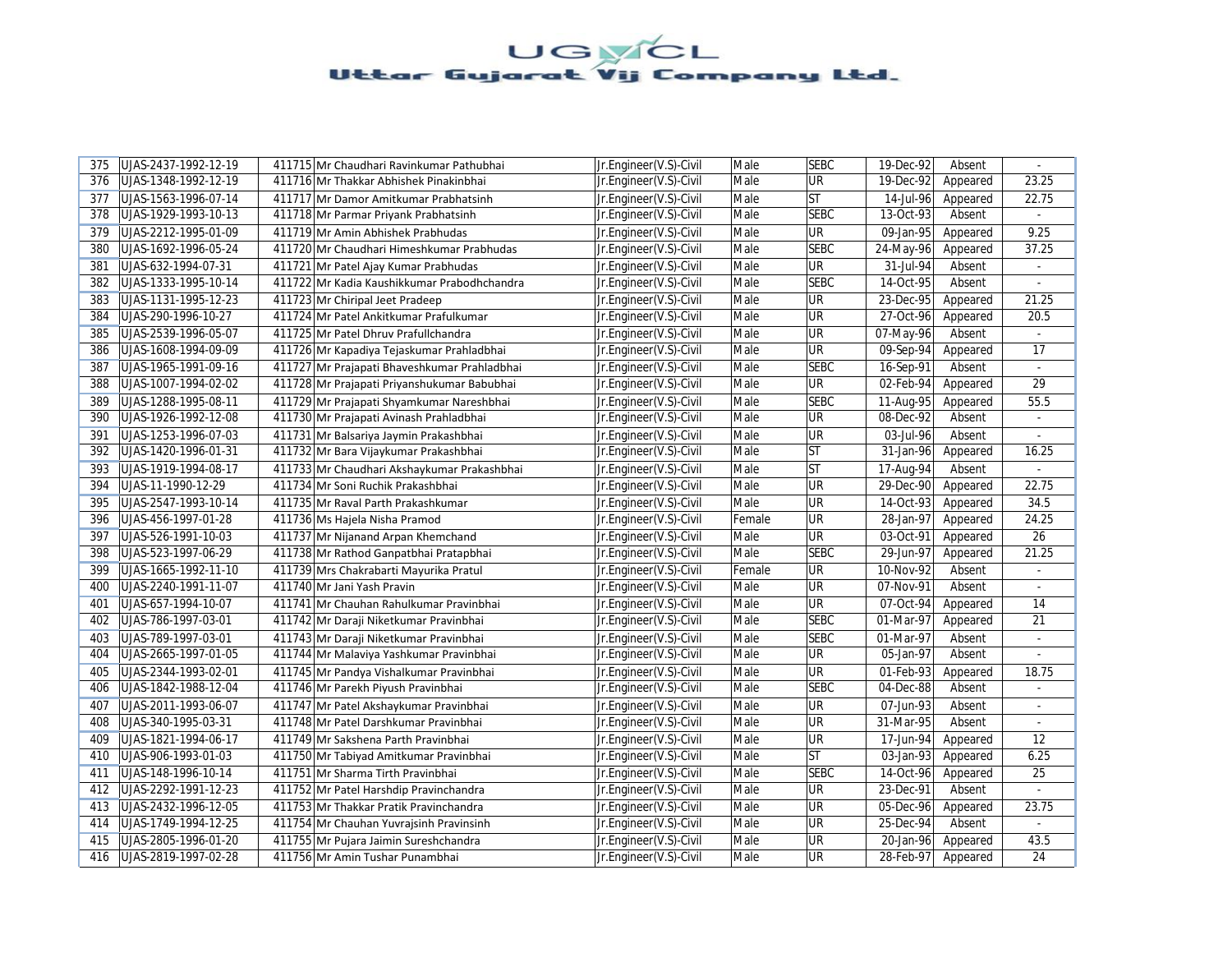| 417 | UJAS-1517-1991-03-12 | 411757 Mr Parmar Vijaykumar Punjabhai          | Jr.Engineer(V.S)-Civil | Male   | <b>UR</b>                | 12-Mar-91               | Appeared | 26.75          |
|-----|----------------------|------------------------------------------------|------------------------|--------|--------------------------|-------------------------|----------|----------------|
| 418 | UJAS-701-1992-01-19  | 411758 Mrs Tailor Krishna Suryakant            | Jr.Engineer(V.S)-Civil | Female | <b>SEBC</b>              | 19-Jan-92               | Absent   |                |
| 419 | UJAS-2005-1991-07-11 | 411759 Mr Gajjar Jaswant Raghubhai             | Jr.Engineer(V.S)-Civil | Male   | <b>UR</b>                | 11-Jul-91               | Appeared | 21             |
| 420 | UJAS-2201-1993-04-04 | 411760 Mr Someshvara Kuldeepkumar Raghurambhai | Jr.Engineer(V.S)-Civil | Male   | UR                       | 04-Apr-93               | Appeared | 19.75          |
| 421 | UJAS-2704-1988-03-18 | 411761 Mr Chowdhary Deepakkumar Rahwantsingh   | Jr.Engineer(V.S)-Civil | Male   | <b>UR</b>                | 18-Mar-88               | Absent   | $\omega$       |
| 422 | UJAS-1950-1989-05-31 | 411762 Mr Sharma Chayan Rajendra Prasad        | Jr.Engineer(V.S)-Civil | Male   | <b>UR</b>                | 31-May-89               | Absent   |                |
| 423 | UJAS-522-1993-04-13  | 411763 Mr Patel Bhadresh Rajendrabhai          | Jr.Engineer(V.S)-Civil | Male   | <b>UR</b>                | 13-Apr-93               | Absent   | ÷              |
| 424 | UJAS-1784-1996-02-20 | 411764 Mr Patel Malharkumar Rajendrabhai       | Jr.Engineer(V.S)-Civil | Male   | <b>SEBC</b>              | 20-Feb-96               | Absent   |                |
| 425 | UJAS-1718-1996-09-30 | 411765 Mr Halani Abhay Rajendrakumar           | Jr.Engineer(V.S)-Civil | Male   | <b>UR</b>                | 30-Sep-96               | Absent   | $\overline{a}$ |
| 426 | UJAS-1039-1995-03-24 | 411766 Mr Patel Dhruvil Rajendrakumar          | Jr.Engineer(V.S)-Civil | Male   | <b>UR</b>                | 24-Mar-95               | Absent   |                |
| 427 | UJAS-2190-1994-09-09 | 411767 Mr Rav Rushabh Rajendrakumar            | Jr.Engineer(V.S)-Civil | Male   | <b>UR</b>                | 09-Sep-94               | Absent   |                |
| 428 | UJAS-2661-1992-05-01 | 411768 Mr Patel Tejaskumar Rajeshbhai          | Jr.Engineer(V.S)-Civil | Male   | UR                       | 01-May-92               | Absent   | $\omega$       |
| 429 | UJAS-223-1988-10-19  | 411769 Mr Gohel Jishnu Rajesh                  | Jr.Engineer(V.S)-Civil | Male   | UR                       | 19-Oct-88               | Absent   | $\sim$         |
| 430 | UJAS-1270-1996-12-29 | 411770 Mr Dave Manankumar Rajeshkumar          | Jr.Engineer(V.S)-Civil | Male   | <b>UR</b>                | 29-Dec-96               | Absent   | ÷              |
| 431 | UJAS-2309-1991-11-03 | 411771 Mr Patel Parth Rajnikant                | Jr.Engineer(V.S)-Civil | Male   | <b>UR</b>                | 03-Nov-91               | Appeared | 22.5           |
| 432 | UJAS-903-1982-07-04  | 411772 Mr Acharya Pradipkumar Rajubhai         | Jr.Engineer(V.S)-Civil | Male   | <b>SEBC</b>              | 04-Jul-82               | Absent   | $\overline{a}$ |
| 433 | UJAS-697-1991-09-08  | 411773 Mrs Bhagora Monika Chimanlal            | Jr.Engineer(V.S)-Civil | Female | <b>ST</b>                | 08-Sep-91               | Appeared | 23.25          |
| 434 | UJAS-917-1996-05-05  | 411774 Mr Jalaiya Nikunj Ramanbhai             | Jr.Engineer(V.S)-Civil | Male   | lst                      | $\overline{05}$ -May-96 | Absent   |                |
| 435 | UJAS-2718-1997-04-03 | 411775 Mr Prajapati Mayankkumar Ramanbahi      | Jr.Engineer(V.S)-Civil | Male   | <b>SEBC</b>              | 03-Apr-97               | Absent   |                |
| 436 | UJAS-1421-1992-06-12 | 411776 Mr Od Rajeshkumar Ramanlal              | Jr.Engineer(V.S)-Civil | Male   | <b>SEBC</b>              | 12-Jun-92               | Appeared | 32.5           |
| 437 | UJAS-427-1991-11-06  | 411777 Mr Varma Trusharkumar Ramanlal          | Jr.Engineer(V.S)-Civil | Male   | <b>UR</b>                | 06-Nov-91               | Appeared | 24.25          |
| 438 | UJAS-2397-1996-10-18 | 411778 Mr Patel Dhrumil Ramchandra             | Jr.Engineer(V.S)-Civil | Male   | <b>UR</b>                | 18-Oct-96               | Appeared | 16.5           |
| 439 | UJAS-625-1997-01-05  | 411779 Mr Bhagora Rinoy Rameshbhai             | Jr.Engineer(V.S)-Civil | Male   | lst                      | 05-Jan-97               | Absent   | $\omega$       |
| 440 | UJAS-1703-1994-03-28 | 411780 Mr Desai Prajeshkumar Rameshbhai        | Jr.Engineer(V.S)-Civil | Male   | <b>SEBC</b>              | 28-Mar-94               | Appeared | 12.75          |
| 441 | UJAS-1149-1996-12-20 | 411781 Mr Dhobi Akshaykumar Rameshbhai         | Jr.Engineer(V.S)-Civil | Male   | <b>SEBC</b>              | 20-Dec-96               | Appeared | 40.5           |
| 442 | UJAS-1672-1994-12-07 | 411782 Mr Jani Maulik Rameshbhai               | Jr.Engineer(V.S)-Civil | Male   | UR                       | 07-Dec-94               | Appeared | 13.75          |
| 443 | UJAS-1237-1990-11-06 | 411783 Mr Malvi Ketan Rameshbhai               | Jr.Engineer(V.S)-Civil | Male   | <b>UR</b>                | 06-Nov-90               | Absent   | $\blacksquare$ |
| 444 | UJAS-2402-1993-04-12 | 411784 Mr Nayi Dhruvinkumar Rameshbhai         | Jr.Engineer(V.S)-Civil | Male   | <b>SEBC</b>              | 12-Apr-93               | Appeared | 15             |
| 445 | UJAS-1400-1996-12-02 | 411785 Mr Parmar Maulik Rameshbhai             | Jr.Engineer(V.S)-Civil | Male   | <b>UR</b>                | 02-Dec-96               | Absent   |                |
| 446 | UJAS-529-1992-04-06  | 411786 Mr Parmar Pankajkumar Rameshbhai        | Jr.Engineer(V.S)-Civil | Male   | UR                       | 06-Apr-92               | Appeared | 21.25          |
| 447 | UJAS-1337-1993-06-15 | 411787 Mr Patel Apoorv Rameshbhai              | Jr.Engineer(V.S)-Civil | Male   | UR                       | 15-Jun-93               | Absent   |                |
| 448 | UJAS-2487-1996-10-05 | 411788 Mr Patel Jaykumar Rameshbhai            | Jr.Engineer(V.S)-Civil | Male   | <b>UR</b>                | 05-Oct-96               | Appeared | 30             |
| 449 | UJAS-2018-1991-04-19 | 411789 Mr Patel Kevalkumar Rameshkumar         | Jr.Engineer(V.S)-Civil | Male   | UR                       | 19-Apr-91               | Appeared | 36.25          |
| 450 | UJAS-1224-1996-01-31 | 411790 Mr Patel Kuldip Rameshbhai              | Jr.Engineer(V.S)-Civil | Male   | UR                       | 31-Jan-96               | Absent   | $\overline{a}$ |
| 451 | UJAS-1527-1995-09-13 | 411791 Mr Patel Mehulkumar Rameshbhai          | Jr.Engineer(V.S)-Civil | Male   | UR                       | 13-Sep-95               | Appeared | 13.75          |
| 452 | UJAS-210-1996-09-13  | 411792 Mr Patel Mrugeshkumar Rameshbhai        | Jr.Engineer(V.S)-Civil | Male   | <b>SEBC</b>              | 13-Sep-96               | Appeared | 17             |
| 453 | UJAS-1401-1993-08-06 | 411793 Mr Patel Snehalkumar Rameshbhai         | Jr.Engineer(V.S)-Civil | Male   | $\overline{\mathsf{UR}}$ | 06-Aug-93               | Appeared | 7.5            |
| 454 | UJAS-186-1995-06-12  | 411794 Mr Prajapati Jayminkumar Rameshbhai     | Jr.Engineer(V.S)-Civil | Male   | <b>SEBC</b>              | 12-Jun-95               | Appeared | 12             |
| 455 | UJAS-1521-1996-12-12 | 411795 Mr Sagar Jigneshkumar Rameshbhai        | Jr.Engineer(V.S)-Civil | Male   | <b>SEBC</b>              | 12-Dec-96               | Absent   | ä,             |
| 456 | UJAS-1362-1993-01-29 | 411796 Mr Joshi Ankit Rameshchandra            | Jr.Engineer(V.S)-Civil | Male   | UR                       | 29-Jan-93               | Appeared | 24.25          |
| 457 | UJAS-1684-1994-12-09 | 411797 Mr Patel Saumil Rameshchandra           | Jr.Engineer(V.S)-Civil | Male   | <b>SEBC</b>              | 09-Dec-94               | Appeared | $25.5\,$       |
| 458 | UJAS-604-1996-03-05  | 411798 Mr Chaudhary Sanketkumar Ramjibhai      | Jr.Engineer(V.S)-Civil | Male   | <b>SEBC</b>              | 05-Mar-96               | Absent   |                |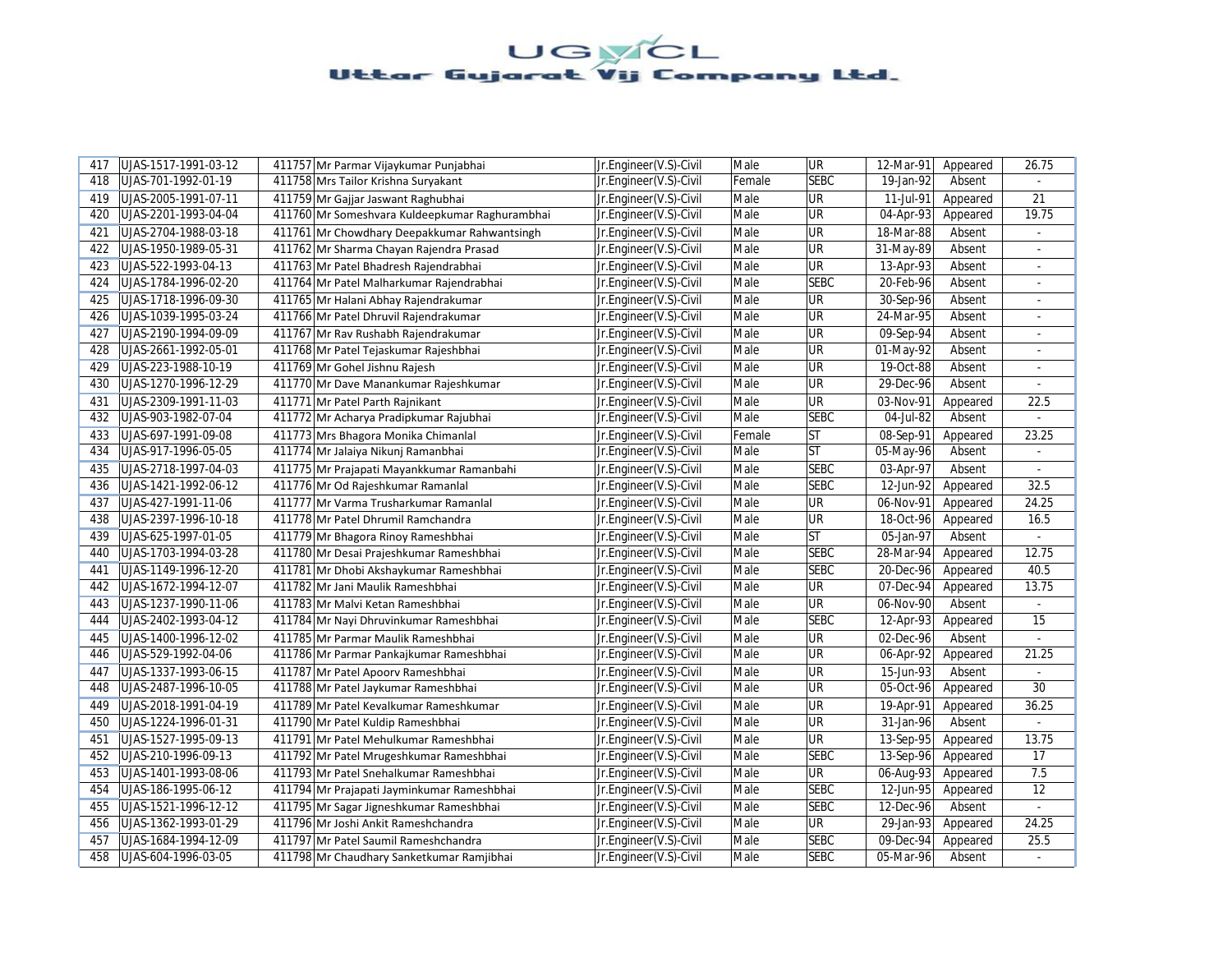| 459 | UJAS-781-1994-10-11  | 411799 Mr Desai Sagar Ramjibhai             | Jr.Engineer(V.S)-Civil | Male   | <b>SEBC</b>              | 11-Oct-94               | Appeared | 28.5           |
|-----|----------------------|---------------------------------------------|------------------------|--------|--------------------------|-------------------------|----------|----------------|
| 460 | UJAS-985-1988-03-01  | 411800 Mr Patel Harshadkumar Ramjibhai      | Jr.Engineer(V.S)-Civil | Male   | <b>SEBC</b>              | 01-Mar-88               | Absent   |                |
| 461 | UJAS-1213-1992-10-05 | 411801 Mr Chaudhary Jay Ramjibhai           | Jr.Engineer(V.S)-Civil | Male   | <b>SEBC</b>              | 05-Oct-92               | Appeared | 31.75          |
| 462 | UJAS-2349-1991-05-17 | 411802 Mr Parmar Manishchandra Ramsinh      | Jr.Engineer(V.S)-Civil | Male   | <b>ST</b>                | 17-May-91               | Appeared | 21             |
| 463 | UJAS-294-1996-06-18  | 411803 Mr Yadav Ashish Ramyash              | Jr.Engineer(V.S)-Civil | Male   | <b>UR</b>                | 18-Jun-96               | Appeared | 40.75          |
| 464 | UJAS-2585-1992-11-28 | 411804 Mr Shah Dhruv Rashmikant             | Jr.Engineer(V.S)-Civil | Male   | <b>UR</b>                | 28-Nov-92               | Appeared | 18.25          |
| 465 | UJAS-1689-1992-09-01 | 411805 Mr Bhavsar Rajkumar Rasikbhai        | Jr.Engineer(V.S)-Civil | Male   | UR                       | 01-Sep-92               | Absent   | $\omega$       |
| 466 | UJAS-1170-1997-07-23 | 411806 Mr Patel Kaushikbhai Rasikbhai       | Jr.Engineer(V.S)-Civil | Male   | UR                       | 23-Jul-97               | Appeared | 22.25          |
| 467 | UJAS-1330-1989-10-25 | 411807 Mr Gameti Mukulchandra Ratilal       | Jr.Engineer(V.S)-Civil | Male   | ST                       | 25-Oct-89               | Appeared | 30.75          |
| 468 | UJAS-2120-1997-05-19 | 411808 Mr Raval Parth Yashvantbhai          | Jr.Engineer(V.S)-Civil | Male   | <b>SEBC</b>              | 19-May-97               | Appeared | 21.75          |
| 469 | UJAS-1026-1995-03-06 | 411809 Mr Ravat Abhishek Pravin             | Jr.Engineer(V.S)-Civil | Male   | $\overline{\mathsf{UR}}$ | 06-Mar-95               | Absent   |                |
| 470 | UJAS-2716-1991-05-16 | 411810 Mrs Tade Kanchan Diliprao            | Jr.Engineer(V.S)-Civil | Female | <b>UR</b>                | 16-May-91               | Absent   | ÷.             |
| 471 | UJAS-1492-1993-06-18 | 411811 Mr Shrimali Vismay Ravishankar       | Jr.Engineer(V.S)-Civil | Male   | UR                       | 18-Jun-93               | Appeared | 27.5           |
| 472 | UJAS-2252-1995-04-10 | 411812 Mr Patel Harshadkumar Ravjibhai      | Jr.Engineer(V.S)-Civil | Male   | <b>UR</b>                | 10-Apr-95               | Absent   | ÷              |
| 473 | UJAS-875-1995-12-18  | 411813 Mr Patel Ronakkumar Rohitbhai        | Jr.Engineer(V.S)-Civil | Male   | <b>UR</b>                | 18-Dec-95               | Absent   |                |
| 474 | UJAS-2654-1995-04-29 | 411814 Ms Parmar Asha Rupeshkumar           | Jr.Engineer(V.S)-Civil | Female | <b>UR</b>                | 29-Apr-95               | Appeared | 32.25          |
| 475 | UJAS-979-1992-11-14  | 411815 Mr Padshala Nishit Sagarbhai         | Jr.Engineer(V.S)-Civil | Male   | <b>UR</b>                | 14-Nov-92               | Absent   |                |
| 476 | UJAS-2102-1992-09-19 | 411816 Ms Mansuri Khushbu Gulammahammad     | Jr.Engineer(V.S)-Civil | Female | <b>SEBC</b>              | 19-Sep-92               | Appeared | 12.5           |
| 477 | UJAS-1032-1995-08-27 | 411817 Mr Bhavsar Manthan Sandipbhai        | Jr.Engineer(V.S)-Civil | Male   | <b>UR</b>                | 27-Aug-95               | Appeared | 19.75          |
| 478 | UJAS-832-1996-06-17  | 411818 Mr Shah Kandarp Sanjaykumar          | Jr.Engineer(V.S)-Civil | Male   | UR                       | 17-Jun-96               | Appeared | 21             |
| 479 | UJAS-1980-1996-08-29 | 411819 Mr Kushwah Subham Singh Sanjay Singh | Jr.Engineer(V.S)-Civil | Male   | <b>UR</b>                | $\overline{29}$ -Aug-96 | Appeared | 13.5           |
| 480 | UJAS-246-1994-11-28  | 411820 Mr Kaliker Samix Sanjaykumar         | Jr.Engineer(V.S)-Civil | Male   | UR                       | 28-Nov-94               | Appeared | 12.5           |
| 481 | UJAS-1094-1996-05-26 | 411821 Mr Katara Ejail Sanjaykumar          | Jr.Engineer(V.S)-Civil | Male   | ST                       | 26-May-96               | Absent   | ÷.             |
| 482 | UJAS-2721-1997-07-06 | 411822 Mr Sankesara Jainam Hiteshkumar      | Jr.Engineer(V.S)-Civil | Male   | <b>UR</b>                | 06-Jul-97               | Absent   |                |
| 483 | UJAS-2709-1993-02-25 | 411823 Mr Raj Rahul Satish Kumar Singh      | Jr.Engineer(V.S)-Civil | Male   | UR                       | 25-Feb-93               | Absent   | ä,             |
| 484 | UJAS-240-1995-06-22  | 411824 Mr Patel Apoorva Satishkumar         | Jr.Engineer(V.S)-Civil | Male   | <b>UR</b>                | 22-Jun-95               | Appeared | 18.5           |
| 485 | UJAS-1530-1984-10-05 | 411825 Mr Balat Jaimit Savjibhai            | Jr.Engineer(V.S)-Civil | Male   | ST                       | 05-Oct-84               | Absent   | ÷.             |
| 486 | UJAS-869-1994-12-22  | 411826 Mr Dodiyar Harshalkumar Savjibhai    | Jr.Engineer(V.S)-Civil | Male   | ST                       | $22$ -Dec-94            | Appeared | 15             |
| 487 | UJAS-1596-1984-10-05 | 411827 Ms Balat Jaimit Savjibhai            | Jr.Engineer(V.S)-Civil | Male   | lst                      | 05-Oct-84               | Appeared | 12             |
| 488 | UJAS-1427-1993-04-08 | 411828 Mr Dama Tusharkumar Somaji           | Jr.Engineer(V.S)-Civil | Male   | lst                      | 08-Apr-93               | Appeared | $-5.5$         |
| 489 | UJAS-737-1995-12-20  | 411829 Mr Patel Aatishkumar Shaileshkumar   | Jr.Engineer(V.S)-Civil | Male   | <b>UR</b>                | 20-Dec-95               | Appeared | 17.5           |
| 490 | UJAS-2222-1993-07-16 | 411830 Mr Thakkar Utsav Shaileshkumar       | Jr.Engineer(V.S)-Civil | Male   | UR                       | 16-Jul-93               | Appeared | 19.25          |
| 491 | UJAS-1460-1993-10-14 | 411831 Mr Gadhavi Parth Shaktidan           | Jr.Engineer(V.S)-Civil | Male   | <b>SEBC</b>              | 14-Oct-93               | Appeared | 29.5           |
| 492 | UJAS-1560-1996-09-11 | 411832 Mr Desai Ashish Shambhubhai          | Jr.Engineer(V.S)-Civil | Male   | <b>SEBC</b>              | $\overline{1}$ 1-Sep-96 | Absent   | ÷.             |
| 493 | UJAS-678-1996-12-01  | 411833 Mr Panchal Himanshu Shankarbhai      | Jr.Engineer(V.S)-Civil | Male   | <b>SEBC</b>              | 01-Dec-96               | Appeared | 26.25          |
| 494 | UJAS-432-1994-06-23  | 411834 Mr Purohit Parth Shankarlal          | Jr.Engineer(V.S)-Civil | Male   | <b>UR</b>                | 23-Jun-94               | Absent   | $\omega$       |
| 495 | UJAS-2123-1996-02-01 | 411835 Mr Prajapati Kartik Shivprakash      | Jr.Engineer(V.S)-Civil | Male   | UR                       | 01-Feb-96               | Appeared | 39.5           |
| 496 | UJAS-341-1997-10-12  | 411836 Mr Mistry Jaykumar Shravanbhai       | Jr.Engineer(V.S)-Civil | Male   | <b>SEBC</b>              | 12-Oct-97               | Appeared | 34.25          |
| 497 | UJAS-13-1993-08-01   | 411837 Mr Shah Raj Shravankumar             | Jr.Engineer(V.S)-Civil | Male   | <b>UR</b>                | 01-Aug-93               | Absent   | ä,             |
| 498 | UJAS-258-1995-09-29  | 411838 Mr Chamar Nitinkumar Somabhai        | Jr.Engineer(V.S)-Civil | Male   | <b>UR</b>                | 29-Sep-95               | Absent   | $\blacksquare$ |
| 499 | UJAS-113-1993-10-25  | 411839 Mr Soni Shitanshhu Jitendrakumar     | Jr.Engineer(V.S)-Civil | Male   | UR                       | 25-Oct-93               | Appeared | 15.25          |
| 500 | UJAS-2703-1996-02-29 | 411840 Mr Jadeja Kuldipsinh Subhashsinh     | Jr.Engineer(V.S)-Civil | Male   | UR                       | 29-Feb-96               | Appeared | 31             |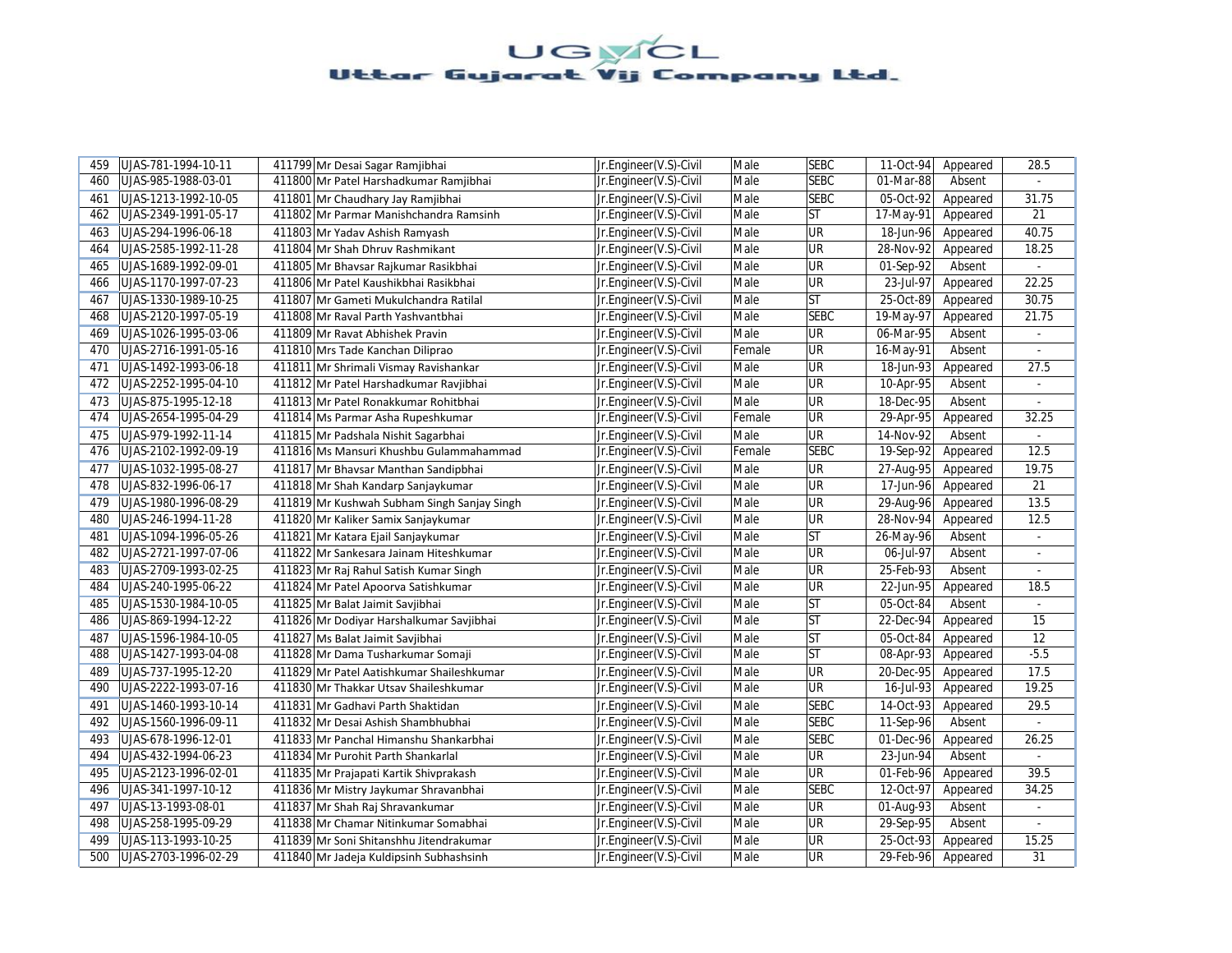| 501 | UJAS-2087-1995-07-20 | 411841 Ms Parmar Amee Sunilsinh            | Jr.Engineer(V.S)-Civil | Female | <b>UR</b>      | 20-Jul-95<br>Absent                 | $\sim$         |
|-----|----------------------|--------------------------------------------|------------------------|--------|----------------|-------------------------------------|----------------|
| 502 | UJAS-2339-1993-01-08 | 411842 Mr Martha Chandrakant Surendre      | Jr.Engineer(V.S)-Civil | Male   | <b>UR</b>      | 08-Jan-93<br>Absent                 |                |
| 503 | UJAS-2475-1995-02-24 | 411843 Mr Damor Dhaval Suresh              | Jr.Engineer(V.S)-Civil | Male   | <b>ST</b>      | 24-Feb-95<br>Absent                 | $\sim$         |
| 504 | UJAS-1641-1994-02-01 | 411844 Mr Brahmbhatt Preyas Sureshbhai     | Jr.Engineer(V.S)-Civil | Male   | <b>SEBC</b>    | 01-Feb-94<br>Appeared               | 24.75          |
| 505 | UJAS-810-1995-07-12  | 411845 Mr Panchal Dhaval Kumar Sureshbhai  | Jr.Engineer(V.S)-Civil | Male   | <b>SEBC</b>    | 12-Jul-95<br>Absent                 | $\sim$         |
| 506 | UJAS-670-1996-01-25  | 411846 Mr Patel Durgeshkumar Sureshbhai    | Jr.Engineer(V.S)-Civil | Male   | <b>UR</b>      | 25-Jan-96<br>Appeared               | 21.25          |
| 507 | UJAS-2411-1996-02-06 | 411847 Mr Pokar Mitkumar Sureshbhai        | Jr.Engineer(V.S)-Civil | Male   | <b>UR</b>      | 06-Feb-96<br>Appeared               | 24.25          |
| 508 | UJAS-1674-1994-06-10 | 411848 Mr Prajapati Kaushal Sureshbhai     | Jr.Engineer(V.S)-Civil | Male   | <b>SEBC</b>    | 10-Jun-94<br>Appeared               | 44.25          |
| 509 | UJAS-1528-1991-03-09 | 411849 Mr Suthar Yagnesh Sureshbhai        | Jr.Engineer(V.S)-Civil | Male   | <b>SEBC</b>    | 09-Mar-91<br>Absent                 |                |
| 510 | UJAS-1678-1996-03-30 | 411850 Ms Prajapati Hemangini Sureshbhai   | Jr.Engineer(V.S)-Civil | Female | <b>SEBC</b>    | 30-Mar-96<br>Appeared               | 26.25          |
| 511 | UJAS-1402-1993-04-26 | 411851 Mr Modha Kishan Sureshchandra       | Jr.Engineer(V.S)-Civil | Male   | <b>UR</b>      | 26-Apr-93<br>Absent                 |                |
| 512 | UJAS-2524-1996-02-22 | 411852 Mr Soni Digneshkumar Sureshkumar    | Jr.Engineer(V.S)-Civil | Male   | <b>UR</b>      | 22-Feb-96<br>Appeared               | 28.75          |
| 513 | UJAS-74-1997-02-23   | 411853 Mr Sagar Meet Suryakantbhai         | Jr.Engineer(V.S)-Civil | Male   | <b>SEBC</b>    | 23-Feb-97<br>Appeared               | 18.25          |
| 514 | UJAS-851-1992-09-25  | 411854 Mr Suthar Mihirkumar Dineshbhai     | Jr.Engineer(V.S)-Civil | Male   | <b>EX-ARMY</b> | 25-Sep-92<br>Appeared               | 11             |
| 515 | UJAS-579-1997-01-16  | 411855 Ms Suthar Avani Narayanbhai         | Jr.Engineer(V.S)-Civil | Female | <b>UR</b>      | 16-Jan-97<br>Appeared               | 35             |
| 516 | UJAS-1305-1988-11-12 | 411856 Mr Suthar Nikul Prakashchandra      | Jr.Engineer(V.S)-Civil | Male   | <b>SEBC</b>    | 12-Nov-88<br>Absent                 | $\mathbb{Z}^+$ |
| 517 | UJAS-947-1996-12-09  | 411857 Mr Patel Nikunjkumar Thakorbhai     | Jr.Engineer(V.S)-Civil | Male   | <b>ST</b>      | 09-Dec-96<br>Appeared               | 21.25          |
| 518 | UJAS-224-1994-10-05  | 411858 Mr Mehta Prashant Tuljashankar      | Jr.Engineer(V.S)-Civil | Male   | UR             | 05-Oct-94<br>Appeared               | 25.25          |
| 519 | UJAS-1422-1997-04-21 | 411859 Mr Trivedi Priyank Udaybhai         | Jr.Engineer(V.S)-Civil | Male   | <b>UR</b>      | 21-Apr-97<br>Appeared               | 28.5           |
| 520 | UJAS-2186-1996-07-20 | 411860 Mr Salvi Manthan Udaykumar          | Jr.Engineer(V.S)-Civil | Male   | <b>UR</b>      | 20-Jul-96<br>Appeared               | 24             |
| 521 | UJAS-1572-1990-07-16 | 411861 Mr Thakor Shaileshji Umedji         | Jr.Engineer(V.S)-Civil | Male   | <b>SEBC</b>    | 16-Jul-90<br>Appeared               | 26.5           |
| 522 | UJAS-37-1995-09-27   | 411862 Mr Vaghela Ritwiksinh Gajendrasinh  | Jr.Engineer(V.S)-Civil | Male   | <b>UR</b>      | 27-Sep-95<br>Appeared               | 12.5           |
| 523 | UJAS-627-1994-09-15  | 411863 Mr Vaghela Bhavesh Harishbhai       | Jr.Engineer(V.S)-Civil | Male   | <b>UR</b>      | 15-Sep-94<br>Appeared               | 31.25          |
| 524 | UJAS-531-1996-04-23  | 411864 Mr Katara Hiteshbhai Valsingbhai    | Jr.Engineer(V.S)-Civil | Male   | <b>ST</b>      | 23-Apr-96<br>Absent                 |                |
| 525 | UJAS-165-1996-01-14  | 411865 Mr Gol Ravindrasinh Vanrajsinh      | Jr.Engineer(V.S)-Civil | Male   | <b>UR</b>      | $\overline{14}$ -Jan-96<br>Appeared | 29.5           |
| 526 | UJAS-1249-1994-05-30 | 411866 Mr Patel Jolit Vasantbhai           | Jr.Engineer(V.S)-Civil | Male   | UR             | 30-May-94<br>Appeared               | 6.5            |
| 527 | UJAS-1650-1991-07-14 | 411867 Mr Solanki Mayankkumar Vasantbhai   | Jr.Engineer(V.S)-Civil | Male   | <b>UR</b>      | 14-Jul-91<br>Appeared               | 23.25          |
| 528 | UJAS-28-1992-04-08   | 411868 Mr Patel Vishwas Vasudev            | Jr.Engineer(V.S)-Civil | Male   | <b>UR</b>      | 08-Apr-92<br>Absent                 |                |
| 529 | UJAS-319-1995-11-29  | 411869 Ms Patel Shraddha Vasudev           | Jr.Engineer(V.S)-Civil | Female | <b>UR</b>      | 29-Nov-95<br>Absent                 |                |
| 530 | UJAS-1275-1993-03-26 | 411870 Mr Pandya Ajaykumar Vasudevbhai     | Jr.Engineer(V.S)-Civil | Male   | <b>UR</b>      | 26-Mar-93<br>Appeared               | 24.75          |
| 531 | UJAS-1096-1992-06-15 | 411871 Mr Chaudhari Bhautikkumar Veljibhai | Jr.Engineer(V.S)-Civil | Male   | <b>SEBC</b>    | 15-Jun-92<br>Appeared               | 31.25          |
| 532 | UJAS-2166-1993-10-07 | 411872 Mr Patel Vanjulkumar Veljibhai      | Jr.Engineer(V.S)-Civil | Male   | ST             | 07-Oct-93<br>Appeared               | 27.25          |
| 533 | UJAS-2009-1992-02-01 | 411873 Mr Thakor Shaileshkumar Velsingbhai | Jr.Engineer(V.S)-Civil | Male   | <b>SEBC</b>    | 01-Feb-92<br>Appeared               | 19.5           |
| 534 | UJAS-1070-1991-06-10 | 411874 Mr Jain Abhilekh Vijay Kumar        | Jr.Engineer(V.S)-Civil | Male   | <b>UR</b>      | 10-Jun-91<br>Absent                 | $\sim$         |
| 535 | UJAS-2631-1993-05-24 | 411875 Mr Patel Krunal Vijaybhai           | Jr.Engineer(V.S)-Civil | Male   | UR             | 24-May-93<br>Appeared               | 16.75          |
| 536 | UJAS-1414-1994-12-20 | 411876 Ms Upadhyay Harsh Vijaybhai         | Jr.Engineer(V.S)-Civil | Male   | <b>UR</b>      | 20-Dec-94<br>Appeared               | 23.5           |
| 537 | UJAS-941-1996-01-21  | 411877 Mr Shah Jaimin Vijaykumar           | Jr.Engineer(V.S)-Civil | Male   | <b>UR</b>      | 21-Jan-96<br>Appeared               | 44.25          |
| 538 | UJAS-2406-1995-11-26 | 411878 Mr Zala Dharmavirsinh Vijaysinh     | Jr.Engineer(V.S)-Civil | Male   | <b>SEBC</b>    | 26-Nov-95<br>Appeared               | 35.75          |
| 539 | UJAS-1639-1997-05-13 | 411879 Mr Chauhan Harshil Vinayakkumar     | Jr.Engineer(V.S)-Civil | Male   | <b>SEBC</b>    | 13-May-97<br>Absent                 |                |
| 540 | UJAS-2515-1995-05-27 | 411880 Mr Sanghavi Alap Vinaykumar         | Jr.Engineer(V.S)-Civil | Male   | <b>UR</b>      | 27-May-95<br>Appeared               | 18.75          |
| 541 | UJAS-1159-1993-05-03 | 411881 Mr Danani Parth Vinodbhai           | Jr.Engineer(V.S)-Civil | Male   | <b>UR</b>      | 03-May-93<br>Appeared               | 23.25          |
| 542 | UJAS-1099-1997-05-05 | 411882 Mr Patel Ishanbhai Vinodbhai        | Jr.Engineer(V.S)-Civil | Male   | <b>UR</b>      | 05-May-97<br>Appeared               | 44.25          |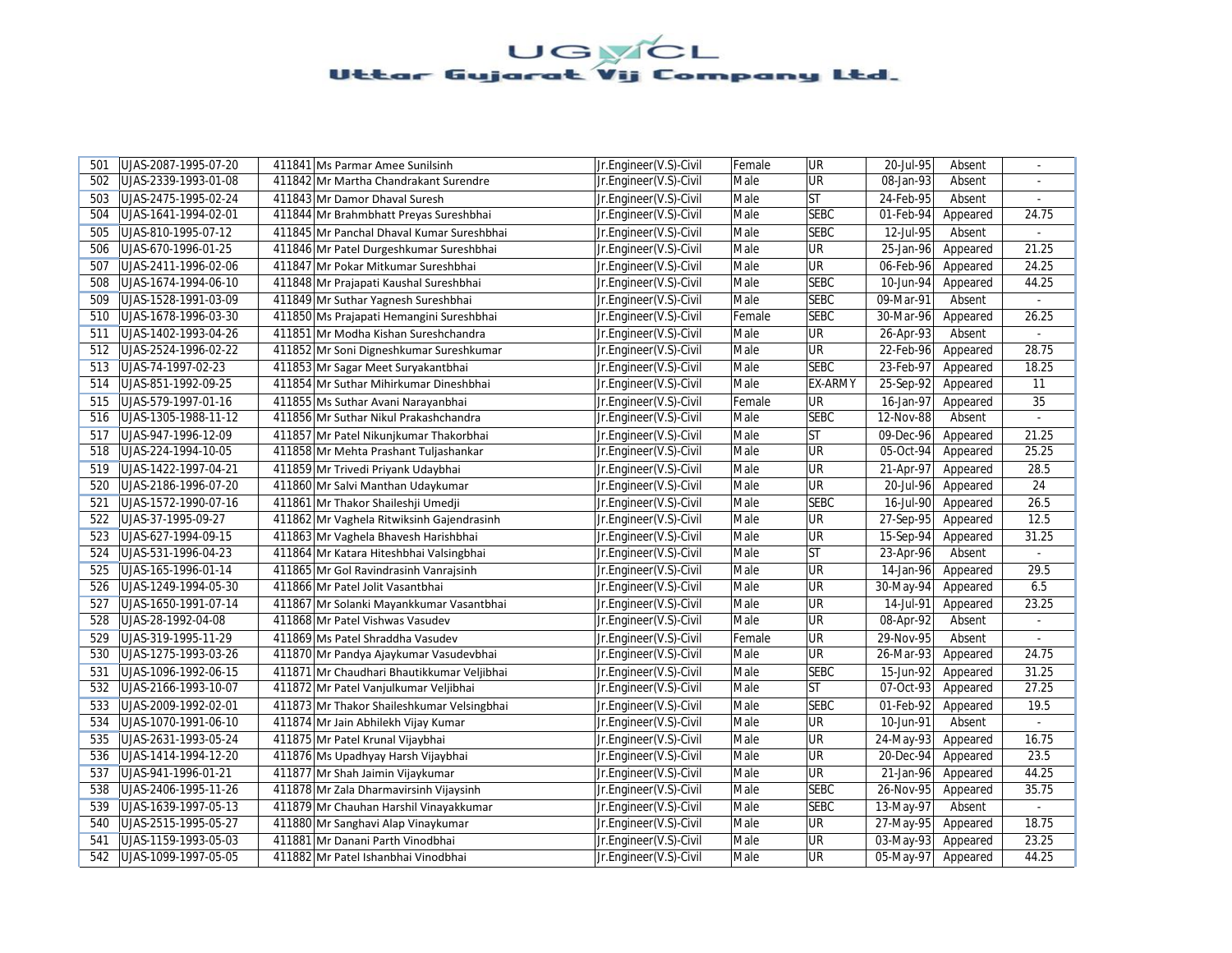| 543 | UJAS-1058-1997-04-25 | 411883 Mr Parmar Nirmitkumar Vinodkumar   | Jr.Engineer(V.S)-Civil | Male   | UR          | 25-Apr-97 | Appeared | 30             |
|-----|----------------------|-------------------------------------------|------------------------|--------|-------------|-----------|----------|----------------|
| 544 | UJAS-1464-1994-11-07 | 411884 Mr Anand Dhavalkumar Vinodkumar    | Jr.Engineer(V.S)-Civil | Male   | <b>UR</b>   | 07-Nov-94 | Absent   |                |
| 545 | UJAS-1395-1992-04-18 | 411885 Mr Soni Tarakkumar Vipinchandra    | Jr.Engineer(V.S)-Civil | Male   | UR          | 18-Apr-92 | Absent   | $\omega$       |
| 546 | UJAS-282-1985-06-15  | 411886 Mr Trivedi Lopan Vipulbhai         | Jr.Engineer(V.S)-Civil | Male   | UR          | 15-Jun-85 | Appeared | 15             |
| 547 | UJAS-1486-1995-11-16 | 411887 Mr Nayi Mayankkumar Vipulkumar     | Jr.Engineer(V.S)-Civil | Male   | <b>SEBC</b> | 16-Nov-95 | Appeared | 18.75          |
| 548 | UJAS-1105-1996-02-20 | 411888 Mr Kapadiya Kshitij Virsingbhai    | Jr.Engineer(V.S)-Civil | Male   | UR          | 20-Feb-96 | Appeared | 22.5           |
| 549 | UJAS-1930-1989-03-17 | 411889 Mr Patel Harsh Vishnubhai          | Jr.Engineer(V.S)-Civil | Male   | UR          | 17-Mar-89 | Appeared | 22.75          |
| 550 | UJAS-1778-1995-02-23 | 411890 Mr Patel Nirav Vishnubhai          | Jr.Engineer(V.S)-Civil | Male   | UR          | 23-Feb-95 | Appeared | 44.5           |
| 551 | UJAS-780-1996-04-20  | 411891 Mr Patel Vaibhav Vishnubhai        | Jr.Engineer(V.S)-Civil | Male   | UR          | 20-Apr-96 | Appeared | 41.25          |
| 552 | UJAS-1011-1995-01-21 | 411892 Ms Patel Mili Vishnukumar          | Jr.Engineer(V.S)-Civil | Female | UR          | 21-Jan-95 | Appeared | 16             |
| 553 | UJAS-1887-1995-03-08 | 411893 Mr Patel Biren Vishnuprasad        | Jr.Engineer(V.S)-Civil | Male   | UR          | 08-Mar-95 | Appeared | 31.5           |
| 554 | UJAS-2203-1995-09-02 | 411894 Mr Suthar Nikunj Vishnuprasad      | Jr.Engineer(V.S)-Civil | Male   | <b>SEBC</b> | 02-Sep-95 | Appeared | 22.25          |
| 555 | UJAS-2353-1991-04-01 | 411895 Ms Joshi Ripal Vishvanath          | Jr.Engineer(V.S)-Civil | Female | UR          | 01-Apr-91 | Absent   |                |
| 556 | UJAS-931-1993-07-03  | 411896 Mr Patel Dhruv Vitthalbhai         | Jr.Engineer(V.S)-Civil | Male   | <b>UR</b>   | 03-Jul-93 | Appeared | 48.25          |
| 557 | UJAS-955-1995-06-16  | 411897 Mr Jetavat Jaypalsinh Yashvantsinh | Jr.Engineer(V.S)-Civil | Male   | UR          | 16-Jun-95 | Appeared | 18.75          |
| 558 | UJAS-782-1993-11-21  | 411898 Mr Raval Soham Yogendra            | Jr.Engineer(V.S)-Civil | Male   | UR          | 21-Nov-93 | Appeared | 24.5           |
| 559 | UJAS-1372-1990-04-16 | 411899 Mr Parikh Falak Yogeshkumar        | Jr.Engineer(V.S)-Civil | Male   | UR          | 16-Apr-90 | Absent   | $\blacksquare$ |
| 560 | UJAS-131-1996-06-08  | 411900 Mr Khokhar Faruq Yusufbhai         | Jr.Engineer(V.S)-Civil | Male   | <b>SEBC</b> | 08-Jun-96 | Appeared | 17.5           |
| 561 | UJAS-1302-1995-04-22 | 411901 Mr Memon Mohammadadil Zakirhusen   | Jr.Engineer(V.S)-Civil | Male   | UR          | 22-Apr-95 | Absent   | $\sim$         |
| 562 | UJAS-1976-1992-06-01 | 415376 Mr Rathwa Andarsing Abaliyabhai    | Jr.Engineer(V.S)-Civil | Male   | <b>ST</b>   | 01-Jun-92 | Appeared | 28.75          |
| 563 | UJAS-366-1994-11-05  | 415377 Mr Parmar Nikunjkumar Ajitsinh     | Jr.Engineer(V.S)-Civil | Male   | <b>ST</b>   | 05-Nov-94 | Appeared | 22.5           |
| 564 | UJAS-2738-1994-08-01 | 415378 Mr Patel Udaybhai Amrutlal         | Jr.Engineer(V.S)-Civil | Male   | UR          | 01-Aug-94 | Appeared | 31.5           |
| 565 | UJAS-213-1994-11-30  | 415379 Mr Shah Rajatkumar Anilchandra     | Jr.Engineer(V.S)-Civil | Male   | UR          | 30-Nov-94 | Appeared | 30             |
| 566 | UJAS-2181-1995-06-07 | 415380 Mr Chauhan Yashkumar Anilkumar     | Jr.Engineer(V.S)-Civil | Male   | <b>SEBC</b> | 07-Jun-95 | Appeared | 31             |
| 567 | UJAS-352-1994-04-13  | 415381 Mr Amaliyar Ajaykmar Arjunbhai     | Jr.Engineer(V.S)-Civil | Male   | <b>ST</b>   | 13-Apr-94 | Absent   | $\omega$       |
| 568 | UJAS-1286-1996-05-11 | 415382 Mr Malivad Arvindkumar Arjunbhai   | Jr.Engineer(V.S)-Civil | Male   | UR          | 11-May-96 | Absent   | ä,             |
| 569 | UJAS-673-1996-12-01  | 415383 Mr Shah Harsh Arun                 | Jr.Engineer(V.S)-Civil | Male   | UR          | 01-Dec-96 | Appeared | 27.5           |
| 570 | UJAS-2723-1996-05-28 | 415384 Mr Solanki Pradipsinh Arunsinh     | Jr.Engineer(V.S)-Civil | Male   | UR          | 28-May-96 | Appeared | 12.5           |
| 571 | UJAS-1748-1995-06-28 | 415385 Mr Agrawal Akshaykumar Ashokbhai   | Jr.Engineer(V.S)-Civil | Male   | UR          | 28-Jun-95 | Absent   |                |
| 572 | UJAS-2052-1995-01-18 | 415386 Mr Patel Hirenkumar Ashvinbhai     | Jr.Engineer(V.S)-Civil | Male   | UR          | 18-Jan-95 | Appeared | 19.25          |
| 573 | UJAS-1658-1992-12-13 | 415387 Mr Nisarta Hemant Babubhai         | Jr.Engineer(V.S)-Civil | Male   | <b>ST</b>   | 13-Dec-92 | Appeared | 23             |
| 574 | UJAS-745-1993-12-30  | 415388 Mr Rathwa Vineshbhai Bachubhai     | Jr.Engineer(V.S)-Civil | Male   | <b>ST</b>   | 30-Dec-93 | Appeared | 22             |
| 575 | UJAS-230-1996-11-14  | 415389 Ms Ravat Dharmisthben Bachubhai    | Jr.Engineer(V.S)-Civil | Female | ST          | 14-Nov-96 | Absent   |                |
| 576 | UJAS-2401-1996-12-23 | 415390 Mr Brahmbhatt Vishal Baldevbhai    | Jr.Engineer(V.S)-Civil | Male   | <b>SEBC</b> | 23-Dec-96 | Appeared | 25             |
| 577 | UJAS-1680-1997-01-24 | 415391 Mr Barot Hardik Balkishan          | Jr.Engineer(V.S)-Civil | Male   | <b>SEBC</b> | 24-Jan-97 | Appeared | 38.75          |
| 578 | UJAS-2637-1993-06-17 | 415392 Mr Baria Surpal Balvantsinh        | Jr.Engineer(V.S)-Civil | Male   | <b>SEBC</b> | 17-Jun-93 | Appeared | 20             |
| 579 | UJAS-2572-1994-09-05 | 415393 Mr Bhagat Vinayak Udhau            | Jr.Engineer(V.S)-Civil | Male   | <b>UR</b>   | 05-Sep-94 | Absent   | $\omega$       |
| 580 | UJAS-2578-1991-11-26 | 415394 Mr Rathod Hiteshkumar Bhagyansinh  | Jr.Engineer(V.S)-Civil | Male   | <b>SEBC</b> | 26-Nov-91 | Absent   |                |
| 581 | UJAS-2128-1994-01-18 | 415395 Ms Khatri Darshana Bhagwandas      | Jr.Engineer(V.S)-Civil | Female | <b>UR</b>   | 18-Jan-94 | Appeared | 20.75          |
| 582 | UJAS-1786-1989-01-12 | 415396 Mr Gurjar Divyesh Bharatbhai       | Jr.Engineer(V.S)-Civil | Male   | <b>SEBC</b> | 12-Jan-89 | Appeared | 34             |
| 583 | UJAS-2313-1995-07-11 | 415397 Mr Dasadia Dharmik Bharatkumar     | Jr.Engineer(V.S)-Civil | Male   | <b>SEBC</b> | 11-Jul-95 | Absent   | $\omega$       |
| 584 | UJAS-2185-1996-11-05 | 415398 Ms Parmar Mittalben Bharatsinh     | Jr.Engineer(V.S)-Civil | Female | <b>ST</b>   | 05-Nov-96 | Appeared | 19             |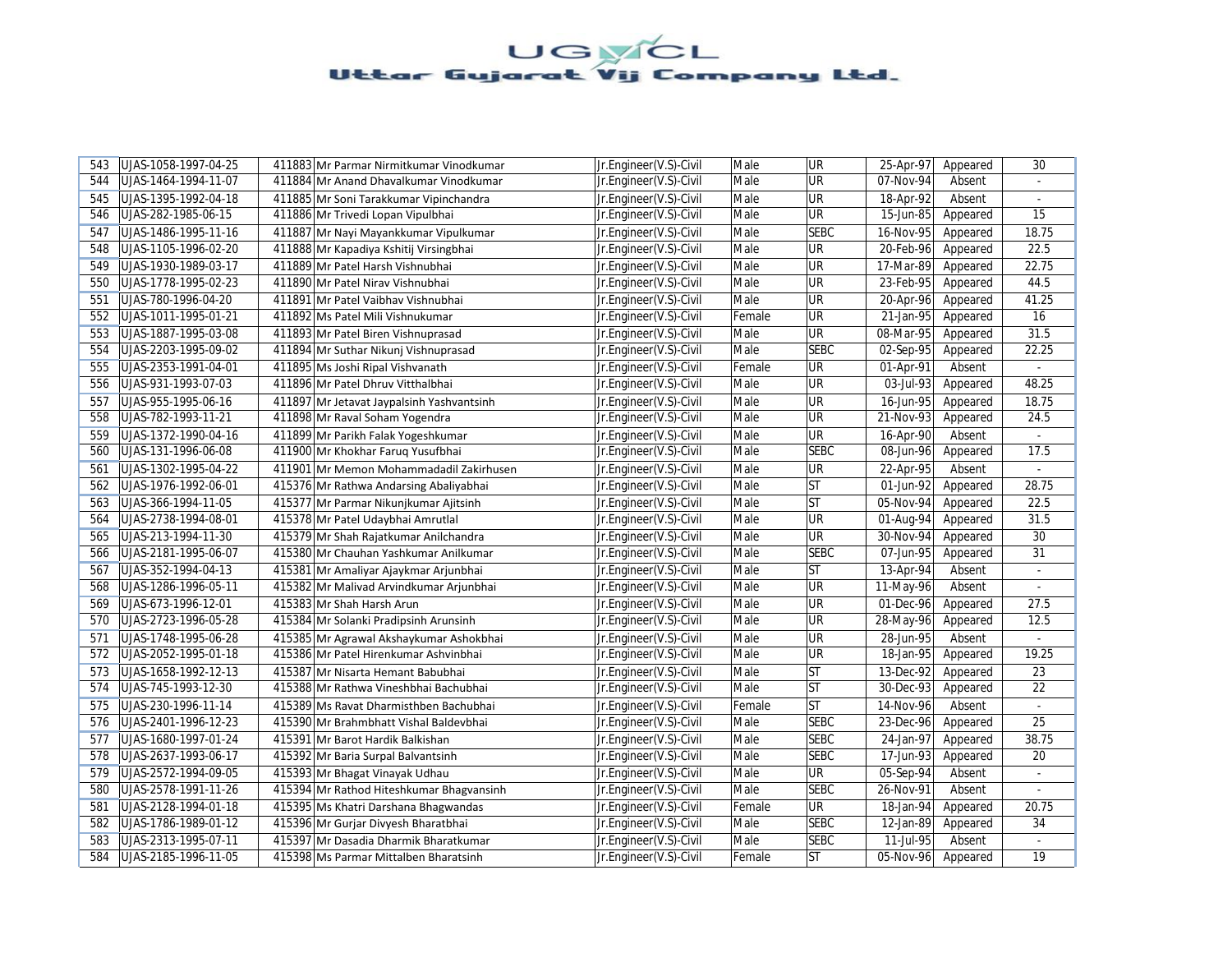| 585 | UJAS-1643-1995-08-17 | 415399 Mr Panchal Akshaykumar Bhaskarbhai     | Jr.Engineer(V.S)-Civil | Male   | <b>SEBC</b> | 17-Aug-95 | Absent   | $\sim$          |
|-----|----------------------|-----------------------------------------------|------------------------|--------|-------------|-----------|----------|-----------------|
| 586 | UJAS-2558-1991-06-07 | 415400 Mr Labana Alkeshkumar Bhawarlal        | Jr.Engineer(V.S)-Civil | Male   | UR          | 07-Jun-91 | Appeared | 38.75           |
| 587 | UJAS-758-1996-03-12  | 415401 Mr Acharya Niravkumar Bhikhabhai       | Jr.Engineer(V.S)-Civil | Male   | UR          | 12-Mar-96 | Appeared | 38              |
| 588 | UJAS-2176-1993-08-21 | 415402 Mr Chauhan Rahul Bhikhabhai            | Jr.Engineer(V.S)-Civil | Male   | <b>SEBC</b> | 21-Aug-93 | Appeared | 50.25           |
| 589 | UJAS-1385-1994-06-28 | 415403 Mr Patel Chiragkumar Jashubhai         | Jr.Engineer(V.S)-Civil | Female | UR          | 28-Jun-94 | Appeared | 10              |
| 590 | UJAS-501-1992-12-14  | 415404 Mr Vasava Hirenkumar Bhimsingbhai      | Jr.Engineer(V.S)-Civil | Male   | ST          | 14-Dec-92 | Absent   |                 |
| 591 | UJAS-1443-1991-05-22 | 415405 Mrs Singh Saranya A K Gopal Singh      | Jr.Engineer(V.S)-Civil | Female | <b>UR</b>   | 22-May-91 | Absent   |                 |
| 592 | UJAS-379-1989-03-26  | 415406 Mr Shripal Rishabh Bipinbhai           | Jr.Engineer(V.S)-Civil | Male   | UR          | 26-Mar-89 | Appeared | 29.5            |
| 593 | UJAS-31-1991-01-16   | 415407 Mr Vyas Jeet Bipinbhai                 | Jr.Engineer(V.S)-Civil | Male   | UR          | 16-Jan-91 | Absent   |                 |
| 594 | UJAS-2216-1990-06-06 | 415408 Mr Doshi Darpankumar Bipinchandra      | Jr.Engineer(V.S)-Civil | Male   | UR          | 06-Jun-90 | Appeared | 22.5            |
| 595 | UJAS-969-1991-05-12  | 415409 Mr Prajapati Divyangkumar Bipinchandra | Jr.Engineer(V.S)-Civil | Male   | <b>SEBC</b> | 12-May-91 | Appeared | 55              |
| 596 | UJAS-2241-1983-02-25 | 415410 Mr Damor Dineshkumar Champabhai        | Jr.Engineer(V.S)-Civil | Male   | <b>ST</b>   | 25-Feb-83 | Appeared | 10 <sup>°</sup> |
| 597 | UJAS-833-1997-06-03  | 415411 Mr Prajapati Utsav Champakbhai         | Jr.Engineer(V.S)-Civil | Male   | <b>SEBC</b> | 03-Jun-97 | Absent   |                 |
| 598 | UJAS-2806-1994-01-20 | 415412 Ms Panchal Ankita Champaklal           | Jr.Engineer(V.S)-Civil | Female | UR          | 20-Jan-94 | Appeared | 15.25           |
| 599 | UJAS-1869-1990-05-10 | 415413 Mr Sagar Rajeshkumar Chandrakantbhai   | Jr.Engineer(V.S)-Civil | Male   | <b>SEBC</b> | 10-May-90 | Appeared | 38              |
| 600 | UJAS-367-1996-06-14  | 415414 Mr Patel Manthankumar Chetanbhai       | Jr.Engineer(V.S)-Civil | Male   | UR          | 14-Jun-96 | Appeared | 66.25           |
| 601 | UJAS-2788-1996-06-14 | 415415 Mr Patel Manthankumar Chetanbhai       | Jr.Engineer(V.S)-Civil | Male   | UR          | 14-Jun-96 | Absent   | $\blacksquare$  |
| 602 | UJAS-1529-1994-09-21 | 415416 Mr Muniya Divyeshkumar Danabhai        | Jr.Engineer(V.S)-Civil | Male   | <b>ST</b>   | 21-Sep-94 | Appeared | 21.5            |
| 603 | UJAS-1581-1996-10-26 | 415417 Mr Parmar Aksharesh Devangbhai         | Jr.Engineer(V.S)-Civil | Male   | <b>SEBC</b> | 26-Oct-96 | Appeared | 22.25           |
| 604 | UJAS-912-1995-11-23  | 415418 Mr Meghani Nikhil Dhirubhai            | Jr.Engineer(V.S)-Civil | Male   | <b>SEBC</b> | 23-Nov-95 | Absent   |                 |
| 605 | UJAS-43-1990-11-03   | 415419 Ms Sonaliya Sumitra Dineshbhai         | Jr.Engineer(V.S)-Civil | Female | UR          | 03-Nov-90 | Absent   | ÷.              |
| 606 | UJAS-516-1994-07-26  | 415420 Mr Mhasavde Sarang Dipak               | Jr.Engineer(V.S)-Civil | Male   | UR          | 26-Jul-94 | Appeared | 19.25           |
| 607 | UJAS-2391-1996-03-15 | 415421 Mr Kharadiya Sukabhai Gamirbhai        | Jr.Engineer(V.S)-Civil | Male   | <b>ST</b>   | 15-Mar-96 | Appeared | 17.5            |
| 608 | UJAS-1206-1980-06-29 | 415422 Mr Suthar Yogesh Kumar Ghanshyam Bhai  | Jr.Engineer(V.S)-Civil | Male   | <b>SEBC</b> | 29-Jun-80 | Absent   |                 |
| 609 | UJAS-881-1996-12-27  | 415423 Ms Mahiwal Shardaben Ghemarbhai        | Jr.Engineer(V.S)-Civil | Female | UR          | 27-Dec-96 | Appeared | 26.25           |
| 610 | UJAS-1485-1988-10-18 | 415424 Mr Vaidya Dhaval Girish                | Jr.Engineer(V.S)-Civil | Male   | UR          | 18-Oct-88 | Absent   | $\blacksquare$  |
| 611 | UJAS-587-1996-05-26  | 415425 Mr Parmar Jay Gulabsinh                | Jr.Engineer(V.S)-Civil | Male   | UR          | 26-May-96 | Absent   | $\sim$          |
| 612 | UJAS-2237-1994-06-03 | 415426 Mr Machhi Chiragkumar Harshadbhai      | Jr.Engineer(V.S)-Civil | Male   | <b>SEBC</b> | 03-Jun-94 | Appeared | 15              |
| 613 | UJAS-525-1997-09-01  | 415427 Mr Sharma Maharshikumar Harshadbhai    | Jr.Engineer(V.S)-Civil | Male   | <b>SEBC</b> | 01-Sep-97 | Appeared | 7.5             |
| 614 | UJAS-1392-1980-02-29 | 415428 Mr Kapadia Mukesh Hasmukhbhai          | Jr.Engineer(V.S)-Civil | Male   | <b>SEBC</b> | 29-Feb-80 | Absent   | $\blacksquare$  |
| 615 | UJAS-1183-1992-10-15 | 415429 Mr Dhruv Vandit Hemantkumar            | Jr.Engineer(V.S)-Civil | Male   | UR          | 15-Oct-92 | Absent   | $\blacksquare$  |
| 616 | UJAS-2683-1993-08-29 | 415430 Mr Khatri Jayraj Hemantkumar           | Jr.Engineer(V.S)-Civil | Male   | UR          | 29-Aug-93 | Appeared | 27              |
| 617 | UJAS-848-1988-10-06  | 415431 Mrs Vaniya Sushilaben Lavjibhai        | Jr.Engineer(V.S)-Civil | Female | UR          | 06-Oct-88 | Appeared | 57.5            |
| 618 | UJAS-2422-1994-12-10 | 415432 Mr Patel Shubhamkumar Hiteshbhai       | Jr.Engineer(V.S)-Civil | Male   | UR          | 10-Dec-94 | Absent   | ÷.              |
| 619 | UJAS-2085-1993-06-18 | 415433 Mr Sibhai Hashim Ilyasahmed            | Jr.Engineer(V.S)-Civil | Male   | <b>SEBC</b> | 18-Jun-93 | Appeared | 2.5             |
| 620 | UJAS-2192-1993-10-19 | 415434 Mr Prajapati Navinbhai Ishwarbhai      | Jr.Engineer(V.S)-Civil | Male   | <b>SEBC</b> | 19-Oct-93 | Appeared | 34              |
| 621 | UJAS-838-1994-01-23  | 415435 Mr Gosai Viralgiri Jagadishgiri        | Jr.Engineer(V.S)-Civil | Male   | <b>SEBC</b> | 23-Jan-94 | Appeared | 22.5            |
| 622 | UJAS-1147-1994-02-02 | 415436 Mr Thoria Ravi Jagdishchandra          | Jr.Engineer(V.S)-Civil | Male   | UR          | 02-Feb-94 | Appeared | 13.75           |
| 623 | UJAS-511-1996-03-13  | 415437 Mr Patel Nischay Jayantilal            | Jr.Engineer(V.S)-Civil | Male   | UR          | 13-Mar-96 | Appeared | 15.25           |
| 624 | UJAS-1037-1984-12-07 | 415438 Mr Kalyani Vipul Jayesh                | Jr.Engineer(V.S)-Civil | Male   | UR          | 07-Dec-84 | Absent   |                 |
| 625 | UJAS-1698-1995-12-26 | 415439 Mr Darji Sareen Jayeshkumar            | Jr.Engineer(V.S)-Civil | Male   | UR          | 26-Dec-95 | Appeared | 40              |
| 626 | UJAS-1742-1996-07-01 | 415440 Ms Machhi Manisha Jethabhai            | Jr.Engineer(V.S)-Civil | Female | <b>SEBC</b> | 01-Jul-96 | Appeared | 29.75           |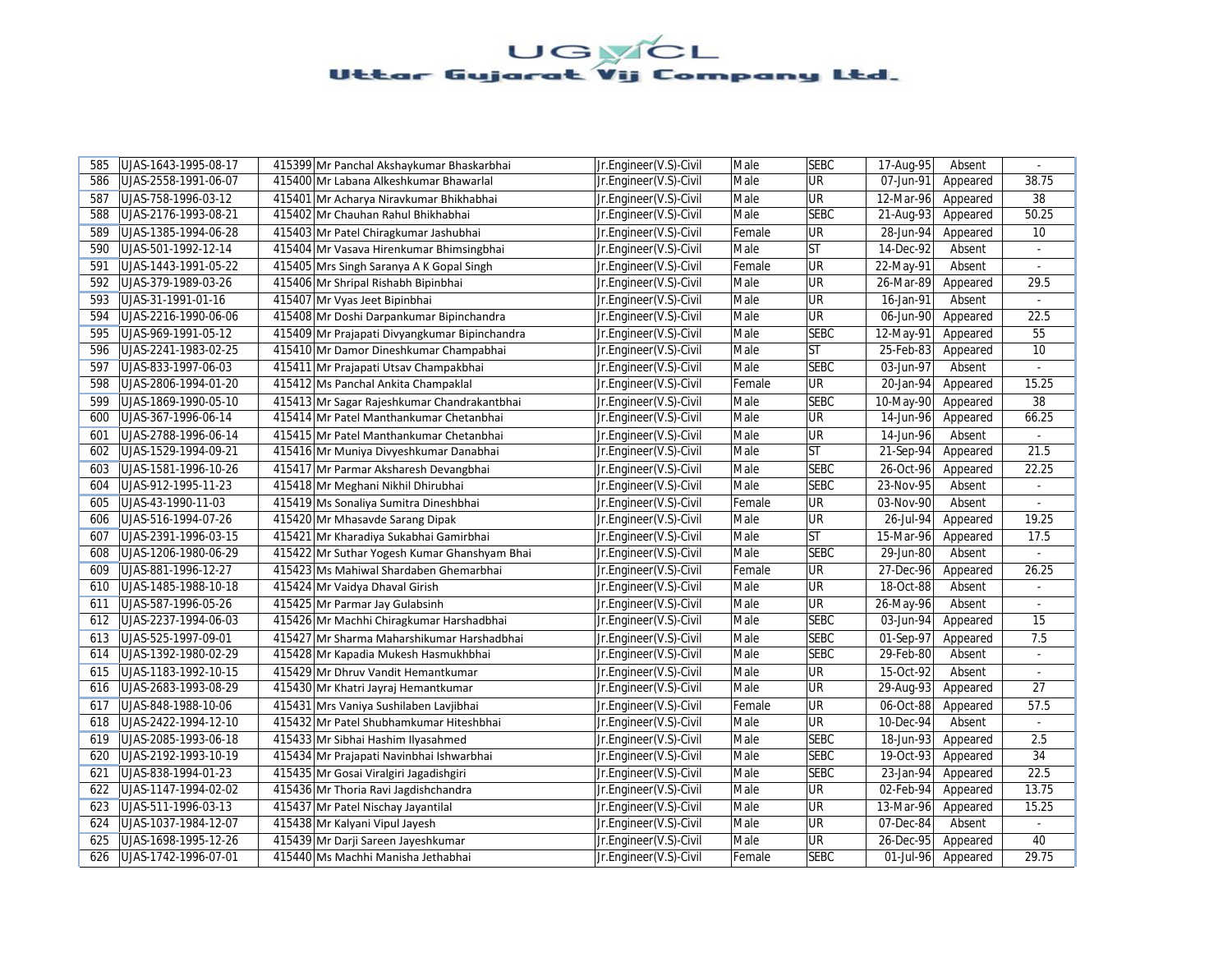| 627 | UJAS-1622-1994-08-17 | 415441 Mr Katara Bhavik Jipsinh                | Jr.Engineer(V.S)-Civil | Male   | <b>ST</b>   | 17-Aug-94   | Appeared | 34             |
|-----|----------------------|------------------------------------------------|------------------------|--------|-------------|-------------|----------|----------------|
| 628 | UJAS-2016-1994-01-07 | 415442 Mr Chaudhary Navinbhai Jivarajbhai      | Jr.Engineer(V.S)-Civil | Male   | <b>SEBC</b> | 07-Jan-94   | Appeared | 28.75          |
| 629 | UJAS-1880-1996-04-23 | 415443 Mr Chaudhari Jigar Kaileshkumar         | Jr.Engineer(V.S)-Civil | Male   | <b>ST</b>   | 23-Apr-96   | Appeared | 32.25          |
| 630 | UJAS-2574-1991-04-01 | 415444 Mr Makwana Ritesh Kalubhai              | Jr.Engineer(V.S)-Civil | Male   | UR          | 01-Apr-91   | Absent   |                |
| 631 | UJAS-1019-1994-08-20 | 415445 Mr Amaliyar Ankitkumar Kamleshbhai      | Jr.Engineer(V.S)-Civil | Male   | lst         | 20-Aug-94   | Appeared | 40             |
| 632 | UJAS-2436-1995-11-01 | 415446 Mr Padhiyar Sachinkumar Kantlal         | Jr.Engineer(V.S)-Civil | Male   | <b>UR</b>   | 01-Nov-95   | Appeared | 32.5           |
| 633 | UJAS-2663-1994-07-26 | 415447 Mr Patel Shivam Kantilal                | Jr.Engineer(V.S)-Civil | Male   | <b>UR</b>   | 26-Jul-94   | Appeared | 28.75          |
| 634 | UJAS-698-1996-10-13  | 415448 Mr Chavdhari Parthkumar Kantubhai       | Jr.Engineer(V.S)-Civil | Male   | <b>ST</b>   | 13-Oct-96   | Appeared | 22.5           |
| 635 | UJAS-1415-1996-06-16 | 415449 Mr Mavi Pragneshkumar Kanubhai          | Jr.Engineer(V.S)-Civil | Male   | lst         | 16-Jun-96   | Absent   |                |
| 636 | UJAS-2743-1991-11-16 | 415450 Mr Parjapati Sanjaykumar Kanubhai       | Jr.Engineer(V.S)-Civil | Male   | <b>SEBC</b> | 16-Nov-91   | Absent   |                |
| 637 | UJAS-1952-1992-02-03 | 415451 Mr Bhilala Baksinh Kashiram             | Jr.Engineer(V.S)-Civil | Male   | lst         | 03-Feb-92   | Appeared | 19.25          |
| 638 | UJAS-2651-1990-02-10 | 415452 Mr Hathila Arvindbhai Keshavbhai        | Jr.Engineer(V.S)-Civil | Male   | lst         | 10-Feb-90   | Appeared | 9.5            |
| 639 | UJAS-1351-1991-12-22 | 415453 Mr Tambadiya Asif Kifayatulla           | Jr.Engineer(V.S)-Civil | Male   | UR          | 22-Dec-91   | Appeared | 15             |
| 640 | UJAS-2254-1992-12-08 | 415454 Ms Jethwa Bansri Kishorbhai             | Jr.Engineer(V.S)-Civil | Female | <b>SEBC</b> | 08-Dec-92   | Absent   | $\sim$         |
| 641 | UJAS-1995-1992-10-30 | 415455 Mr Panchal Dhyeykumar Kishorkumar       | Jr.Engineer(V.S)-Civil | Male   | <b>SEBC</b> | 30-Oct-92   | Absent   |                |
| 642 | UJAS-2775-1990-10-02 | 415456 Ms Singh Kavita Krishna Prasad          | Jr.Engineer(V.S)-Civil | Female | <b>UR</b>   | 02-Oct-90   | Absent   | $\mathcal{L}$  |
| 643 | UJAS-1802-1992-09-22 | 415457 Mr Bavaliya Hiren Kunvarjibhai          | Jr.Engineer(V.S)-Civil | Male   | <b>SEBC</b> | 22-Sep-92   | Appeared | 15.5           |
| 644 | UJAS-1651-1992-06-03 | 415458 Mr Patel Tusharkumar Lalabhai           | Jr.Engineer(V.S)-Civil | Male   | <b>UR</b>   | 03-Jun-92   | Absent   | $\sim$         |
| 645 | UJAS-1806-1993-08-08 | 415459 Mr Parmar Mehul Lalitkumar              | Jr.Engineer(V.S)-Civil | Male   | <b>UR</b>   | 08-Aug-93   | Appeared | 20             |
| 646 | UJAS-515-1994-08-12  | 415460 Mr Damor Prathmesh Laljibhai            | Jr.Engineer(V.S)-Civil | Male   | lst         | 12-Aug-94   | Absent   | $\overline{a}$ |
| 647 | UJAS-346-1991-04-24  | 415461 Mr Desai Hareshbhai Lilabhai            | Jr.Engineer(V.S)-Civil | Male   | <b>SEBC</b> | 24-Apr-91   | Appeared | 29.5           |
| 648 | UJAS-1489-1991-07-09 | 415462 Mr Kadiya Munavvar Lukmanbhai           | Jr.Engineer(V.S)-Civil | Male   | <b>UR</b>   | 09-Jul-91   | Absent   |                |
| 649 | UJAS-1801-1995-03-26 | 415463 Mr Prajapti Jaiminkumar Mafatbhai       | Jr.Engineer(V.S)-Civil | Male   | <b>UR</b>   | 26-Mar-95   | Appeared | 24.5           |
| 650 | UJAS-2678-1993-02-03 | 415464 Mr Sisodia Karmavirsinh Mahendrasinh    | Jr.Engineer(V.S)-Civil | Male   | <b>UR</b>   | 03-Feb-93   | Appeared | 17.25          |
| 651 | UJAS-811-1991-07-17  | 415465 Mr Prajapati Dhruvkumar Maheshbhai      | Jr.Engineer(V.S)-Civil | Male   | <b>SEBC</b> | 17-Jul-91   | Absent   | $\omega$       |
| 652 | UJAS-2219-1996-06-17 | 415466 Mr Prajapati Keyurkumar Maheshbhai      | Jr.Engineer(V.S)-Civil | Male   | <b>SEBC</b> | 17-Jun-96   | Appeared | 33             |
| 653 | UJAS-1248-1990-08-24 | 415467 Mr Mistry Pulin Maheshkumar             | Jr.Engineer(V.S)-Civil | Male   | <b>SEBC</b> | 24-Aug-90   | Absent   |                |
| 654 | UJAS-41-1997-01-08   | 415468 Mr Solanki Bhargav Maheshkumaer         | Jr.Engineer(V.S)-Civil | Male   | <b>UR</b>   | 08-Jan-97   | Appeared | 34.25          |
| 655 | UJAS-715-1997-05-16  | 415469 Mr Soni Malav Maheshkumar               | Jr.Engineer(V.S)-Civil | Male   | <b>UR</b>   | 16-May-97   | Absent   |                |
| 656 | UJAS-86-1994-11-09   | 415470 Mr Makadia Jaykumar Bharatbhai          | Jr.Engineer(V.S)-Civil | Male   | <b>UR</b>   | 09-Nov-94   | Appeared | 16             |
| 657 | UJAS-1647-1994-12-14 | 415471 Ms Rohit Anjali Manilal                 | Jr.Engineer(V.S)-Civil | Female | <b>UR</b>   | 14-Dec-94   | Appeared | 30             |
| 658 | UJAS-1936-1991-10-12 | 415472 Mr Tiwary Mrigank Kashyap Manoj Kumar   | Jr.Engineer(V.S)-Civil | Male   | <b>UR</b>   | 12-Oct-91   | Appeared | 16.75          |
| 659 | UJAS-2673-1996-01-09 | 415473 Mr Barjod Miteshkumar Mansingbhai       | Jr.Engineer(V.S)-Civil | Male   | <b>ST</b>   | 09-Jan-96   | Appeared | 32.25          |
| 660 | UJAS-528-1983-03-31  | 415474 Mr Mistry Rajesh Vinubhai               | Jr.Engineer(V.S)-Civil | Male   | <b>SEBC</b> | 31-Mar-83   | Appeared | 23.75          |
| 661 | UJAS-450-1995-01-20  | 415475 Mr Shaikh Mohammadsufiyan Mohammadrafiq | Jr.Engineer(V.S)-Civil | Male   | UR          | 20-Jan-95   | Absent   |                |
| 662 | UJAS-2221-1995-10-16 | 415476 Ms Mishra Kruti Mukesh                  | Jr.Engineer(V.S)-Civil | Female | <b>UR</b>   | $16-Oct-95$ | Appeared | 20.25          |
| 663 | UJAS-1758-1992-07-20 | 415477 Mr Prajapati Dixitkumar Mukeshbhai      | Jr.Engineer(V.S)-Civil | Male   | <b>SEBC</b> | 20-Jul-92   | Appeared | 17.75          |
| 664 | UJAS-71-1991-04-24   | 415478 Mr Patel Maulikkumar Mukeshbhai         | Jr.Engineer(V.S)-Civil | Male   | <b>UR</b>   | 24-Apr-91   | Absent   | ÷              |
| 665 | UJAS-2562-1980-05-19 | 415479 Mr Mahant Himansukumar Mukeshchandra    | Jr.Engineer(V.S)-Civil | Male   | <b>SEBC</b> | 19-May-80   | Absent   | $\blacksquare$ |
| 666 | UJAS-1586-1995-09-20 | 415480 Mr Joshi Harsh Mukeshkumar              | Jr.Engineer(V.S)-Civil | Male   | <b>UR</b>   | 20-Sep-95   | Absent   |                |
| 667 | UJAS-201-1990-08-31  | 415481 Mr Mistry Dhaval Nalinbhai              | Jr.Engineer(V.S)-Civil | Male   | UR          | 31-Aug-90   | Absent   | $\blacksquare$ |
| 668 | UJAS-631-1996-06-01  | 415482 Ms Bhatt Nrupur Nalinkumar              | Jr.Engineer(V.S)-Civil | Female | <b>UR</b>   | 01-Jun-96   | Appeared | 25             |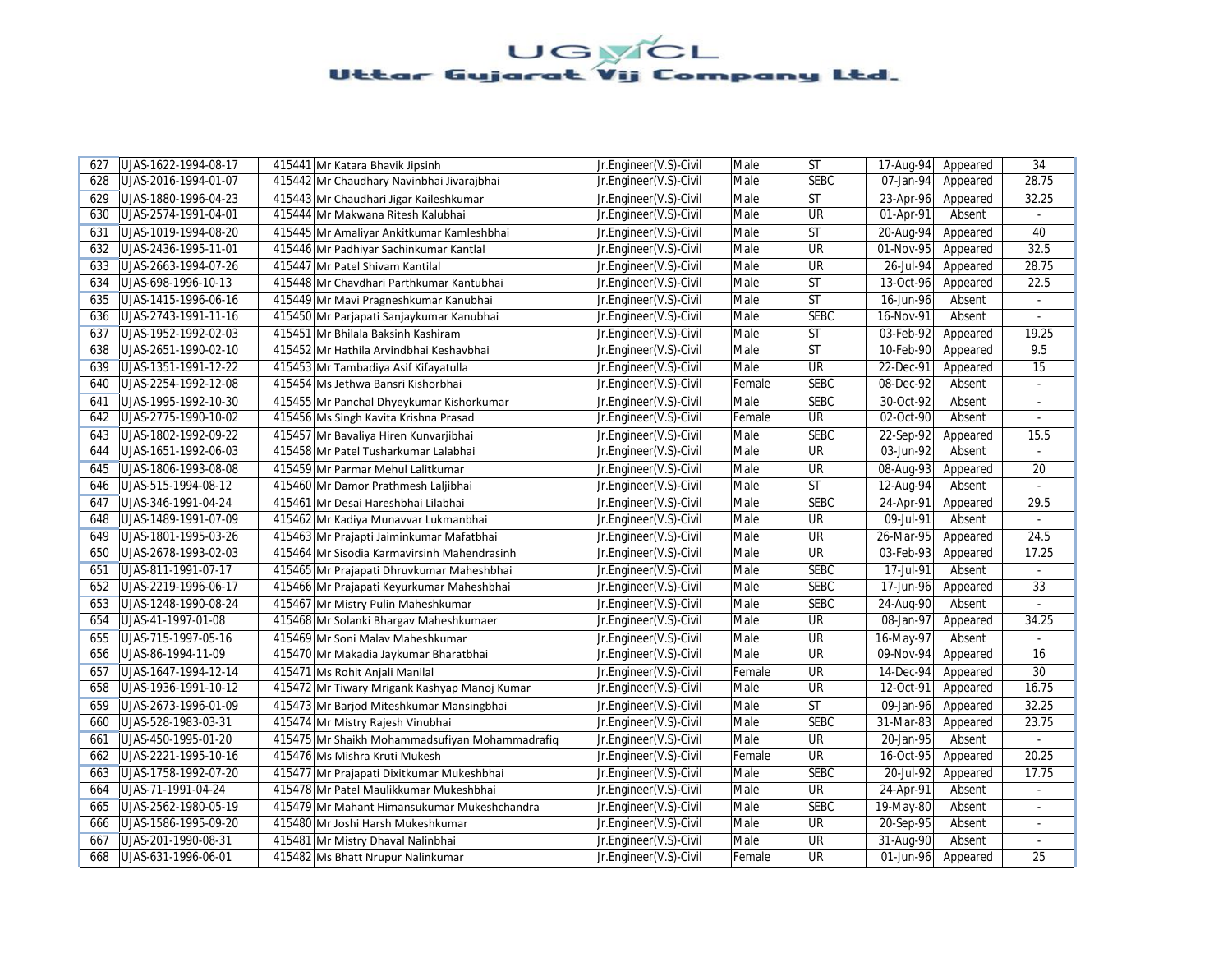| 669 | UJAS-475-1993-07-27  | 415483 Mr Patel Tushar Navneetbhai           | Jr.Engineer(V.S)-Civil | Male   | UR                       | 27-Jul-93 | Absent   | $\omega$       |
|-----|----------------------|----------------------------------------------|------------------------|--------|--------------------------|-----------|----------|----------------|
| 670 | UJAS-2814-1993-05-23 | 415484 Mr Dhake Ankit Nilkanth               | Jr.Engineer(V.S)-Civil | Male   | <b>UR</b>                | 23-May-93 | Absent   |                |
| 671 | UJAS-1066-1994-09-08 | 415485 Mr Ninama Pratushkumar Shantilal      | Jr.Engineer(V.S)-Civil | Male   | <b>ST</b>                | 08-Sep-94 | Absent   | $\sim$         |
| 672 | UJAS-144-1994-11-19  | 415486 Mr Sonar Vikrant Prabhakar            | Jr.Engineer(V.S)-Civil | Male   | UR                       | 19-Nov-94 | Appeared | 34.5           |
| 673 | UJAS-233-1990-09-27  | 415487 Mr Prajapati Bharat Prabhubhai        | Jr.Engineer(V.S)-Civil | Male   | <b>SEBC</b>              | 27-Sep-90 | Absent   | $\omega$       |
| 674 | UJAS-776-1993-07-16  | 415488 Mr Patel Parth Pradipkumar            | Jr.Engineer(V.S)-Civil | Male   | UR                       | 16-Jul-93 | Appeared | 31.5           |
| 675 | UJAS-1906-1993-08-12 | 415489 Mr Prajapati Vaibhavkumar Lunabhai    | Jr.Engineer(V.S)-Civil | Male   | <b>SEBC</b>              | 12-Aug-93 | Appeared | 19.5           |
| 676 | UJAS-1411-1990-06-19 | 415490 Mr Chaudhari Atitkumar Prakashbhai    | Jr.Engineer(V.S)-Civil | Male   | <b>SEBC</b>              | 19-Jun-90 | Absent   | $\blacksquare$ |
| 677 | UJAS-1789-1992-04-14 | 415491 Mr Chaudhari Manan Prakashbhai        | Jr.Engineer(V.S)-Civil | Male   | <b>SEBC</b>              | 14-Apr-92 | Appeared | 50             |
| 678 | UJAS-606-1991-03-17  | 415492 Mr Naik Chiragkumar Prakashbhai       | Jr.Engineer(V.S)-Civil | Male   | <b>ST</b>                | 17-Mar-91 | Appeared | 15.5           |
| 679 | UJAS-2799-1989-06-01 | 415493 Mr Gajjar Manishkumar Pramodkumar     | Jr.Engineer(V.S)-Civil | Male   | <b>SEBC</b>              | 01-Jun-89 | Absent   |                |
| 680 | UJAS-1599-1994-09-05 | 415494 Mr Panchal Mayank Pravinbhai          | Jr.Engineer(V.S)-Civil | Male   | UR                       | 05-Sep-94 | Appeared | 12.5           |
| 681 | UJAS-192-1992-02-19  | 415495 Mr Patel Janakkumar Pravinbhai        | Jr.Engineer(V.S)-Civil | Male   | UR                       | 19-Feb-92 | Appeared | 10.5           |
| 682 | UJAS-2370-1993-12-22 | 415496 Mr Upadyay Darshil Pravinkumar        | Jr.Engineer(V.S)-Civil | Male   | UR                       | 22-Dec-93 | Absent   | $\sim$         |
| 683 | UJAS-2623-1987-12-19 | 415497 Mr Rathod Nildipsinh Premjibhai       | Jr.Engineer(V.S)-Civil | Male   | <b>ST</b>                | 19-Dec-87 | Appeared | 19.25          |
| 684 | UJAS-372-1994-03-04  | 415498 Mr Saini Harshit Premnarayan          | Jr.Engineer(V.S)-Civil | Male   | UR                       | 04-Mar-94 | Absent   | $\overline{a}$ |
| 685 | UJAS-1273-1990-09-19 | 415499 Mrs Mistry Prachi Dineshkumar         | Jr.Engineer(V.S)-Civil | Female | UR                       | 19-Sep-90 | Absent   | $\blacksquare$ |
| 686 | UJAS-1063-1995-03-30 | 415500 Ms Nair Drishya Rajeevan              | Jr.Engineer(V.S)-Civil | Female | $\overline{\mathsf{UR}}$ | 30-Mar-95 | Absent   |                |
| 687 | UJAS-80-1995-07-18   | 415501 Mr Rana Darshankumar Rajendrakumar    | Jr.Engineer(V.S)-Civil | Male   | <b>SEBC</b>              | 18-Jul-95 | Appeared | 30             |
| 688 | UJAS-1255-1994-07-14 | 415502 Mr Shah Parth Rajendra                | Jr.Engineer(V.S)-Civil | Male   | UR                       | 14-Jul-94 | Absent   |                |
| 689 | UJAS-433-1996-03-26  | 415503 Mr Gohil Karansinh Rajendrasinh       | Jr.Engineer(V.S)-Civil | Male   | UR                       | 26-Mar-96 | Appeared | $\Omega$       |
| 690 | UJAS-1398-1997-08-17 | 415504 Mr Doshi Jaykumar Rajeshbhai          | Jr.Engineer(V.S)-Civil | Male   | UR                       | 17-Aug-97 | Appeared | 22             |
| 691 | UJAS-2650-1993-12-13 | 415505 Mr Rathva Bhupendrakumar Rajeshbhai   | Jr.Engineer(V.S)-Civil | Male   | ST                       | 13-Dec-93 | Appeared | 4.25           |
| 692 | UJAS-852-1993-09-13  | 415506 Mr Solanki Hardik Rajeshbhai          | Jr.Engineer(V.S)-Civil | Male   | <b>SEBC</b>              | 13-Sep-93 | Appeared | 17.25          |
| 693 | UJAS-652-1994-07-12  | 415507 Mr Kurup Rajiv Rajshekharan           | Jr.Engineer(V.S)-Civil | Male   | <b>UR</b>                | 12-Jul-94 | Absent   |                |
| 694 | UJAS-1268-1997-04-04 | 415508 Mr Prajapati Smit Rakeshbhai          | Jr.Engineer(V.S)-Civil | Male   | <b>SEBC</b>              | 04-Apr-97 | Appeared | 16.25          |
| 695 | UJAS-1129-1996-01-04 | 415509 Mr Shah Vraj Rakeshkumar              | Jr.Engineer(V.S)-Civil | Male   | UR                       | 04-Jan-96 | Absent   |                |
| 696 | UJAS-180-1992-02-25  | 415510 Mr Bhabhor Rahulkumar Ramanbhai       | Jr.Engineer(V.S)-Civil | Male   | <b>ST</b>                | 25-Feb-92 | Appeared | 11.25          |
| 697 | UJAS-2263-1992-08-10 | 415511 Mr Panchal Chirag Ramanlal            | Jr.Engineer(V.S)-Civil | Male   | <b>SEBC</b>              | 10-Aug-92 | Absent   |                |
| 698 | UJAS-1137-1993-05-27 | 415512 Mr Baria Dipakkumar Rameshbhai        | Jr.Engineer(V.S)-Civil | Male   | <b>SEBC</b>              | 27-May-93 | Absent   | ä,             |
| 699 | UJAS-462-1996-04-22  | 415513 Mr Ratoda Ashish Rameshbhai           | Jr.Engineer(V.S)-Civil | Male   | <b>ST</b>                | 22-Apr-96 | Appeared | 22.75          |
| 700 | UJAS-1048-1986-08-21 | 415514 Mr Sindhav Chirag Rameshbhai          | Jr.Engineer(V.S)-Civil | Male   | UR                       | 21-Aug-86 | Absent   | $\omega$       |
| 701 | UJAS-2302-1992-12-13 | 415515 Mr Bariya Hiteshkumar Rameshchandra   | Jr.Engineer(V.S)-Civil | Male   | ST                       | 13-Dec-92 | Appeared | 21.5           |
| 702 | UJAS-33-1994-01-05   | 415516 Mr Pancholi Pratikkumar Rameshchandra | Jr.Engineer(V.S)-Civil | Male   | <b>SEBC</b>              | 05-Jan-94 | Absent   | ÷.             |
| 703 | UJAS-2334-1993-07-25 | 415517 Mr Chaudhari Rajeshkumar Ranabhai     | Jr.Engineer(V.S)-Civil | Male   | <b>SEBC</b>              | 25-Jul-93 | Appeared | 25             |
| 704 | UJAS-1856-1993-08-30 | 415518 Mr Katara Jigneshkumar Rangjibhai     | Jr.Engineer(V.S)-Civil | Male   | <b>ST</b>                | 30-Aug-93 | Appeared | 22             |
| 705 | UJAS-1133-1997-02-14 | 415519 Mr Parmar Avinash Rasikbhai           | Jr.Engineer(V.S)-Civil | Male   | UR                       | 14-Feb-97 | Appeared | 39.25          |
| 706 | UJAS-98-1991-08-01   | 415520 Mr Katara Alpeshkumar Rasulbhai       | Jr.Engineer(V.S)-Civil | Male   | <b>ST</b>                | 01-Aug-91 | Absent   |                |
| 707 | UJAS-1726-1995-09-09 | 415521 Mr Patel Vijaykumar Ratilal           | Jr.Engineer(V.S)-Civil | Male   | UR                       | 09-Sep-95 | Appeared | 21.25          |
| 708 | UJAS-261-1995-12-03  | 415522 Ms Varghese Riya Regi                 | Jr.Engineer(V.S)-Civil | Female | UR                       | 03-Dec-95 | Appeared | 37.5           |
| 709 | UJAS-2794-1993-08-23 | 415523 Mr Muniya Rajdeepkumar Revabhai       | Jr.Engineer(V.S)-Civil | Male   | ST                       | 23-Aug-93 | Absent   | $\sim$         |
| 710 | UJAS-594-1992-06-03  | 415524 Mr Patel Kirtan Rohitbhai             | Jr.Engineer(V.S)-Civil | Male   | UR                       | 03-Jun-92 | Appeared | 63.75          |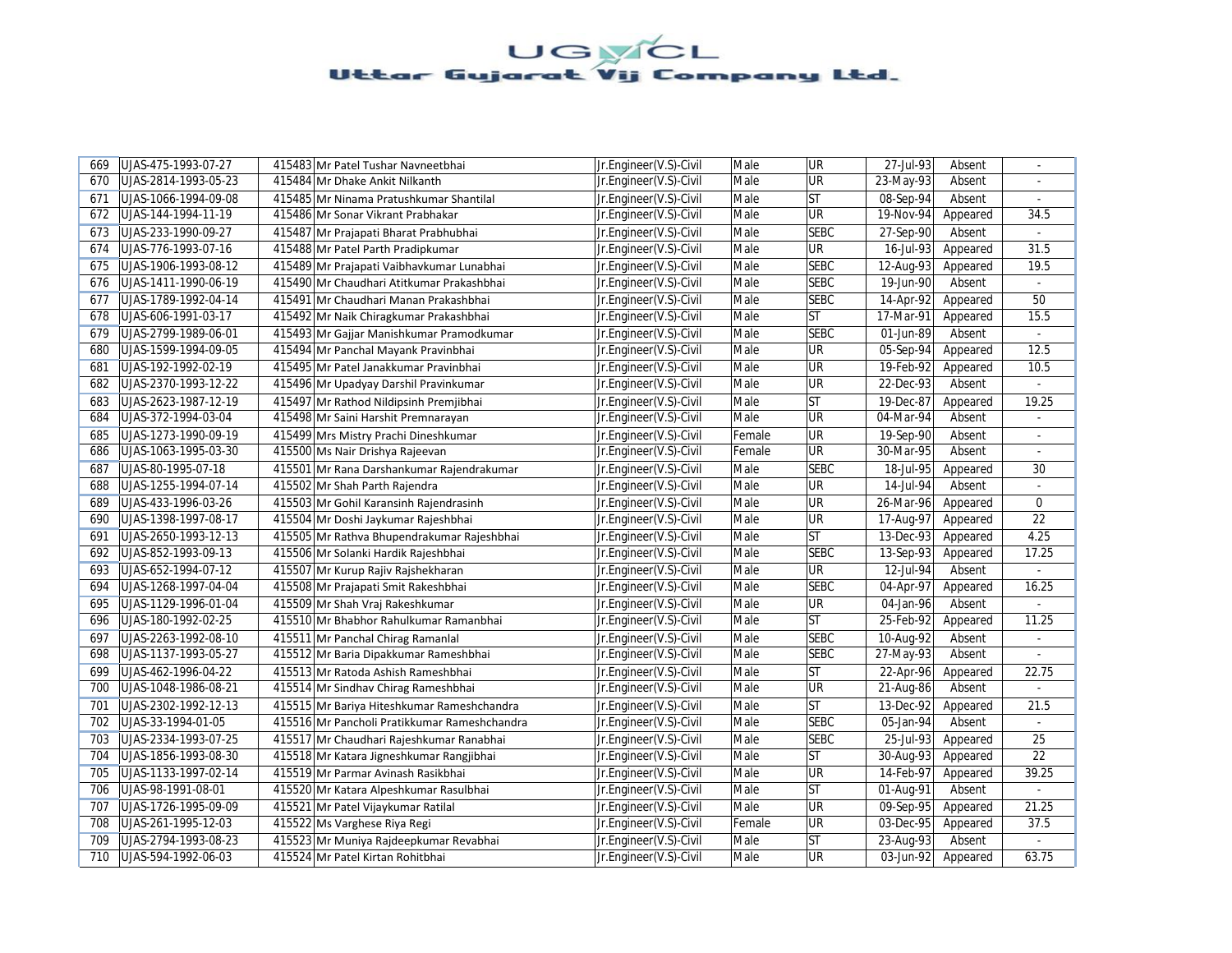| 711 | UJAS-345-1991-08-17  | 415525 Mrs Mahida Nirali Sagarsinh           | Jr.Engineer(V.S)-Civil | Female | <b>UR</b>   | 17-Aug-91   | Absent   |                |
|-----|----------------------|----------------------------------------------|------------------------|--------|-------------|-------------|----------|----------------|
| 712 | UJAS-459-1991-11-22  | 415526 Mr Darji Varun Sanjaykumar            | Jr.Engineer(V.S)-Civil | Male   | <b>SEBC</b> | 22-Nov-91   | Absent   |                |
| 713 | UJAS-10-1995-11-05   | 415527 Mr Parmar Jayeshkumar Sardarsinh      | Jr.Engineer(V.S)-Civil | Male   | <b>SEBC</b> | 05-Nov-95   | Absent   | $\omega$       |
| 714 | UJAS-1212-1994-07-21 | 415528 Mr Sevak Dhruvalkumar Chandrakant     | Jr.Engineer(V.S)-Civil | Male   | <b>UR</b>   | 21-Jul-94   | Appeared | 25             |
| 715 | UJAS-449-1997-06-20  | 415529 Mr Solanki Vishvajitsinh Shardulsinh  | Jr.Engineer(V.S)-Civil | Male   | <b>UR</b>   | 20-Jun-97   | Appeared | 37.75          |
| 716 | UJAS-1861-1994-08-18 | 415530 Mr Joshi Sumit Chandrakant            | Jr.Engineer(V.S)-Civil | Male   | UR          | 18-Aug-94   | Absent   |                |
| 717 | UJAS-2784-1997-07-01 | 415531 Mr Prajapati Sauravkumar Shureshbhai  | Jr.Engineer(V.S)-Civil | Male   | <b>SEBC</b> | 01-Jul-97   | Appeared | 23             |
| 718 | UJAS-2333-1994-03-22 | 415532 Mr Sen Sourabh Subhashchandra         | Jr.Engineer(V.S)-Civil | Male   | <b>SEBC</b> | 22-Mar-94   | Absent   | $\blacksquare$ |
| 719 | UJAS-1632-1996-12-06 | 415533 Mr Prajapati Piyush Sureshbhai        | Jr.Engineer(V.S)-Civil | Male   | <b>SEBC</b> | 06-Dec-96   | Appeared | 17.25          |
| 720 | UJAS-638-1992-06-01  | 415534 Mr Vala Vatsal Sureshbhai             | Jr.Engineer(V.S)-Civil | Male   | <b>UR</b>   | 01-Jun-92   | Absent   |                |
| 721 | UJAS-297-1994-12-21  | 415535 Ms Patel Heli Sureshbhai              | Jr.Engineer(V.S)-Civil | Female | <b>ST</b>   | 21-Dec-94   | Appeared | 22.5           |
| 722 | UJAS-2049-1996-05-23 | 415536 Ms Vasava Hiral Sureshbhai            | Jr.Engineer(V.S)-Civil | Female | <b>ST</b>   | 23-May-96   | Appeared | 12.75          |
| 723 | UJAS-78-1992-11-27   | 415537 Mr Gandhi Bhargav Vasantbhai          | Jr.Engineer(V.S)-Civil | Male   | UR          | 27-Nov-92   | Absent   | $\blacksquare$ |
| 724 | UJAS-573-1994-09-19  | 415538 Mr Vasava Daxeshkumar Jagdishbhai     | Jr.Engineer(V.S)-Civil | Male   | <b>ST</b>   | 19-Sep-94   | Absent   | $\omega$       |
| 725 | UJAS-2439-1991-04-29 | 415539 Mr Khatri Ram Vasudev                 | Jr.Engineer(V.S)-Civil | Male   | <b>UR</b>   | 29-Apr-91   | Appeared | 15.75          |
| 726 | UJAS-1472-1996-01-05 | 415540 Mr Rathva Akshaykumar Vinubhai        | Jr.Engineer(V.S)-Civil | Male   | lst         | 05-Jan-96   | Absent   | $\blacksquare$ |
| 727 | UJAS-109-1996-11-15  | 415541 Mr Shah Fenil Vipinchandra            | Jr.Engineer(V.S)-Civil | Male   | UR          | 15-Nov-96   | Absent   | ÷.             |
| 728 | UJAS-1318-1995-09-01 | 415542 Ms Sindha Mitalben Virubhai           | Jr.Engineer(V.S)-Civil | Female | <b>UR</b>   | 01-Sep-95   | Appeared | 25             |
| 729 | UJAS-2563-1985-11-28 | 415543 Mr Patel Vikaskumar Vishnubhai        | Jr.Engineer(V.S)-Civil | Male   | <b>SEBC</b> | 28-Nov-85   | Appeared | 27.5           |
| 730 | UJAS-1564-1995-02-27 | 415544 Mr Kalal Jigarbhai Yogeshbhai         | Jr.Engineer(V.S)-Civil | Male   | <b>SEBC</b> | 27-Feb-95   | Absent   |                |
| 731 | UJAS-2577-1996-10-05 | 415545 Mr Zala Ratnadipsinh Bahadursinh      | Jr.Engineer(V.S)-Civil | Male   | <b>UR</b>   | $05-0ct-96$ | Appeared | 17.25          |
| 732 | UJAS-1454-1996-09-22 | 417106 Mr Mevada Mitul Dhirajkumar           | Jr.Engineer(V.S)-Civil | Male   | <b>SEBC</b> | 22-Sep-96   | Absent   |                |
| 733 | UJAS-1423-1995-05-22 | 417107 Mr Chaudhary Malabhai Aambabhai       | Jr.Engineer(V.S)-Civil | Male   | <b>SEBC</b> | 22-May-95   | Appeared | 14             |
| 734 | UJAS-636-1996-12-28  | 417108 Mr Vhora Mohammad Faijal Abdul Rehman | Jr.Engineer(V.S)-Civil | Male   | <b>UR</b>   | 28-Dec-96   | Appeared | 27.5           |
| 735 | UJAS-1310-1995-11-26 | 417109 Mr Chaudhari Mehulkumar Abherajbhai   | Jr.Engineer(V.S)-Civil | Male   | <b>SEBC</b> | 26-Nov-95   | Appeared | 17.5           |
| 736 | UJAS-684-1993-04-13  | 417110 Mr Patel Dhavalkumar Abherajbhai      | Jr.Engineer(V.S)-Civil | Male   | <b>SEBC</b> | 13-Apr-93   | Absent   | ÷.             |
| 737 | UJAS-1412-1996-02-21 | 417111 Mr Shah Meet Akantbhai                | Jr.Engineer(V.S)-Civil | Male   | UR          | 21-Feb-96   | Appeared | 10             |
| 738 | UJAS-763-1995-07-04  | 417112 Mr Dhroj Salman Alibhai               | Jr.Engineer(V.S)-Civil | Male   | <b>UR</b>   | 04-Jul-95   | Absent   |                |
| 739 | UJAS-214-1996-10-24  | 417113 Mr Sathavara Dixitkumar Alkeshbhai    | Jr.Engineer(V.S)-Civil | Male   | <b>SEBC</b> | 24-Oct-96   | Appeared | 12             |
| 740 | UJAS-1537-1993-01-08 | 417114 Mr Patel Kaushikkumar Ambalal         | Jr.Engineer(V.S)-Civil | Male   | <b>UR</b>   | 08-Jan-93   | Appeared | 28             |
| 741 | UJAS-1410-1991-07-03 | 417115 Mr Karnavat Vipulkumar Ambaram        | Jr.Engineer(V.S)-Civil | Male   | UR          | 03-Jul-91   | Appeared | 10.5           |
| 742 | UJAS-765-1994-10-30  | 417116 Mr Prajapati Mayankkumar Amruthai     | Jr.Engineer(V.S)-Civil | Male   | <b>SEBC</b> | 30-Oct-94   | Appeared | 18.5           |
| 743 | UJAS-1542-1995-09-15 | 417117 Mr Prajapati Vipulkumar Amrutbhai     | Jr.Engineer(V.S)-Civil | Male   | <b>SEBC</b> | 15-Sep-95   | Appeared | 20.5           |
| 744 | UJAS-464-1993-08-23  | 417118 Mr Nayee Vishnubhai Amrutbhai         | Jr.Engineer(V.S)-Civil | Male   | <b>SEBC</b> | 23-Aug-93   | Appeared | 10             |
| 745 | UJAS-1609-1993-03-26 | 417119 Mr Patel Ashishkumar Amrutlal         | Jr.Engineer(V.S)-Civil | Male   | UR          | 26-Mar-93   | Absent   | ÷.             |
| 746 | UJAS-203-1995-07-12  | 417120 Mr Khamar Havyadeep Anantkumar        | Jr.Engineer(V.S)-Civil | Male   | <b>UR</b>   | 12-Jul-95   | Appeared | 7.5            |
| 747 | UJAS-1673-1996-04-30 | 417121 Mr Nagori Mohammadidrish Anavarkhan   | Jr.Engineer(V.S)-Civil | Male   | <b>SEBC</b> | 30-Apr-96   | Appeared | 26.25          |
| 748 | UJAS-1344-1997-05-22 | 417122 Mr Patel Gaurangkumar Arvindbhai      | Jr.Engineer(V.S)-Civil | Male   | <b>UR</b>   | 22-May-97   | Appeared | 15.5           |
| 749 | UJAS-104-1995-12-08  | 417123 Mr Patel Krunal Arvindbhai            | Jr.Engineer(V.S)-Civil | Male   | UR          | 08-Dec-95   | Absent   | $\blacksquare$ |
| 750 | UJAS-1050-1997-02-09 | 417124 Mr Patel Savankumar Ashokbhai         | Jr.Engineer(V.S)-Civil | Male   | UR          | 09-Feb-97   | Appeared | 32             |
| 751 | UJAS-1343-1995-10-20 | 417125 Mr Jadav Sanjaykumar Ashokkumar       | Jr.Engineer(V.S)-Civil | Male   | <b>UR</b>   | 20-Oct-95   | Absent   | $\blacksquare$ |
| 752 | UJAS-537-1994-08-04  | 417126 Mr Thakor Lalsinh Ashokkumar          | Jr.Engineer(V.S)-Civil | Male   | <b>SEBC</b> | 04-Aug-94   | Appeared | 31.25          |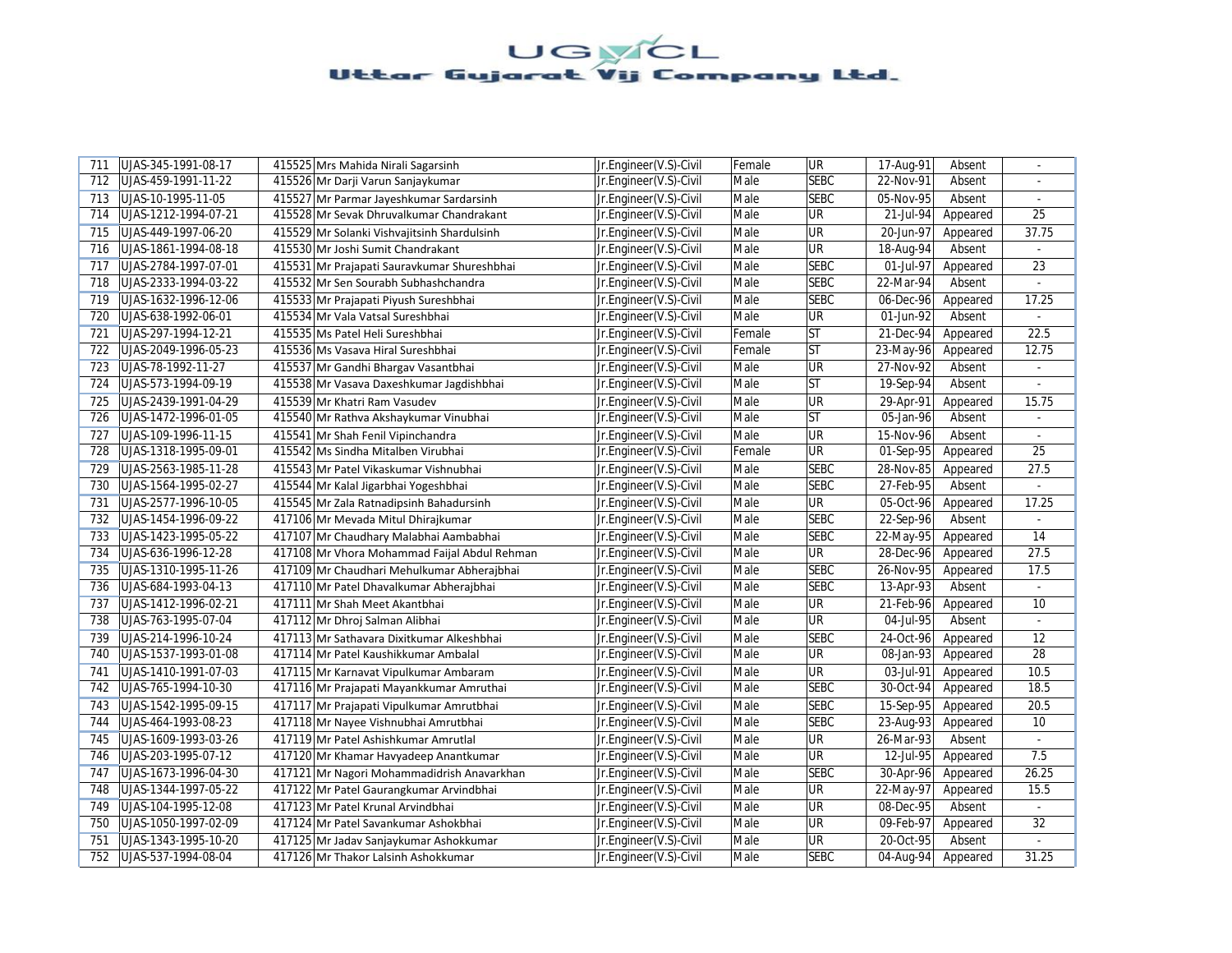| 753 | UJAS-1031-1996-01-22 | 417127 Mr Vyas Sagar Ashokkumar             | Jr.Engineer(V.S)-Civil | Male   | <b>UR</b>                | 22-Jan-96               | Appeared | 24              |
|-----|----------------------|---------------------------------------------|------------------------|--------|--------------------------|-------------------------|----------|-----------------|
| 754 | UJAS-1500-1995-08-08 | 417128 Mr Patel Dharmikkumar Ashvinbhai     | Jr.Engineer(V.S)-Civil | Male   | <b>UR</b>                | $\overline{08}$ -Aug-95 | Appeared | 36              |
| 755 | UJAS-1242-1992-09-17 | 417129 Mr Patva Vivek Ashvinbhai            | Jr.Engineer(V.S)-Civil | Male   | <b>SEBC</b>              | 17-Sep-92               | Appeared | 24.5            |
| 756 | UJAS-1482-1995-08-31 | 417130 Mr Chaudhary Rakeshkumar Avchalbhai  | Jr.Engineer(V.S)-Civil | Male   | <b>SEBC</b>              | 31-Aug-95               | Absent   |                 |
| 757 | UJAS-973-1997-06-26  | 417131 Mr Desai Nagdeep Babubhai            | Jr.Engineer(V.S)-Civil | Male   | <b>SEBC</b>              | 26-Jun-97               | Appeared | 28              |
| 758 | UJAS-1049-1993-04-19 | 417132 Ms Vadgama Damini Babubhai           | Jr.Engineer(V.S)-Civil | Female | <b>UR</b>                | 19-Apr-93               | Appeared | 23.25           |
| 759 | UJAS-428-1995-09-23  | 417133 Mr Chaudhary Marut Babubhai          | Jr.Engineer(V.S)-Civil | Male   | <b>SEBC</b>              | 23-Sep-95               | Appeared | 11.25           |
| 760 | UJAS-813-1995-05-08  | 417134 Mr Desai Anilbhai Babubhai           | Jr.Engineer(V.S)-Civil | Male   | <b>SEBC</b>              | 08-May-95               | Appeared | 14.75           |
| 761 | UJAS-972-1990-11-05  | 417135 Mr Kanadiya Harsh Babulal            | Jr.Engineer(V.S)-Civil | Male   | $\overline{\mathsf{UR}}$ | 05-Nov-90               | Appeared | 33.25           |
| 762 | UJAS-1603-1993-10-17 | 417136 Mr Vaishnav Ravikumar Babulal        | Jr.Engineer(V.S)-Civil | Male   | <b>UR</b>                | 17-Oct-93               | Absent   |                 |
| 763 | UJAS-1006-1993-06-05 | 417137 Mr Zala Yuvrajsinh Babusinh          | Jr.Engineer(V.S)-Civil | Male   | <b>SEBC</b>              | 05-Jun-93               | Appeared | 25              |
| 764 | UJAS-1113-1997-05-30 | 417138 Mr Chaudhary Devrajbhai Bavabhai     | Jr.Engineer(V.S)-Civil | Male   | <b>SEBC</b>              | 30-May-97               | Absent   | L.              |
| 765 | UJAS-755-1993-08-12  | 417139 Mr Patel Umangkumar Bhagyanbhai      | Jr.Engineer(V.S)-Civil | Male   | <b>UR</b>                | 12-Aug-93               | Appeared | 41.25           |
| 766 | UJAS-1174-1993-09-08 | 417140 Mr Dheniya Vishal Bharatbhai         | Jr.Engineer(V.S)-Civil | Male   | <b>UR</b>                | 08-Sep-93               | Appeared | 21.5            |
| 767 | UJAS-779-1994-09-16  | 417141 Mr Patel Janak Bharatbhai            | Jr.Engineer(V.S)-Civil | Male   | <b>UR</b>                | 16-Sep-94               | Appeared | 20.75           |
| 768 | UJAS-1436-1994-08-21 | 417142 Mr Patel Svetang Bharatbhai          | Jr.Engineer(V.S)-Civil | Male   | UR                       | 21-Aug-94               | Absent   | $\mathbb{Z}^2$  |
| 769 | UJAS-373-1997-01-20  | 417143 Ms Khatri Kinjalben Bharatbhai       | Jr.Engineer(V.S)-Civil | Female | <b>UR</b>                | 20-Jan-97               | Appeared | 20.25           |
| 770 | UJAS-549-1993-02-06  | 417144 Mr Darji Sahil Bharatbhai            | Jr.Engineer(V.S)-Civil | Male   | <b>SEBC</b>              | 06-Feb-93               | Appeared | 34.5            |
| 771 | UJAS-1251-1996-10-11 | 417145 Mr Prajapati Mihir Bharatbhai        | Jr.Engineer(V.S)-Civil | Male   | <b>SEBC</b>              | 11-Oct-96               | Appeared | 20              |
| 772 | UJAS-1095-1992-08-17 | 417146 Mr Patel Akshaykumar Bharatkumar     | Jr.Engineer(V.S)-Civil | Male   | <b>UR</b>                | 17-Aug-92               | Appeared | 18.75           |
| 773 | UJAS-190-1996-09-30  | 417147 Ms Chaudhary Avani Bharatkumar       | Jr.Engineer(V.S)-Civil | Female | <b>SEBC</b>              | $30-Sep-96$             | Appeared | 22              |
| 774 | UJAS-325-1996-07-21  | 417148 Mr Soni Parthkumar Bhaskarbhai       | Jr.Engineer(V.S)-Civil | Male   | <b>UR</b>                | 21-Jul-96               | Appeared | 13.5            |
| 775 | UJAS-163-1995-06-12  | 417149 Mr Luhar Nikulkumar Bhaveshkumar     | Jr.Engineer(V.S)-Civil | Male   | <b>UR</b>                | 12-Jun-95               | Absent   | $\sim$          |
| 776 | UJAS-932-1997-02-13  | 417150 Mr Prajapati Lekhit Bhikhabhai       | Jr.Engineer(V.S)-Civil | Male   | <b>SEBC</b>              | 13-Feb-97               | Appeared | 12.5            |
| 777 | UJAS-59-1993-02-22   | 417151 Mr Patel Sumitkumar Bhogilal         | Jr.Engineer(V.S)-Civil | Male   | <b>UR</b>                | 22-Feb-93               | Appeared | 15.75           |
| 778 | UJAS-221-1996-11-21  | 417152 Mr Raval Deepkumar Bhupendrabhai     | Jr.Engineer(V.S)-Civil | Male   | UR                       | 21-Nov-96               | Appeared | 20.75           |
| 779 | UJAS-733-1997-03-11  | 417153 Mr Thakkar Deepkumar Bhupendrabhai   | Jr.Engineer(V.S)-Civil | Male   | <b>UR</b>                | 11-Mar-97               | Appeared | $\overline{25}$ |
| 780 | UJAS-381-1992-08-02  | 417154 Mr Patel Priyankkumar Bipinbhai      | Jr.Engineer(V.S)-Civil | Male   | UR                       | 02-Aug-92               | Appeared | 43.25           |
| 781 | UJAS-1130-1994-12-23 | 417155 Mr Patel Shashi Bipinchandra         | Jr.Engineer(V.S)-Civil | Male   | <b>UR</b>                | 23-Dec-94               | Absent   |                 |
| 782 | UJAS-335-1997-02-28  | 417156 Mr Raval Tirth Chaitanyakumar        | Jr.Engineer(V.S)-Civil | Male   | <b>UR</b>                | 28-Feb-97               | Absent   | $\blacksquare$  |
| 783 | UJAS-314-1997-06-01  | 417157 Mr Chauhan Naushadkumar Chandrakant  | Jr.Engineer(V.S)-Civil | Male   | <b>SEBC</b>              | 01-Jun-97               | Appeared | 2.5             |
| 784 | UJAS-713-1995-04-07  | 417158 Mr Sathavara Ketankumar Chandrakant  | Jr.Engineer(V.S)-Civil | Male   | <b>SEBC</b>              | 07-Apr-95               | Absent   |                 |
| 785 | UJAS-234-1997-05-16  | 417159 Mr Patel Mayankkumar Chandubhai      | Jr.Engineer(V.S)-Civil | Male   | <b>UR</b>                | 16-May-97               | Absent   |                 |
| 786 | UJAS-358-1995-09-19  | 417160 Mr Chaudhari Hareshkumar Nanjibhai   | Jr.Engineer(V.S)-Civil | Male   | <b>SEBC</b>              | 19-Sep-95               | Appeared | 10              |
| 787 | UJAS-76-1992-04-27   | 417161 Mr Patel Rominskumar Kamleshkumar    | Jr.Engineer(V.S)-Civil | Male   | UR                       | 27-Apr-92               | Appeared | 1.25            |
| 788 | UJAS-194-1996-08-14  | 417162 Ms Thakar Hemangi Chetankumar        | Jr.Engineer(V.S)-Civil | Female | <b>UR</b>                | 14-Aug-96               | Appeared | 26.5            |
| 789 | UJAS-1554-1995-08-10 | 417163 Mr Saradhara Jasmin Chhaganbhai      | Jr.Engineer(V.S)-Civil | Male   | <b>UR</b>                | 10-Aug-95               | Appeared | 17.5            |
| 790 | UJAS-1290-1985-06-01 | 417164 Mr Dabhi Rakeshkumar Talabhai        | Jr.Engineer(V.S)-Civil | Male   | <b>SEBC</b>              | 01-Jun-85               | Absent   | ÷.              |
| 791 | UJAS-806-1991-07-16  | 417165 Mr Oza Mehulkumar Dahyabhai          | Jr.Engineer(V.S)-Civil | Male   | <b>SEBC</b>              | 16-Jul-91               | Appeared | 5               |
| 792 | UJAS-960-1991-12-25  | 417166 Mr Prajapati Mayurkumar Dahyalal     | Jr.Engineer(V.S)-Civil | Male   | <b>SEBC</b>              | 25-Dec-91               | Absent   | $\blacksquare$  |
| 793 | UJAS-370-1995-01-05  | 417167 Mr Thakor Sanjaykumar Dalajee        | Jr.Engineer(V.S)-Civil | Male   | <b>SEBC</b>              | 05-Jan-95               | Absent   |                 |
| 794 | UJAS-1040-1994-02-22 | 417168 Mr Prajapati Kevalkumar Dashrathbhai | Jr.Engineer(V.S)-Civil | Male   | <b>SEBC</b>              | 22-Feb-94               | Appeared | 31.25           |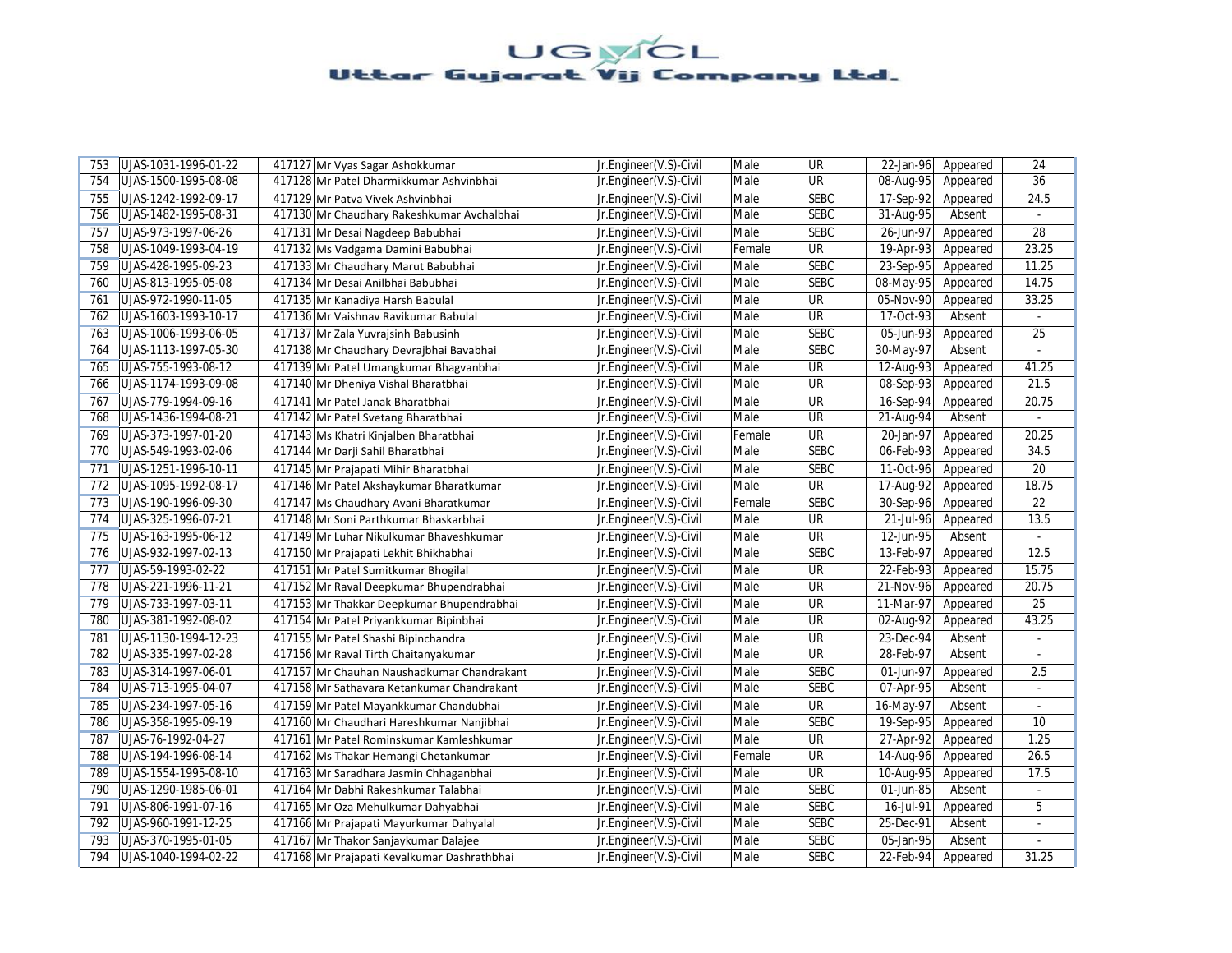| 795 | UJAS-983-1995-07-23  | 417169 Mr Vaghela Vikaskumar Dashrathbhai    | Jr.Engineer(V.S)-Civil | Male   | <b>UR</b>   | 23-Jul-95 | Absent   | ÷              |
|-----|----------------------|----------------------------------------------|------------------------|--------|-------------|-----------|----------|----------------|
| 796 | UJAS-705-1993-02-20  | 417170 Mr Thakor Kaushalkumar Dashrathji     | Jr.Engineer(V.S)-Civil | Male   | <b>SEBC</b> | 20-Feb-93 | Absent   |                |
| 797 | UJAS-977-1995-02-27  | 417171 Mr Rajput Shivsinh Dayasankarsinh     | Jr.Engineer(V.S)-Civil | Male   | <b>UR</b>   | 27-Feb-95 | Absent   | $\blacksquare$ |
| 798 | UJAS-814-1996-02-11  | 417172 Mr Desai Ravikumar Baldevbhai         | Jr.Engineer(V.S)-Civil | Male   | <b>SEBC</b> | 11-Feb-96 | Absent   |                |
| 799 | UJAS-477-1996-05-18  | 417173 Mr Patel Vimal Dhirajbhai             | Jr.Engineer(V.S)-Civil | Male   | <b>SEBC</b> | 18-May-96 | Appeared | 29             |
| 800 | UJAS-687-1995-07-15  | 417174 Mr Rathod Sagar Digvijaysinh          | Jr.Engineer(V.S)-Civil | Male   | <b>UR</b>   | 15-Jul-95 | Absent   |                |
| 801 | UJAS-536-1995-10-29  | 417175 Ms Patel Dhruvi Dilipbhai             | Jr.Engineer(V.S)-Civil | Female | <b>UR</b>   | 29-Oct-95 | Absent   |                |
| 802 | UJAS-327-1993-05-01  | 417176 Mr Prajapati Arjun Dilipkumar         | Jr.Engineer(V.S)-Civil | Male   | <b>SEBC</b> | 01-May-93 | Appeared | 23             |
| 803 | UJAS-498-1995-03-20  | 417177 Mr Oza Rashminbhai Dineshbhai         | Jr.Engineer(V.S)-Civil | Male   | <b>SEBC</b> | 20-Mar-95 | Appeared | 30             |
| 804 | UJAS-752-1995-01-31  | 417178 Mr Parmar Jayeshkumar Dineshbhai      | Jr.Engineer(V.S)-Civil | Male   | <b>UR</b>   | 31-Jan-95 | Appeared | 32.5           |
| 805 | UJAS-1367-1994-10-22 | 417179 Mr Patel Akashkumar Dineshbhai        | Jr.Engineer(V.S)-Civil | Male   | UR          | 22-Oct-94 | Appeared | 18.75          |
| 806 | UJAS-510-1995-10-17  | 417180 Mr Bhavsar Harsh Dineshchandra        | Jr.Engineer(V.S)-Civil | Male   | UR          | 17-Oct-95 | Absent   | $\omega$       |
| 807 | UJAS-748-1993-06-10  | 417181 Mr Prajapati Gaurangkumar Dineshkumar | Jr.Engineer(V.S)-Civil | Male   | <b>SEBC</b> | 10-Jun-93 | Appeared | 6.25           |
| 808 | UJAS-217-1993-10-20  | 417182 Mr Sagar Bhargav Dineshkumar          | Jr.Engineer(V.S)-Civil | Male   | <b>UR</b>   | 20-Oct-93 | Appeared | 21.75          |
| 809 | UJAS-394-1996-03-16  | 417183 Mr Shekh Mohamadataher Firojkhan      | Jr.Engineer(V.S)-Civil | Male   | <b>SEBC</b> | 16-Mar-96 | Absent   |                |
| 810 | UJAS-1231-1993-10-04 | 417184 Mr Chaudhary Ashokkumar Ganeshbhai    | Jr.Engineer(V.S)-Civil | Male   | <b>SEBC</b> | 04-Oct-93 | Absent   | ÷.             |
| 811 | UJAS-997-1993-09-30  | 417185 Mr Makwana Digneshkumar Gautambhai    | Jr.Engineer(V.S)-Civil | Male   | UR          | 30-Sep-93 | Appeared | 19             |
| 812 | UJAS-273-1995-09-23  | 417186 Mr Parmar Mahavirsinh Ghanshyamsinh   | Jr.Engineer(V.S)-Civil | Male   | <b>SEBC</b> | 23-Sep-95 | Appeared | 35.75          |
| 813 | UJAS-1198-1994-06-13 | 417187 Mr Chaudhary Hardik Ghemarbhai        | Jr.Engineer(V.S)-Civil | Male   | <b>SEBC</b> | 13-Jun-94 | Absent   | $\omega$       |
| 814 | UJAS-1487-1994-04-01 | 417188 Mr Prajapati Chiragkumar Gopalbhai    | Jr.Engineer(V.S)-Civil | Male   | <b>SEBC</b> | 01-Apr-94 | Absent   |                |
| 815 | UJAS-762-1994-08-25  | 417189 Mr Amin Chirag Govindbhai             | Jr.Engineer(V.S)-Civil | Male   | <b>UR</b>   | 25-Aug-94 | Absent   | $\omega$       |
| 816 | UJAS-927-1996-02-12  | 417190 Mr Chaudhari Tejaskumar Govindbhai    | Jr.Engineer(V.S)-Civil | Male   | <b>SEBC</b> | 12-Feb-96 | Appeared | 19.5           |
| 817 | UJAS-216-1986-01-07  | 417191 Mr Makawana Nileshbhai Govindbhai     | Jr.Engineer(V.S)-Civil | Male   | <b>UR</b>   | 07-Jan-86 | Absent   | $\blacksquare$ |
| 818 | UJAS-1339-1996-06-01 | 417192 Mr Suthar Sagarkumar Govindbhai       | Jr.Engineer(V.S)-Civil | Male   | <b>SEBC</b> | 01-Jun-96 | Absent   |                |
| 819 | UJAS-17-1995-10-27   | 417193 Mr Gupta Niraj Narayanbhai            | Jr.Engineer(V.S)-Civil | Male   | UR          | 27-Oct-95 | Appeared | 15             |
| 820 | UJAS-1075-1995-07-26 | 417194 Mr Shekh Aftab Haidarbhai             | Jr.Engineer(V.S)-Civil | Male   | UR          | 26-Jul-95 | Absent   | L.             |
| 821 | UJAS-1142-1993-06-29 | 417195 Mrs Patel Rachanaben Navinchandra     | Jr.Engineer(V.S)-Civil | Female | <b>UR</b>   | 29-Jun-93 | Appeared | 28.75          |
| 822 | UJAS-1535-1994-11-26 | 417196 Mr Sharma Mehul Hareshbhai            | Jr.Engineer(V.S)-Civil | Male   | UR          | 26-Nov-94 | Appeared | 20.25          |
| 823 | UJAS-83-1994-11-03   | 417197 Mr Prajapati Bhavikkumar Haribhai     | Jr.Engineer(V.S)-Civil | Male   | <b>SEBC</b> | 03-Nov-94 | Absent   |                |
| 824 | UJAS-1229-1994-01-10 | 417198 Mr Gadhavi Dhavalkumar Haridan        | Jr.Engineer(V.S)-Civil | Male   | <b>SEBC</b> | 10-Jan-94 | Appeared | 35             |
| 825 | UJAS-483-1995-01-08  | 417199 Mr Mehta Chaitanya Harishkumar        | Jr.Engineer(V.S)-Civil | Male   | UR          | 08-Jan-95 | Absent   | ÷.             |
| 826 | UJAS-161-1994-05-03  | 417200 Mr Patel Jay Harishkumar              | Jr.Engineer(V.S)-Civil | Male   | UR          | 03-May-94 | Absent   | $\omega$       |
| 827 | UJAS-981-1997-03-04  | 417201 Mr Modi Dhruy Harshadbhai             | Jr.Engineer(V.S)-Civil | Male   | <b>SEBC</b> | 04-Mar-97 | Appeared | 17.75          |
| 828 | UJAS-277-1994-12-31  | 417202 Mr Parikh Ravi Harshadray             | Jr.Engineer(V.S)-Civil | Male   | <b>UR</b>   | 31-Dec-94 | Absent   | ÷.             |
| 829 | UJAS-278-1990-08-15  | 417203 Ms Parikh Vishwa Harshadray           | Jr.Engineer(V.S)-Civil | Female | UR          | 15-Aug-90 | Absent   | ÷              |
| 830 | UJAS-963-1995-01-03  | 417204 Mr Kambaliya Jigar Hasmukhchandra     | Jr.Engineer(V.S)-Civil | Male   | UR          | 03-Jan-95 | Appeared | 40.25          |
| 831 | UJAS-409-1997-05-31  | 417205 Mr Shah Karankumar Hasmukhlal         | Jr.Engineer(V.S)-Civil | Male   | UR          | 31-May-97 | Appeared | 40.75          |
| 832 | UJAS-1407-1996-04-28 | 417206 Mr Limbachiya Meetkumar Himanshubhai  | Jr.Engineer(V.S)-Civil | Male   | <b>SEBC</b> | 28-Apr-96 | Appeared | 30             |
| 833 | UJAS-1539-1993-06-01 | 417207 Mr Mali Utambhai Hirabhai             | Jr.Engineer(V.S)-Civil | Male   | <b>SEBC</b> | 01-Jun-93 | Appeared | 33             |
| 834 | UJAS-731-1997-03-06  | 417208 Ms Sindhi Isharatjahn Iliyasbhai      | Jr.Engineer(V.S)-Civil | Female | <b>SEBC</b> | 06-Mar-97 | Appeared | 12.5           |
| 835 | UJAS-938-1996-07-26  | 417209 Mr Madori Sarupkhan Inayatkhan        | Jr.Engineer(V.S)-Civil | Male   | <b>SEBC</b> | 26-Jul-96 | Absent   | $\blacksquare$ |
| 836 | UJAS-351-1994-06-16  | 417210 Mr Patel Maulin Indravadanbhai        | Jr.Engineer(V.S)-Civil | Male   | UR.         | 16-Jun-94 | Appeared | 28.75          |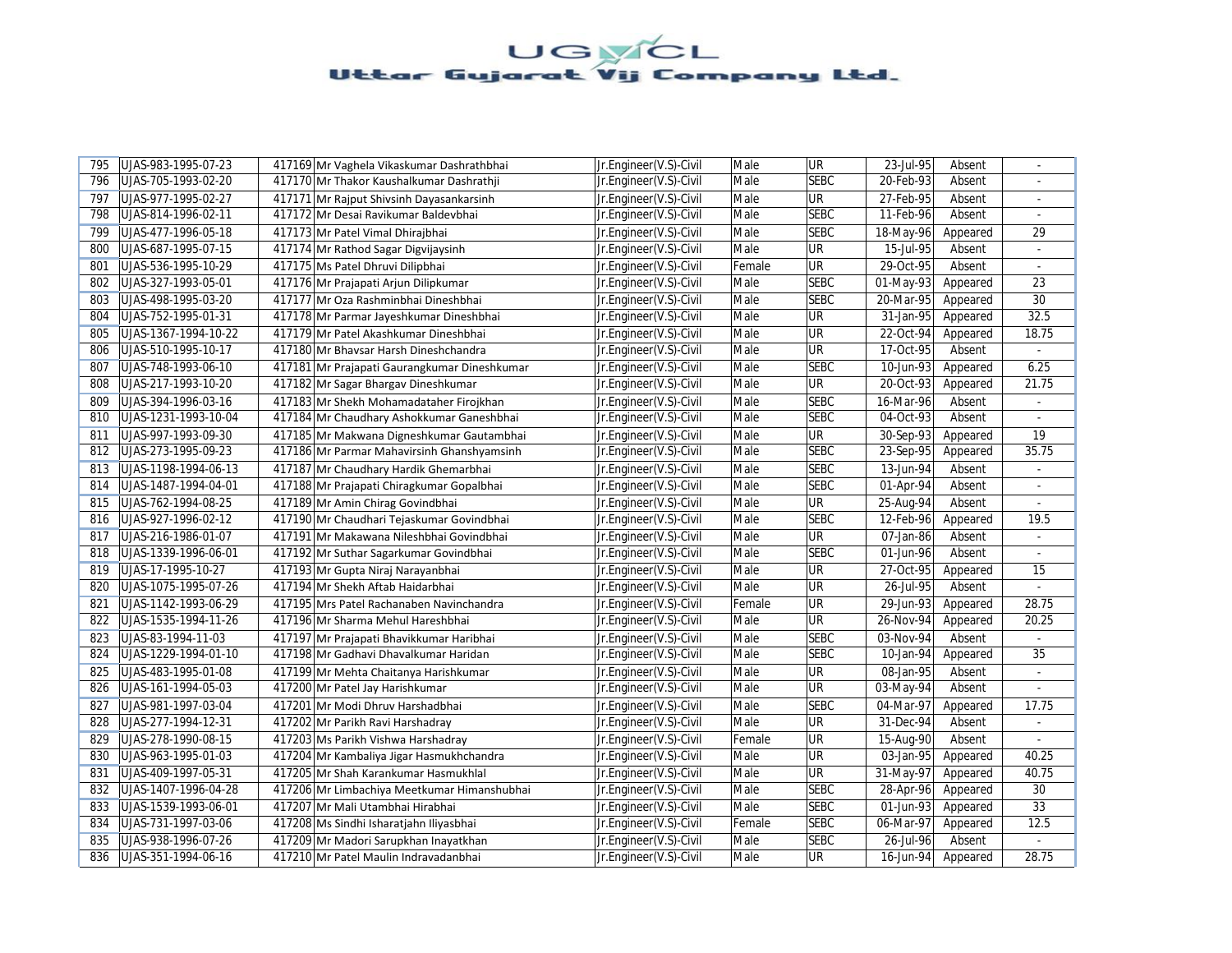| 837 | UJAS-925-1994-08-18  | 417211 Mr Chaudhari Dhaivatkumar Ishwarbhai     | Jr.Engineer(V.S)-Civil | Male   | <b>SEBC</b>              | 18-Aug-94 | Appeared | 24.25                       |
|-----|----------------------|-------------------------------------------------|------------------------|--------|--------------------------|-----------|----------|-----------------------------|
| 838 | UJAS-1531-1994-07-31 | 417212 Mr Rabari Bhaveshbhai Ishwarbhai         | Jr.Engineer(V.S)-Civil | Male   | <b>SEBC</b>              | 31-Jul-94 | Appeared | 16                          |
| 839 | UJAS-1056-1994-08-18 | 417213 Mr Jadeja Dhruvrajsinh Ashoksinh         | Jr.Engineer(V.S)-Civil | Male   | UR                       | 18-Aug-94 | Appeared | 7.75                        |
| 840 | UJAS-101-1996-04-25  | 417214 Ms Bihari Akilabibi Jahangirkhan         | Jr.Engineer(V.S)-Civil | Female | UR                       | 25-Apr-96 | Appeared | 20.25                       |
| 841 | UJAS-1691-1992-12-18 | 417215 Mr Shukla Parth Janakbhai                | Jr.Engineer(V.S)-Civil | Male   | <b>UR</b>                | 18-Dec-92 | Absent   | $\sim$                      |
| 842 | UJAS-70-1995-06-11   | 417216 Mr Patel Suhagkumar Jasavantbhai         | Jr.Engineer(V.S)-Civil | Male   | UR                       | 11-Jun-95 | Appeared | 32.5                        |
| 843 | UJAS-1580-1992-05-05 | 417217 Mr Joshi Vivek Jashvantbhai              | Jr.Engineer(V.S)-Civil | Male   | <b>UR</b>                | 05-May-92 | Absent   | $\mathcal{L}^{\mathcal{A}}$ |
| 844 | UJAS-1628-1994-08-20 | 417218 Mr Patel Jaydipkumar Jashvantbhai        | Jr.Engineer(V.S)-Civil | Male   | UR                       | 20-Aug-94 | Appeared | 9.25                        |
| 845 | UJAS-801-1995-10-27  | 417219 Mr Patel Nachiketkumar Jashvantbhai      | Jr.Engineer(V.S)-Civil | Male   | UR                       | 27-Oct-95 | Appeared | 26.75                       |
| 846 | UJAS-321-1993-12-11  | 417220 Mr Daraji Ronak Jatinkumar               | Jr.Engineer(V.S)-Civil | Male   | <b>SEBC</b>              | 11-Dec-93 | Appeared | 34                          |
| 847 | UJAS-873-1993-01-11  | 417221 Mr Patel Milankumar Jayantibhai          | Jr.Engineer(V.S)-Civil | Male   | $\overline{\mathsf{UR}}$ | 11-Jan-93 | Absent   |                             |
| 848 | UJAS-1523-1993-08-06 | 417222 Mr Prajapati Dilipkumar Jayantilal       | Jr.Engineer(V.S)-Civil | Male   | <b>SEBC</b>              | 06-Aug-93 | Appeared | 22                          |
| 849 | UJAS-1551-1994-12-03 | 417223 Ms Patel Nidhiben Jayantilal             | Jr.Engineer(V.S)-Civil | Female | UR                       | 03-Dec-94 | Appeared | 25.5                        |
| 850 | UJAS-1386-1996-07-08 | 417224 Mr Suthar Abhishek Jayeshkumar           | Jr.Engineer(V.S)-Civil | Male   | <b>SEBC</b>              | 08-Jul-96 | Absent   | $\sim$                      |
| 851 | UJAS-550-1995-07-13  | 417225 Mr Mistry Jiken Jitendrabhai             | Jr.Engineer(V.S)-Civil | Male   | <b>SEBC</b>              | 13-Jul-95 | Appeared | 23.75                       |
| 852 | UJAS-1092-1993-08-27 | 417226 Mr Prajapati Bhargav Jitendrabhai        | Jr.Engineer(V.S)-Civil | Male   | UR                       | 27-Aug-93 | Absent   | ÷                           |
| 853 | UJAS-1382-1993-05-05 | 417227 Mr Rana Rahul Jivabhai                   | Jr.Engineer(V.S)-Civil | Male   | <b>ST</b>                | 05-May-93 | Appeared | 17.5                        |
| 854 | UJAS-723-1995-07-20  | 417228 Mr Mogal Mahmadovesh Kaiyumkhan          | Jr.Engineer(V.S)-Civil | Male   | <b>SEBC</b>              | 20-Jul-95 | Absent   | $\omega$                    |
| 855 | UJAS-302-1988-06-01  | 417229 Mr Thakor Balavantsinh Kalaji            | Jr.Engineer(V.S)-Civil | Male   | <b>SEBC</b>              | 01-Jun-88 | Appeared | 21.25                       |
| 856 | UJAS-199-1997-03-29  | 417230 Mr Patel Naisarg Kalpeshkumar            | Jr.Engineer(V.S)-Civil | Male   | <b>UR</b>                | 29-Mar-97 | Appeared | 26.25                       |
| 857 | UJAS-1379-1993-04-14 | 417231 Mr Kotwal Jimmy Kamleshbhai              | Jr.Engineer(V.S)-Civil | Male   | <b>ST</b>                | 14-Apr-93 | Absent   | $\omega$                    |
| 858 | UJAS-486-1995-06-01  | 417232 Mr Patel Nikunjkumar Kanaiyalal          | Jr.Engineer(V.S)-Civil | Male   | UR                       | 01-Jun-95 | Absent   |                             |
| 859 | UJAS-193-1984-08-03  | 417233 Mr Rathod Rahulkumar Kanaiyalal          | Jr.Engineer(V.S)-Civil | Male   | <b>SEBC</b>              | 03-Aug-84 | Absent   | ÷.                          |
| 860 | UJAS-613-1989-07-04  | 417234 Mr Chaudhari Kirankumar Kantibhai        | Jr.Engineer(V.S)-Civil | Male   | <b>SEBC</b>              | 04-Jul-89 | Appeared | 22.5                        |
| 861 | UJAS-957-1994-08-30  | 417235 Mr Patel Mukeshbhai Kantibhai            | Jr.Engineer(V.S)-Civil | Male   | UR                       | 30-Aug-94 | Appeared | 25.5                        |
| 862 | UJAS-1355-1995-05-21 | 417236 Mr Patel Rahul Kantilal                  | Jr.Engineer(V.S)-Civil | Male   | UR                       | 21-May-95 | Appeared | 36                          |
| 863 | UJAS-1543-1995-06-10 | 417237 Mr Thakor Jaydevsinh Karansinh           | Jr.Engineer(V.S)-Civil | Male   | <b>SEBC</b>              | 10-Jun-95 | Appeared | 13.75                       |
| 864 | UJAS-306-1997-01-10  | 417238 Mr Gamar Jaydipbhai Karshanbhai          | Jr.Engineer(V.S)-Civil | Male   | <b>ST</b>                | 10-Jan-97 | Absent   |                             |
| 865 | UJAS-1085-1996-11-23 | 417239 Mr Patel Anitkumar Kaushikbhai           | Jr.Engineer(V.S)-Civil | Male   | UR                       | 23-Nov-96 | Appeared | 23.25                       |
| 866 | UJAS-807-1994-07-30  | 417240 Mr Chaudhary Jigneshkumar Kesharbhai     | Jr.Engineer(V.S)-Civil | Male   | <b>SEBC</b>              | 30-Jul-94 | Appeared | 29.75                       |
| 867 | UJAS-1519-1990-12-21 | 417241 Mr Khatri Jatinkumar Bharatbhai          | Jr.Engineer(V.S)-Civil | Male   | UR                       | 21-Dec-90 | Absent   |                             |
| 868 | UJAS-1439-1997-01-17 | 417242 Mr Raval Ishan Kirankumar                | Jr.Engineer(V.S)-Civil | Male   | UR                       | 17-Jan-97 | Appeared | 16.5                        |
| 869 | UJAS-982-1987-05-29  | 417243 Mr Patel Kaushal Kiritbhai               | Jr.Engineer(V.S)-Civil | Male   | UR                       | 29-May-87 | Absent   |                             |
| 870 | UJAS-740-1995-12-11  | 417244 Mr Patel Harshkumar Kiritkumar           | Jr.Engineer(V.S)-Civil | Male   | UR                       | 11-Dec-95 | Appeared | 35.25                       |
| 871 | UJAS-1332-1995-07-11 | 417245 Mr Soni Bhavesh Kiritkumar               | Jr.Engineer(V.S)-Civil | Male   | UR                       | 11-Jul-95 | Absent   |                             |
| 872 | UJAS-829-1996-05-29  | 417246 Mr Pandya Parthkumar Kunvarlal           | Jr.Engineer(V.S)-Civil | Male   | <b>UR</b>                | 29-May-96 | Appeared | 13.75                       |
| 873 | UJAS-229-1997-07-01  | 417247 Ms Thakkar Roshanibahen Lalitbhai        | Jr.Engineer(V.S)-Civil | Female | <b>UR</b>                | 01-Jul-97 | Appeared | 33.5                        |
| 874 | UJAS-727-1990-11-20  | 417248 Mr Chaudhary Falgunkumar Laxmanbhai      | Jr.Engineer(V.S)-Civil | Male   | <b>SEBC</b>              | 20-Nov-90 | Absent   | ÷.                          |
| 875 | UJAS-406-1992-10-22  | 417249 Mr Pathan Akaramkhan Liyakatkhan         | Jr.Engineer(V.S)-Civil | Male   | <b>SEBC</b>              | 22-Oct-92 | Absent   | ÷.                          |
| 876 | UJAS-524-1993-02-04  | 417250 Mr Shrimali Krunal Madhusudan            | Jr.Engineer(V.S)-Civil | Male   | UR                       | 04-Feb-93 | Appeared | 16.75                       |
| 877 | UJAS-1097-1995-08-22 | 417251 Mr Piprani Mahammadakil Mahammadayubbhai | Jr.Engineer(V.S)-Civil | Male   | UR                       | 22-Aug-95 | Appeared | 35.5                        |
| 878 | UJAS-150-1996-10-22  | 417252 Mr Vanik Smit Mahendra                   | Jr.Engineer(V.S)-Civil | Male   | UR                       | 22-Oct-96 | Appeared | 17                          |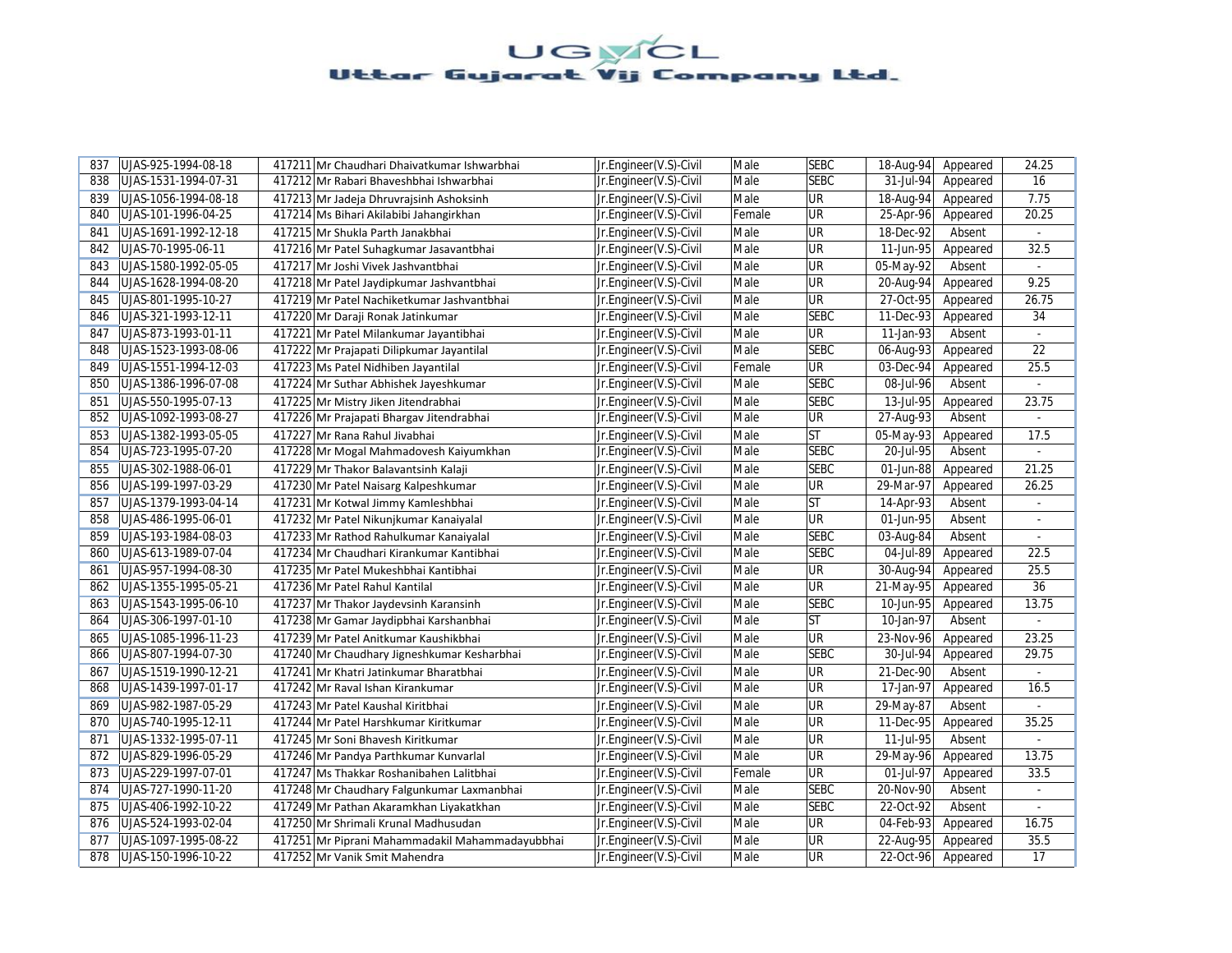| 879 | UJAS-641-1992-08-19  | 417253 Mr Patel Akashkumar Mahendrabhai     | Jr.Engineer(V.S)-Civil | Male   | UR          | 19-Aug-92 | Appeared | 30                       |
|-----|----------------------|---------------------------------------------|------------------------|--------|-------------|-----------|----------|--------------------------|
| 880 | UJAS-1125-1996-04-02 | 417254 Mr Dave Mehulkumar Mahendrakumar     | Jr.Engineer(V.S)-Civil | Male   | <b>UR</b>   | 02-Apr-96 | Appeared | 17.5                     |
| 881 | UJAS-57-1996-07-14   | 417255 Ms Patel Kinjalben Mahendrakumar     | Jr.Engineer(V.S)-Civil | Female | UR          | 14-Jul-96 | Absent   | $\omega$                 |
| 882 | UJAS-312-1992-10-17  | 417256 Mr Darji Kirankumar Maheshbhai       | Jr.Engineer(V.S)-Civil | Male   | <b>SEBC</b> | 17-Oct-92 | Appeared | 27.5                     |
| 883 | UJAS-326-1995-01-29  | 417257 Mr Mansuri Afzalbhai Makbulhusen     | Jr.Engineer(V.S)-Civil | Male   | <b>SEBC</b> | 29-Jan-95 | Appeared | 28.5                     |
| 884 | UJAS-898-1995-01-21  | 417258 Mr Patel Parth Manishkumar           | Jr.Engineer(V.S)-Civil | Male   | UR          | 21-Jan-95 | Appeared | 28.5                     |
| 885 | UJAS-175-1993-01-01  | 417259 Mr Devda Kuldeepsinh Manoharsinh     | Jr.Engineer(V.S)-Civil | Male   | UR          | 01-Jan-93 | Absent   | $\omega$                 |
| 886 | UJAS-1576-1997-09-10 | 417260 Mr Patel Niravkumar Manubhai         | Jr.Engineer(V.S)-Civil | Male   | UR          | 10-Sep-97 | Appeared | 35.25                    |
| 887 | UJAS-173-1995-05-01  | 417261 Mr Chaudhary Bharatbhai Masharubhai  | Jr.Engineer(V.S)-Civil | Male   | <b>SEBC</b> | 01-May-95 | Appeared | 40                       |
| 888 | UJAS-1256-1996-02-22 | 417262 Mr Chaudhary Harshkumar Megharajbhai | Jr.Engineer(V.S)-Civil | Male   | <b>SEBC</b> | 22-Feb-96 | Absent   |                          |
| 889 | UJAS-1526-1992-12-10 | 417263 Mr Modi Urvishkumar Vinodkumar       | Jr.Engineer(V.S)-Civil | Male   | <b>SEBC</b> | 10-Dec-92 | Absent   |                          |
| 890 | UJAS-619-1993-10-05  | 417264 Mr Chaudhary Vikas Monghajibhai      | Jr.Engineer(V.S)-Civil | Male   | <b>SEBC</b> | 05-Oct-93 | Absent   | ÷.                       |
| 891 | UJAS-843-1992-06-10  | 417265 Mr Chaudhary Jayeshkumar Monghjibhai | Jr.Engineer(V.S)-Civil | Male   | <b>SEBC</b> | 10-Jun-92 | Absent   |                          |
| 892 | UJAS-1522-1995-07-08 | 417266 Mr Bhatol Girishbhai Motibhai        | Jr.Engineer(V.S)-Civil | Male   | <b>SEBC</b> | 08-Jul-95 | Appeared | 43.5                     |
| 893 | UJAS-1642-1991-09-05 | 417267 Mr Desai Hasmukhbhai Motibhai        | Jr.Engineer(V.S)-Civil | Male   | <b>SEBC</b> | 05-Sep-91 | Absent   |                          |
| 894 | UJAS-1057-1996-08-02 | 417268 Mr Maheshvari Sunilkumar Motibhai    | Jr.Engineer(V.S)-Civil | Male   | UR          | 02-Aug-96 | Appeared | 27.5                     |
| 895 | UJAS-1053-1990-12-19 | 417269 Mrs Chaudhary Flora Monghajibhai     | Jr.Engineer(V.S)-Civil | Female | <b>SEBC</b> | 19-Dec-90 | Absent   |                          |
| 896 | UJAS-1082-1997-07-08 | 417270 Mr Patel Ravikumar Mukeshbhai        | Jr.Engineer(V.S)-Civil | Male   | UR          | 08-Jul-97 | Appeared | 17.5                     |
| 897 | UJAS-648-1995-05-03  | 417271 Mr Goswami Vishal Mukeshgiri         | Jr.Engineer(V.S)-Civil | Male   | <b>SEBC</b> | 03-May-95 | Appeared | 35                       |
| 898 | UJAS-821-1992-10-26  | 417272 Mr Sharma Sumit Mukeshkumar          | Jr.Engineer(V.S)-Civil | Male   | UR          | 26-Oct-92 | Appeared | 32.5                     |
| 899 | UJAS-458-1993-12-04  | 417273 Mr Trivedi Himalaya Mukeshkumar      | Jr.Engineer(V.S)-Civil | Male   | UR          | 04-Dec-93 | Appeared | 31.25                    |
| 900 | UJAS-1557-1997-03-29 | 417274 Mr Chaudhary Navinbhai Mulabhai      | Jr.Engineer(V.S)-Civil | Male   | <b>SEBC</b> | 29-Mar-97 | Appeared | 26.75                    |
| 901 | UJAS-908-1997-06-17  | 417275 Mr Prajapati Romitkumar Mukeshbhai   | Jr.Engineer(V.S)-Civil | Male   | <b>SEBC</b> | 17-Jun-97 | Appeared | 23.75                    |
| 902 | UJAS-484-1993-02-10  | 417276 Mr Mewada Parth Nalinbhai            | Jr.Engineer(V.S)-Civil | Male   | <b>SEBC</b> | 10-Feb-93 | Absent   |                          |
| 903 | UJAS-1627-1993-11-30 | 417277 Mr Patel Vikas Naranbhai             | Jr.Engineer(V.S)-Civil | Male   | <b>UR</b>   | 30-Nov-93 | Appeared | 25                       |
| 904 | UJAS-1381-1993-11-04 | 417278 Mr Bhatiya Hitendrakumar Narayanbhai | Jr.Engineer(V.S)-Civil | Male   | UR          | 04-Nov-93 | Appeared | 20.75                    |
| 905 | UJAS-507-1996-10-07  | 417279 Mr Soni Harshkumar Narendrakumar     | Jr.Engineer(V.S)-Civil | Male   | UR          | 07-Oct-96 | Appeared | 28.25                    |
| 906 | UJAS-1034-1992-09-02 | 417280 Mr Modh Tejaskumar Nareshkumar       | Jr.Engineer(V.S)-Civil | Male   | <b>SEBC</b> | 02-Sep-92 | Appeared | 22.5                     |
| 907 | UJAS-518-1987-05-25  | 417281 Mr Vasava Pragneshkumar Narsinhbhai  | Jr.Engineer(V.S)-Civil | Male   | <b>ST</b>   | 25-May-87 | Absent   |                          |
| 908 | UJAS-467-1991-08-02  | 417282 Mr Goswami Apurvgiri Natavargiri     | Jr.Engineer(V.S)-Civil | Male   | <b>SEBC</b> | 02-Aug-91 | Appeared | 28.5                     |
| 909 | UJAS-532-1992-12-10  | 417283 Mr Dharani Kanak Natavarlal          | Jr.Engineer(V.S)-Civil | Male   | UR          | 10-Dec-92 | Appeared | 26.5                     |
| 910 | UJAS-1025-1993-05-14 | 417284 Mr Patel Gauravkumar Natvarbhai      | Jr.Engineer(V.S)-Civil | Male   | UR          | 14-May-93 | Absent   | $\sim$                   |
| 911 | UJAS-1505-1997-08-03 | 417285 Mr Patel Rajkumar Navinbhai          | Jr.Engineer(V.S)-Civil | Male   | UR          | 03-Aug-97 | Appeared | 22                       |
| 912 | UJAS-582-1996-12-07  | 417286 Mr Thakkar Ravikumar Navinbhai       | Jr.Engineer(V.S)-Civil | Male   | UR          | 07-Dec-96 | Appeared | 11.25                    |
| 913 | UJAS-53-1996-12-17   | 417287 Mr Patel Swapnilkumar Nayanbhai      | Jr.Engineer(V.S)-Civil | Male   | UR          | 17-Dec-96 | Appeared | 36.25                    |
| 914 | UJAS-578-1996-09-28  | 417288 Mr Agrawal Dewang Nayankumar         | Jr.Engineer(V.S)-Civil | Male   | UR          | 28-Sep-96 | Appeared | 21                       |
| 915 | UJAS-1694-1994-02-17 | 417289 Mrs Patel Anjali Vishnubhai          | Jr.Engineer(V.S)-Civil | Female | UR          | 17-Feb-94 | Appeared | 11.5                     |
| 916 | UJAS-1009-1993-10-20 | 417290 Mr Patel Yogeshkumar Pankajkumar     | Jr.Engineer(V.S)-Civil | Male   | UR          | 20-Oct-93 | Absent   |                          |
| 917 | UJAS-702-1993-08-09  | 417291 Mr Darbar Ajaysinh Panusinh          | Jr.Engineer(V.S)-Civil | Male   | <b>SEBC</b> | 09-Aug-93 | Absent   | $\overline{\phantom{a}}$ |
| 918 | UJAS-859-1993-08-09  | 417292 Mr Darbar Ajaysinh Panusinh          | Jr.Engineer(V.S)-Civil | Male   | <b>SEBC</b> | 09-Aug-93 | Absent   | $\overline{\phantom{a}}$ |
| 919 | UJAS-1358-1996-05-09 | 417293 Mr Darji Jay Paraskumar              | Jr.Engineer(V.S)-Civil | Male   | <b>SEBC</b> | 09-May-96 | Absent   | $\sim$                   |
| 920 | UJAS-576-1995-03-12  | 417294 Mr Patel Keyurkumar Parsottambhai    | Jr.Engineer(V.S)-Civil | Male   | <b>UR</b>   | 12-Mar-95 | Appeared | 31.25                    |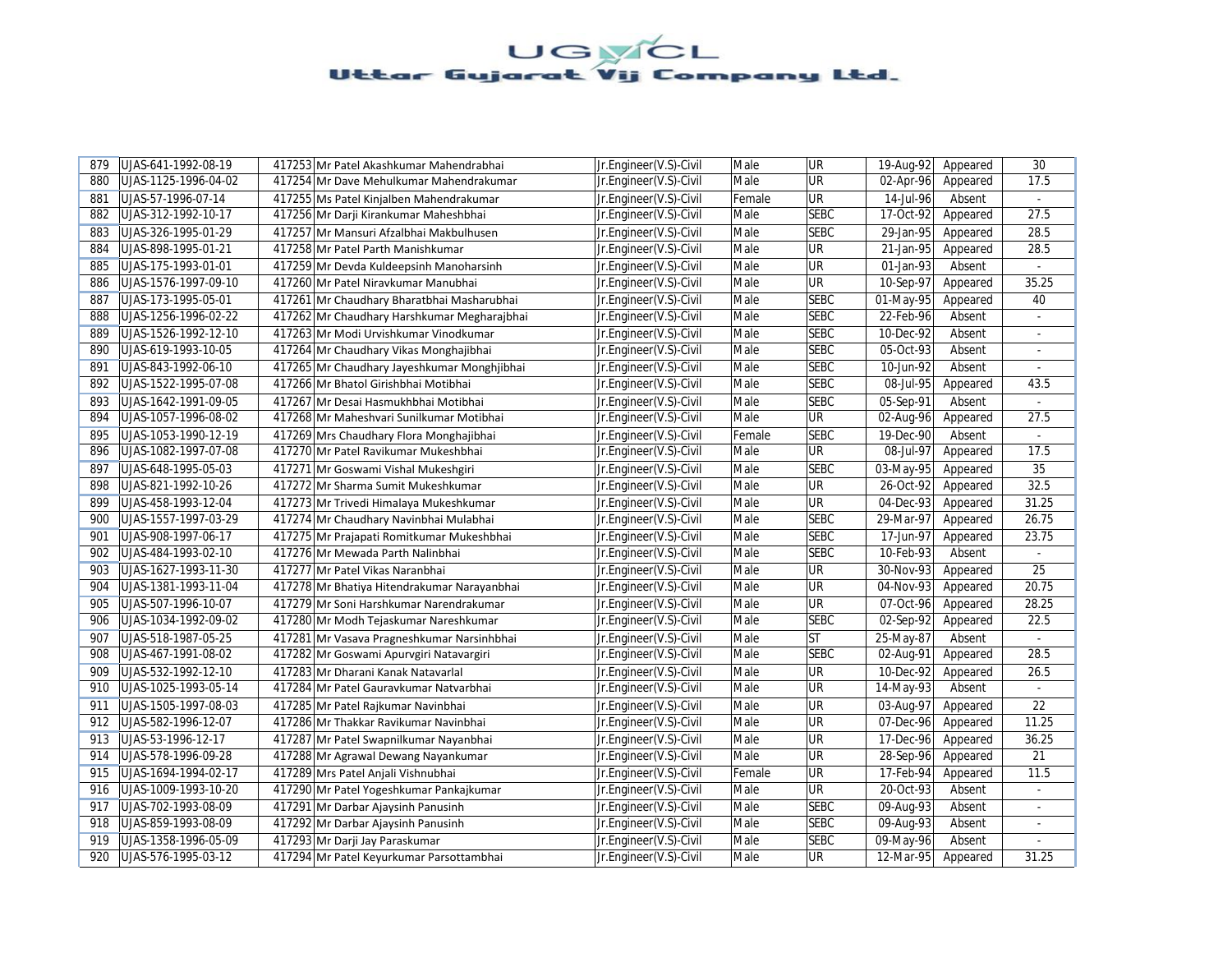| 921 | UJAS-533-1990-11-12  | 417295 Mr Patel Pranavkumar Ashokkumar    | Jr.Engineer(V.S)-Civil | Male   | UR          | 12-Nov-90 | Appeared | 32.25    |
|-----|----------------------|-------------------------------------------|------------------------|--------|-------------|-----------|----------|----------|
| 922 | UJAS-1067-1991-12-24 | 417296 Mr Patel Harshkumar Bharatbhai     | Jr.Engineer(V.S)-Civil | Male   | UR          | 24-Dec-91 | Appeared | 27       |
| 923 | UJAS-1440-1989-10-22 | 417297 Mr Patel Hardikkumar Bharatbhai    | Jr.Engineer(V.S)-Civil | Male   | UR          | 22-Oct-89 | Appeared | 18.75    |
| 924 | UJAS-975-1995-10-12  | 417298 Mr Patel Akash Bharatkumar         | Jr.Engineer(V.S)-Civil | Male   | UR          | 12-Oct-95 | Appeared | 15       |
| 925 | UJAS-1462-1992-10-10 | 417299 Mr Patel Dikshitkumar Govindbhai   | Jr.Engineer(V.S)-Civil | Male   | UR          | 10-Oct-92 | Absent   | $\sim$   |
| 926 | UJAS-1153-1996-01-06 | 417300 Mr Patel Krunalkumar Hasmukhbhai   | Jr.Engineer(V.S)-Civil | Male   | UR          | 06-Jan-96 | Appeared | 34.5     |
| 927 | UJAS-1210-1997-09-23 | 417301 Ms Patel Vidheeben Hasmukhbhai     | Jr.Engineer(V.S)-Civil | Female | UR          | 23-Sep-97 | Appeared | 13.75    |
| 928 | UJAS-1630-1994-07-03 | 417302 Mr Patel Laxkumar Jashwantbhai     | Jr.Engineer(V.S)-Civil | Male   | UR          | 03-Jul-94 | Absent   |          |
| 929 | UJAS-1481-1993-09-18 | 417303 Mr Patel Ronakkumar Kamleshbhai    | Jr.Engineer(V.S)-Civil | Male   | UR          | 18-Sep-93 | Appeared | 23.75    |
| 930 | UJAS-1555-1991-12-20 | 417304 Mr Patel Vivek Kanaiyalal          | Jr.Engineer(V.S)-Civil | Male   | UR          | 20-Dec-91 | Absent   |          |
| 931 | UJAS-1186-1993-11-04 | 417305 Mr Patel Kishan Mukeshkumar        | Jr.Engineer(V.S)-Civil | Male   | UR          | 04-Nov-93 | Appeared | 15       |
| 932 | UJAS-1090-1996-06-10 | 417306 Mr Patel Jaykumar Prafulbhai       | Jr.Engineer(V.S)-Civil | Male   | UR          | 10-Jun-96 | Appeared | 44       |
| 933 | UJAS-1504-1995-11-29 | 417307 Mr Patel Smitkumar Prafulbhai      | Jr.Engineer(V.S)-Civil | Male   | UR          | 29-Nov-95 | Appeared | 16       |
| 934 | UJAS-139-1997-02-03  | 417308 Mr Patel Yatinkumar Pravinbhai     | Jr.Engineer(V.S)-Civil | Male   | UR          | 03-Feb-97 | Appeared | 24.5     |
| 935 | UJAS-1051-1995-11-21 | 417309 Mr Tarak Rajnikant Tulsidas        | Jr.Engineer(V.S)-Civil | Male   | UR          | 21-Nov-95 | Appeared | 45.25    |
| 936 | UJAS-1101-1994-09-25 | 417310 Mr Patel Vishvakumar Rameshbhai    | Jr.Engineer(V.S)-Civil | Male   | UR          | 25-Sep-94 | Absent   | $\omega$ |
| 937 | UJAS-1383-1996-09-14 | 417311 Mr Patel Sohilkumar Rameshbhai     | Jr.Engineer(V.S)-Civil | Male   | UR          | 14-Sep-96 | Appeared | 22.5     |
| 938 | UJAS-1577-1997-02-15 | 417312 Mr Patel Vinitkumar Rasikbhai      | Jr.Engineer(V.S)-Civil | Male   | UR          | 15-Feb-97 | Appeared | 8.75     |
| 939 | UJAS-1553-1996-07-12 | 417313 Mrs Patel Vidhi Natavarlal         | Jr.Engineer(V.S)-Civil | Female | UR          | 12-Jul-96 | Appeared | 13       |
| 940 | UJAS-598-1990-08-16  | 417314 Mr Patel Ketankumar Popatlal       | Jr.Engineer(V.S)-Civil | Male   | <b>UR</b>   | 16-Aug-90 | Appeared | 17.75    |
| 941 | UJAS-469-1996-12-16  | 417315 Mr Chudhary Sanjaykumar Prabhubhai | Jr.Engineer(V.S)-Civil | Male   | <b>SEBC</b> | 16-Dec-96 | Appeared | 37.75    |
| 942 | UJAS-893-1993-05-29  | 417316 Mr Gurjar Jaykumar Prabhudas       | Jr.Engineer(V.S)-Civil | Male   | <b>SEBC</b> | 29-May-93 | Absent   |          |
| 943 | UJAS-420-1994-01-19  | 417317 Mr Prajapati Chiragkumar Prabhudas | Jr.Engineer(V.S)-Civil | Male   | UR          | 19-Jan-94 | Absent   | $\omega$ |
| 944 | UJAS-1072-1995-02-24 | 417318 Mr Rajput Rinkeshji Prahladji      | Jr.Engineer(V.S)-Civil | Male   | UR          | 24-Feb-95 | Appeared | 36.25    |
| 945 | UJAS-274-1992-12-15  | 417319 Mr Prajapati Mayur Narottambhai    | Jr.Engineer(V.S)-Civil | Male   | <b>SEBC</b> | 15-Dec-92 | Absent   | $\omega$ |
| 946 | UJAS-583-1997-08-05  | 417320 Mr Dangi Mayankkumar Prakashbhai   | Jr.Engineer(V.S)-Civil | Male   | <b>ST</b>   | 05-Aug-97 | Appeared | 10       |
| 947 | UJAS-1513-1995-07-02 | 417321 Mr Patel Manishkumar Prakashbhai   | Jr.Engineer(V.S)-Civil | Male   | UR          | 02-Jul-95 | Absent   |          |
| 948 | UJAS-790-1996-07-03  | 417322 Mr Soni Jaimitkumar Prakashchandra | Jr.Engineer(V.S)-Civil | Male   | UR          | 03-Jul-96 | Appeared | 25.75    |
| 949 | UJAS-1604-1992-06-11 | 417323 Mr Patel Radhey Prakashkumar       | Jr.Engineer(V.S)-Civil | Male   | UR          | 11-Jun-92 | Appeared | 3.75     |
| 950 | UJAS-1445-1991-02-16 | 417324 Mr Parekh Sarthakkumar Pramodbhai  | Jr.Engineer(V.S)-Civil | Male   | UR          | 16-Feb-91 | Absent   | $\omega$ |
| 951 | UJAS-1654-1997-02-06 | 417325 Ms Chaudhari Falguniben Pratapbhai | Jr.Engineer(V.S)-Civil | Female | <b>SEBC</b> | 06-Feb-97 | Appeared | 24       |
| 952 | UJAS-1525-1996-05-31 | 417326 Mr Trivedi Rajkumar Pravinbhai     | Jr.Engineer(V.S)-Civil | Male   | <b>UR</b>   | 31-May-96 | Absent   | $\omega$ |
| 953 | UJAS-211-1991-10-10  | 417327 Mr Chauhan Rahul Pravinbhai        | Jr.Engineer(V.S)-Civil | Male   | <b>SEBC</b> | 10-Oct-91 | Absent   |          |
| 954 | UJAS-561-1994-09-19  | 417328 Mr Makvana Sanjaykumar Pravinji    | Jr.Engineer(V.S)-Civil | Male   | UR          | 19-Sep-94 | Appeared | 35.75    |
| 955 | UJAS-919-1994-09-12  | 417329 Mr Chaudhary Nitin Premjibhai      | Jr.Engineer(V.S)-Civil | Male   | <b>SEBC</b> | 12-Sep-94 | Absent   |          |
| 956 | UJAS-1493-1996-02-15 | 417330 Ms Shreemali Falguniben Punamlal   | Jr.Engineer(V.S)-Civil | Female | UR          | 15-Feb-96 | Appeared | 16.5     |
| 957 | UJAS-649-1995-05-30  | 417331 Mr Rabari Vipulkumar Narsinhbhai   | Jr.Engineer(V.S)-Civil | Male   | <b>SEBC</b> | 30-May-95 | Absent   |          |
| 958 | UJAS-247-1994-11-14  | 417332 Mr Patel Chiragkumar Rajendrabhai  | Jr.Engineer(V.S)-Civil | Male   | UR          | 14-Nov-94 | Appeared | 41.25    |
| 959 | UJAS-1116-1995-10-18 | 417333 Mr Shukla Harshkumar Rajeshbhai    | Jr.Engineer(V.S)-Civil | Male   | UR          | 18-Oct-95 | Appeared | 21.25    |
| 960 | UJAS-980-1992-07-17  | 417334 Mr Doshi Jeenesh Rajeshkumar       | Jr.Engineer(V.S)-Civil | Male   | UR          | 17-Jul-92 | Appeared | 26.25    |
| 961 | UJAS-1490-1993-12-04 | 417335 Ms Modh Heli Rajeshkumar           | Jr.Engineer(V.S)-Civil | Female | UR          | 04-Dec-93 | Absent   | $\sim$   |
| 962 | UJAS-1118-1994-01-19 | 417336 Ms Shukla Anjali Rajeshkumar       | Jr.Engineer(V.S)-Civil | Female | UR          | 19-Jan-94 | Appeared | 26.25    |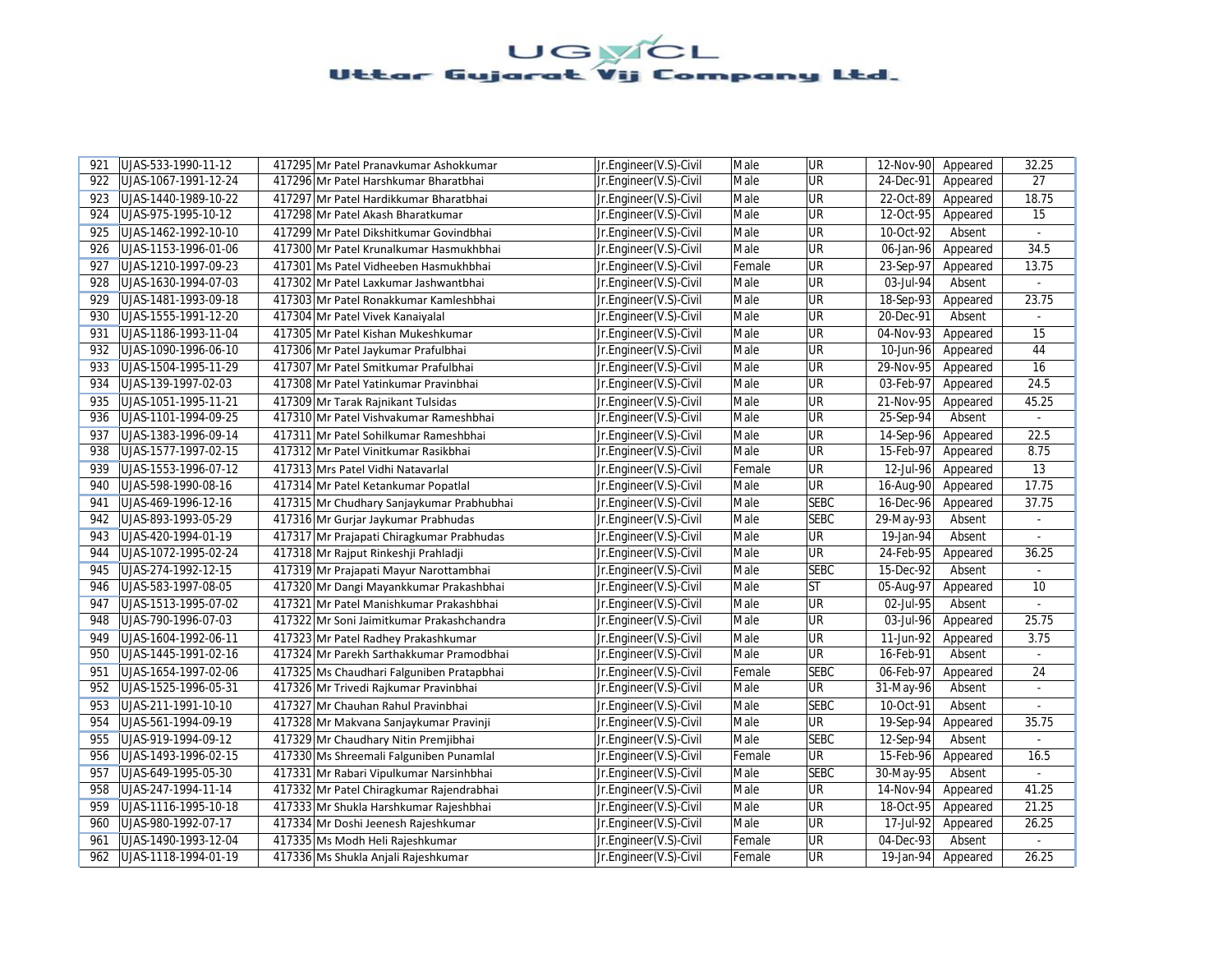| 963  | UJAS-694-1996-09-15  | 417337 Mr Patel Parth Rajeshkumar             | Jr.Engineer(V.S)-Civil | Male   | UR          | 15-Sep-96 | Absent   |                |
|------|----------------------|-----------------------------------------------|------------------------|--------|-------------|-----------|----------|----------------|
| 964  | UJAS-1144-1995-10-28 | 417338 Ms Patel Dhara Rajnikant               | Jr.Engineer(V.S)-Civil | Female | UR          | 28-Oct-95 | Appeared | 37.25          |
| 965  | UJAS-1145-1995-10-28 | 417339 Ms Patel Dharti Rajnikant              | Jr.Engineer(V.S)-Civil | Female | UR          | 28-Oct-95 | Appeared | 45.25          |
| 966  | UJAS-958-1995-11-01  | 417340 Mr Rajput Narendrasinh Rataji          | Jr.Engineer(V.S)-Civil | Male   | <b>UR</b>   | 01-Nov-95 | Appeared | 32.25          |
| 967  | UJAS-1591-1993-07-25 | 417341 Mr Chaudhary Pratikkumar Ramanbhai     | Jr.Engineer(V.S)-Civil | Male   | <b>SEBC</b> | 25-Jul-93 | Absent   | $\sim$         |
| 968  | UJAS-521-1992-04-01  | 417342 Mr Mistry Chirag Ramanbhai             | Jr.Engineer(V.S)-Civil | Male   | <b>SEBC</b> | 01-Apr-92 | Appeared | 31.5           |
| 969  | UJAS-239-1991-04-23  | 417343 Mr Patel Hardik Ramanlal               | Jr.Engineer(V.S)-Civil | Male   | UR          | 23-Apr-91 | Absent   | ÷.             |
| 970  | UJAS-1258-1990-06-15 | 417344 Mr Patel Siddharthkumar Ramanlal       | Jr.Engineer(V.S)-Civil | Male   | <b>UR</b>   | 15-Jun-90 | Absent   | $\omega$       |
| 971  | UJAS-360-1995-01-08  | 417345 Mr Joshi Dilipbhai Rambhai             | Jr.Engineer(V.S)-Civil | Male   | <b>UR</b>   | 08-Jan-95 | Appeared | 27             |
| 972  | UJAS-928-1995-08-23  | 417346 Mr Chaudhari Ketulkumar Rameshbhai     | Jr.Engineer(V.S)-Civil | Male   | <b>SEBC</b> | 23-Aug-95 | Appeared | 35.5           |
| 973  | UJAS-654-1994-06-10  | 417347 Mr Mevada Kavan Rameshbhai             | Jr.Engineer(V.S)-Civil | Male   | <b>SEBC</b> | 10-Jun-94 | Appeared | 32.5           |
| 974  | UJAS-563-1994-08-03  | 417348 Mr Patel Urvesh Rameshbhai             | Jr.Engineer(V.S)-Civil | Male   | <b>UR</b>   | 03-Aug-94 | Appeared | 45             |
| 975  | UJAS-887-1995-01-13  | 417349 Mr Patel Utsav Rameshbhai              | Jr.Engineer(V.S)-Civil | Male   | UR          | 13-Jan-95 | Absent   |                |
| 976  | UJAS-706-1997-04-07  | 417350 Mr Prajapati Chintankumar Rameshbhai   | Jr.Engineer(V.S)-Civil | Male   | <b>SEBC</b> | 07-Apr-97 | Appeared | 13.75          |
| 977  | UJAS-1291-1995-10-22 | 417351 Mr Chauhan Pragneshkumar Rameshchandra | Jr.Engineer(V.S)-Civil | Male   | <b>SEBC</b> | 22-Oct-95 | Appeared | 23.75          |
| 978  | UJAS-1615-1993-03-03 | 417352 Mr Patel Kartikkumar Rameshchandra     | Jr.Engineer(V.S)-Civil | Male   | <b>UR</b>   | 03-Mar-93 | Absent   | ÷.             |
| 979  | UJAS-1687-1993-07-19 | 417353 Mr Rana Kirankumar Manubhai            | Jr.Engineer(V.S)-Civil | Male   | <b>UR</b>   | 19-Jul-93 | Appeared | 31.5           |
| 980  | UJAS-1201-1996-01-14 | 417354 Mr Patel Raj Rasikbhai                 | Jr.Engineer(V.S)-Civil | Male   | <b>UR</b>   | 14-Jan-96 | Absent   | $\mathcal{L}$  |
| 981  | UJAS-1176-1996-04-20 | 417355 Mr Chaudhary Kishan Ratubhai           | Jr.Engineer(V.S)-Civil | Male   | <b>SEBC</b> | 20-Apr-96 | Appeared | 23.75          |
| 982  | UJAS-1091-1991-01-18 | 417356 Mr Chauhan Rajeshkumar Raychandbhai    | Jr.Engineer(V.S)-Civil | Male   | <b>SEBC</b> | 18-Jan-91 | Absent   |                |
| 983  | UJAS-514-1995-09-19  | 417357 Mr Parekh Hardikkumar Rohitbhai        | Jr.Engineer(V.S)-Civil | Male   | <b>SEBC</b> | 19-Sep-95 | Absent   | $\blacksquare$ |
| 984  | UJAS-1507-1996-07-19 | 417358 Mr Prajapati Jignesh Rughnathbhai      | Jr.Engineer(V.S)-Civil | Male   | <b>SEBC</b> | 19-Jul-96 | Appeared | 16.25          |
| 985  | UJAS-228-1995-12-23  | 417359 Mr Purohit Dhavalkumar Rugnathji       | Jr.Engineer(V.S)-Civil | Male   | <b>UR</b>   | 23-Dec-95 | Appeared | 22.5           |
| 986  | UJAS-750-1992-09-10  | 417360 Mr Sindhi Sajjadhusen Sabirhusen       | Jr.Engineer(V.S)-Civil | Male   | <b>SEBC</b> | 10-Sep-92 | Absent   |                |
| 987  | UJAS-1211-1997-05-27 | 417361 Mr Dave Pratik Sanjaykumar             | Jr.Engineer(V.S)-Civil | Male   | <b>UR</b>   | 27-May-97 | Appeared | 34             |
| 988  | UJAS-48-1995-06-01   | 417362 Mr Purohit Chetanbhai Sankarabhai      | Jr.Engineer(V.S)-Civil | Male   | <b>UR</b>   | 01-Jun-95 | Appeared | 16.5           |
| 989  | UJAS-1287-1996-02-07 | 417363 Mr Chaudhary Maheshkumar Sardarbhai    | Jr.Engineer(V.S)-Civil | Male   | <b>SEBC</b> | 07-Feb-96 | Absent   | ÷.             |
| 990  | UJAS-612-1993-10-29  | 417364 Mrs Patel Chahanaben Rameshkumar       | Jr.Engineer(V.S)-Civil | Female | <b>UR</b>   | 29-Oct-93 | Absent   |                |
| 991  | UJAS-1425-1995-11-04 | 417365 Mr Chaudhary Navinkumar Savrambhai     | Jr.Engineer(V.S)-Civil | Male   | <b>SEBC</b> | 04-Nov-95 | Appeared | 29.25          |
| 992  | UJAS-1307-1996-02-13 | 417366 Ms Solanki Hiral Sevantilal            | Jr.Engineer(V.S)-Civil | Female | <b>UR</b>   | 13-Feb-96 | Appeared | 6.75           |
| 993  | UJAS-362-1996-12-11  | 417367 Mr Shah Frenil Maheshkumar             | Jr.Engineer(V.S)-Civil | Male   | UR          | 11-Dec-96 | Appeared | 28.25          |
| 994  | UJAS-1579-1993-08-31 | 417368 Mr Soni Swapnil Shaileshbhai           | Jr.Engineer(V.S)-Civil | Male   | <b>UR</b>   | 31-Aug-93 | Appeared | 13.75          |
| 995  | UJAS-1107-1991-10-03 | 417369 Mr Patel Hardik Shankarbhai            | Jr.Engineer(V.S)-Civil | Male   | <b>UR</b>   | 03-Oct-91 | Absent   |                |
| 996  | UJAS-38-1995-06-20   | 417370 Mr Rajpurohit Ranamalbhai Shankarbhai  | Jr.Engineer(V.S)-Civil | Male   | UR          | 20-Jun-95 | Appeared | 20             |
| 997  | UJAS-990-1994-02-19  | 417371 Mr Suthar Vinay Shankarlal             | Jr.Engineer(V.S)-Civil | Male   | <b>SEBC</b> | 19-Feb-94 | Absent   |                |
| 998  | UJAS-954-1993-04-26  | 417372 Mr Parmar Anandkumar Shantilal         | Jr.Engineer(V.S)-Civil | Male   | <b>SEBC</b> | 26-Apr-93 | Appeared | 26.25          |
| 999  | UJAS-331-1993-08-31  | 417373 Mr Karnavat Sunilkumar Shivrambhai     | Jr.Engineer(V.S)-Civil | Male   | <b>UR</b>   | 31-Aug-93 | Absent   |                |
| 1000 | UJAS-1597-1991-11-11 | 417374 Mr Parmar Pankajkumar Shivrambhai      | Jr.Engineer(V.S)-Civil | Male   | <b>UR</b>   | 11-Nov-91 | Appeared | 28.75          |
| 1001 | UJAS-854-1996-01-17  | 417375 Mr Sindhav Nikulkumar Dadubhai         | Jr.Engineer(V.S)-Civil | Male   | <b>SEBC</b> | 17-Jan-96 | Appeared | 36.5           |
| 1002 | UJAS-1243-1985-07-01 | 417376 Mr Sojaliya Nirmeshkumar Rashmikant    | Jr.Engineer(V.S)-Civil | Male   | UR          | 01-Jul-85 | Appeared | 12.5           |
| 1003 | UJAS-491-1992-05-10  | 417377 Mr Patel Mehulkumar Sureshbhai         | Jr.Engineer(V.S)-Civil | Male   | <b>UR</b>   | 10-May-92 | Absent   | $\sim$         |
| 1004 | UJAS-1150-1997-01-21 | 417378 Mr Patel Kushkumar Sureshbhai          | Jr.Engineer(V.S)-Civil | Male   | UR          | 21-Jan-97 | Appeared | 29             |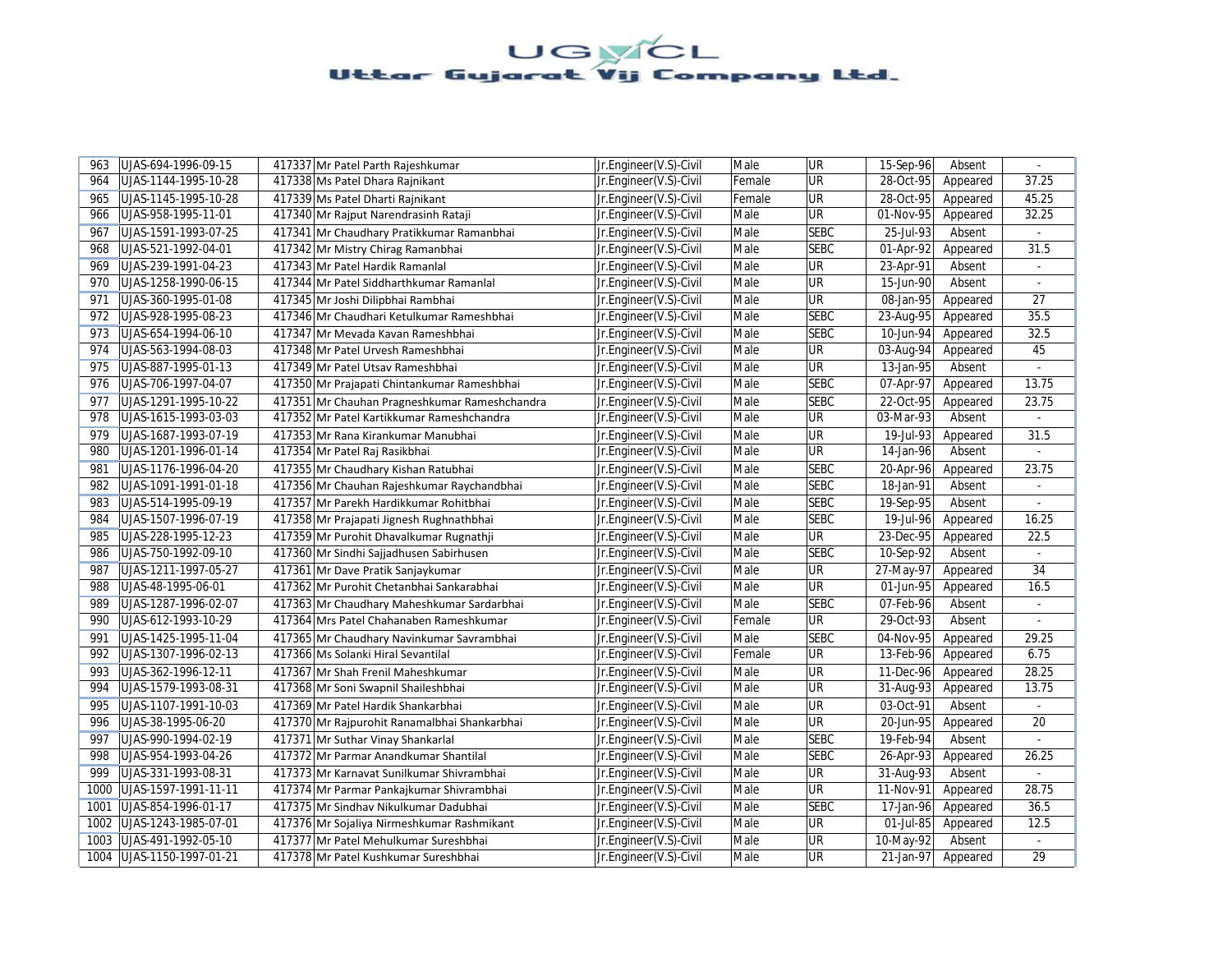| 1005 | UJAS-1600-1991-02-22 | 417379 Mr Panchal Vaibhav Sureshkumar        | Jr.Engineer(V.S)-Civil | Male   | <b>SEBC</b>              | 22-Feb-91 | Appeared | 11.25           |
|------|----------------------|----------------------------------------------|------------------------|--------|--------------------------|-----------|----------|-----------------|
| 1006 | UJAS-1163-1997-04-15 | 417380 Mr Patel Harsh Sureshkumar            | Jr.Engineer(V.S)-Civil | Male   | <b>UR</b>                | 15-Apr-97 | Appeared | 21.5            |
| 1007 | UJAS-1068-1989-01-01 | 417381 Mr Sutariya Pankajkumar Narendrabhai  | Jr.Engineer(V.S)-Civil | Male   | <b>UR</b>                | 01-Jan-89 | Appeared | 22.5            |
| 1008 | UJAS-1444-1992-04-24 | 417382 Mr Chaudhari Rajeshkumar Talshibhai   | Jr.Engineer(V.S)-Civil | Male   | <b>SEBC</b>              | 24-Apr-92 | Appeared | 22              |
| 1009 | UJAS-1230-1993-10-21 | 417383 Mr Patel Dharmik Tarunkumar           | Jr.Engineer(V.S)-Civil | Male   | <b>UR</b>                | 21-Oct-93 | Appeared | 13.75           |
| 1010 | UJAS-904-1994-07-25  | 417384 Mr Trivedi Sudhirchandra Bharatkumar  | Jr.Engineer(V.S)-Civil | Male   | <b>UR</b>                | 25-Jul-94 | Appeared | 33.75           |
| 1011 | UJAS-453-1993-07-19  | 417385 Mr Chaudhary Maheshbhai Vahatabhai    | Jr.Engineer(V.S)-Civil | Male   | <b>SEBC</b>              | 19-Jul-93 | Absent   | $\omega$        |
| 1012 | UJAS-1065-1996-11-01 | 417386 Mr Chaudhary Chandreshbhai Vanabhai   | Jr.Engineer(V.S)-Civil | Male   | <b>SEBC</b>              | 01-Nov-96 | Appeared | 12.5            |
| 1013 | UJAS-1668-1993-02-13 | 417387 Mr Zala Narendrasinh Vanrajsinh       | Jr.Engineer(V.S)-Civil | Male   | $\overline{\mathsf{UR}}$ | 13-Feb-93 | Appeared | 17              |
| 1014 | UJAS-967-1992-06-15  | 417388 Mr Patel Dhiralkumar Vasantbhai       | Jr.Engineer(V.S)-Civil | Male   | <b>UR</b>                | 15-Jun-92 | Appeared | 30.75           |
| 1015 | UJAS-1146-1997-03-08 | 417389 Mr Khatri Gauravbhai Vasudev          | Jr.Engineer(V.S)-Civil | Male   | <b>UR</b>                | 08-Mar-97 | Appeared | 18              |
| 1016 | UJAS-1633-1982-06-29 | 417390 Mrs Vyas Alpaben Rasiklal             | Jr.Engineer(V.S)-Civil | Female | <b>UR</b>                | 29-Jun-82 | Appeared | 20              |
| 1017 | UJAS-1076-1995-04-22 | 417391 Mr Patel Jainamkumar Vikrambhai       | Jr.Engineer(V.S)-Civil | Male   | UR                       | 22-Apr-95 | Appeared | 3.75            |
| 1018 | UJAS-404-1996-12-27  | 417392 Ms Sathwara Heli Vimalkumar           | Jr.Engineer(V.S)-Civil | Female | <b>UR</b>                | 27-Dec-96 | Appeared | 29              |
| 1019 | UJAS-556-1995-08-23  | 417393 Mr Barot Piyushkumar Vinodbhai        | Jr.Engineer(V.S)-Civil | Male   | <b>SEBC</b>              | 23-Aug-95 | Absent   |                 |
| 1020 | UJAS-921-1992-10-31  | 417394 Mr Patel Bhargavkumar Vinodbhai       | Jr.Engineer(V.S)-Civil | Male   | UR                       | 31-Oct-92 | Appeared | 14.25           |
| 1021 | UJAS-913-1994-03-30  | 417395 Mr Patel Chintankumar Vinodbhai       | Jr.Engineer(V.S)-Civil | Male   | <b>UR</b>                | 30-Mar-94 | Appeared | 11.5            |
| 1022 | UJAS-1077-1997-05-11 | 417396 Mr Patel Jaykumar Vinodbhai           | Jr.Engineer(V.S)-Civil | Male   | UR                       | 11-May-97 | Appeared | 27.75           |
| 1023 | UJAS-141-1993-02-15  | 417397 Mr Patel Nisargkumar Vinodbhai        | Jr.Engineer(V.S)-Civil | Male   | <b>UR</b>                | 15-Feb-93 | Absent   |                 |
| 1024 | UJAS-772-1996-11-20  | 417398 Mr Patel Deep Vinodbhai               | Jr.Engineer(V.S)-Civil | Male   | <b>UR</b>                | 20-Nov-96 | Appeared | $\mathbf 0$     |
| 1025 | UJAS-1644-1996-11-26 | 417399 Mr Patel Vismay Vinodchandra          | Jr.Engineer(V.S)-Civil | Male   | <b>UR</b>                | 26-Nov-96 | Appeared | 26.25           |
| 1026 | UJAS-1240-1994-08-10 | 417400 Mr Varma Prasant Vinodkumar           | Jr.Engineer(V.S)-Civil | Male   | UR                       | 10-Aug-94 | Appeared | 52.25           |
| 1027 | UJAS-68-1990-07-20   | 417401 Mr Prajapati Kaushikbhai Virchandbhai | Jr.Engineer(V.S)-Civil | Male   | <b>SEBC</b>              | 20-Jul-90 | Appeared | $\overline{25}$ |
| 1028 | UJAS-1452-1993-09-25 | 417402 Mr Patel Jaiminkumar Vishnubhai       | Jr.Engineer(V.S)-Civil | Male   | <b>UR</b>                | 25-Sep-93 | Appeared | 15.75           |
| 1029 | UJAS-143-1993-08-11  | 417403 Mr Patel Pragneshkumar Vishnubhai     | Jr.Engineer(V.S)-Civil | Male   | <b>UR</b>                | 11-Aug-93 | Absent   | L.              |
| 1030 | UJAS-965-1995-06-19  | 417404 Mr Patel Smit Vishnubhai              | Jr.Engineer(V.S)-Civil | Male   | <b>UR</b>                | 19-Jun-95 | Absent   | $\blacksquare$  |
| 1031 | UJAS-1418-1997-05-04 | 417405 Mr Prajapati Akashkumar Vishnubhai    | Jr.Engineer(V.S)-Civil | Male   | <b>SEBC</b>              | 04-May-97 | Appeared | 34.5            |
| 1032 | UJAS-1084-1997-07-05 | 418026 Mr Aglodiya Imdadali Abidali          | Jr.Engineer(V.S)-Civil | Male   | UR                       | 05-Jul-97 | Appeared | 39              |
| 1033 | UJAS-1568-1997-06-04 | 418027 Mr Choriwala Mushahidhusen Abuhusen   | Jr.Engineer(V.S)-Civil | Male   | <b>UR</b>                | 04-Jun-97 | Appeared | 23.75           |
| 1034 | UJAS-2485-1995-06-13 | 418028 Mr Mansuri Ushama Ahemadali           | Jr.Engineer(V.S)-Civil | Male   | <b>SEBC</b>              | 13-Jun-95 | Absent   | $\blacksquare$  |
| 1035 | UJAS-2778-1995-10-13 | 418029 Mr Baloch Junedkhan Allikhan          | Jr.Engineer(V.S)-Civil | Male   | <b>SEBC</b>              | 13-Oct-95 | Absent   | $\sim$          |
| 1036 | UJAS-2443-1994-10-23 | 418030 Mr Patel Brijeshkumar Amrutbhai       | Jr.Engineer(V.S)-Civil | Male   | <b>UR</b>                | 23-Oct-94 | Absent   |                 |
| 1037 | UJAS-1917-1993-09-28 | 418031 Mr Patel Sunilkumar Amrutbhai         | Jr.Engineer(V.S)-Civil | Male   | <b>UR</b>                | 28-Sep-93 | Absent   |                 |
| 1038 | UJAS-1773-1995-11-04 | 418032 Mr Prajapati Darshan Amrutbhai        | Jr.Engineer(V.S)-Civil | Male   | <b>SEBC</b>              | 04-Nov-95 | Appeared | 10.5            |
| 1039 | UJAS-2527-1996-12-03 | 418033 Mr Shrimali Chiragkumar Amrutbhai     | Jr.Engineer(V.S)-Civil | Male   | UR                       | 03-Dec-96 | Appeared | 17.75           |
| 1040 | UJAS-1804-1995-01-18 | 418034 Mr Patel Harsh Amrutlal               | Jr.Engineer(V.S)-Civil | Male   | <b>UR</b>                | 18-Jan-95 | Appeared | 31.25           |
| 1041 | UJAS-2594-1995-08-30 | 418035 Mr Patel Parth Anilbhai               | Jr.Engineer(V.S)-Civil | Male   | <b>UR</b>                | 30-Aug-95 | Absent   |                 |
| 1042 | UJAS-914-1994-06-11  | 418036 Mr Rathod Harshkumar Anilbhai         | Jr.Engineer(V.S)-Civil | Male   | UR                       | 11-Jun-94 | Appeared | 25.5            |
| 1043 | UJAS-2426-1993-11-10 | 418037 Mr Soni Maunaskumar Anilkumar         | Jr.Engineer(V.S)-Civil | Male   | $\overline{\mathsf{UR}}$ | 10-Nov-93 | Absent   |                 |
| 1044 | UJAS-2275-1993-10-15 | 418038 Mr Daraji Ranjitbhai Arjunbhai        | Jr.Engineer(V.S)-Civil | Male   | <b>SEBC</b>              | 15-Oct-93 | Appeared | 27.5            |
| 1045 | UJAS-254-1990-11-16  | 418039 Mr Patel Dhavalkumar Arvindbhai       | Jr.Engineer(V.S)-Civil | Male   | $\overline{\mathsf{UR}}$ | 16-Nov-90 | Appeared | 24.75           |
| 1046 | UJAS-1970-1997-07-06 | 418040 Mr Patel Hardikkumar Arvindbhai       | Jr.Engineer(V.S)-Civil | Male   | UR                       | 06-Jul-97 | Appeared | 11.75           |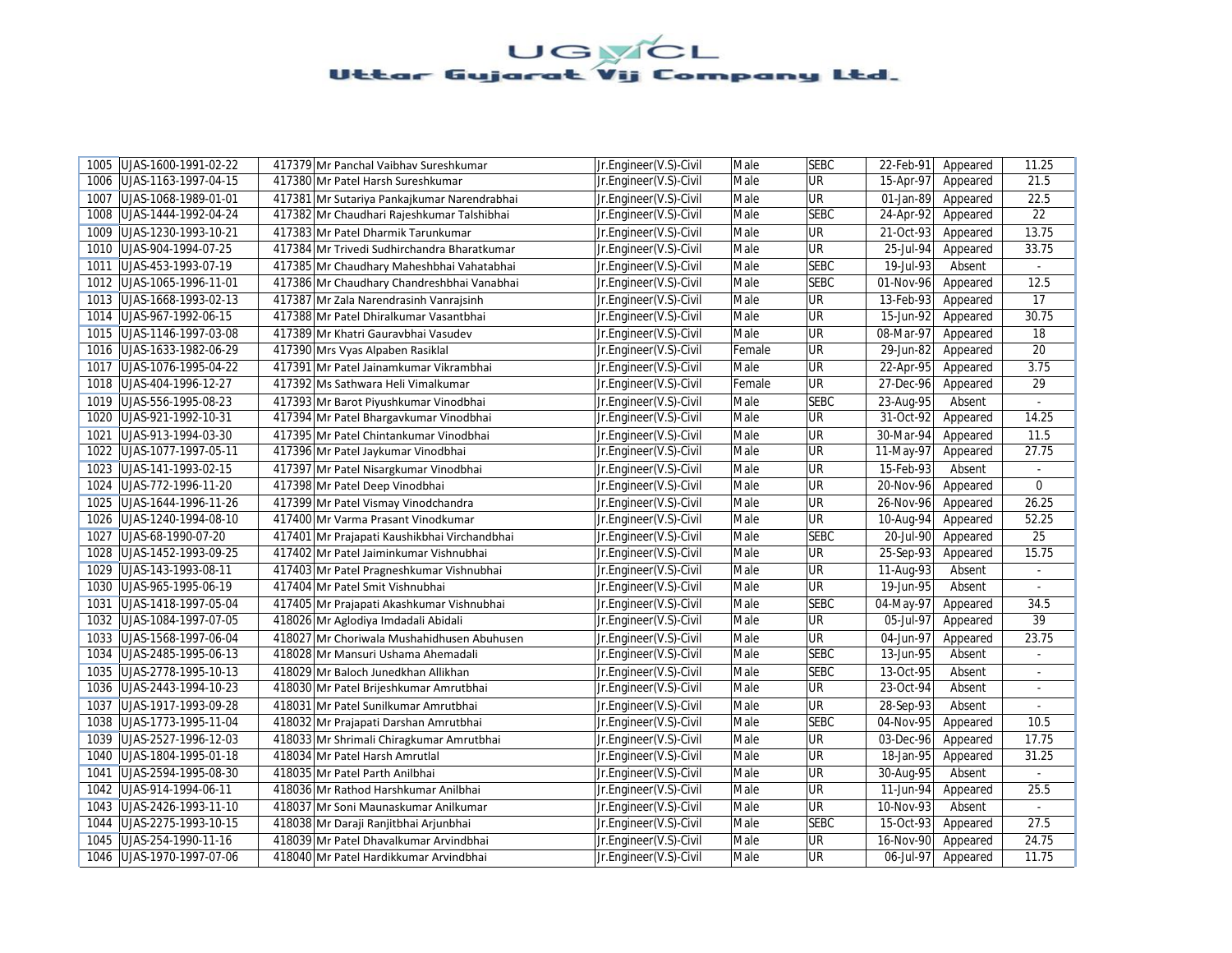| 1047 | UJAS-2807-1997-07-14 | 418041 Mr Agalodiya Mahemudhasan Asadali      | Jr.Engineer(V.S)-Civil | Male   | <b>UR</b>                | 14-Jul-97               | Absent   | $\omega$       |
|------|----------------------|-----------------------------------------------|------------------------|--------|--------------------------|-------------------------|----------|----------------|
| 1048 | UJAS-1770-1992-07-31 | 418042 Mr Gajjar Mihirkumar Ashokbhai         | Jr.Engineer(V.S)-Civil | Male   | <b>SEBC</b>              | 31-Jul-92               | Appeared | 13.75          |
| 1049 | UJAS-505-1996-05-21  | 418043 Mr Patel Milinkumar Ashokbhai          | Jr.Engineer(V.S)-Civil | Male   | <b>UR</b>                | 21-May-96               | Appeared | 23.25          |
| 1050 | UJAS-1373-1995-03-29 | 418044 Mr Raj Sagar Ashokbhai                 | Jr.Engineer(V.S)-Civil | Male   | <b>UR</b>                | 29-Mar-95               | Absent   |                |
| 1051 | UJAS-2091-1996-05-12 | 418045 Mr Suthar Ravi Ashokbhai               | Jr.Engineer(V.S)-Civil | Male   | <b>SEBC</b>              | 12-May-96               | Appeared | 42.5           |
| 1052 | UJAS-2636-1995-12-12 | 418046 Ms Makwana Dimpalben Ashokbhai         | Jr.Engineer(V.S)-Civil | Female | <b>UR</b>                | 12-Dec-95               | Absent   |                |
| 1053 | UJAS-2021-1994-10-07 | 418047 Mr Darji Dhaval Ashokkumar             | Jr.Engineer(V.S)-Civil | Male   | <b>SEBC</b>              | 07-Oct-94               | Appeared | 17.5           |
| 1054 | UJAS-1850-1993-04-18 | 418048 Mr Modi Shaishav Ashokkumar            | Jr.Engineer(V.S)-Civil | Male   | <b>SEBC</b>              | 18-Apr-93               | Absent   | $\blacksquare$ |
| 1055 | UJAS-2759-1991-05-19 | 418049 Mr Raval Kanubhai Babubhai             | Jr.Engineer(V.S)-Civil | Male   | <b>SEBC</b>              | 19-May-91               | Absent   | ÷.             |
| 1056 | UJAS-1940-1992-09-01 | 418050 Mr Patel Ronakkumar Babulal            | Jr.Engineer(V.S)-Civil | Male   | <b>UR</b>                | 01-Sep-92               | Absent   |                |
| 1057 | UJAS-1935-1992-05-26 | 418051 Mr Prajapati Sandipkumar Babulal       | Jr.Engineer(V.S)-Civil | Male   | <b>SEBC</b>              | 26-May-92               | Absent   |                |
| 1058 | UJAS-2003-1995-01-01 | 418052 Mr Raygor Bharatbhai Bhabhutaji        | Jr.Engineer(V.S)-Civil | Male   | <b>UR</b>                | 01-Jan-95               | Appeared | 13.5           |
| 1059 | UJAS-2014-1993-02-02 | 418053 Mr Oza Vashisth Bhagvanbhai            | Jr.Engineer(V.S)-Civil | Male   | <b>SEBC</b>              | 02-Feb-93               | Absent   |                |
| 1060 | UJAS-2761-1994-04-01 | 418054 Mr Chaudhary Vishalkumar Bharatbhai    | Jr.Engineer(V.S)-Civil | Male   | <b>SEBC</b>              | 01-Apr-94               | Appeared | 31.25          |
| 1061 | UJAS-481-1995-03-22  | 418055 Mr Patel Arjun Bharatbhai              | Jr.Engineer(V.S)-Civil | Male   | <b>UR</b>                | 22-Mar-95               | Absent   |                |
| 1062 | UJAS-2768-1993-07-05 | 418056 Mr Patel Jekikumar Bharatbhai          | Jr.Engineer(V.S)-Civil | Male   | UR                       | 05-Jul-93               | Appeared | 28             |
| 1063 | UJAS-2175-1996-09-06 | 418057 Mr Patel Jigar Bharatbhai              | Jr.Engineer(V.S)-Civil | Male   | <b>UR</b>                | 06-Sep-96               | Appeared | 20.75          |
| 1064 | UJAS-2209-1995-06-10 | 418058 Mr Chauhan Gajendrasinh Bharatsinh     | Jr.Engineer(V.S)-Civil | Male   | <b>SEBC</b>              | 10-Jun-95               | Appeared | 19.25          |
| 1065 | UJAS-2669-1996-10-06 | 418059 Mr Prajapati Hirenkumar Bhaychandbhai  | Jr.Engineer(V.S)-Civil | Male   | <b>SEBC</b>              | 06-Oct-96               | Appeared | 15             |
| 1066 | UJAS-1798-1995-09-05 | 418060 Mr Bhangi Bhaveshkumar Bhikhabhai      | Jr.Engineer(V.S)-Civil | Male   | <b>UR</b>                | $\overline{05}$ -Sep-95 | Absent   | $\overline{a}$ |
| 1067 | UJAS-2155-1991-05-08 | 418061 Mr Chaudhari Sureshkumar Bhikhabhai    | Jr.Engineer(V.S)-Civil | Male   | <b>SEBC</b>              | 08-May-91               | Absent   | $\omega$       |
| 1068 | UJAS-2648-1994-09-29 | 418062 Mr Patel Vishnubhai Bhikhabhai         | Jr.Engineer(V.S)-Civil | Male   | UR                       | 29-Sep-94               | Absent   |                |
| 1069 | UJAS-2179-1992-01-07 | 418063 Mr Raval Sanjaykumar Bhikhabhai        | Jr.Engineer(V.S)-Civil | Male   | <b>SEBC</b>              | 07-Jan-92               | Absent   | ÷.             |
| 1070 | UJAS-2215-1997-01-04 | 418064 Mr Chauhan Raj Bhupendrasinh           | Jr.Engineer(V.S)-Civil | Male   | <b>UR</b>                | 04-Jan-97               | Appeared | 17.75          |
| 1071 | UJAS-1611-1993-08-27 | 418065 Mr Patel Bhargav Bipinbhai             | Jr.Engineer(V.S)-Civil | Male   | <b>UR</b>                | 27-Aug-93               | Appeared | 30             |
| 1072 | UJAS-2804-1994-08-26 | 418066 Mr Soni Archit Chaitanykumar           | Jr.Engineer(V.S)-Civil | Male   | UR                       | 26-Aug-94               | Appeared | 30.75          |
| 1073 | UJAS-308-1991-06-08  | 418067 Mr Zala Jaydipsinhji Champaksinhji     | Jr.Engineer(V.S)-Civil | Male   | <b>UR</b>                | 08-Jun-91               | Appeared | 17.5           |
| 1074 | UJAS-1347-1992-08-03 | 418068 Mr Patel Pragneshkumar Chandrakantbhai | Jr.Engineer(V.S)-Civil | Male   | UR                       | 03-Aug-92               | Appeared | 33             |
| 1075 | UJAS-2141-1996-07-17 | 418069 Mr Patel Hiten Chandrakantbhai         | Jr.Engineer(V.S)-Civil | Male   | <b>UR</b>                | 17-Jul-96               | Absent   |                |
| 1076 | UJAS-1953-1997-06-05 | 418070 Mr Prajapati Yash Chandubhai           | Jr.Engineer(V.S)-Civil | Male   | <b>SEBC</b>              | 05-Jun-97               | Appeared | 13.75          |
| 1077 | UJAS-1737-1997-06-01 | 418071 Mr Thakor Sunilkumar Chanduji          | Jr.Engineer(V.S)-Civil | Male   | <b>UR</b>                | 01-Jun-97               | Appeared | 10             |
| 1078 | UJAS-2197-1996-03-12 | 418072 Mr Thakkar Parth Kumar Chatur Lal      | Jr.Engineer(V.S)-Civil | Male   | UR                       | 12-Mar-96               | Absent   |                |
| 1079 | UJAS-2074-1991-11-25 | 418073 Mr Chaudhari Kiran Joitabhai           | Jr.Engineer(V.S)-Civil | Male   | <b>SEBC</b>              | 25-Nov-91               | Absent   |                |
| 1080 | UJAS-994-1996-12-09  | 418074 Mr Kandoi Nirghosh Chetanbhai          | Jr.Engineer(V.S)-Civil | Male   | <b>UR</b>                | 09-Dec-96               | Appeared | 25             |
| 1081 | UJAS-1815-1994-01-01 | 418075 Mr Sutariya Manthan Dahyabhai          | Jr.Engineer(V.S)-Civil | Male   | UR                       | 01-Jan-94               | Appeared | 28.25          |
| 1082 | UJAS-1605-1993-12-24 | 418076 Mr Vankar Dipakkumar Dahyabhai         | Jr.Engineer(V.S)-Civil | Male   | <b>UR</b>                | 24-Dec-93               | Appeared | 4              |
| 1083 | UJAS-2276-1997-04-14 | 418077 Mr Chaudhary Kirankumar Dalsangbhai    | Jr.Engineer(V.S)-Civil | Male   | <b>SEBC</b>              | 14-Apr-97               | Absent   |                |
| 1084 | UJAS-2447-1991-01-21 | 418078 Mr Chauhan Hiteshkumar Danabhai        | Jr.Engineer(V.S)-Civil | Male   | <b>UR</b>                | 21-Jan-91               | Appeared | 7.5            |
| 1085 | UJAS-2084-1996-01-14 | 418079 Mr Chaudhary Pratikkumar Dasharathbhai | Jr.Engineer(V.S)-Civil | Male   | <b>SEBC</b>              | 14-Jan-96               | Appeared | 27.5           |
| 1086 | UJAS-2543-1994-12-10 | 418080 Mr Goswami Sanjaypuri Dasharathpuri    | Jr.Engineer(V.S)-Civil | Male   | <b>SEBC</b>              | 10-Dec-94               | Absent   | $\blacksquare$ |
| 1087 | UJAS-2183-1995-08-07 | 418081 Mr Shrimali Bhavesh Dashrathbhai       | Jr.Engineer(V.S)-Civil | Male   | $\overline{\mathsf{UR}}$ | 07-Aug-95               | Appeared | 25             |
| 1088 | UJAS-2078-1995-04-12 | 418082 Mr Parmar Mayurkumar Dashrathlal       | Jr.Engineer(V.S)-Civil | Male   | UR                       | 12-Apr-95               | Absent   |                |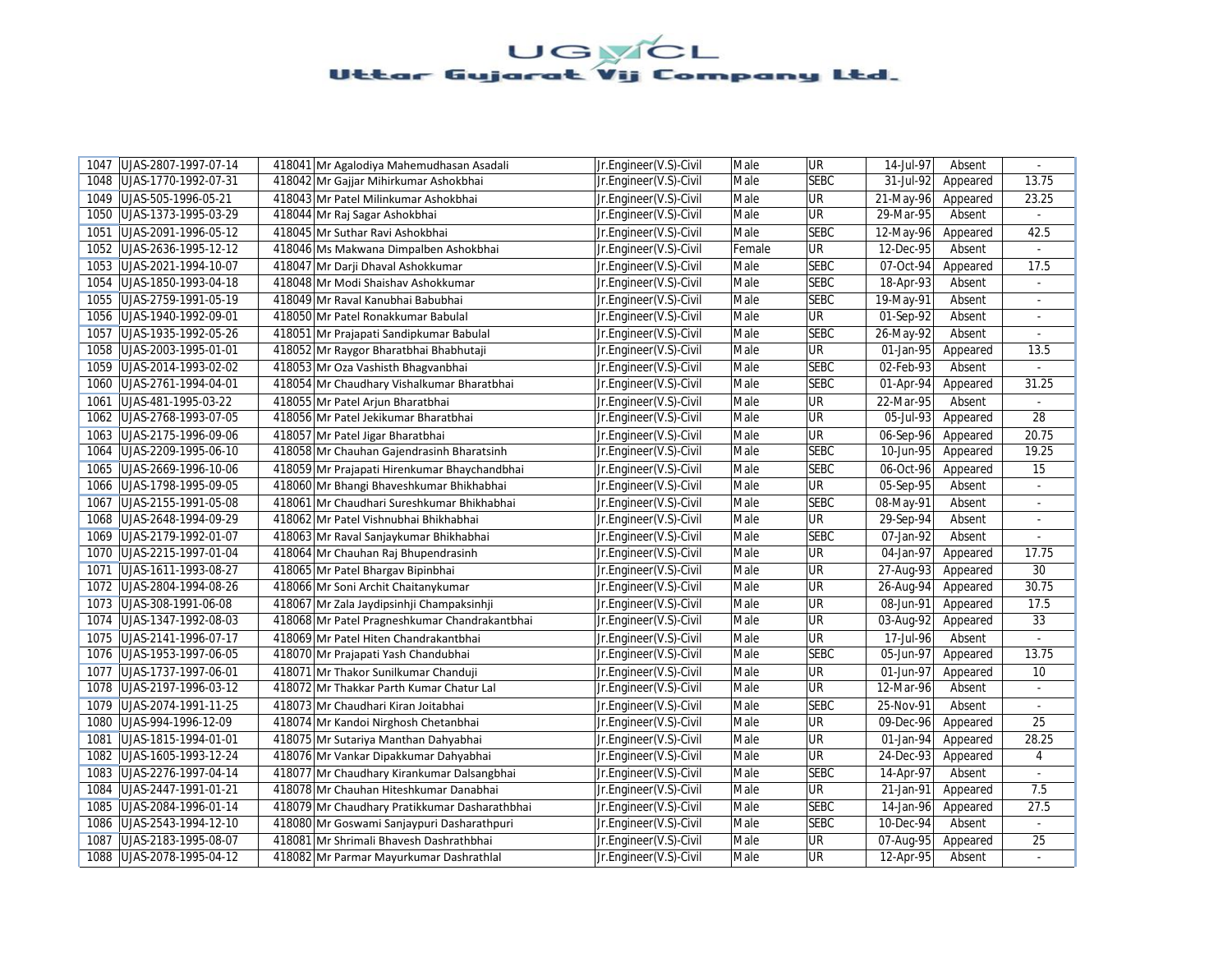| UJAS-2202-1995-02-02<br>1089 |                                 | 418083 Mr Rastogi Sagar Dattkumar                | Jr.Engineer(V.S)-Civil | Male   | <b>UR</b>                | 02-Feb-95   | Absent   | $\sim$         |
|------------------------------|---------------------------------|--------------------------------------------------|------------------------|--------|--------------------------|-------------|----------|----------------|
| UJAS-2545-1994-08-27<br>1090 |                                 | 418084 Mr Parmar Lalitkumar Devabhai             | Jr.Engineer(V.S)-Civil | Male   | UR                       | 27-Aug-94   | Absent   |                |
| 1091<br>UJAS-1761-1996-02-13 |                                 | 418085 Mr Devda Narendrasinh Arjansinh           | Jr.Engineer(V.S)-Civil | Male   | UR                       | 13-Feb-96   | Appeared | 25.25          |
| UJAS-1780-1995-10-14<br>1092 |                                 | 418086 Ms Dave Vibhootiben Dharmendrabhai        | Jr.Engineer(V.S)-Civil | Female | UR                       | 14-Oct-95   | Appeared | 25             |
| UJAS-1879-1995-06-22<br>1093 |                                 | 418087 Mr Sharma Ankit Dheeraj                   | Jr.Engineer(V.S)-Civil | Male   | UR                       | 22-Jun-95   | Appeared | 35             |
| 1094<br>UJAS-2565-1995-12-01 |                                 | 418088 Mr Damor Sanjaykumar Dhirabhai            | Jr.Engineer(V.S)-Civil | Male   | <b>SEBC</b>              | 01-Dec-95   | Appeared | 20.5           |
| 1095<br>UJAS-2105-1995-07-03 |                                 | 418089 Mr Prajapati Miteshkumar Dhulabhai        | Jr.Engineer(V.S)-Civil | Male   | <b>SEBC</b>              | 03-Jul-95   | Appeared | 35             |
| 1096<br>UJAS-2017-1994-07-01 |                                 | 418090 Mr Choksi Chintan Dilipbhai               | Jr.Engineer(V.S)-Civil | Male   | UR                       | 01-Jul-94   | Appeared | 16.25          |
| 1097<br>UJAS-2154-1996-07-06 |                                 | 418091 Mr Trivedi Shreyaskumar Dilipbhai         | Jr.Engineer(V.S)-Civil | Male   | UR                       | 06-Jul-96   | Absent   | $\omega$       |
| 1098<br>UJAS-2039-1997-05-30 |                                 | 418092 Mr Chaudhari Dravidkumar Dineshbhai       | Jr.Engineer(V.S)-Civil | Male   | <b>SEBC</b>              | 30-May-97   | Appeared | 13.5           |
| 1099<br>UJAS-1122-1995-04-11 |                                 | 418093 Mr Katara Tomson Dineshbhai               | Jr.Engineer(V.S)-Civil | Male   | <b>ST</b>                | 11-Apr-95   | Appeared | 22.5           |
| 1100<br>UJAS-102-1996-12-14  |                                 | 418094 Mr Maheta Sidhdharthkumar Dineshbhai      | Jr.Engineer(V.S)-Civil | Male   | UR                       | 14-Dec-96   | Appeared | 15             |
| UJAS-2660-1990-02-25<br>1101 |                                 | 418095 Mr Modh Shreyas Dineshbhai                | Jr.Engineer(V.S)-Civil | Male   | <b>SEBC</b>              | 25-Feb-90   | Appeared | 24             |
| 1102<br>UJAS-1836-1997-07-08 |                                 | 418096 Mr Patel Miteshkumar Dineshbhai           | Jr.Engineer(V.S)-Civil | Male   | <b>SEBC</b>              | 08-Jul-97   | Appeared | 23.75          |
| 1103<br>UJAS-2779-1994-02-04 |                                 | 418097 Mr Patel Nishantkumar Dineshbhai          | Jr.Engineer(V.S)-Civil | Male   | UR                       | 04-Feb-94   | Appeared | 16.5           |
| 1104<br>UJAS-2028-1996-11-26 |                                 | 418098 Mr Patel Umangkumar Dineshbhai            | Jr.Engineer(V.S)-Civil | Male   | UR                       | 26-Nov-96   | Appeared | 19.25          |
| UJAS-2382-1997-02-26<br>1105 |                                 | 418099 Mr Patel Parthkumar Dineshbhai            | Jr.Engineer(V.S)-Civil | Male   | UR                       | 26-Feb-97   | Appeared | 16.25          |
| UJAS-238-1995-10-03<br>1106  |                                 | 418100 Mr Oza Jaykumar Dineshchandra             | Jr.Engineer(V.S)-Civil | Male   | UR                       | 03-Oct-95   | Appeared | 19.25          |
| UJAS-2418-1994-08-20<br>1107 |                                 | 418101 Mr Mevada Jimitkumar Dineshkumar          | Jr.Engineer(V.S)-Civil | Male   | <b>SEBC</b>              | 20-Aug-94   | Appeared | 28.25          |
| 1108<br>UJAS-2754-1990-06-01 |                                 | 418102 Mr Upadhyay Jayeshkumar Dineshkumar       | Jr.Engineer(V.S)-Civil | Male   | UR                       | 01-Jun-90   | Absent   | $\overline{a}$ |
| UJAS-1087-1996-08-17<br>1109 |                                 | 418103 Mr Vijapurwala Turabulhaq Fakirmohammad   | Jr.Engineer(V.S)-Civil | Male   | UR                       | 17-Aug-96   | Appeared | 21.5           |
| UJAS-2451-1996-08-15<br>1110 |                                 | 418104 Mr Gadhavi Mehuldan Mojdan                | Jr.Engineer(V.S)-Civil | Male   | <b>SEBC</b>              | 15-Aug-96   | Appeared | 11.25          |
| 1111<br>UJAS-2697-1994-09-21 |                                 | 418105 Mr Rathod Ravikumar Ganeshbhai            | Jr.Engineer(V.S)-Civil | Male   | UR                       | 21-Sep-94   | Absent   | $\sim$         |
| 1112   UJAS-1903-1993-10-04  |                                 | 418106 Mr Chaudhary Ashokkumar Ganeshbhai        | Jr.Engineer(V.S)-Civil | Male   | <b>SEBC</b>              | 04-Oct-93   | Absent   |                |
| UJAS-2061-1993-06-10<br>1113 |                                 | 418107 Mr Dabhi Sooryadevsinh Gangarsinh         | Jr.Engineer(V.S)-Civil | Male   | <b>SEBC</b>              | 10-Jun-93   | Appeared | 10.5           |
| UJAS-2129-1996-02-24<br>1114 |                                 | 418108 Mr Gelot Amaratkumar Ganpatlal            | Jr.Engineer(V.S)-Civil | Male   | <b>SEBC</b>              | 24-Feb-96   | Appeared | 27.5           |
| UJAS-2044-1996-08-21<br>1115 |                                 | 418109 Mr Patel Rajankumar Ghanshyambhai         | Jr.Engineer(V.S)-Civil | Male   | $\overline{\mathsf{UR}}$ | 21-Aug-96   | Absent   | $\blacksquare$ |
| 1116 UJAS-2429-1995-09-04    |                                 | 418110 Mr Desai Jigarkumar Ghemarbhai            | Jr.Engineer(V.S)-Civil | Male   | <b>SEBC</b>              | 04-Sep-95   | Absent   |                |
| UJAS-167-1996-10-04<br>1117  | 418111 Mr Soni Ketan Girishbhai |                                                  | Jr.Engineer(V.S)-Civil | Male   | UR                       | 04-Oct-96   | Appeared | 32.5           |
| UJAS-2425-1992-07-03<br>1118 |                                 | 418112 Mr Parmar Hardik Girishbhai               | Jr.Engineer(V.S)-Civil | Male   |                          | 03-Jul-92   | Absent   | $\mathcal{L}$  |
| UJAS-1232-1993-06-18<br>1119 |                                 | 418113 Mr Patel Viki Girishkumar                 | Jr.Engineer(V.S)-Civil | Male   | UR                       | 18-Jun-93   | Absent   |                |
| 1120<br>UJAS-2110-1994-10-10 |                                 | 418114 Mr Chaudhari Dilipkumar Govabhai          | Jr.Engineer(V.S)-Civil | Male   | <b>SEBC</b>              | 10-Oct-94   | Appeared | 41.75          |
| 1121<br>UJAS-357-1992-04-07  |                                 | 418115 Mr Malaviya Utkarsh Govindbhai            | Jr.Engineer(V.S)-Civil | Male   | <b>ST</b>                | 07-Apr-92   | Appeared | 24             |
| 1122<br>UJAS-1846-1994-04-06 |                                 | 418116 Mr Patel Jimmikumar Govindbhai            | Jr.Engineer(V.S)-Civil | Male   | UR                       | 06-Apr-94   | Appeared | 17.5           |
| UJAS-1720-1992-06-01<br>1123 |                                 | 418117 Mr Patel Pratikkumar Govindbhai           | Jr.Engineer(V.S)-Civil | Male   | UR                       | 01-Jun-92   | Appeared | 11.25          |
| 1124<br>UJAS-2417-1992-04-03 |                                 | 418118 Mr Mukdiwala Mohammadazim Gulammohyyuddin | Jr.Engineer(V.S)-Civil | Male   | UR                       | $03-Apr-92$ | Appeared | 24.5           |
| 1125<br>UJAS-1839-1995-04-16 |                                 | 418119 Mr Vyas Raviray Haravadankumar            | Jr.Engineer(V.S)-Civil | Male   | UR                       | 16-Apr-95   | Appeared | 35             |
| 1126<br>UJAS-940-1995-02-15  |                                 | 418120 Mr Makwana Vishalkumar Hareshbhai         | Jr.Engineer(V.S)-Civil | Male   | UR                       | 15-Feb-95   | Appeared | 22.75          |
| 1127<br>UJAS-2165-1990-01-01 |                                 | 418121 Mr Prajapati Nitesh Hargovanbhai          | Jr.Engineer(V.S)-Civil | Male   | UR                       | 01-Jan-90   | Appeared | 31.75          |
| 1128<br>UJAS-2164-1996-12-27 |                                 | 418122 Mr Rajgor Vagheshbhai Harjibhai           | Jr.Engineer(V.S)-Civil | Male   | UR                       | 27-Dec-96   | Absent   | ä,             |
| UJAS-2434-1995-07-15<br>1129 |                                 | 418123 Mr Patel Parth Hasmukhbhai                | Jr.Engineer(V.S)-Civil | Male   | UR                       | 15-Jul-95   | Absent   |                |
| 1130 UJAS-2119-1993-07-15    |                                 | 418124 Mr Prajapati Uttamkumar Hasmukhbhai       | Jr.Engineer(V.S)-Civil | Male   | <b>SEBC</b>              | 15-Jul-93   | Appeared | 21             |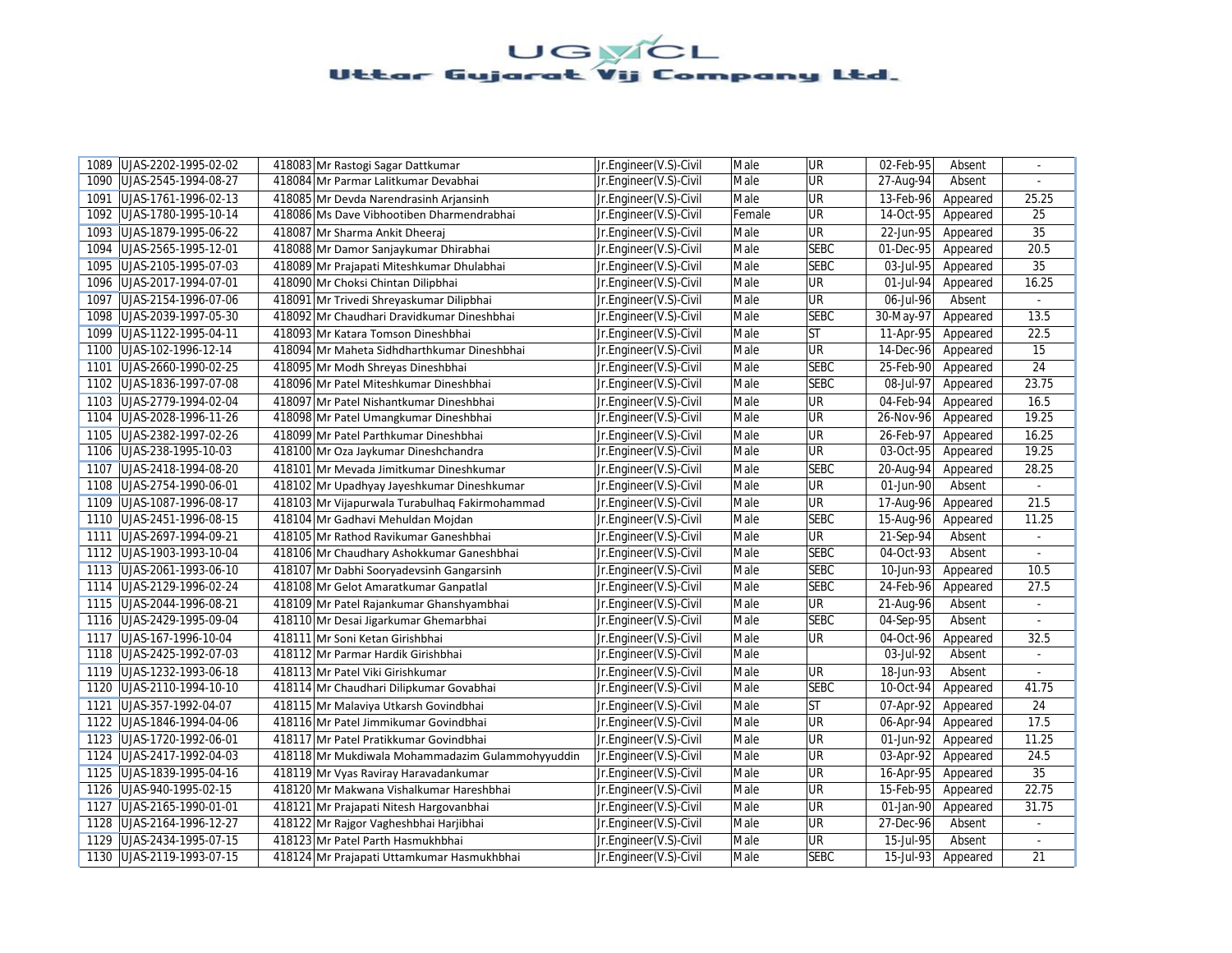| UJAS-2582-1993-05-26<br>1131 | 418125 Mr Thakkar Harsh Hasmukhbhai         | Jr.Engineer(V.S)-Civil | Male   | <b>UR</b>   | 26-May-93               | Appeared | 26.25         |
|------------------------------|---------------------------------------------|------------------------|--------|-------------|-------------------------|----------|---------------|
| UJAS-1866-1995-08-12<br>1132 | 418126 Mr Patel Saurabhkumar Hasmukhbhai    | Jr.Engineer(V.S)-Civil | Male   | UR          | 12-Aug-95               | Appeared | 47.5          |
| 1133<br>UJAS-429-1994-10-14  | 418127 Mr Chavda Jigar Hemantkumar          | Jr.Engineer(V.S)-Civil | Male   | UR          | 14-Oct-94               | Appeared | 31            |
| UJAS-2479-1997-02-17<br>1134 | 418128 Mr Chaudhari Bipinkumar Hirabhai     | Jr.Engineer(V.S)-Civil | Male   | <b>SEBC</b> | 17-Feb-97               | Appeared | 10            |
| 1135<br>UJAS-2145-1995-07-31 | 418129 Mr Chaudhary Hiteshkumar Hirabhai    | Jr.Engineer(V.S)-Civil | Male   | <b>SEBC</b> | 31-Jul-95               | Appeared | 29.25         |
| 1136<br>UJAS-2303-1990-07-05 | 418130 Mrs Patel Kinjalben Rameshbhai       | Jr.Engineer(V.S)-Civil | Female | UR          | 05-Jul-90               | Absent   |               |
| UJAS-117-1994-03-18<br>1137  | 418131 Mr Bhatt Virenkumar Hitendrakumar    | Jr.Engineer(V.S)-Civil | Male   | <b>UR</b>   | 18-Mar-94               | Appeared | 31.25         |
| 1138<br>UJAS-1853-1996-06-17 | 418132 Mr Jadav Krunal Ishwarbhai           | Jr.Engineer(V.S)-Civil | Male   | UR          | 17-Jun-96               | Absent   |               |
| 1139<br>UJAS-2135-1995-01-17 | 418133 Mr Kadia Hirenkumar Jagdishchandra   | Jr.Engineer(V.S)-Civil | Male   | <b>SEBC</b> | 17-Jan-95               | Appeared | 17.25         |
| UJAS-2310-1994-05-13<br>1140 | 418134 Mr Suthar Vishal Jashvantbhai        | Jr.Engineer(V.S)-Civil | Male   | <b>SEBC</b> | 13-May-94               | Appeared | 24.25         |
| 1141<br>UJAS-1708-1996-02-10 | 418135 Mr Chaudhary Purvkumar Jayantibhai   | Jr.Engineer(V.S)-Civil | Male   | <b>SEBC</b> | 10-Feb-96               | Appeared | 29.25         |
| 1142<br>UJAS-2170-1994-11-03 | 418136 Mr Patel Rajankumar Jayantibhai      | Jr.Engineer(V.S)-Civil | Male   | <b>UR</b>   | 03-Nov-94               | Absent   | $\mathcal{L}$ |
| UJAS-1984-1994-07-19<br>1143 | 418137 Mr Luneshiya Nisarg Jayantilal       | Jr.Engineer(V.S)-Civil | Male   | UR          | 19-Jul-94               | Appeared | 11.25         |
| 1144<br>UJAS-1282-1986-01-04 | 418138 Mr Patel Piyushkumar Jayantilal      | Jr.Engineer(V.S)-Civil | Male   | UR          | 04-Jan-86               | Absent   | $\omega$      |
| 1145 UJAS-2476-1994-12-27    | 418139 Mr Prajapati Piyushkumar Jayantilal  | Jr.Engineer(V.S)-Civil | Male   | <b>SEBC</b> | 27-Dec-94               | Appeared | 30.75         |
| 1146<br>UJAS-1556-1996-07-22 | 418140 Mr Joshi Prakashbhai Jaydevbhai      | Jr.Engineer(V.S)-Civil | Male   | UR          | 22-Jul-96               | Absent   | $\omega$      |
| UJAS-1885-1996-07-07<br>1147 | 418141 Mr Modi Dixitkumar Jayeshbhai        | Jr.Engineer(V.S)-Civil | Male   | <b>SEBC</b> | 07-Jul-96               | Appeared | 31.75         |
| 1148<br>UJAS-1971-1995-08-03 | 418142 Mr Patel Rutul Jayeshkumar           | Jr.Engineer(V.S)-Civil | Male   | UR          | 03-Aug-95               | Appeared | 27.75         |
| 1149<br>UJAS-2696-1996-06-01 | 418143 Mr Nadoda Manojkumar Kalabhai        | Jr.Engineer(V.S)-Civil | Male   | <b>SEBC</b> | 01-Jun-96               | Appeared | 22.75         |
| 1150<br>UJAS-455-1992-07-29  | 418144 Mr Sutariya Hiteshkumar Kalidas      | Jr.Engineer(V.S)-Civil | Male   | UR          | 29-Jul-92               | Appeared | 6.25          |
| 1151<br>UJAS-2592-1995-10-07 | 418145 Mr Chaudhary Govind Kalubhai         | Jr.Engineer(V.S)-Civil | Male   | <b>SEBC</b> | 07-Oct-95               | Appeared | 32.25         |
| 1152<br>UJAS-1983-1996-01-28 | 418146 Mr Chaudhary Vipulkumar Kalubhai     | Jr.Engineer(V.S)-Civil | Male   | <b>SEBC</b> | 28-Jan-96               | Appeared | 32            |
| 1153<br>UJAS-2557-1995-10-31 | 418147 Mr Agrawal Jolit Kamleshbhai         | Jr.Engineer(V.S)-Civil | Male   | <b>UR</b>   | 31-Oct-95               | Appeared | 8.75          |
| 1154<br>UJAS-2668-1993-12-29 | 418148 Mr Panchal Krupesh Kamleshbhai       | Jr.Engineer(V.S)-Civil | Male   | <b>SEBC</b> | 29-Dec-93               | Absent   |               |
| UJAS-1721-1991-09-24<br>1155 | 418149 Mr Barot Chintankumar Kamleshkumar   | Jr.Engineer(V.S)-Civil | Male   | <b>SEBC</b> | 24-Sep-91               | Appeared | 15            |
| UJAS-2629-1995-09-22<br>1156 | 418150 Mr Gupta Mayankkumar Kamleshkumar    | Jr.Engineer(V.S)-Civil | Male   | UR          | 22-Sep-95               | Appeared | 15.75         |
| UJAS-2824-1996-08-19<br>1157 | 418151 Mr Sathavara Pragnesh Kamleshkumar   | Jr.Engineer(V.S)-Civil | Male   | <b>SEBC</b> | 19-Aug-96               | Absent   | $\sim$        |
| 1158 UJAS-2642-1994-12-04    | 418152 Mr Thakkar Parthkumar Kanaiyalal     | Jr.Engineer(V.S)-Civil | Male   | <b>UR</b>   | 04-Dec-94               | Appeared | 31            |
| 1159<br>UJAS-520-1996-05-09  | 418153 Mr Patel Jay Kanaiyalal              | Jr.Engineer(V.S)-Civil | Male   | <b>UR</b>   | $\overline{09}$ -May-96 | Appeared | 20            |
| 1160<br>UJAS-2140-1994-04-14 | 418154 Mr Chaudhari Hiteshkumar Kanjibhai   | Jr.Engineer(V.S)-Civil | Male   | <b>SEBC</b> | 14-Apr-94               | Appeared | 29.75         |
| UJAS-2046-1997-06-22<br>1161 | 418155 Mr Darbar Tejendrasinh Kansangaji    | Jr.Engineer(V.S)-Civil | Male   | <b>SEBC</b> | 22-Jun-97               | Appeared | 32.5          |
| 1162   UJAS-2431-1993-11-06  | 418156 Mr Prajapati Haresh Kantibhai        | Jr.Engineer(V.S)-Civil | Male   | <b>SEBC</b> | 06-Nov-93               | Appeared | 24            |
| UJAS-1938-1992-06-24<br>1163 | 418157 Mr Patel Darshil Kanubhai            | Jr.Engineer(V.S)-Civil | Male   | UR          | 24-Jun-92               | Appeared | 14.75         |
| 1164<br>UJAS-1914-1993-03-16 | 418158 Mr Patel Dhavalkumar Kanubhai        | Jr.Engineer(V.S)-Civil | Male   | UR          | $\overline{16}$ -Mar-93 | Appeared | 39            |
| UJAS-2529-1992-10-19<br>1165 | 418159 Mr Patel Hardikkumar Kanubhai        | Jr.Engineer(V.S)-Civil | Male   | UR          | 19-Oct-92               | Appeared | 5             |
| UJAS-1931-1994-04-27<br>1166 | 418160 Mr Thakkar Yogeshkumar Kanubhai      | Jr.Engineer(V.S)-Civil | Male   | <b>UR</b>   | 27-Apr-94               | Appeared | 39            |
| UJAS-1702-1997-06-05<br>1167 | 418161 Mr Trivedi Umangbhai Kanubhai        | Jr.Engineer(V.S)-Civil | Male   | UR          | 05-Jun-97               | Absent   |               |
| UJAS-1845-1992-12-25<br>1168 | 418162 Mr Chaudhari Mukeshbhai Karshanbhai  | Jr.Engineer(V.S)-Civil | Male   | <b>SEBC</b> | 25-Dec-92               | Appeared | 18.75         |
| UJAS-2501-1996-07-08<br>1169 | 418163 Mr Prajapati Sanjaykumar Karshanbhai | Jr.Engineer(V.S)-Civil | Male   | <b>SEBC</b> | 08-Jul-96               | Appeared | 15            |
| 1170<br>UJAS-2510-1997-06-11 | 418164 Mr Prajapati Kalpeshkumar Karshnbhai | Jr.Engineer(V.S)-Civil | Male   | <b>SEBC</b> | 11-Jun-97               | Appeared | 26.75         |
| UJAS-1956-1997-05-01<br>1171 | 418165 Mr Joshi Mehulkumar Kashirambhai     | Jr.Engineer(V.S)-Civil | Male   | UR          | 01-May-97               | Absent   | $\omega$      |
| 1172   UJAS-1496-1994-10-24  | 418166 Mr Tabiyad Kumundchandra Kavajibhai  | Jr.Engineer(V.S)-Civil | Male   | <b>ST</b>   | 24-Oct-94               | Appeared | 3.75          |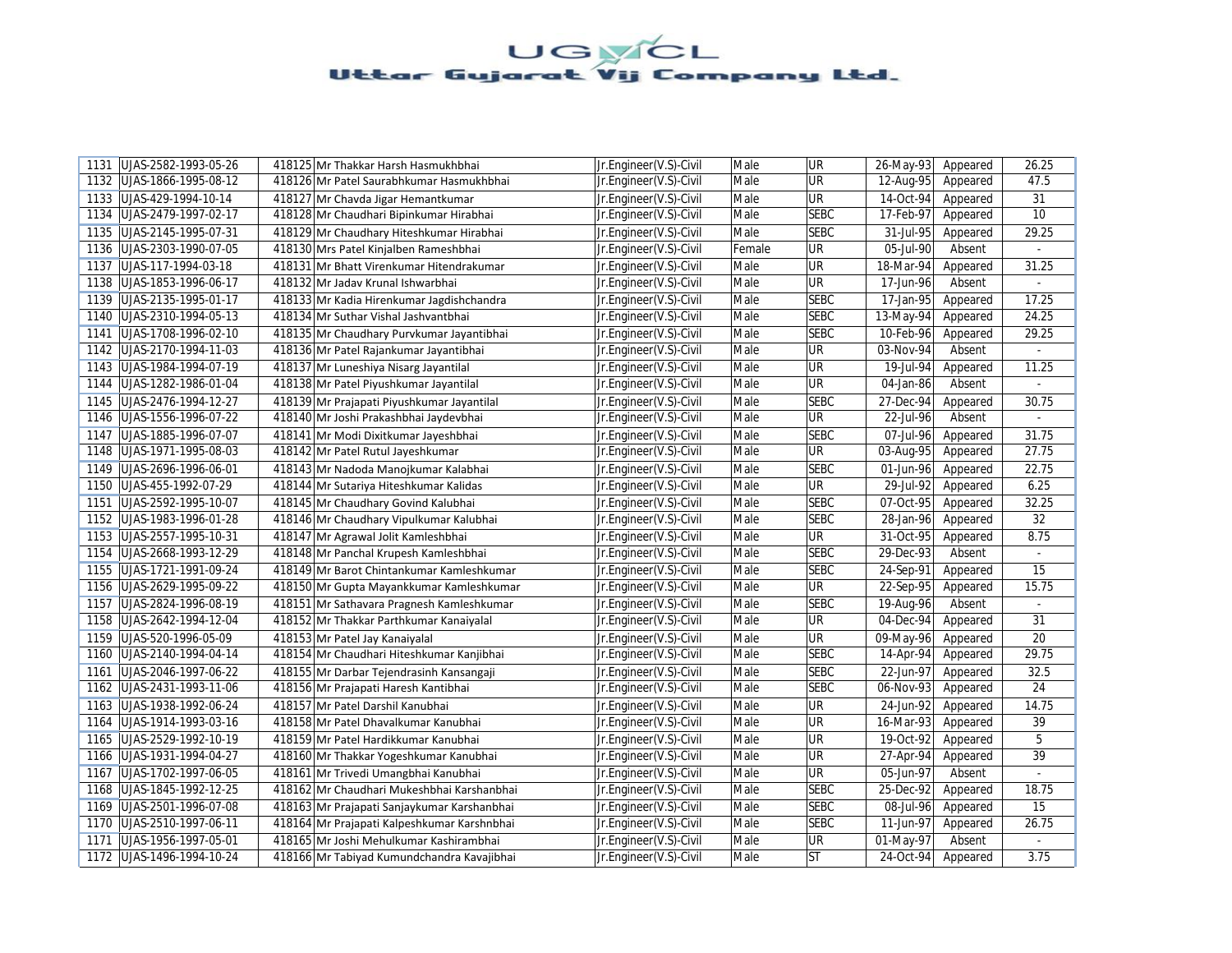| UJAS-2676-1995-06-12<br>1173 | 418167 Mr Chaudhary Nareshkumar Kesharbhai      | Jr.Engineer(V.S)-Civil | Male   | <b>SEBC</b> | 12-Jun-95 | Absent   | $\mathcal{L}_{\mathcal{A}}$ |
|------------------------------|-------------------------------------------------|------------------------|--------|-------------|-----------|----------|-----------------------------|
| UJAS-2450-1996-10-26<br>1174 | 418168 Mr Makwana Ajaykumar Khengarbhai         | Jr.Engineer(V.S)-Civil | Male   | UR          | 26-Oct-96 | Appeared | 13.5                        |
| 1175<br>UJAS-2042-1994-02-15 | 418169 Mr Padhiyar Dikshant Kirtikumar          | Jr.Engineer(V.S)-Civil | Male   | <b>SEBC</b> | 15-Feb-94 | Absent   | $\omega$                    |
| UJAS-2273-1996-05-15<br>1176 | 418170 Mr Suthar Akshaykumar Kirtikumar         | Jr.Engineer(V.S)-Civil | Male   | <b>SEBC</b> | 15-May-96 | Appeared | 45                          |
| 1177<br>UJAS-2072-1995-02-02 | 418171 Mr Zala Virendrasinh Kirtisinh           | Jr.Engineer(V.S)-Civil | Male   | <b>SEBC</b> | 02-Feb-95 | Appeared | 20.25                       |
| 1178<br>UJAS-1558-1996-06-16 | 418172 Mr Modi Mohitkumar Kishanlal             | Jr.Engineer(V.S)-Civil | Male   | <b>SEBC</b> | 16-Jun-96 | Appeared | 12                          |
| UJAS-1863-1995-09-14<br>1179 | 418173 Ms Khatri Lataben Kishorkumar            | Jr.Engineer(V.S)-Civil | Female | UR          | 14-Sep-95 | Appeared | 33                          |
| 1180<br>UJAS-1807-1993-05-01 | 418174 Mr Koli Ashokbhai Lavajibhai             | Jr.Engineer(V.S)-Civil | Male   | <b>SEBC</b> | 01-May-93 | Appeared | $\mathbf 0$                 |
| UJAS-2511-1994-07-18<br>1181 | 418175 Mr Chaudhari Bhagavanbhai Laxmanbhai     | Jr.Engineer(V.S)-Civil | Male   | <b>SEBC</b> | 18-Jul-94 | Appeared | 26.75                       |
| 1182<br>UJAS-1972-1996-10-11 | 418176 Mr Bhati Pankaj Madansinh                | Jr.Engineer(V.S)-Civil | Male   | <b>SEBC</b> | 11-Oct-96 | Appeared | 23.75                       |
| 1183<br>UJAS-2435-1992-06-16 | 418177 Mr Patel Bhavesh Madhubhai               | Jr.Engineer(V.S)-Civil | Male   | <b>UR</b>   | 16-Jun-92 | Appeared | 7.5                         |
| 1184<br>UJAS-1502-1994-01-06 | 418178 Mr Chaudhary Mukesh Mafabhai             | Jr.Engineer(V.S)-Civil | Male   | <b>SEBC</b> | 06-Jan-94 | Absent   | $\blacksquare$              |
| UJAS-2386-1997-02-18<br>1185 | 418179 Mr Chaudhari Krunal Mahadevbhai          | Jr.Engineer(V.S)-Civil | Male   | <b>SEBC</b> | 18-Feb-97 | Absent   | ä,                          |
| 1186<br>UJAS-1826-1996-06-01 | 418180 Mr Chaudhari Nikhilkumar Mahendrabhai    | Jr.Engineer(V.S)-Civil | Male   | <b>SEBC</b> | 01-Jun-96 | Appeared | 36.5                        |
| 1187<br>UJAS-2029-1996-02-25 | 418181 Ms Patel Vidhiben Mahendrabhai           | Jr.Engineer(V.S)-Civil | Female | UR          | 25-Feb-96 | Appeared | 22.5                        |
| 1188<br>UJAS-2205-1996-05-17 | 418182 Mr Panchal Akash Mahendrakumar           | Jr.Engineer(V.S)-Civil | Male   | <b>SEBC</b> | 17-May-96 | Absent   | $\omega$                    |
| UJAS-2113-1995-03-20<br>1189 | 418183 Mr Avana Rishabh Mahendrasingh           | Jr.Engineer(V.S)-Civil | Male   | UR          | 20-Mar-95 | Absent   | $\blacksquare$              |
| 1190<br>UJAS-882-1996-12-16  | 418184 Mr Rathod Sanjay Mahendrasinh            | Jr.Engineer(V.S)-Civil | Male   | UR          | 16-Dec-96 | Absent   |                             |
| UJAS-353-1995-12-08<br>1191  | 418185 Mr Prajapati Keyurkumar Maheshbhai       | Jr.Engineer(V.S)-Civil | Male   | <b>SEBC</b> | 08-Dec-95 | Absent   |                             |
| 1192<br>UJAS-385-1993-12-14  | 418186 Mr Patel Dhruv Maheshkumar               | Jr.Engineer(V.S)-Civil | Male   | UR          | 14-Dec-93 | Appeared | 65.5                        |
| 1193<br>UJAS-659-1997-08-23  | 418187 Mr Gohil Indrajitkumar Manilal           | Jr.Engineer(V.S)-Civil | Male   | UR          | 23-Aug-97 | Appeared | 25                          |
| UJAS-160-1996-09-20<br>1194  | 418188 Mr Prajapati Nachiketbhai Manilal        | Jr.Engineer(V.S)-Civil | Male   | <b>SEBC</b> | 20-Sep-96 | Appeared | 33                          |
| UJAS-2130-1997-04-14<br>1195 | 418189 Mr Patel Kashyap Manishkumar             | Jr.Engineer(V.S)-Civil | Male   | <b>UR</b>   | 14-Apr-97 | Appeared | 22.5                        |
| 1196   UJAS-2512-1995-05-02  | 418190 Mr Chaudhari Jaymeen Mansangbhai         | Jr.Engineer(V.S)-Civil | Male   | <b>SEBC</b> | 02-May-95 | Absent   |                             |
| UJAS-2655-1996-01-02<br>1197 | 418191 Mr Memon Bahauddin Mayudin               | Jr.Engineer(V.S)-Civil | Male   | UR          | 02-Jan-96 | Absent   | $\omega$                    |
| UJAS-2002-1992-01-25<br>1198 | 418192 Mr Modasiya Mohammadazim Makbulhusen     | Jr.Engineer(V.S)-Civil | Male   | UR          | 25-Jan-92 | Appeared | 21                          |
| UJAS-2040-1995-04-22<br>1199 | 418193 Mr Modi Jigar Anilkumar                  | Jr.Engineer(V.S)-Civil | Male   | <b>SEBC</b> | 22-Apr-95 | Appeared | 30                          |
| 1200<br>UJAS-2695-1993-06-13 | 418194 Mr Siroya Mohamadfaizan Mohamadharun     | Jr.Engineer(V.S)-Civil | Male   | <b>UR</b>   | 13-Jun-93 | Absent   |                             |
| UJAS-1729-1996-12-11<br>1201 | 418195 Mr Valjiwala Mohammadnaeem Mohammadjafar | Jr.Engineer(V.S)-Civil | Male   | <b>UR</b>   | 11-Dec-96 | Appeared | 25.75                       |
| 1202<br>UJAS-2030-1992-06-10 | 418196 Mr Chaudhary Jayeshkumar Monghjibhai     | Jr.Engineer(V.S)-Civil | Male   | <b>SEBC</b> | 10-Jun-92 | Appeared | 27.5                        |
| 1203<br>UJAS-946-1994-01-18  | 418197 Mr Patel Chiragkumar Mukeshbhai          | Jr.Engineer(V.S)-Civil | Male   | UR          | 18-Jan-94 | Absent   | $\blacksquare$              |
| 1204<br>UJAS-2298-1995-10-27 | 418198 Mr Patel Nisargbhai Mukeshbhai           | Jr.Engineer(V.S)-Civil | Male   | <b>UR</b>   | 27-Oct-95 | Absent   |                             |
| UJAS-2595-1993-12-17<br>1205 | 418199 Mr Nayak Jay Mukeshchandra               | Jr.Engineer(V.S)-Civil | Male   | <b>SEBC</b> | 17-Dec-93 | Appeared | 38.25                       |
| 1206<br>UJAS-2540-1995-05-01 | 418200 Ms Raval Vedangi Mukeshkumar             | Jr.Engineer(V.S)-Civil | Female | <b>UR</b>   | 01-May-95 | Absent   | $\omega$                    |
| 1207<br>UJAS-2256-1995-08-07 | 418201 Mr Mansuri Mohmmadfaizan Mustakahemad    | Jr.Engineer(V.S)-Civil | Male   | <b>SEBC</b> | 07-Aug-95 | Appeared | 13                          |
| 1208<br>UJAS-1824-1995-06-01 | 418202 Mr Chaudhari Rajeshbhai Nagjibhai        | Jr.Engineer(V.S)-Civil | Male   | <b>SEBC</b> | 01-Jun-95 | Absent   | $\sim$                      |
| UJAS-2781-1994-06-01<br>1209 | 418203 Mr Asari Bhaveshkumar Nanjibhai          | Jr.Engineer(V.S)-Civil | Male   | <b>ST</b>   | 01-Jun-94 | Absent   |                             |
| UJAS-2094-1996-06-23<br>1210 | 418204 Mr Patel Vinaykumar Narasinhbhai         | Jr.Engineer(V.S)-Civil | Male   | UR          | 23-Jun-96 | Appeared | 43                          |
| UJAS-2108-1994-09-25<br>1211 | 418205 Mr Chaudhari Vikaskumar Narayanbhai      | Jr.Engineer(V.S)-Civil | Male   | <b>SEBC</b> | 25-Sep-94 | Appeared | 37.75                       |
| 1212<br>UJAS-2677-1992-03-07 | 418206 Mr Patel Chirag Narayanbhai              | Jr.Engineer(V.S)-Civil | Male   | UR          | 07-Mar-92 | Absent   |                             |
| UJAS-2625-1990-10-18<br>1213 | 418207 Mr Prajapati Pankajbhai Narayanbhai      | Jr.Engineer(V.S)-Civil | Male   | <b>SEBC</b> | 18-Oct-90 | Appeared | 27.25                       |
| 1214   UJAS-677-1996-10-15   | 418208 Mr Parmar Roshankumar Nareshbhai         | Jr.Engineer(V.S)-Civil | Male   | UR          | 15-Oct-96 | Appeared | 13.75                       |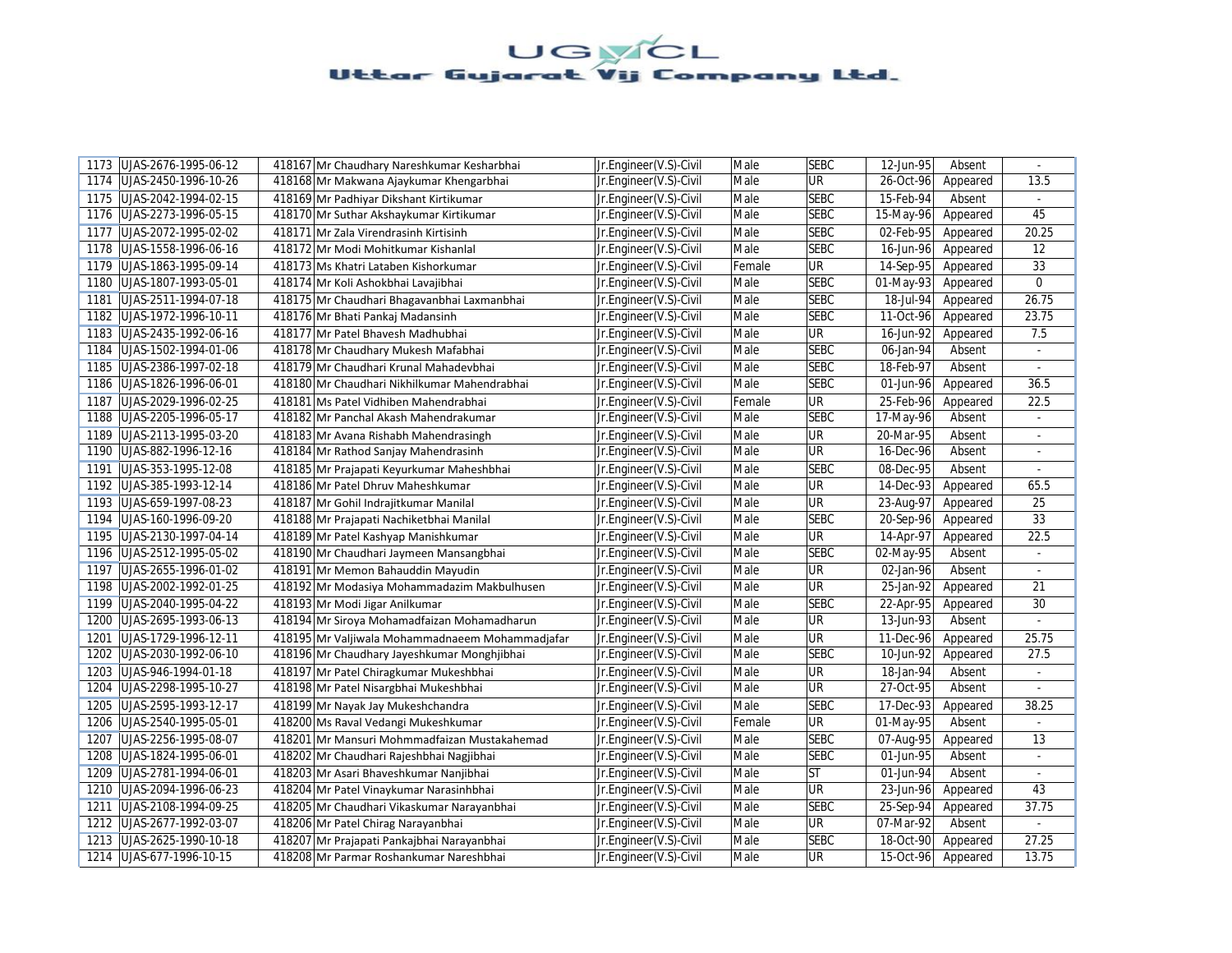| UJAS-2481-1994-03-14<br>1215 | 418209 Mr Prajapati Darshan Narottambhai           | Jr.Engineer(V.S)-Civil | Male   | <b>SEBC</b> | 14-Mar-94<br>Appeared             | 29.75                     |
|------------------------------|----------------------------------------------------|------------------------|--------|-------------|-----------------------------------|---------------------------|
| UJAS-1996-1994-12-11<br>1216 | 418210 Mr Patel Vikinkumar Narsinhbhai             | Jr.Engineer(V.S)-Civil | Male   | UR          | 11-Dec-94<br>Appeared             | 49.75                     |
| 1217<br>UJAS-1843-1995-08-25 | 418211 Mr Chaudhary Hitesh Nathabhai               | Jr.Engineer(V.S)-Civil | Male   | <b>SEBC</b> | 25-Aug-95<br>Appeared             | 8.75                      |
| UJAS-1897-1995-04-27<br>1218 | 418212 Mr Chaudhari Tejaskumar Nathubhai           | Jr.Engineer(V.S)-Civil | Male   | <b>SEBC</b> | 27-Apr-95<br>Appeared             | 24.25                     |
| 1219<br>UJAS-2079-1994-05-30 | 418213 Ms Patel Jinalben Natubhai                  | Jr.Engineer(V.S)-Civil | Female | <b>UR</b>   | 30-May-94<br>Appeared             | 20.25                     |
| 1220<br>UJAS-2371-1992-10-31 | 418214 Mr Patel Jigarkumar Natvarbhai              | Jr.Engineer(V.S)-Civil | Male   | <b>SEBC</b> | 31-Oct-92<br>Absent               |                           |
| UJAS-2400-1996-09-08<br>1221 | 418215 Mr Prajapati Harsh Natvarlal                | Jr.Engineer(V.S)-Civil | Male   | <b>SEBC</b> | 08-Sep-96<br>Appeared             | 15.5                      |
| 1222<br>UJAS-2785-1996-08-21 | 418216 Mr Soni Jaykumar Navinbhai                  | Jr.Engineer(V.S)-Civil | Male   | UR          | 21-Aug-96<br>Absent               | $\blacksquare$            |
| 1223 UJAS-2115-1993-08-16    | 418217 Mr Patel Harshvadan Nileshkumar             | Jr.Engineer(V.S)-Civil | Male   | UR          | 16-Aug-93<br>Appeared             | 16.25                     |
| UJAS-2615-1992-10-03<br>1224 | 418218 Mr Kansara Ravikumar Niranjanbhai           | Jr.Engineer(V.S)-Civil | Male   | <b>UR</b>   | 03-Oct-92<br>Absent               |                           |
| UJAS-2598-1996-01-25<br>1225 | 418219 Mr Paramar Dipalkumar Nitinbhai             | Jr.Engineer(V.S)-Civil | Male   | <b>UR</b>   | 25-Jan-96<br>Appeared             | 36                        |
| 1226<br>UJAS-225-1995-07-27  | 418220 Mr Patel Harshkumar Nitinbhai               | Jr.Engineer(V.S)-Civil | Male   | <b>UR</b>   | 27-Jul-95<br>Appeared             | 13.25                     |
| 1227<br>UJAS-1877-1997-07-27 | 418221 Mr Panchal Ankitkumar Vasantbhai            | Jr.Engineer(V.S)-Civil | Male   | <b>SEBC</b> | 27-Jul-97<br>Appeared             | 15.5                      |
| 1228<br>UJAS-2097-1997-04-11 | 418222 Mr Shah Ujas Pankajkumar                    | Jr.Engineer(V.S)-Civil | Male   | <b>UR</b>   | 11-Apr-97<br>Appeared             | 28.5                      |
| UJAS-2023-1986-07-16<br>1229 | 418223 Mr Parmar Rahulkumar Ashvinbhai             | Jr.Engineer(V.S)-Civil | Male   | <b>UR</b>   | 16-Jul-86<br>Absent               |                           |
| 1230<br>UJAS-1999-1990-08-28 | 418224 Mr Patel Niravkumar Jitendrabhai            | Jr.Engineer(V.S)-Civil | Male   | UR          | 28-Aug-90<br>Absent               | $\mathbb{L}^{\mathbb{N}}$ |
| UJAS-2070-1995-04-19<br>1231 | 418225 Mr Patel Nirav Dineshkumar                  | Jr.Engineer(V.S)-Civil | Male   | UR          | 19-Apr-95<br>Appeared             | 20                        |
| 1232<br>UJAS-2632-1992-09-26 | 418226 Mr Patel Pratik Gandalal                    | Jr.Engineer(V.S)-Civil | Male   | UR          | 26-Sep-92<br>Appeared             | 20.5                      |
| 1233 UJAS-1893-1995-01-24    | 418227 Mr Patel Ronak Jagdishkumar                 | Jr.Engineer(V.S)-Civil | Male   | <b>UR</b>   | 24-Jan-95<br>Appeared             | 27                        |
| 1234<br>UJAS-2664-1995-08-20 | 418228 Mr Patel Vishalkumar Rajendrabhai           | Jr.Engineer(V.S)-Civil | Male   | <b>UR</b>   | $\overline{20}$ -Aug-95<br>Absent | $\overline{a}$            |
| 1235<br>UJAS-2904-1993-12-29 | 418229 Mr Patel Karankumar Rajeshbhai              | Jr.Engineer(V.S)-Civil | Male   | <b>UR</b>   | 29-Dec-93<br>Appeared             | 24.5                      |
| 1236<br>UJAS-2423-1996-11-14 | 418230 Mr Patel Bhumik Patel Shantilal Shivrambhai | Jr.Engineer(V.S)-Civil | Male   | UR          | 14-Nov-96<br>Absent               |                           |
| UJAS-2419-1991-12-23<br>1237 | 418231 Mr Patel Krunalkumar Sureshbhai             | Jr.Engineer(V.S)-Civil | Male   | <b>UR</b>   | 23-Dec-91<br>Absent               | $\blacksquare$            |
| UJAS-2679-1994-06-08<br>1238 | 418232 Mr Patel Vivekkumar Sureshbhai              | Jr.Engineer(V.S)-Civil | Male   | <b>UR</b>   | 08-Jun-94<br>Appeared             | 28.5                      |
| 1239<br>UJAS-2745-1992-07-16 | 418233 Mr Bhangra Sagarbhai Peerabhai              | Jr.Engineer(V.S)-Civil | Male   | <b>SEBC</b> | 16-Jul-92<br>Appeared             | 18.75                     |
| 1240<br>UJAS-2821-1987-09-14 | 418234 Mr Prajapati Rohitkumar Pitambarbhai        | Jr.Engineer(V.S)-Civil | Male   | UR          | 14-Sep-87<br>Absent               |                           |
| UJAS-2367-1991-10-03<br>1241 | 418235 Mr Chaudhary Hiteshkumar Popatbhai          | Jr.Engineer(V.S)-Civil | Male   | <b>SEBC</b> | 03-Oct-91<br>Appeared             | 21.25                     |
| 1242 UJAS-1841-1995-06-01    | 418236 Mr Daraji Hareshbhai Prahladbhai            | Jr.Engineer(V.S)-Civil | Male   | <b>SEBC</b> | 01-Jun-95<br>Appeared             | 43.5                      |
| UJAS-2460-1995-12-10<br>1243 | 418237 Mr Prajapati Ramanlal Ambalal               | Jr.Engineer(V.S)-Civil | Male   | <b>SEBC</b> | 10-Dec-95<br>Appeared             | 16.25                     |
| 1244<br>UJAS-1962-1992-11-01 | 418238 Mr Prajapati Jaiminkumar Atulkumar          | Jr.Engineer(V.S)-Civil | Male   | <b>SEBC</b> | 01-Nov-92<br>Appeared             | 16.75                     |
| UJAS-2553-1996-06-10<br>1245 | 418239 Mr Prajapati Brijeshkumar Babulal           | Jr.Engineer(V.S)-Civil | Male   | <b>SEBC</b> | 10-Jun-96<br>Appeared             | 25.25                     |
| UJAS-2050-1995-03-27<br>1246 | 418240 Mr Prajapati Ankitkumar Mukeshbhai          | Jr.Engineer(V.S)-Civil | Male   | <b>SEBC</b> | 27-Mar-95<br>Appeared             | 11.25                     |
| 1247<br>UJAS-1816-1996-07-12 | 418241 Mr Patel Vinitkumar Prakashbhai             | Jr.Engineer(V.S)-Civil | Male   | <b>UR</b>   | 12-Jul-96<br>Appeared             | 24.5                      |
| 1248<br>UJAS-2546-1995-04-10 | 418242 Mr Patel Jay Prakashkumar                   | Jr.Engineer(V.S)-Civil | Male   | <b>UR</b>   | 10-Apr-95<br>Absent               | ÷.                        |
| 1249<br>UJAS-2827-1996-06-15 | 418243 Mr Sisodiya Virajsinh Prakashsinh           | Jr.Engineer(V.S)-Civil | Male   | UR          | 15-Jun-96<br>Appeared             | 40.5                      |
| 1250<br>UJAS-2153-1991-09-30 | 418244 Mr Kapadiya Vivek Pravinbhai                | Jr.Engineer(V.S)-Civil | Male   | UR          | 30-Sep-91<br>Appeared             | 30                        |
| UJAS-188-1996-01-29<br>1251  | 418245 Mr Limbani Umesh Pravinbhai                 | Jr.Engineer(V.S)-Civil | Male   | <b>UR</b>   | 29-Jan-96<br>Absent               |                           |
| 1252<br>UJAS-2385-1993-11-09 | 418246 Mr Patel Maulikkumar Pravinbhai             | Jr.Engineer(V.S)-Civil | Male   | UR          | 09-Nov-93<br>Absent               | ÷.                        |
| 1253<br>UJAS-1433-1994-03-20 | 418247 Mr Gautam Utkarsh R K Sharma                | Jr.Engineer(V.S)-Civil | Male   | UR          | 20-Mar-94<br>Appeared             | 58.75                     |
| 1254<br>UJAS-2056-1993-06-09 | 418248 Mr Chaudhary Jayeshbhai Raghajibhai         | Jr.Engineer(V.S)-Civil | Male   | <b>SEBC</b> | 09-Jun-93<br>Appeared             | 40                        |
| UJAS-1319-1993-11-19<br>1255 | 418249 Mr Patel Jayeshkumar Rajendrabhai           | Jr.Engineer(V.S)-Civil | Male   | UR          | 19-Nov-93<br>Appeared             | 29                        |
| 1256 UJAS-729-1993-02-18     | 418250 Mr Sisodiya Dharmendrasinh Rajendrasinh     | Jr.Engineer(V.S)-Civil | Male   | <b>UR</b>   | 18-Feb-93<br>Appeared             | 32.25                     |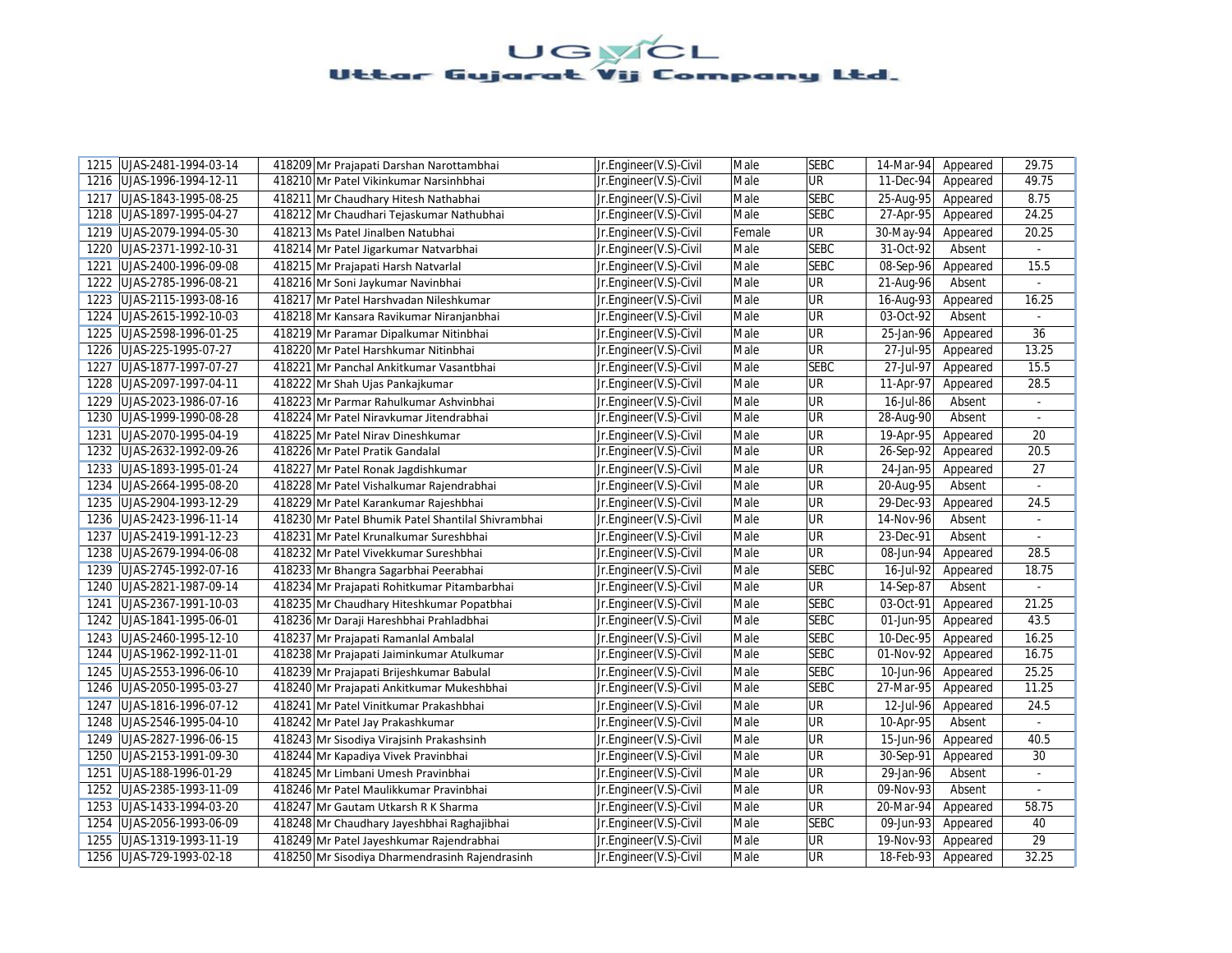| 1257 | UJAS-2109-1996-08-17 |        | 418251 Mr Patel Punitkumar Rajeshbhai      | Jr.Engineer(V.S)-Civil | Male   | <b>UR</b>   | 17-Aug-96 | Absent   | $\omega$       |
|------|----------------------|--------|--------------------------------------------|------------------------|--------|-------------|-----------|----------|----------------|
| 1258 | UJAS-2526-1995-10-16 |        | 418252 Mr Trivedi Naitik Rajeshbhai        | Jr.Engineer(V.S)-Civil | Male   | UR          | 16-Oct-95 | Appeared | 30.25          |
| 1259 | UJAS-2293-1993-04-08 |        | 418253 Mr Trivedi Kapilkumar Rajeshkumar   | Jr.Engineer(V.S)-Civil | Male   | UR          | 08-Apr-93 | Appeared | 22.75          |
| 1260 | UJAS-2549-1995-05-28 |        | 418254 Mr Shah Vatsal Rajeshkumar          | Jr.Engineer(V.S)-Civil | Male   | UR          | 28-May-95 | Absent   |                |
| 1261 | UJAS-2357-1994-07-14 |        | 418255 Mr Rajgor Govindbhai Jayrambhai     | Jr.Engineer(V.S)-Civil | Male   | <b>UR</b>   | 14-Jul-94 | Appeared | 37.75          |
| 1262 | UJAS-2560-1996-08-22 |        | 418256 Mr Chaudhary Hitesh Rajubhai        | Jr.Engineer(V.S)-Civil | Male   | <b>SEBC</b> | 22-Aug-96 | Appeared | 18.25          |
| 1263 | UJAS-1036-1992-09-21 |        | 418257 Mr Nayi Kuldeepkumar Ramabhai       | Jr.Engineer(V.S)-Civil | Male   | <b>SEBC</b> | 21-Sep-92 | Absent   | $\mathbb{Z}^2$ |
| 1264 | UJAS-865-1993-09-25  |        | 418258 Mr Prajapati Jigneshkumar Ramanbhai | Jr.Engineer(V.S)-Civil | Male   | <b>SEBC</b> | 25-Sep-93 | Appeared | 33.5           |
| 1265 | UJAS-1800-1993-11-27 |        | 418259 Mr Prajapati Nileshkumar Ramanbhai  | Jr.Engineer(V.S)-Civil | Male   | <b>SEBC</b> | 27-Nov-93 | Absent   |                |
| 1266 | UJAS-2169-1996-08-06 |        | 418260 Mr Kushava Niraj Ramcharansinh      | Jr.Engineer(V.S)-Civil | Male   | <b>UR</b>   | 06-Aug-96 | Appeared | 27             |
| 1267 | UJAS-2088-1997-08-22 |        | 418261 Mr Chaudhary Chandrakant Rameshbhai | Jr.Engineer(V.S)-Civil | Male   | <b>SEBC</b> | 22-Aug-97 | Absent   |                |
| 1268 | UJAS-540-1996-08-06  |        | 418262 Mr Prajapati Akshar Rameshbhai      | Jr.Engineer(V.S)-Civil | Male   | <b>SEBC</b> | 06-Aug-96 | Appeared | 30             |
| 1269 | UJAS-2307-1994-10-02 |        | 418263 Mr Prajapati Mayurkumar Rameshbhai  | Jr.Engineer(V.S)-Civil | Male   | <b>SEBC</b> | 02-Oct-94 | Absent   |                |
| 1270 | UJAS-1397-1996-07-10 |        | 418264 Ms Pranami Shraddha Rameshbhai      | Jr.Engineer(V.S)-Civil | Female | <b>UR</b>   | 10-Jul-96 | Appeared | 11.25          |
| 1271 | UJAS-2373-1996-01-20 |        | 418265 Mr Chaudhary Ashishkumar Ramjibhai  | Jr.Engineer(V.S)-Civil | Male   | <b>SEBC</b> | 20-Jan-96 | Appeared | 28             |
| 1272 | UJAS-2320-1995-07-25 |        | 418266 Mr Sindhav Kishanbhai Ranchhodbhai  | Jr.Engineer(V.S)-Civil | Male   | <b>SEBC</b> | 25-Jul-95 | Absent   | $\overline{a}$ |
| 1273 | UJAS-2321-1994-06-25 |        | 418267 Mr Rajput Tejendrasinh Ranjitsinh   | Jr.Engineer(V.S)-Civil | Male   | UR          | 25-Jun-94 | Absent   | $\omega$       |
| 1274 | UJAS-2095-1996-12-06 |        | 418268 Mr Patel Jigar Rasikbhai            | Jr.Engineer(V.S)-Civil | Male   | <b>UR</b>   | 06-Dec-96 | Appeared | 5              |
| 1275 | UJAS-1793-1997-06-24 |        | 418269 Mr Prajapati Himalay Rasiklal       | Jr.Engineer(V.S)-Civil | Male   | <b>SEBC</b> | 24-Jun-97 | Absent   | $\blacksquare$ |
| 1276 | UJAS-2121-1995-06-01 |        | 418270 Mr Rajput Gajabhai Rupaji           | Jr.Engineer(V.S)-Civil | Male   | <b>UR</b>   | 01-Jun-95 | Absent   |                |
| 1277 | UJAS-2096-1995-02-09 |        | 418271 Mr Thakkar Vimarshkumar Rupakkumar  | Jr.Engineer(V.S)-Civil | Male   | <b>UR</b>   | 09-Feb-95 | Absent   |                |
| 1278 | UJAS-2670-1996-11-22 |        | 418272 Mr Modi Darshan Sanjaybhai          | Jr.Engineer(V.S)-Civil | Male   | <b>SEBC</b> | 22-Nov-96 | Appeared | 19.75          |
| 1279 | UJAS-2647-1993-09-29 |        | 418273 Mr Chaudhary Savankumar Sardarbhai  | Jr.Engineer(V.S)-Civil | Male   | <b>SEBC</b> | 29-Sep-93 | Absent   | $\omega$       |
| 1280 | UJAS-2232-1997-06-27 |        | 418274 Ms Uplana Ramilaben Sardarbhai      | Jr.Engineer(V.S)-Civil | Female | <b>SEBC</b> | 27-Jun-97 | Absent   |                |
| 1281 | UJAS-185-1995-11-26  |        | 418275 Mr Vaghela Jayvirsinh Sardarsinh    | Jr.Engineer(V.S)-Civil | Male   | <b>UR</b>   | 26-Nov-95 | Appeared | 20.25          |
| 1282 | UJAS-796-1991-11-14  |        | 418276 Mr Patel Gunjankumar Shaileshbhai   | Jr.Engineer(V.S)-Civil | Male   | UR          | 14-Nov-91 | Absent   |                |
| 1283 | UJAS-1727-1995-05-08 |        | 418277 Mr Patel Harshkumar Shaileshbhai    | Jr.Engineer(V.S)-Civil | Male   | <b>UR</b>   | 08-May-95 | Appeared | 12.25          |
| 1284 | UJAS-1855-1996-04-13 |        | 418278 Mr Patel Jaykumar Shaileshbhai      | Jr.Engineer(V.S)-Civil | Male   | <b>UR</b>   | 13-Apr-96 | Absent   |                |
| 1285 | UJAS-2223-1996-09-30 |        | 418279 Ms Patel Anshuben Shaileshkumar     | Jr.Engineer(V.S)-Civil | Female | <b>UR</b>   | 30-Sep-96 | Appeared | 29.5           |
| 1286 | UJAS-2653-1996-07-06 |        | 418280 Mr Chaudhari Sachinkumar Shamalbhai | Jr.Engineer(V.S)-Civil | Male   | <b>SEBC</b> | 06-Jul-96 | Appeared | 17.75          |
| 1287 | UJAS-998-1996-08-04  |        | 418281 Mr Vankar Avinash Shamalbhai        | Jr.Engineer(V.S)-Civil | Male   | <b>UR</b>   | 04-Aug-96 | Appeared | 6.25           |
| 1288 | UJAS-1833-1995-12-13 |        | 418282 Mr Chauhan Manojkumar Shankarbhai   | Jr.Engineer(V.S)-Civil | Male   | <b>SEBC</b> | 13-Dec-95 | Appeared | 17.75          |
| 1289 | UJAS-2630-1996-04-22 |        | 418283 Mr Patel Vijaykumar Shankarlal      | Jr.Engineer(V.S)-Civil | Male   | <b>UR</b>   | 22-Apr-96 | Appeared | 20             |
| 1290 | UJAS-115-1996-08-09  |        | 418284 Mr Upadhyay Nisarg Sharadkumar      | Jr.Engineer(V.S)-Civil | Male   | UR          | 09-Aug-96 | Appeared | 19.5           |
| 1291 | UJAS-2168-1996-10-16 |        | 418285 Mr Makwana Rajesh Somabhai          | Jr.Engineer(V.S)-Civil | Male   | UR          | 16-Oct-96 | Appeared | 24.75          |
| 1292 | UJAS-2643-1993-02-22 |        | 418286 Mr Jadeja Sanjaykumar Surajmalsinh  | Jr.Engineer(V.S)-Civil | Male   | <b>SEBC</b> | 22-Feb-93 | Appeared | 34.75          |
| 1293 | UJAS-1900-1993-06-26 |        | 418287 Mr Limani Chirag Sureshbhai         | Jr.Engineer(V.S)-Civil | Male   | UR          | 26-Jun-93 | Absent   |                |
| 1294 | UJAS-1769-1993-05-20 |        | 418288 Mr Patel Anantkumar Sureshbhai      | Jr.Engineer(V.S)-Civil | Male   | <b>UR</b>   | 20-May-93 | Absent   |                |
| 1295 | UJAS-364-1995-01-17  |        | 418289 Mr Trivedi Hirenkumar Sureshbhai    | Jr.Engineer(V.S)-Civil | Male   | UR          | 17-Jan-95 | Appeared | 23.75          |
| 1296 | UJAS-2674-1993-02-07 |        | 418290 Mr Prajapati Brijeshkumar Sureshlal | Jr.Engineer(V.S)-Civil | Male   | <b>SEBC</b> | 07-Feb-93 | Absent   |                |
| 1297 | UJAS-1896-1994-03-21 | 418291 | Mr Panchal Rahulkumar Sureshbhai           | Jr.Engineer(V.S)-Civil | Male   | <b>SEBC</b> | 21-Mar-94 | Appeared | 1.25           |
| 1298 | UJAS-2019-1992-08-13 |        | 418292 Mr Gajjar Jigar Sureshkumar         | Jr.Engineer(V.S)-Civil | Male   | <b>SEBC</b> | 13-Aug-92 | Appeared | 12.5           |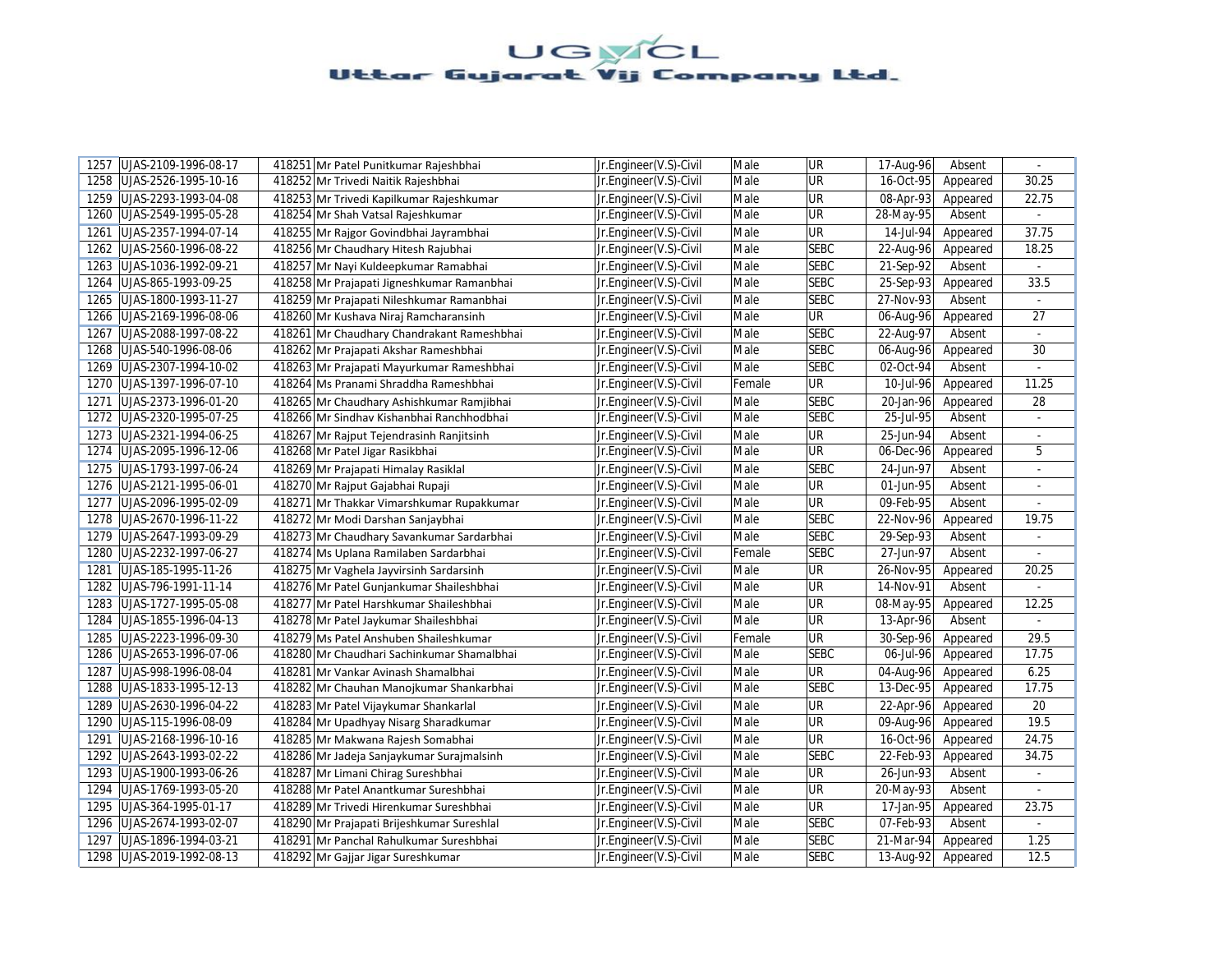| UJAS-2210-1997-06-01<br>1299 | 418293 Mr Suthar Rasikkumar Nanjibhai         | Jr.Engineer(V.S)-Civil | Male   | <b>SEBC</b> | 01-Jun-97 | Appeared | 31.75          |
|------------------------------|-----------------------------------------------|------------------------|--------|-------------|-----------|----------|----------------|
| UJAS-2728-1996-08-08<br>1300 | 418294 Mr Chaudhary Vijaybhai Tejaji          | Jr.Engineer(V.S)-Civil | Male   | <b>SEBC</b> | 08-Aug-96 | Appeared | 12.5           |
| 1301<br>UJAS-2780-1993-01-22 | 418295 Mr Valagot Dineshkumar Hirjibhai       | Jr.Engineer(V.S)-Civil | Male   | <b>SEBC</b> | 22-Jan-93 | Absent   | $\omega$       |
| UJAS-547-1997-02-07<br>1302  | 418296 Mr Davda Jaydip Vallabhdas             | Jr.Engineer(V.S)-Civil | Male   | UR          | 07-Feb-97 | Appeared | 16.75          |
| UJAS-2825-1996-08-15<br>1303 | 418297 Mr Chauhan Maheshkumar Vasantlal       | Jr.Engineer(V.S)-Civil | Male   | <b>SEBC</b> | 15-Aug-96 | Appeared | 19.5           |
| 1304<br>UJAS-2057-1992-10-09 | 418298 Mr Patel Sanketkumar Velabhai          | Jr.Engineer(V.S)-Civil | Male   | UR          | 09-Oct-92 | Absent   |                |
| 1305<br>UJAS-1963-1995-03-21 | 418299 Ms Chaudhary Alpaben Raghajibhai       | Jr.Engineer(V.S)-Civil | Female | <b>UR</b>   | 21-Mar-95 | Appeared | 19.25          |
| 1306<br>UJAS-1762-1996-12-14 | 418300 Mr Patel Jay Vijaykumar                | Jr.Engineer(V.S)-Civil | Male   | UR          | 14-Dec-96 | Absent   |                |
| 1307<br>UJAS-1274-1995-02-20 | 418301 Ms Mehta Riya Vijaykumar               | Jr.Engineer(V.S)-Civil | Female | UR          | 20-Feb-95 | Absent   | ÷.             |
| 1308<br>UJAS-440-1995-01-01  | 418302 Mr Soni Dhyan Vijaykumar               | Jr.Engineer(V.S)-Civil | Male   | UR          | 01-Jan-95 | Appeared | 17.25          |
| 1309<br>UJAS-253-1991-12-01  | 418303 Mr Patel Pratikkumar Vikrambhai        | Jr.Engineer(V.S)-Civil | Male   | UR          | 01-Dec-91 | Appeared | 67.5           |
| 1310<br>UJAS-2762-1995-08-23 | 418304 Mr Barot Piyushkumar Vinodbhai         | Jr.Engineer(V.S)-Civil | Male   | <b>SEBC</b> | 23-Aug-95 | Absent   | $\mathcal{L}$  |
| 1311<br>UJAS-2446-1990-02-17 | 418305 Mr Parmar Rajnikant Vinodbhai          | Jr.Engineer(V.S)-Civil | Male   | UR          | 17-Feb-90 | Appeared | 26.75          |
| 1312<br>UJAS-2657-1994-09-22 | 418306 Mr Patel Akshaybhai Vinodbhai          | Jr.Engineer(V.S)-Civil | Male   | UR          | 22-Sep-94 | Appeared | 23.5           |
| 1313 UJAS-2271-1996-07-22    | 418307 Mr Patel Parth Vinodbhai               | Jr.Engineer(V.S)-Civil | Male   | UR          | 22-Jul-96 | Absent   |                |
| 1314<br>UJAS-2742-1994-10-15 | 418308 Mr Prajapati Smitkumar Vinodbhai       | Jr.Engineer(V.S)-Civil | Male   | <b>SEBC</b> | 15-Oct-94 | Absent   | ÷.             |
| UJAS-1849-1993-04-15<br>1315 | 418309 Mr Patel Jaymin Vinodkumar             | Jr.Engineer(V.S)-Civil | Male   | <b>UR</b>   | 15-Apr-93 | Appeared | 32             |
| UJAS-2080-1993-04-25<br>1316 | 418310 Mr Patel Brijkumar Vinubhai            | Jr.Engineer(V.S)-Civil | Male   | UR          | 25-Apr-93 | Absent   | $\blacksquare$ |
| UJAS-1196-1991-07-21<br>1317 | 418311 Mr Desai Nisargkumar Virambhai         | Jr.Engineer(V.S)-Civil | Male   | UR          | 21-Jul-91 | Absent   |                |
| 1318<br>UJAS-2117-1994-03-11 | 418312 Mr Chaudhari Shaileshkumar Virsangbhai | Jr.Engineer(V.S)-Civil | Male   | <b>SEBC</b> | 11-Mar-94 | Absent   | $\overline{a}$ |
| UJAS-2356-1996-02-28<br>1319 | 418313 Ms Patel Krupaben Vishnubhai           | Jr.Engineer(V.S)-Civil | Female | UR          | 28-Feb-96 | Appeared | 22.5           |
| 1320<br>UJAS-2680-1995-01-10 | 418314 Mr Bhavsar Akash Yogeshkumar           | Jr.Engineer(V.S)-Civil | Male   | UR          | 10-Jan-95 | Appeared | 27.5           |
| UJAS-2517-1990-05-27<br>1321 | 418315 Mr Prajapati Keyur Yogeshkumar         | Jr.Engineer(V.S)-Civil | Male   | <b>SEBC</b> | 27-May-90 | Absent   | ÷.             |
| 1322<br>UJAS-2204-1995-10-21 | 419505 Mr Pattani Meet Allkeshbhai            | Jr.Engineer(V.S)-Civil | Male   | UR          | 21-Oct-95 | Appeared | 28.75          |
| 1323<br>UJAS-2505-1992-10-15 | 419506 Mr Raval Vyom Amitbhai                 | Jr.Engineer(V.S)-Civil | Male   | UR          | 15-Oct-92 | Absent   | $\omega$       |
| 1324<br>UJAS-1982-1996-10-13 | 419507 Ms Oza Ridhdhi Amitbhai                | Jr.Engineer(V.S)-Civil | Female | UR          | 13-Oct-96 | Absent   | $\omega$       |
| UJAS-1233-1997-05-04<br>1325 | 419508 Mr Baraiya Ghanshyambhai Amrutbhai     | Jr.Engineer(V.S)-Civil | Male   | <b>SEBC</b> | 04-May-97 | Appeared | 27.5           |
| 1326 UJAS-1470-1996-06-01    | 419509 Mr Nathani Nayan Amrutlal              | Jr.Engineer(V.S)-Civil | Male   | UR          | 01-Jun-96 | Absent   |                |
| UJAS-2685-1995-09-07<br>1327 | 419510 Mr Vamja Jaydeep Amrutlal              | Jr.Engineer(V.S)-Civil | Male   | <b>SEBC</b> | 07-Sep-95 | Appeared | 26.5           |
| 1328<br>UJAS-1477-1997-02-14 | 419511 Ms Kazi Mehvish Arshadhusain           | Jr.Engineer(V.S)-Civil | Female | UR          | 14-Feb-97 | Appeared | 42.75          |
| 1329<br>UJAS-1285-1990-06-01 | 419512 Mr Sharma Shashank Sharma Arun Sharma  | Jr.Engineer(V.S)-Civil | Male   | UR          | 01-Jun-90 | Absent   |                |
| 1330<br>UJAS-317-1996-09-22  | 419513 Mr Makwana Bhaveshkumar Arvindbhai     | Jr.Engineer(V.S)-Civil | Male   | UR          | 22-Sep-96 | Appeared | 18             |
| 1331<br>UJAS-2259-1995-07-11 | 419514 Mr Gohil Dharmeshkumar Ashokbhai       | Jr.Engineer(V.S)-Civil | Male   | <b>SEBC</b> | 11-Jul-95 | Absent   |                |
| 1332<br>UJAS-2736-1995-01-04 | 419515 Mr Gohil Jay Ashokbhai                 | Jr.Engineer(V.S)-Civil | Male   | <b>SEBC</b> | 04-Jan-95 | Appeared | 17.75          |
| 1333<br>UJAS-2270-1996-12-08 | 419516 Ms Dhoriya Rakshaben Ashokbhai         | Jr.Engineer(V.S)-Civil | Female | <b>SEBC</b> | 08-Dec-96 | Appeared | 2.75           |
| 1334<br>UJAS-2666-1990-05-04 | 419517 Mr B Ajesh Raju                        | Jr.Engineer(V.S)-Civil | Male   | UR          | 04-May-90 | Absent   | $\omega$       |
| 1335<br>UJAS-2509-1993-11-20 | 419518 Mr Lata Jagatsinh Babubhai             | Jr.Engineer(V.S)-Civil | Male   | <b>ST</b>   | 20-Nov-93 | Appeared | 14             |
| 1336<br>UJAS-1847-1993-02-07 | 419519 Mr Patel Hiren Babubhai                | Jr.Engineer(V.S)-Civil | Male   | UR          | 07-Feb-93 | Absent   | $\omega$       |
| 1337<br>UJAS-2523-1995-12-01 | 419520 Mr Jadeja Divyarajsinh Baldevsinh      | Jr.Engineer(V.S)-Civil | Male   | UR          | 01-Dec-95 | Appeared | 22.5           |
| 1338<br>UJAS-1851-1994-05-03 | 419521 Ms Pathak Khyati Balkrushnabhai        | Jr.Engineer(V.S)-Civil | Female | UR          | 03-May-94 | Absent   | $\mathcal{L}$  |
| 1339<br>UJAS-2403-1996-07-17 | 419522 Mr Shah Hardik Bhadreshbhai            | Jr.Engineer(V.S)-Civil | Male   | UR          | 17-Jul-96 | Appeared | 21.75          |
| 1340<br>UJAS-1924-1996-06-15 | 419523 Mr Joshi Viral Bhalchandrabhai         | Jr.Engineer(V.S)-Civil | Male   | UR          | 15-Jun-96 | Appeared | 22.25          |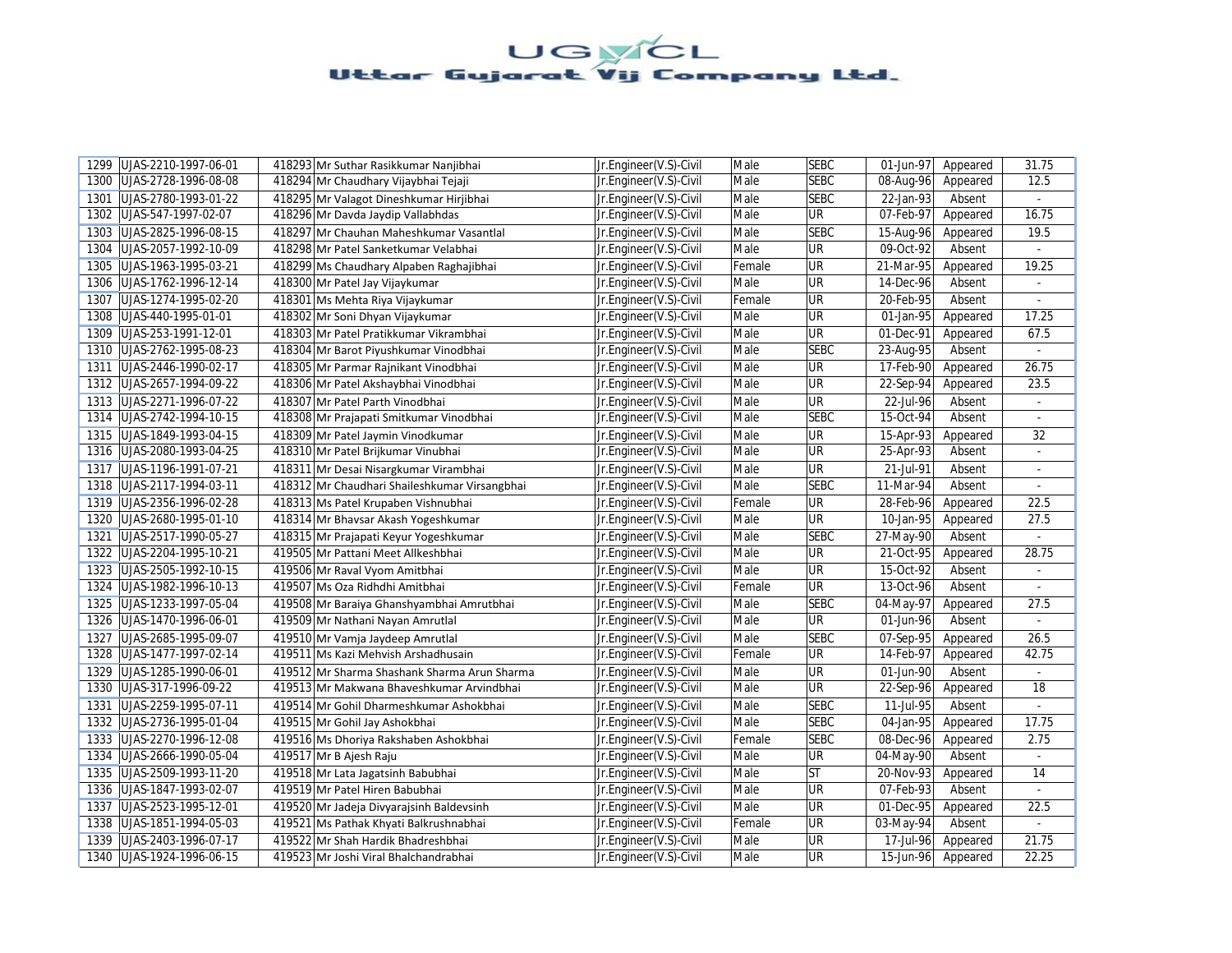| UJAS-2711-1996-04-03<br>1341 | 419524 Mr Chhaiya Hardeep Bhanubhai           | Jr.Engineer(V.S)-Civil | Male   | <b>SEBC</b>              | 03-Apr-96<br>Absent     | ÷              |
|------------------------------|-----------------------------------------------|------------------------|--------|--------------------------|-------------------------|----------------|
| UJAS-1805-1996-06-25<br>1342 | 419525 Mr Chauhan Paresh Bharatbhai           | Jr.Engineer(V.S)-Civil | Male   | UR                       | 25-Jun-96<br>Absent     |                |
| 1343<br>UJAS-2810-1991-07-14 | 419526 Mr Patel Karankumar Bharatbhai         | Jr.Engineer(V.S)-Civil | Male   | UR                       | 14-Jul-91<br>Absent     | $\omega$       |
| UJAS-1549-1993-05-16<br>1344 | 419527 Mr Prajapati Snehal Bharatbhai         | Jr.Engineer(V.S)-Civil | Male   | <b>SEBC</b>              | 16-May-93<br>Absent     |                |
| UJAS-2253-1995-10-02<br>1345 | 419528 Mr Solanki Jaykumar Bharatbhai         | Jr.Engineer(V.S)-Civil | Male   | <b>SEBC</b>              | 02-Oct-95<br>Absent     | $\blacksquare$ |
| 1346<br>UJAS-2640-1995-09-08 | 419529 Mr Trivedi Soham Bharatbhai            | Jr.Engineer(V.S)-Civil | Male   | UR                       | 08-Sep-95<br>Absent     |                |
| UJAS-2278-1996-12-24<br>1347 | 419530 Ms Khokhani Kruti Bharatkumar          | Jr.Engineer(V.S)-Civil | Female | <b>UR</b>                | 24-Dec-96<br>Appeared   | 28.25          |
| 1348 UJAS-2368-1992-10-25    | 419531 Mr Bhalala Parash Bhikhabhai           | Jr.Engineer(V.S)-Civil | Male   | <b>UR</b>                | $25-Oct-92$<br>Appeared | 10             |
| 1349 UJAS-1730-1994-05-13    | 419532 Mr Dangar Kuldeep Bipinbhai            | Jr.Engineer(V.S)-Civil | Male   | <b>SEBC</b>              | 13-May-94<br>Appeared   | 39.25          |
| UJAS-2053-1991-07-01<br>1350 | 419533 Mr Maheshwari Hiren Brijmalbhai        | Jr.Engineer(V.S)-Civil | Male   | UR                       | 01-Jul-91<br>Absent     |                |
| UJAS-1393-1995-09-09<br>1351 | 419534 Mr Nandani Shyamal Chandubhai          | Jr.Engineer(V.S)-Civil | Male   | <b>UR</b>                | 09-Sep-95<br>Appeared   | 28.5           |
| 1352<br>UJAS-1434-1993-10-16 | 419535 Mr Pokal Sagar Chandubhai              | Jr.Engineer(V.S)-Civil | Male   | UR                       | 16-Oct-93<br>Absent     | ä,             |
| 1353<br>UJAS-2139-1996-08-16 | 419536 Ms Sondarava Mamata Chandulal          | Jr.Engineer(V.S)-Civil | Female | <b>UR</b>                | 16-Aug-96<br>Appeared   | 22.75          |
| 1354<br>UJAS-1437-1997-04-13 | 419537 Mr Bhojani Keval Chetankumar           | Jr.Engineer(V.S)-Civil | Male   | UR                       | 13-Apr-97<br>Appeared   | 32             |
| 1355   UJAS-1837-1993-06-24  | 419538 Mr Pandya Dilipkumar Dayaljibhai       | Jr.Engineer(V.S)-Civil | Male   | <b>UR</b>                | 24-Jun-93<br>Appeared   | 33.25          |
| 1356<br>UJAS-2266-1991-10-20 | 419539 Mr Mehta Dhruvkumar Deepakbhai         | Jr.Engineer(V.S)-Civil | Male   | UR                       | 20-Oct-91<br>Absent     | ÷.             |
| 1357<br>UJAS-1700-1994-09-12 | 419540 Mr Trivedi Nil Deepakbhai              | Jr.Engineer(V.S)-Civil | Male   | UR                       | 12-Sep-94<br>Absent     | $\blacksquare$ |
| UJAS-1259-1997-09-03<br>1358 | 419541 Mr Gohil Adityaraj Dharmendrasinh      | Jr.Engineer(V.S)-Civil | Male   | UR                       | 03-Sep-97<br>Absent     | $\blacksquare$ |
| 1359<br>UJAS-1882-1996-07-22 | 419542 Mr Shah Prashil Dhrumanbhai            | Jr.Engineer(V.S)-Civil | Male   | $\overline{\mathsf{UR}}$ | 22-Jul-96<br>Appeared   | 19.5           |
| UJAS-1792-1996-08-31<br>1360 | 419543 Mr Hadvani Kamlesh Dhudabhai           | Jr.Engineer(V.S)-Civil | Male   | <b>SEBC</b>              | 31-Aug-96<br>Absent     |                |
| UJAS-1511-1996-06-22<br>1361 | 419544 Mr Dangar Maulik Dilipbhai             | Jr.Engineer(V.S)-Civil | Male   | <b>SEBC</b>              | 22-Jun-96<br>Appeared   | 18             |
| 1362<br>UJAS-2316-1993-03-30 | 419545 Mr Khorasia Krunal Dilipbhai           | Jr.Engineer(V.S)-Civil | Male   | <b>SEBC</b>              | 30-Mar-93<br>Appeared   | 19.25          |
| 1363<br>UJAS-2032-1997-04-01 | 419546 Mr Zala Mayankkumar Dilipkumar         | Jr.Engineer(V.S)-Civil | Male   | <b>SEBC</b>              | 01-Apr-97<br>Absent     | $\sim$         |
| 1364<br>UJAS-2384-1995-12-13 | 419547 Mr Dodiya Malaykumar Dineshbhai        | Jr.Engineer(V.S)-Civil | Male   | <b>SEBC</b>              | 13-Dec-95<br>Appeared   | 13.5           |
| 1365<br>UJAS-2649-1996-08-05 | 419548 Mr Koradiya Hardikkumar Dineshbhai     | Jr.Engineer(V.S)-Civil | Male   | <b>UR</b>                | 05-Aug-96<br>Absent     | $\overline{a}$ |
| UJAS-2729-1993-02-01<br>1366 | 419549 Mr Rathod Ashish Dineshbhai            | Jr.Engineer(V.S)-Civil | Male   | <b>SEBC</b>              | 01-Feb-93<br>Appeared   | 16.25          |
| UJAS-2532-1993-03-18<br>1367 | 419550 Mr Gohel Jay Dineshbhai                | Jr.Engineer(V.S)-Civil | Male   | <b>SEBC</b>              | 18-Mar-93<br>Appeared   | 37.75          |
| 1368<br>UJAS-1548-1994-05-24 | 419551 Mr Solanki Vijaykumar Dudabhai         | Jr.Engineer(V.S)-Civil | Male   | <b>UR</b>                | 24-May-94<br>Appeared   | 29             |
| 1369<br>UJAS-1725-1997-02-27 | 419552 Mr Parmar Parbat Gangabhai             | Jr.Engineer(V.S)-Civil | Male   | <b>SEBC</b>              | 27-Feb-97<br>Absent     |                |
| 1370<br>UJAS-1562-1995-03-01 | 419553 Mr Kalasariya Sagar Ghanshyambhai      | Jr.Engineer(V.S)-Civil | Male   | UR                       | 01-Mar-95<br>Appeared   | 38.5           |
| 1371<br>UJAS-1448-1996-01-01 | 419554 Mr Padhiyar Tirthraisinh Ghanshyamsinh | Jr.Engineer(V.S)-Civil | Male   | <b>SEBC</b>              | 01-Jan-96<br>Appeared   | 11.5           |
| 1372<br>UJAS-2600-1995-06-14 | 419555 Ms Solanki Shruti Girishbhai           | Jr.Engineer(V.S)-Civil | Female | <b>UR</b>                | 14-Jun-95<br>Appeared   | 36.75          |
| UJAS-2795-1997-09-21<br>1373 | 419556 Mr Joshi Viralkumar Gopalbhai          | Jr.Engineer(V.S)-Civil | Male   | <b>SEBC</b>              | 21-Sep-97<br>Appeared   | 27             |
| 1374<br>UJAS-2149-1997-06-25 | 419557 Mr Kacha Sidhdharth Gunvantray         | Jr.Engineer(V.S)-Civil | Male   | UR                       | 25-Jun-97<br>Appeared   | 12.25          |
| 1375<br>UJAS-2013-1996-11-10 | 419558 Mr Bhutiya Ranjeet Hardasbhai          | Jr.Engineer(V.S)-Civil | Male   | <b>SEBC</b>              | 10-Nov-96<br>Appeared   | 28             |
| 1376<br>UJAS-1620-1995-09-05 | 419559 Mr Prajapati Dhavalkumar Harilal       | Jr.Engineer(V.S)-Civil | Male   | <b>SEBC</b>              | 05-Sep-95<br>Appeared   | 21.75          |
| UJAS-1827-1997-07-08<br>1377 | 419560 Mr Varan Mohit Harjibhai               | Jr.Engineer(V.S)-Civil | Male   | $\overline{\mathsf{UR}}$ | 08-Jul-97<br>Appeared   | 22             |
| 1378<br>UJAS-2199-1991-10-30 | 419561 Mr Jadav Hiteshkumar Harshadbhai       | Jr.Engineer(V.S)-Civil | Male   | <b>SEBC</b>              | 30-Oct-91<br>Absent     | ÷.             |
| 1379<br>UJAS-2329-1997-02-17 | 419562 Mr Patel Mohit Harshadrai              | Jr.Engineer(V.S)-Civil | Male   | UR                       | 17-Feb-97<br>Appeared   | 29.75          |
| UJAS-2277-1995-07-29<br>1380 | 419563 Mr Sojitra Milankumar Harsukhbhai      | Jr.Engineer(V.S)-Civil | Male   | <b>UR</b>                | 29-Jul-95<br>Absent     |                |
| 1381<br>UJAS-1947-1989-09-05 | 419564 Mr Rathod Pareshbhai Hasmukhbhai       | Jr.Engineer(V.S)-Civil | Male   | <b>SEBC</b>              | 05-Sep-89<br>Absent     | $\omega$       |
| 1382   UJAS-1257-1993-10-28  | 419565 Mr Javiya Darshitkumar Himmatlal       | Jr.Engineer(V.S)-Civil | Male   | UR                       | 28-Oct-93<br>Absent     |                |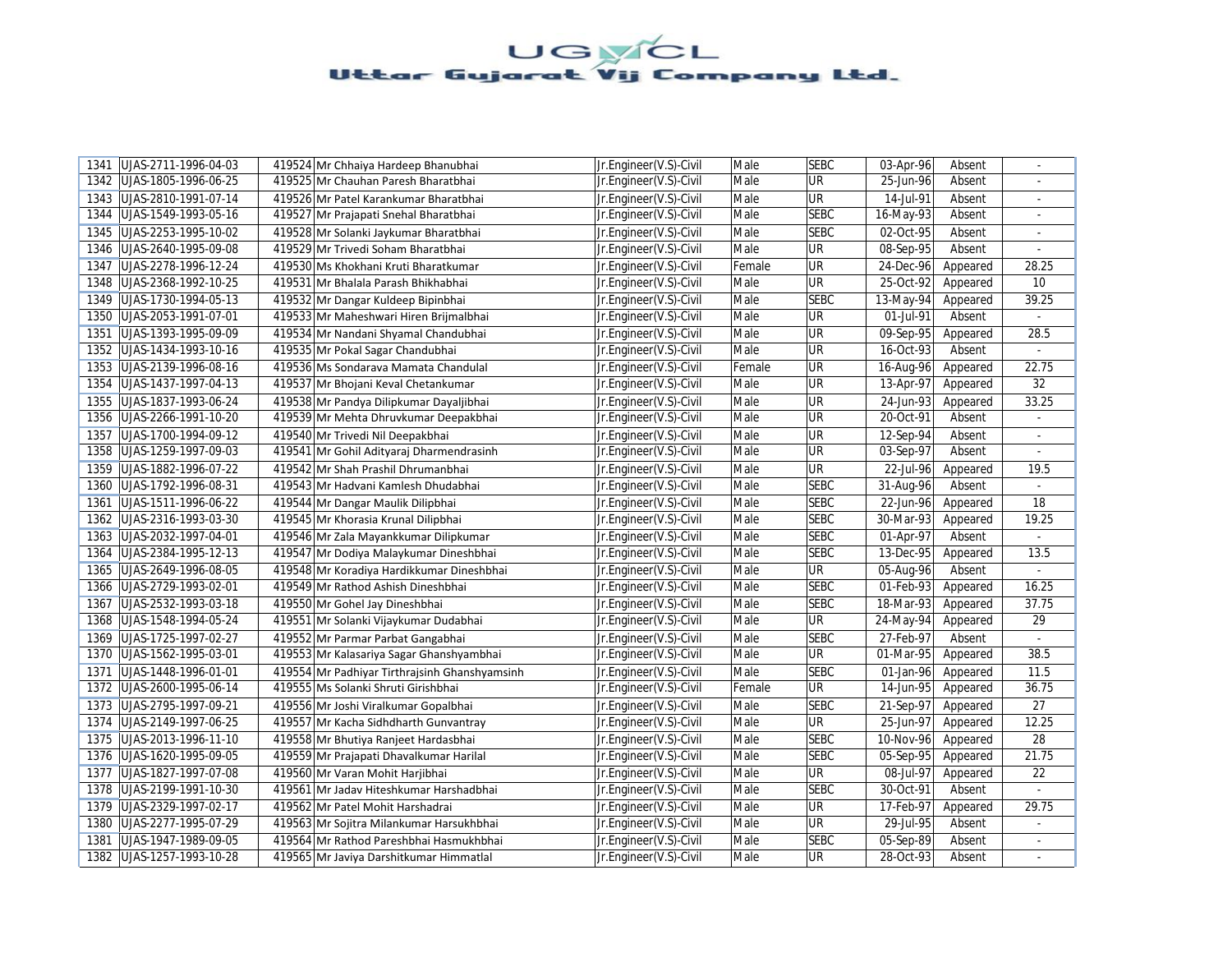| UJAS-1685-1992-01-11<br>1383 | 419566 Mr Kunpara Divyesh Hiralal               | Jr.Engineer(V.S)-Civil | Male | <b>SEBC</b> | 11-Jan-92<br>Appeared   | 30             |
|------------------------------|-------------------------------------------------|------------------------|------|-------------|-------------------------|----------------|
| UJAS-1782-1997-03-20<br>1384 | 419567 Mr Anant Himanshu Hitendrabhai           | Jr.Engineer(V.S)-Civil | Male | <b>SEBC</b> | 20-Mar-97<br>Appeared   | 31.25          |
| 1385<br>UJAS-1468-1991-10-02 | 419568 Mr Nagori Ramiz Imtiyaz                  | Jr.Engineer(V.S)-Civil | Male | UR          | 02-Oct-91<br>Appeared   | 18.75          |
| UJAS-2317-1992-06-05<br>1386 | 419569 Mr Saini Amit Ishwar                     | Jr.Engineer(V.S)-Civil | Male | UR          | 05-Jun-92<br>Absent     |                |
| 1387<br>UJAS-2366-1996-09-03 | 419570 Mr Trambadiya Brij Jagadishbhai          | Jr.Engineer(V.S)-Civil | Male | <b>UR</b>   | 03-Sep-96<br>Absent     | $\blacksquare$ |
| 1388<br>UJAS-1377-1997-05-12 | 419571 Mr Maheta Hardik Jagdishbhai             | Jr.Engineer(V.S)-Civil | Male | <b>SEBC</b> | 12-May-97<br>Appeared   | 20             |
| UJAS-1547-1996-11-02<br>1389 | 419572 Mr Punani Hardik Jagdishbhai             | Jr.Engineer(V.S)-Civil | Male | <b>SEBC</b> | 02-Nov-96<br>Absent     | $\mathbb{Z}^2$ |
| 1390<br>UJAS-2405-1996-12-29 | 419573 Mr Godhaniya Ajay Jalabhai               | Jr.Engineer(V.S)-Civil | Male | <b>SEBC</b> | 29-Dec-96<br>Appeared   | 6.5            |
| UJAS-1441-1991-05-29<br>1391 | 419574 Mr Parmar Yuvraisinh Jasvantsinh         | Jr.Engineer(V.S)-Civil | Male | <b>UR</b>   | 29-May-91<br>Absent     |                |
| UJAS-1252-1997-08-06<br>1392 | 419575 Mr Mehta Mihirkumar Jatinbhai            | Jr.Engineer(V.S)-Civil | Male | UR          | 06-Aug-97<br>Appeared   | 23.5           |
| UJAS-2671-1990-02-22<br>1393 | 419576 Mr Limbani Jaimin Jayantilal             | Jr.Engineer(V.S)-Civil | Male | UR          | 22-Feb-90<br>Absent     |                |
| 1394<br>UJAS-2593-1996-04-09 | 419577 Mr Gohel Nirav Jayprakashbhai            | Jr.Engineer(V.S)-Civil | Male | <b>SEBC</b> | 09-Apr-96<br>Appeared   | 27.5           |
| UJAS-1946-1995-09-15<br>1395 | 419578 Mr Akbari Hardikkumar Jaysukhbhai        | Jr.Engineer(V.S)-Civil | Male | UR          | 15-Sep-95<br>Absent     | $\blacksquare$ |
| 1396<br>UJAS-2813-1994-03-15 | 419579 Mr Joshi Chinmay Yogeshkumar             | Jr.Engineer(V.S)-Civil | Male | UR          | 15-Mar-94<br>Absent     | ÷              |
| 1397<br>UJAS-2233-1994-07-05 | 419580 Mr Jaiswar Rahul Kamleshbhai             | Jr.Engineer(V.S)-Civil | Male | <b>UR</b>   | 05-Jul-94<br>Absent     |                |
| 1398<br>UJAS-1739-1995-06-26 | 419581 Mr Chitroda Ketan Kanjibha               | Jr.Engineer(V.S)-Civil | Male | <b>SEBC</b> | 26-Jun-95<br>Appeared   | 16             |
| 1399<br>UJAS-2486-1997-05-14 | 419582 Mr Solanki Viraj Karanbhai               | Jr.Engineer(V.S)-Civil | Male | <b>SEBC</b> | 14-May-97<br>Appeared   | 22             |
| 1400<br>UJAS-2576-1997-04-20 | 419583 Mr Ratadiya Arajan Karashan              | Jr.Engineer(V.S)-Civil | Male | <b>SEBC</b> | 20-Apr-97<br>Absent     | ÷.             |
| UJAS-924-1995-07-12<br>1401  | 419584 Mr Dabhi Dharmesh Karshanbhai            | Jr.Engineer(V.S)-Civil | Male | <b>SEBC</b> | 12-Jul-95<br>Appeared   | 22.5           |
| UJAS-1688-1995-06-20<br>1402 | 419585 Mr Katariya Darshankumar Danabhai        | Jr.Engineer(V.S)-Civil | Male | <b>SEBC</b> | 20-Jun-95<br>Appeared   | 21.25          |
| 1403<br>UJAS-490-1996-08-02  | 419586 Mr Khandla Chetanbhai Khodidas           | Jr.Engineer(V.S)-Civil | Male | <b>SEBC</b> | 02-Aug-96<br>Appeared   | 30.25          |
| 1404<br>UJAS-1766-1986-12-30 | 419587 Mr Majithiya Dhruv Kiritbhai             | Jr.Engineer(V.S)-Civil | Male | <b>SEBC</b> | 30-Dec-86<br>Absent     |                |
| 1405<br>UJAS-1260-1991-07-23 | 419588 Mr Vaghadia Bhavin Kishorbhai            | Jr.Engineer(V.S)-Civil | Male | <b>SEBC</b> | 23-Jul-91<br>Appeared   | 25             |
| 1406<br>UJAS-457-1997-01-20  | 419589 Mr Jadeja Vishvadeepsinh Krushnasinh     | Jr.Engineer(V.S)-Civil | Male | <b>UR</b>   | 20-Jan-97<br>Appeared   | 30.25          |
| 1407<br>UJAS-1848-1990-03-21 | 419590 Mr Boda Jignesh Lavjibhai                | Jr.Engineer(V.S)-Civil | Male | <b>UR</b>   | 21-Mar-90<br>Appeared   | 24.5           |
| UJAS-2351-1995-11-09<br>1408 | 419591 Mr Parmar Umeshbhai Mahadevbhai          | Jr.Engineer(V.S)-Civil | Male | <b>SEBC</b> | 09-Nov-95<br>Appeared   | 34.5           |
| UJAS-2043-1995-06-04<br>1409 | 419592 Mr Sandhi Sama Mahamad Akib Mahamad Amin | Jr.Engineer(V.S)-Civil | Male | <b>SEBC</b> | 04-Jun-95<br>Appeared   | 23.5           |
| UJAS-2242-1997-08-02<br>1410 | 419593 Mr Makwana Hardik Mahendrabhai           | Jr.Engineer(V.S)-Civil | Male | <b>UR</b>   | 02-Aug-97<br>Appeared   | 27             |
| UJAS-1606-1996-10-06<br>1411 | 419594 Mr Zala Siddhrajsinh Mahendrasinh        | Jr.Engineer(V.S)-Civil | Male | <b>UR</b>   | 06-Oct-96<br>Appeared   | 27.5           |
| UJAS-1520-1997-09-19<br>1412 | 419595 Mr Bhavnani Lakhan Maheshbhai            | Jr.Engineer(V.S)-Civil | Male | UR          | 19-Sep-97<br>Appeared   | 44.5           |
| 1413<br>UJAS-1796-1991-12-17 | 419596 Mr Patel Akashkumar Maheshbhai           | Jr.Engineer(V.S)-Civil | Male | UR          | 17-Dec-91<br>Absent     | $\blacksquare$ |
| 1414<br>UJAS-2324-1993-05-06 | 419597 Mr Makwana Rasikkumar Vinubhai           | Jr.Engineer(V.S)-Civil | Male | <b>SEBC</b> | 06-May-93<br>Absent     | ÷              |
| UJAS-1835-1995-08-24<br>1415 | 419598 Mr Makwana Haresh Manilal                | Jr.Engineer(V.S)-Civil | Male | <b>SEBC</b> | 24-Aug-95<br>Absent     |                |
| 1416<br>UJAS-1583-1995-06-10 | 419599 Mr Bhadaraka Rajdipkumar Manjibhai       | Jr.Engineer(V.S)-Civil | Male | <b>SEBC</b> | 10-Jun-95<br>Appeared   | 39.75          |
| UJAS-1993-1995-10-14<br>1417 | 419600 Mr Metra Karankumar Menandbhai           | Jr.Engineer(V.S)-Civil | Male | <b>SEBC</b> | 14-Oct-95<br>Appeared   | 38.75          |
| UJAS-1424-1992-11-23<br>1418 | 419601 Mr Gamit Harnish Mohansing               | Jr.Engineer(V.S)-Civil | Male | <b>ST</b>   | $23-Nov-92$<br>Appeared | 21.5           |
| UJAS-2454-1992-07-23<br>1419 | 419602 Mr Gediya Abhay Mukeshbhai               | Jr.Engineer(V.S)-Civil | Male | <b>SEBC</b> | 23-Jul-92<br>Appeared   | 15.5           |
| 1420<br>UJAS-2606-1997-03-17 | 419603 Mr Najwani Kunal Narendra                | Jr.Engineer(V.S)-Civil | Male | <b>UR</b>   | 17-Mar-97<br>Appeared   | 19.5           |
| UJAS-2090-1996-11-30<br>1421 | 419604 Mr Vagadiya Hardik Narendrabhai          | Jr.Engineer(V.S)-Civil | Male | UR          | 30-Nov-96<br>Appeared   | 13.75          |
| UJAS-1595-1996-03-11<br>1422 | 419605 Mr Isadra Nimeshkumar Nareshkumar        | Jr.Engineer(V.S)-Civil | Male | <b>SEBC</b> | 11-Mar-96<br>Absent     |                |
| 1423<br>UJAS-1760-1994-02-13 | 419606 Mr Bhatu Shailesh Nathabhai              | Jr.Engineer(V.S)-Civil | Male | <b>SEBC</b> | 13-Feb-94<br>Absent     | $\omega$       |
| 1424   UJAS-2620-1996-11-27  | 419607 Mr Shiroya Kalpeshkumar Nitinbhai        | Jr.Engineer(V.S)-Civil | Male | UR          | 27-Nov-96<br>Appeared   | 30             |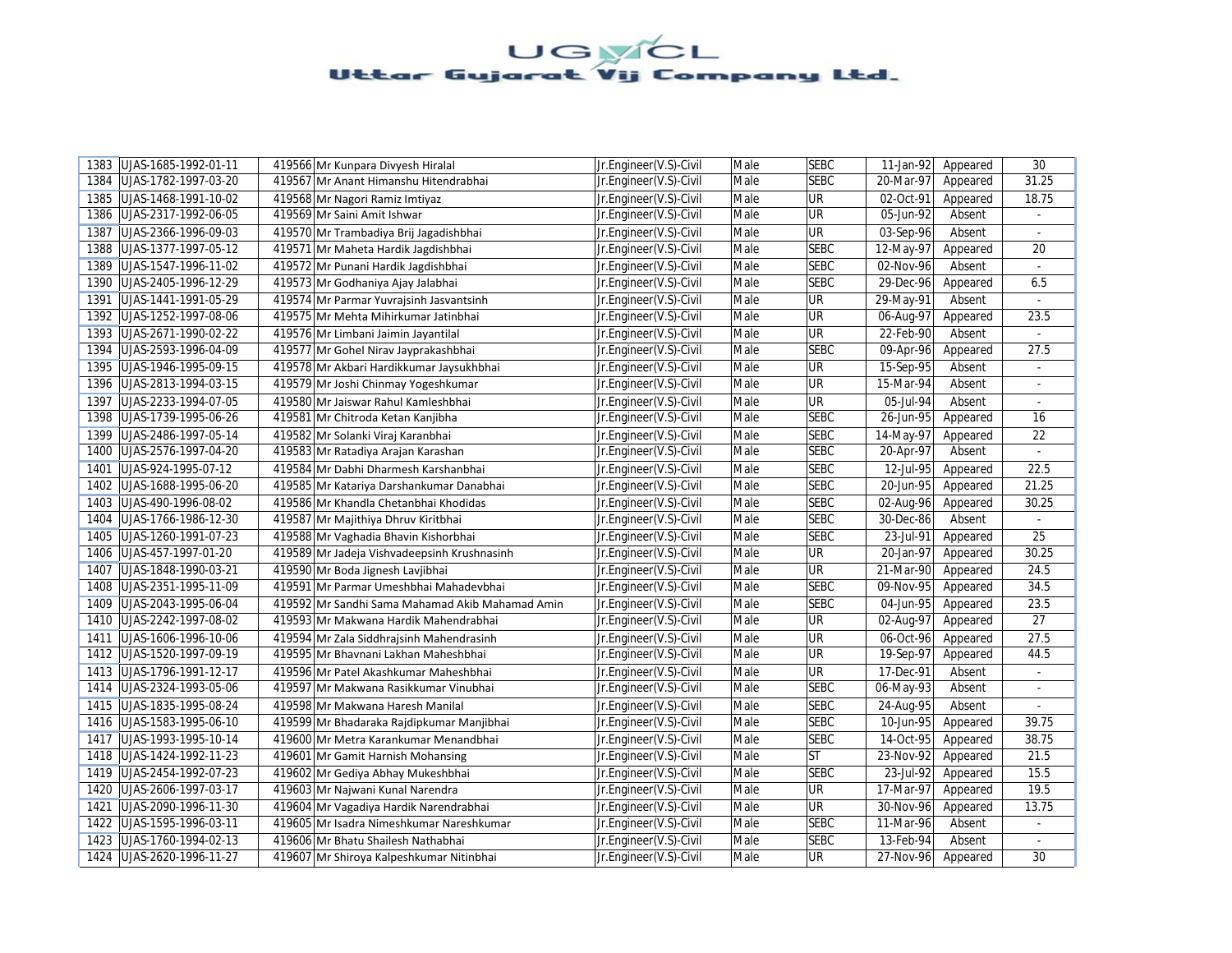| UJAS-2700-1992-06-02<br>1425 | 419608 Mr Mathakiya Ilyasmohyudin Nurmamad    | Jr.Engineer(V.S)-Civil | Male   | <b>UR</b>   | 02-Jun-92               | Absent   |                          |
|------------------------------|-----------------------------------------------|------------------------|--------|-------------|-------------------------|----------|--------------------------|
| UJAS-2746-1993-12-16<br>1426 | 419609 Mr Ravliya Raju Parbat                 | Jr.Engineer(V.S)-Civil | Male   | <b>SEBC</b> | 16-Dec-93               | Appeared | 27.75                    |
| 1427<br>UJAS-2783-1994-10-24 | 419610 Mr Pandya Viral Pareshkumar            | Jr.Engineer(V.S)-Civil | Male   | UR          | 24-Oct-94               | Appeared | 34                       |
| UJAS-2008-1995-03-09<br>1428 | 419611 Mr Parmar Vipul Jayntilal              | Jr.Engineer(V.S)-Civil | Male   | <b>SEBC</b> | 09-Mar-95               | Appeared | 32.75                    |
| 1429<br>UJAS-1317-1997-06-26 | 419612 Mr Parmar Siddharth Pratapsinh         | Jr.Engineer(V.S)-Civil | Male   | <b>SEBC</b> | 26-Jun-97               | Appeared | 25                       |
| 1430 UJAS-1354-1991-05-03    | 419613 Mr Tank Bhavik Parshottambhai          | Jr.Engineer(V.S)-Civil | Male   | <b>SEBC</b> | 03-May-91               | Appeared | 23.25                    |
| 1431<br>UJAS-2440-1995-09-21 | 419614 Mr Gohil Krutarthsinh Parthsinh        | Jr.Engineer(V.S)-Civil | Male   | <b>UR</b>   | 21-Sep-95               | Absent   | $\omega$                 |
| 1432 UJAS-2178-1995-08-01    | 419615 Mr Odedra Popatbhai Polabhai           | Jr.Engineer(V.S)-Civil | Male   | <b>SEBC</b> | 01-Aug-95               | Appeared | 44.75                    |
| 1433   UJAS-1901-1995-04-18  | 419616 Mr Tiwari Govind Prabhunath            | Jr.Engineer(V.S)-Civil | Male   | UR          | 18-Apr-95               | Appeared | 27                       |
| UJAS-2428-1993-01-17<br>1434 | 419617 Mrs Tiwari Vandna Prabhunath           | Jr.Engineer(V.S)-Civil | Female | UR          | 17-Jan-93               | Absent   |                          |
| 1435<br>UJAS-1621-1996-09-21 | 419618 Mr Bhalani Dhaval Pradipbhai           | Jr.Engineer(V.S)-Civil | Male   | UR          | 21-Sep-96               | Appeared | 25.25                    |
| 1436<br>UJAS-1625-1996-09-21 | 419619 Mr Bhalani Dhavan Pradipbhai           | Jr.Engineer(V.S)-Civil | Male   | UR          | 21-Sep-96               | Absent   | $\blacksquare$           |
| 1437<br>UJAS-2455-1993-01-20 | 419620 Mr Gadhvi Pravindan Pratapdan          | Jr.Engineer(V.S)-Civil | Male   | <b>SEBC</b> | 20-Jan-93               | Absent   | $\blacksquare$           |
| 1438<br>UJAS-1508-1994-10-23 | 419621 Mr Badresiya Vijay Pravinbhai          | Jr.Engineer(V.S)-Civil | Male   | <b>UR</b>   | 23-Oct-94               | Absent   |                          |
| UJAS-1813-1995-02-12<br>1439 | 419622 Mr Chhodavadiya Denishkumar Pravinbhai | Jr.Engineer(V.S)-Civil | Male   | UR          | 12-Feb-95               | Appeared | 40.25                    |
| 1440<br>UJAS-2390-1996-07-31 | 419623 Mr Monapara Jaimin Pravinbhai          | Jr.Engineer(V.S)-Civil | Male   | UR          | 31-Jul-96               | Appeared | 3                        |
| UJAS-1899-1996-09-13<br>1441 | 419624 Mr Solanki Parth Pravinbhai            | Jr.Engineer(V.S)-Civil | Male   | <b>SEBC</b> | 13-Sep-96               | Appeared | 18.75                    |
| UJAS-2308-1995-09-07<br>1442 | 419625 Mr Vasani Sagar Pravinbhai             | Jr.Engineer(V.S)-Civil | Male   | UR          | 07-Sep-95               | Absent   | $\omega$                 |
| 1443 UJAS-2415-1994-04-18    | 419626 Mr Paghdal Kuldeep Rajeshbhai          | Jr.Engineer(V.S)-Civil | Male   | UR          | 18-Apr-94               | Appeared | 32.25                    |
| UJAS-1321-1994-05-02<br>1444 | 419627 Mr Rathod Mayur Rajeshbhai             | Jr.Engineer(V.S)-Civil | Male   | UR          | 02-May-94               | Appeared | 15.25                    |
| 1445<br>UJAS-1345-1995-06-19 | 419628 Mr Vithlani Shyamal Rajeshbhai         | Jr.Engineer(V.S)-Civil | Male   | <b>UR</b>   | 19-Jun-95               | Absent   | $\blacksquare$           |
| 1446<br>UJAS-2346-1992-10-06 | 419629 Mr Rathod Jay Rajnikant                | Jr.Engineer(V.S)-Civil | Male   | <b>SEBC</b> | 06-Oct-92               | Appeared | 11                       |
| UJAS-2173-1992-10-10<br>1447 | 419630 Mr Bambhaniya Chiragkumar Rajubhai     | Jr.Engineer(V.S)-Civil | Male   | <b>SEBC</b> | 10-Oct-92               | Absent   | $\omega$                 |
| 1448 UJAS-1859-1991-05-02    | 419631 Mr Gamit Ashishkumar Rameshbhai        | Jr.Engineer(V.S)-Civil | Male   | <b>ST</b>   | 02-May-91               | Appeared | 21.75                    |
| 1449<br>UJAS-2360-1996-01-12 | 419632 Mr Khandla Pravin Rameshbhai           | Jr.Engineer(V.S)-Civil | Male   | <b>SEBC</b> | 12-Jan-96               | Appeared | 10                       |
| UJAS-2802-1993-05-10<br>1450 | 419633 Mr Makwana Ashvin Rameshbhai           | Jr.Engineer(V.S)-Civil | Male   | <b>SEBC</b> | 10-May-93               | Absent   | L.                       |
| UJAS-2464-1995-03-04<br>1451 | 419634 Mr Vaghela Chirag Rameshbhai           | Jr.Engineer(V.S)-Civil | Male   | UR          | 04-Mar-95               | Appeared | 15.25                    |
| 1452 UJAS-1188-1995-03-24    | 419635 Mr Makwana Pankajkumar Ramniklal       | Jr.Engineer(V.S)-Civil | Male   | <b>SEBC</b> | 24-Mar-95               | Appeared | 9.5                      |
| UJAS-2330-1995-06-30<br>1453 | 419636 Mr Chavda Rambhai Ranmalbhai           | Jr.Engineer(V.S)-Civil | Male   | <b>SEBC</b> | $\overline{30}$ -Jun-95 | Appeared | 32.5                     |
| UJAS-1578-1995-11-08<br>1454 | 419637 Ms Rathod Vaishali Jitendrabhai        | Jr.Engineer(V.S)-Civil | Female | UR          | 08-Nov-95               | Absent   | $\omega$                 |
| 1455<br>UJAS-1341-1995-06-19 | 419638 Mr Sadariya Gautam Ratibhai            | Jr.Engineer(V.S)-Civil | Male   | UR          | 19-Jun-95               | Appeared | 16                       |
| 1456<br>UJAS-2698-1997-04-10 | 419639 Ms Rajyaguru Ishita Sanjaybhai         | Jr.Engineer(V.S)-Civil | Female | UR          | 10-Apr-97               | Appeared | 29.5                     |
| UJAS-2462-1996-02-26<br>1457 | 419640 Mr Makwana Vishalbhai Sanjaybhai       | Jr.Engineer(V.S)-Civil | Male   | <b>SEBC</b> | 26-Feb-96               | Appeared | 16.25                    |
| UJAS-2291-1995-07-03<br>1458 | 419641 Mr Gupta Meet Sanjiv                   | Jr.Engineer(V.S)-Civil | Male   | UR          | 03-Jul-95               | Appeared | 27.5                     |
| 1459<br>UJAS-1272-1995-01-30 | 419642 Mr Parmar Khushal Savjibhai            | Jr.Engineer(V.S)-Civil | Male   | UR          | 30-Jan-95               | Appeared | 24.25                    |
| UJAS-2611-1996-07-27<br>1460 | 419643 Mr Shah Sumit Rajeshkumar              | Jr.Engineer(V.S)-Civil | Male   | UR          | 27-Jul-96               | Absent   | $\sim$                   |
| UJAS-1811-1992-08-18<br>1461 | 419644 Mr Raichura Chintan Shaileshbhai       | Jr.Engineer(V.S)-Civil | Male   | UR          | 18-Aug-92               | Absent   | $\overline{\phantom{a}}$ |
| UJAS-2112-1996-06-22<br>1462 | 419645 Mr Prajapati Ramesh Surendra           | Jr.Engineer(V.S)-Civil | Male   | UR          | 22-Jun-96               | Absent   |                          |
| 1463<br>UJAS-2791-1990-11-11 | 419646 Mr Trivedi Hardik Sureshbhai           | Jr.Engineer(V.S)-Civil | Male   | UR          | 11-Nov-90               | Absent   | $\sim$                   |
| UJAS-2566-1994-08-20<br>1464 | 419647 Mr Dalal Jaykumar Tejas                | Jr.Engineer(V.S)-Civil | Male   | UR          | 20-Aug-94               | Absent   | $\overline{\phantom{a}}$ |
| 1465<br>UJAS-2699-1984-04-17 | 419648 Mr Makwana Bharatbhai Thakershibhai    | Jr.Engineer(V.S)-Civil | Male   | <b>SEBC</b> | 17-Apr-84               | Absent   | $\sim$                   |
| 1466 UJAS-1662-1994-10-24    | 419649 Mr Kadivar Tanvir Usmanbhai            | Jr.Engineer(V.S)-Civil | Male   | UR          | 24-Oct-94               | Appeared | 41.75                    |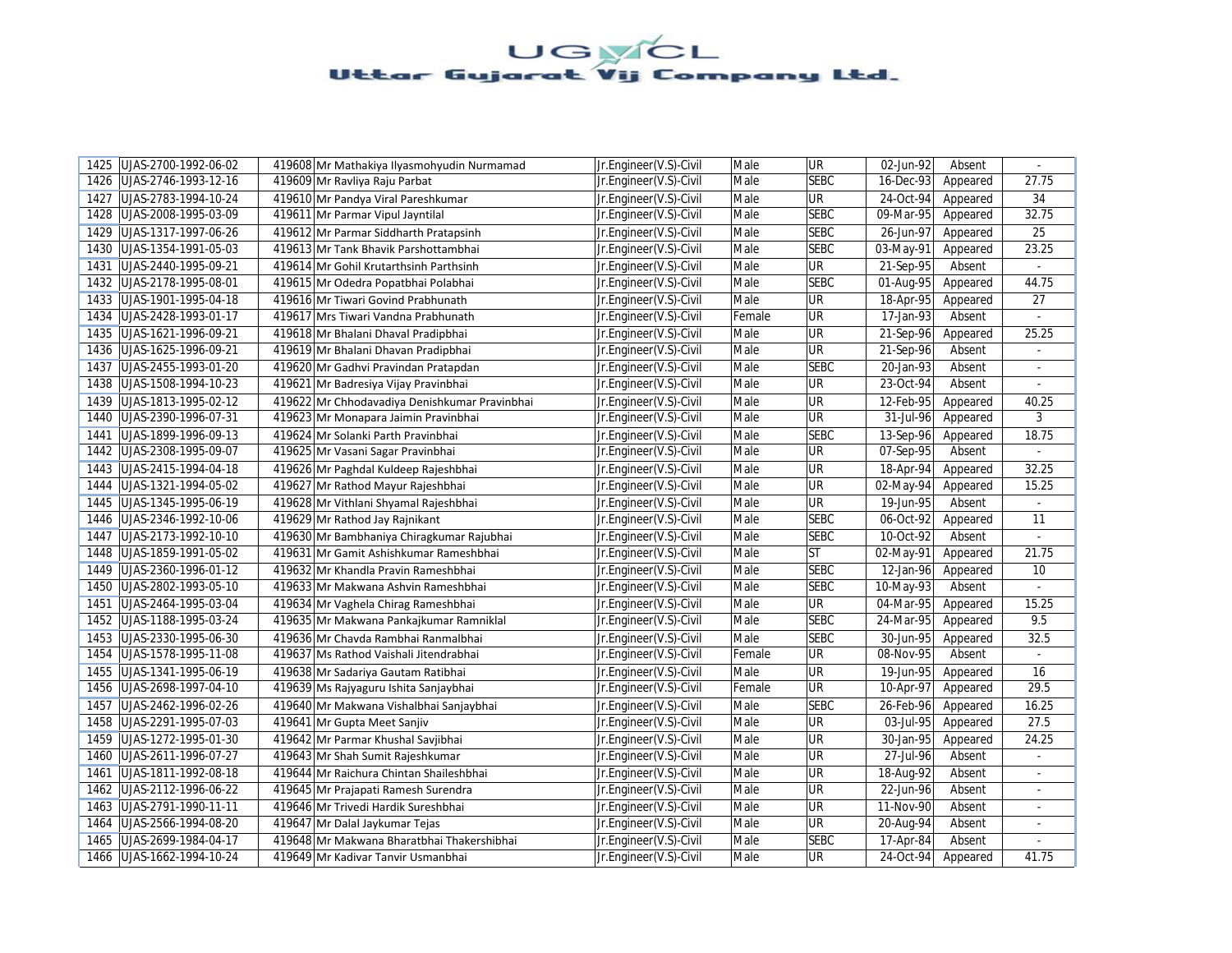| UJAS-1732-1996-01-03<br>1467 | 419650 Mr Sathiya Dilip Valabhai              | Jr.Engineer(V.S)-Civil | Male   | <b>SEBC</b> | 03-Jan-96 | Absent   |                |
|------------------------------|-----------------------------------------------|------------------------|--------|-------------|-----------|----------|----------------|
| 1468<br>UJAS-1219-1996-10-01 | 419651 Mr Pranami Vaibhav Valjibhai           | Jr.Engineer(V.S)-Civil | Male   | <b>UR</b>   | 01-Oct-96 | Appeared | 27.5           |
| 1469<br>UJAS-2364-1995-01-23 | 419652 Ms Bhanushali Rita Valjibhai           | Jr.Engineer(V.S)-Civil | Female | UR          | 23-Jan-95 | Appeared | 23.75          |
| UJAS-1810-1993-07-14<br>1470 | 419653 Mr Paghdal Ankur Vallabhbhai           | Jr.Engineer(V.S)-Civil | Male   | UR          | 14-Jul-93 | Appeared | 8.75           |
| UJAS-2174-1992-05-08<br>1471 | 419654 Mr Sojitra Jignesh Vallabhbhai         | Jr.Engineer(V.S)-Civil | Male   | <b>UR</b>   | 08-May-92 | Absent   | $\sim$         |
| 1472 UJAS-1512-1996-09-02    | 419655 Mr Dabhi Naresh Vallabhbhai            | Jr.Engineer(V.S)-Civil | Male   | <b>SEBC</b> | 02-Sep-96 | Appeared | 21.75          |
| 1473<br>UJAS-1657-1996-06-14 | 419656 Mr Joshi Vivek Vasantbhai              | Jr.Engineer(V.S)-Civil | Male   | UR          | 14-Jun-96 | Appeared | 19.5           |
| UJAS-2469-1996-02-12<br>1474 | 419657 Mr Patel Ankur Vindochandra            | Jr.Engineer(V.S)-Civil | Male   | UR          | 12-Feb-96 | Absent   | $\blacksquare$ |
| 1475<br>UJAS-2323-1995-10-15 | 419658 Mr Patel Karan Vipulkumar              | Jr.Engineer(V.S)-Civil | Male   | UR          | 15-Oct-95 | Absent   | $\sim$         |
| UJAS-2448-1995-06-13<br>1476 | 419659 Mr Malakiya Gaurang Virjibhai          | Jr.Engineer(V.S)-Civil | Male   | <b>SEBC</b> | 13-Jun-95 | Appeared | 21.25          |
| UJAS-1765-1995-01-28<br>1477 | 419660 Mr Ramoliya Bhavesh Virjibhai          | Jr.Engineer(V.S)-Civil | Male   | <b>UR</b>   | 28-Jan-95 | Appeared | 16             |
| 1478<br>UJAS-1003-1995-11-19 | 421611 Mr Parmar Pankaj Ambarambahi           | Jr.Engineer(V.S)-Civil | Male   | <b>SEBC</b> | 19-Nov-95 | Appeared | 55.75          |
| 1479<br>UJAS-1132-1995-02-10 | 421612 Mr Suva Kaushal Anilbhai               | Jr.Engineer(V.S)-Civil | Male   | <b>SEBC</b> | 10-Feb-95 | Appeared | 35             |
| 1480<br>UJAS-1166-1996-12-10 | 421613 Mr Odedara Bhaveshkumar Arajan         | Jr.Engineer(V.S)-Civil | Male   | <b>SEBC</b> | 10-Dec-96 | Absent   | $\sim$         |
| 1481<br>UJAS-127-1996-11-19  | 421614 Mr Gohil Sahil Arvindbhai              | Jr.Engineer(V.S)-Civil | Male   | UR          | 19-Nov-96 | Appeared | 44.75          |
| 1482<br>UJAS-611-1995-08-22  | 421615 Mr Thakkar Mihir Ashishkumar           | Jr.Engineer(V.S)-Civil | Male   | UR          | 22-Aug-95 | Absent   | $\omega$       |
| UJAS-841-1997-01-26<br>1483  | 421616 Mr Chandegara Mayur Ashokbhai          | Jr.Engineer(V.S)-Civil | Male   | <b>SEBC</b> | 26-Jan-97 | Appeared | 40             |
| UJAS-877-1997-02-22<br>1484  | 421617 Mr Dave Meet Ashokbhai                 | Jr.Engineer(V.S)-Civil | Male   | UR          | 22-Feb-97 | Absent   | $\omega$       |
| 1485<br>UJAS-423-1996-02-17  | 421618 Mr Gamit Gaurangkumar Ashokbhai        | Jr.Engineer(V.S)-Civil | Male   | <b>ST</b>   | 17-Feb-96 | Absent   |                |
| UJAS-1194-1994-08-23<br>1486 | 421619 Mr Pandya Shivang Ashwinkumar          | Jr.Engineer(V.S)-Civil | Male   | <b>UR</b>   | 23-Aug-94 | Appeared | 18.75          |
| 1487<br>UJAS-787-1996-12-27  | 421620 Mr Mehta Harshkumar Atulbhai           | Jr.Engineer(V.S)-Civil | Male   | UR          | 27-Dec-96 | Appeared | 39.5           |
| 1488<br>UJAS-634-1994-09-10  | 421621 Mr Gopani Ravi Babubhai                | Jr.Engineer(V.S)-Civil | Male   | UR          | 10-Sep-94 | Absent   |                |
| 1489<br>UJAS-132-1997-05-25  | 421622 Mr Bhatt Dhruv Bhadreshbhai            | Jr.Engineer(V.S)-Civil | Male   | UR          | 25-May-97 | Appeared | 35.25          |
| 1490<br>UJAS-628-1993-09-18  | 421623 Mr Gajera Chirag Bhagvanbhai           | Jr.Engineer(V.S)-Civil | Male   | UR          | 18-Sep-93 | Appeared | 18.75          |
| 1491<br>UJAS-849-1997-03-07  | 421624 Mr Parmar Sumit Bhagvanjibhai          | Jr.Engineer(V.S)-Civil | Male   | <b>SEBC</b> | 07-Mar-97 | Appeared | 30.25          |
| 1492 UJAS-620-1989-09-26     | 421625 Mr Patelia Utkarsh Bhanubhai           | Jr.Engineer(V.S)-Civil | Male   | <b>SEBC</b> | 26-Sep-89 | Appeared | 27.25          |
| 1493 UJAS-174-1997-02-03     | 421626 Mr Chauhan Nitinkumar Bharatbhai       | Jr.Engineer(V.S)-Civil | Male   | <b>SEBC</b> | 03-Feb-97 | Appeared | 37.25          |
| UJAS-444-1994-10-23<br>1494  | 421627 Mr Chauhan Vishal Bharatbhai           | Jr.Engineer(V.S)-Civil | Male   | <b>SEBC</b> | 23-Oct-94 | Appeared | 39             |
| UJAS-413-1996-10-31<br>1495  | 421628 Mr Kotecha Kishan Bharatbhai           | Jr.Engineer(V.S)-Civil | Male   | <b>UR</b>   | 31-Oct-96 | Appeared | 38             |
| UJAS-950-1993-07-15<br>1496  | 421629 Mr Kothari Vivek Bharatbhai            | Jr.Engineer(V.S)-Civil | Male   | <b>UR</b>   | 15-Jul-93 | Absent   | $\omega$       |
| 1497<br>UJAS-153-1991-08-14  | 421630 Mr Chavda Bakul Bharatbhai             | Jr.Engineer(V.S)-Civil | Male   | <b>SEBC</b> | 14-Aug-91 | Absent   |                |
| 1498<br>UJAS-268-1997-05-10  | 421631 Mr Mehta Karan Bhaskar                 | Jr.Engineer(V.S)-Civil | Male   | <b>UR</b>   | 10-May-97 | Appeared | 13.75          |
| 1499<br>UJAS-1024-1997-03-07 | 421632 Mr Brahmbhatt Pranav Bipinbhai         | Jr.Engineer(V.S)-Civil | Male   | <b>SEBC</b> | 07-Mar-97 | Appeared | 28.5           |
| UJAS-151-1992-08-01<br>1500  | 421633 Mr Mehta Maulik Chandulal              | Jr.Engineer(V.S)-Civil | Male   | UR          | 01-Aug-92 | Appeared | 22             |
| 1501<br>UJAS-356-1993-11-19  | 421634 Mr Sureja Nikunj Chandulal             | Jr.Engineer(V.S)-Civil | Male   | UR          | 19-Nov-93 | Appeared | 49.25          |
| UJAS-189-1995-10-12<br>1502  | 421635 Ms Chaudhari Priyankakumari Vanrajbhai | Jr.Engineer(V.S)-Civil | Female | <b>ST</b>   | 12-Oct-95 | Absent   |                |
| UJAS-421-1994-02-22<br>1503  | 421636 Mr Kanzariya Kishorbhai Dayabhai       | Jr.Engineer(V.S)-Civil | Male   | <b>SEBC</b> | 22-Feb-94 | Appeared | 25.25          |
| 1504<br>UJAS-599-1993-08-29  | 421637 Mr Pandya Jaydev Dharmesh              | Jr.Engineer(V.S)-Civil | Male   | UR          | 29-Aug-93 | Appeared | 34             |
| 1505<br>UJAS-1172-1996-10-22 | 421638 Ms Mulchandani Simran Dilip            | Jr.Engineer(V.S)-Civil | Female | UR          | 22-Oct-96 | Absent   | $\omega$       |
| 1506<br>UJAS-842-1997-02-09  | 421639 Mr Kakadiya Sneh Dineshkumar           | Jr.Engineer(V.S)-Civil | Male   | UR          | 09-Feb-97 | Appeared | 31.25          |
| 1507<br>UJAS-88-1995-05-08   | 421640 Mr Parsana Denish Dipakbhai            | Jr.Engineer(V.S)-Civil | Male   | UR          | 08-May-95 | Absent   | $\blacksquare$ |
| 1508 UJAS-63-1995-12-15      | 421641 Mr Garana Nahid Foaadbhai              | Jr.Engineer(V.S)-Civil | Male   | <b>SEBC</b> | 15-Dec-95 | Absent   |                |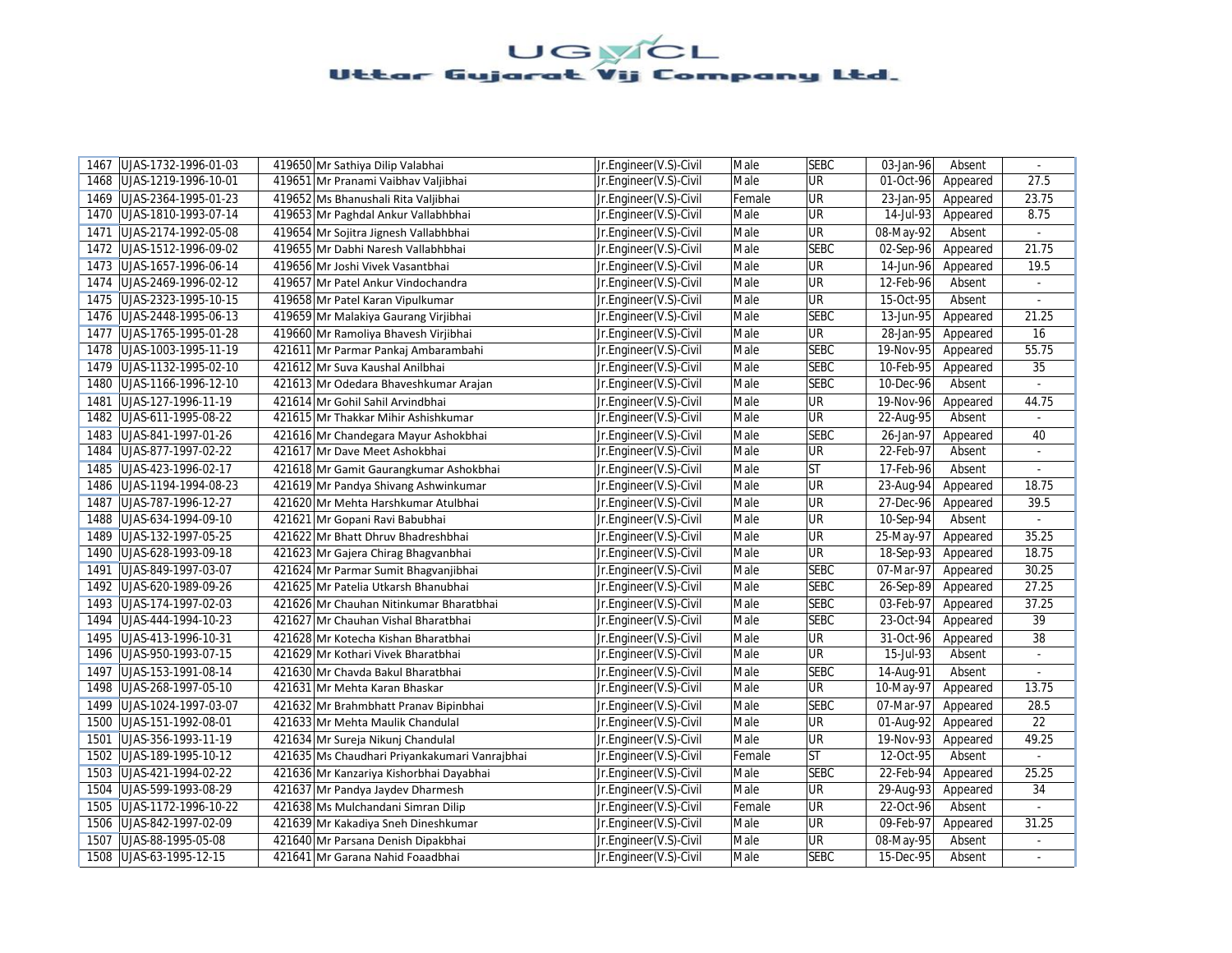| 1509 | UJAS-1204-1994-04-28 | 421642 Mr Vaja Nishit Gatambhai              | Jr.Engineer(V.S)-Civil | Male   | <b>SEBC</b> | 28-Apr-94 | Appeared | 22             |
|------|----------------------|----------------------------------------------|------------------------|--------|-------------|-----------|----------|----------------|
| 1510 | UJAS-304-1995-05-24  | 421643 Mr Gagal Ramesh Gopal                 | Jr.Engineer(V.S)-Civil | Male   | <b>SEBC</b> | 24-May-95 | Appeared | 18.75          |
| 1511 | UJAS-259-1995-03-06  | 421644 Mr Ginoya Amit Gopalbhai              | Jr.Engineer(V.S)-Civil | Male   | UR          | 06-Mar-95 | Absent   |                |
| 1512 | UJAS-929-1996-12-22  | 421645 Ms Bavisa Bhakti Govindbhai           | Jr.Engineer(V.S)-Civil | Female | <b>UR</b>   | 22-Dec-96 | Appeared | 39             |
| 1513 | UJAS-243-1996-07-15  | 421646 Mr Chaudhari Divyeshkumar Hansajibhai | Jr.Engineer(V.S)-Civil | Male   | lst         | 15-Jul-96 | Absent   | $\sim$         |
| 1514 | UJAS-471-1994-08-30  | 421647 Mr Jogi Vimal Hareshbhai              | Jr.Engineer(V.S)-Civil | Male   | <b>UR</b>   | 30-Aug-94 | Appeared | 33.75          |
| 1515 | UJAS-1112-1995-07-29 | 421648 Mr Ajani Meet Hasmukhbhai             | Jr.Engineer(V.S)-Civil | Male   | UR          | 29-Jul-95 | Appeared | 21.75          |
| 1516 | UJAS-1029-1993-08-13 | 421649 Mr Chaudhari Vishalkumar Hasmukhbhai  | Jr.Engineer(V.S)-Civil | Male   | lst         | 13-Aug-93 | Appeared | 16.75          |
| 1517 | UJAS-971-1988-02-16  | 421650 Mr Daudiya Jayesh Hiralal             | Jr.Engineer(V.S)-Civil | Male   | <b>SEBC</b> | 16-Feb-88 | Absent   | $\blacksquare$ |
| 1518 | UJAS-256-1997-02-06  | 421651 Mr Jadeja Bhupendrasinh Juvansinh     | Jr.Engineer(V.S)-Civil | Male   | <b>UR</b>   | 06-Feb-97 | Appeared | 32.5           |
| 1519 | UJAS-172-1995-08-25  | 421652 Mr Suvagya Ravikumar Jagdishbhai      | Jr.Engineer(V.S)-Civil | Male   | <b>UR</b>   | 25-Aug-95 | Appeared | 21.25          |
| 1520 | UJAS-1160-1997-06-25 | 421653 Mr Gohil Siddharajsinh Jagdishsinh    | Jr.Engineer(V.S)-Civil | Male   | <b>UR</b>   | 25-Jun-97 | Appeared | 17.5           |
| 1521 | UJAS-202-1989-07-03  | 421654 Mr Tuvar Tusharkumar Jamshangbhai     | Jr.Engineer(V.S)-Civil | Male   | <b>SEBC</b> | 03-Jul-89 | Absent   |                |
| 1522 | UJAS-40-1994-12-27   | 421655 Mr Pattani Ishvarlal Jasmatbhai       | Jr.Engineer(V.S)-Civil | Male   | <b>UR</b>   | 27-Dec-94 | Appeared | 39             |
| 1523 | UJAS-393-1988-03-12  | 421656 Mr Adiacha Bhavik Jayantilal          | Jr.Engineer(V.S)-Civil | Male   | <b>SEBC</b> | 12-Mar-88 | Absent   |                |
| 1524 | UJAS-42-1993-10-27   | 421657 Mr Vanvi Devang Jayantilal            | Jr.Engineer(V.S)-Civil | Male   | <b>UR</b>   | 27-Oct-93 | Appeared | 14             |
| 1525 | UJAS-1043-1995-05-24 | 421658 Mr Jani Deep Jayeshbhai               | Jr.Engineer(V.S)-Civil | Male   | UR          | 24-May-95 | Appeared | 25             |
| 1526 | UJAS-23-1995-09-25   | 421659 Mr Choksi Paras Jayeshbhai            | Jr.Engineer(V.S)-Civil | Male   | <b>UR</b>   | 25-Sep-95 | Appeared | 32.25          |
| 1527 | UJAS-295-1996-09-01  | 421660 Mr Abhani Divyesh Jeetendrabhai       | Jr.Engineer(V.S)-Civil | Male   | <b>SEBC</b> | 01-Sep-96 | Absent   |                |
| 1528 | UJAS-200-1993-05-29  | 421661 Mr Kansagara Madhur Jentilal          | Jr.Engineer(V.S)-Civil | Male   | <b>UR</b>   | 29-May-93 | Absent   |                |
| 1529 | UJAS-371-1996-05-26  | 421662 Mr Mobh Arjunbhai Jetubhai            | Jr.Engineer(V.S)-Civil | Male   | <b>SEBC</b> | 26-May-96 | Appeared | 31.25          |
| 1530 | UJAS-907-1992-10-07  | 421663 Mr Zalariya Siddharth Jitendrabhai    | Jr.Engineer(V.S)-Civil | Male   | <b>UR</b>   | 07-Oct-92 | Absent   |                |
| 1531 | UJAS-1207-1992-07-09 | 421664 Mr Makawana Tusharkumar Kalabhai      | Jr.Engineer(V.S)-Civil | Male   | <b>UR</b>   | 09-Jul-92 | Absent   | $\sim$         |
| 1532 | UJAS-732-1991-07-07  | 421665 Mr Vala Ravikumar Kalubhai            | Jr.Engineer(V.S)-Civil | Male   | <b>SEBC</b> | 07-Jul-91 | Appeared | 22.5           |
| 1533 | UJAS-551-1996-01-16  | 421666 Mr Chauhan Navneet Kalyanbhai         | Jr.Engineer(V.S)-Civil | Male   | <b>SEBC</b> | 16-Jan-96 | Absent   | $\omega$       |
| 1534 | UJAS-845-1995-06-14  | 421667 Mr Hirpara Dhyey Kantibhai            | Jr.Engineer(V.S)-Civil | Male   | <b>UR</b>   | 14-Jun-95 | Appeared | 40.5           |
| 1535 | UJAS-824-1994-03-05  | 421668 Mr Odhvani Nirmal Kantilal            | Jr.Engineer(V.S)-Civil | Male   | <b>SEBC</b> | 05-Mar-94 | Absent   |                |
| 1536 | UJAS-880-1997-07-21  | 421669 Mr Khakhkhar Jaykumar Kantilal        | Jr.Engineer(V.S)-Civil | Male   | <b>UR</b>   | 21-Jul-97 | Appeared | 40             |
| 1537 | UJAS-1208-1995-12-09 | 421670 Mr Patel Krunalkumar Kanubhai         | Jr.Engineer(V.S)-Civil | Male   | <b>ST</b>   | 09-Dec-95 | Appeared | 27.75          |
| 1538 | UJAS-291-1991-09-10  | 421671 Mr Hadiya Paras Keshavji              | Jr.Engineer(V.S)-Civil | Male   | <b>SEBC</b> | 10-Sep-91 | Absent   |                |
| 1539 | UJAS-411-1991-11-20  | 421672 Mr Dolera Aakash Khimjibhai           | Jr.Engineer(V.S)-Civil | Male   | UR          | 20-Nov-91 | Appeared | 19.5           |
| 1540 | UJAS-1041-1997-06-20 | 421673 Mr Dafda Bharat Khodabhai             | Jr.Engineer(V.S)-Civil | Male   | <b>UR</b>   | 20-Jun-97 | Appeared | 27.25          |
| 1541 | UJAS-886-1997-07-23  | 421674 Mr Kiratsata Shivam Jogendra          | Jr.Engineer(V.S)-Civil | Male   | <b>UR</b>   | 23-Jul-97 | Appeared | 37.75          |
| 1542 | UJAS-286-1996-10-03  | 421675 Mr Kotadiya Kishan Kiritbhai          | Jr.Engineer(V.S)-Civil | Male   | UR          | 03-Oct-96 | Appeared | 31.25          |
| 1543 | UJAS-395-1991-07-20  | 421676 Mr Prajapati Rakeshkumar Kishorbhai   | Jr.Engineer(V.S)-Civil | Male   | UR          | 20-Jul-91 | Absent   |                |
| 1544 | UJAS-890-1995-01-24  | 421677 Mr Vyas Ruchit Kishorbhai             | Jr.Engineer(V.S)-Civil | Male   | <b>UR</b>   | 24-Jan-95 | Appeared | 26.75          |
| 1545 | UJAS-920-1997-02-03  | 421678 Ms Dhaduk Radha Kishorbhai            | Jr.Engineer(V.S)-Civil | Female | <b>UR</b>   | 03-Feb-97 | Appeared | 35             |
| 1546 | UJAS-1013-1992-11-17 | 421679 Mr Ramoliya Mayur Lakshmanbhai        | Jr.Engineer(V.S)-Civil | Male   | <b>UR</b>   | 17-Nov-92 | Absent   |                |
| 1547 | UJAS-685-1994-11-27  | 421680 Mr Khunt Mohit Laljibhai              | Jr.Engineer(V.S)-Civil | Male   | UR          | 27-Nov-94 | Appeared | 25             |
| 1548 | UJAS-1103-1994-07-10 | 421681 Ms Malaviya Hetal Mahendrabhai        | Jr.Engineer(V.S)-Civil | Female | lst         | 10-Jul-94 | Absent   | $\blacksquare$ |
| 1549 | UJAS-257-1994-09-19  | 421682 Mr Bavaliya Sudhirbhai Maheshbhai     | Jr.Engineer(V.S)-Civil | Male   | <b>SEBC</b> | 19-Sep-94 | Absent   | $\blacksquare$ |
| 1550 | UJAS-609-1994-04-09  | 421683 Mr Ambaliya Govind Malde              | Jr.Engineer(V.S)-Civil | Male   | <b>SEBC</b> | 09-Apr-94 | Appeared | 38.75          |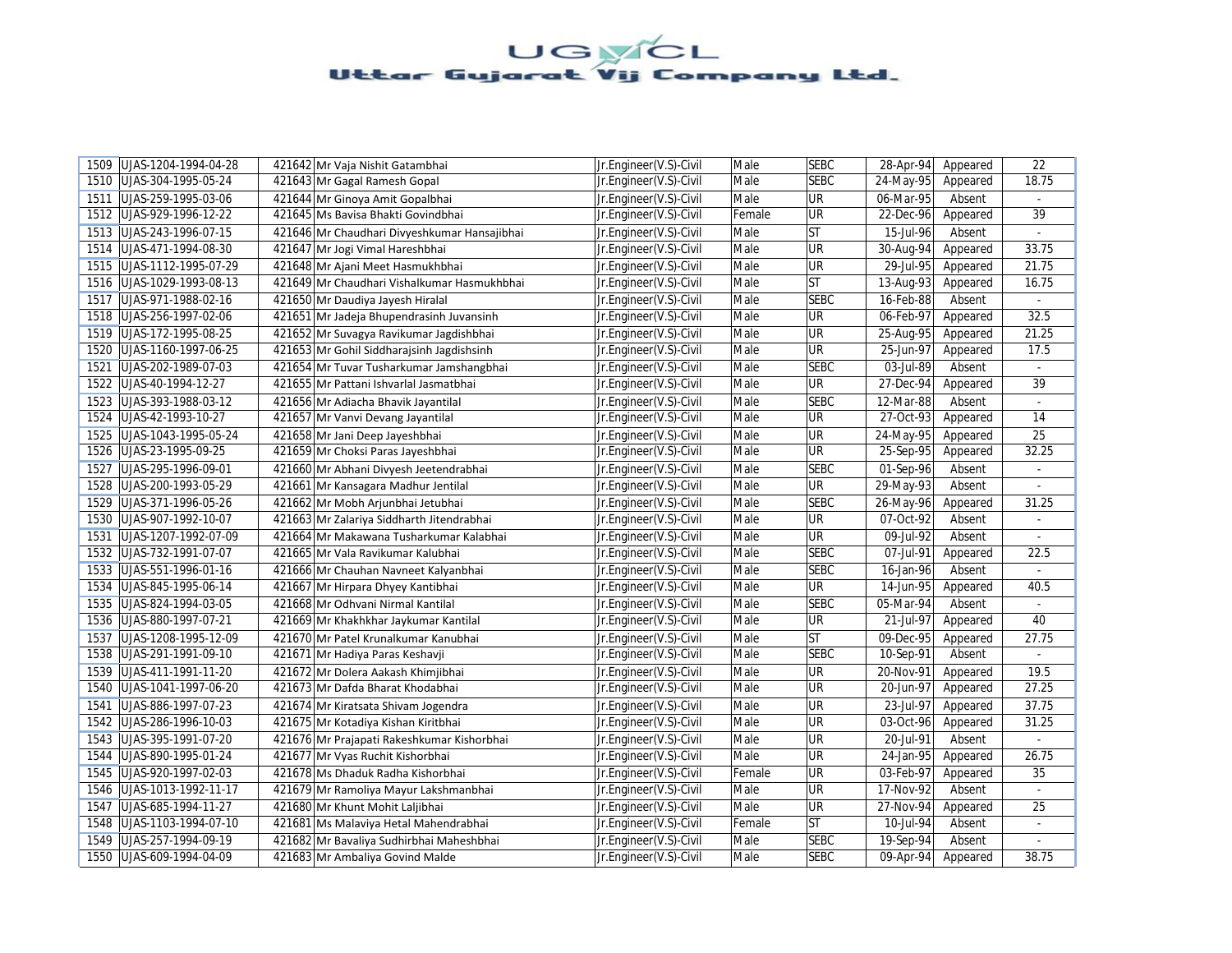| 1551 | UJAS-46-1996-06-01         | 421684 Mr Mer Yogeshkumar Manjibhai         | Jr.Engineer(V.S)-Civil | Male   | <b>SEBC</b> | 01-Jun-96 | Appeared | 54.75          |
|------|----------------------------|---------------------------------------------|------------------------|--------|-------------|-----------|----------|----------------|
| 1552 | UJAS-114-1996-04-07        | 421685 Mr Vidja Nipul Manjibhai             | Jr.Engineer(V.S)-Civil | Male   | UR          | 07-Apr-96 | Appeared | 37             |
| 1553 | UJAS-1115-1991-11-10       | 421686 Mr Vadhiya Dhaval Mansukh            | Jr.Engineer(V.S)-Civil | Male   | <b>SEBC</b> | 10-Nov-91 | Absent   | $\omega$       |
| 1554 | UJAS-793-1995-03-15        | 421687 Mr Bhanderi Mehulkumar Mansukhbhai   | Jr.Engineer(V.S)-Civil | Male   | UR          | 15-Mar-95 | Absent   |                |
| 1555 | UJAS-691-1994-12-07        | 421688 Mr Zala Jaydeepsinh Mayursinh        | Jr.Engineer(V.S)-Civil | Male   | UR          | 07-Dec-94 | Appeared | 20.75          |
| 1556 | UJAS-1111-1993-06-07       | 421689 Mrs Dangar Pankajkumar Menandbhai    | Jr.Engineer(V.S)-Civil | Male   | <b>SEBC</b> | 07-Jun-93 | Appeared | 21.5           |
| 1557 | UJAS-839-1994-09-14        | 421690 Mr Chhelana Rumit Meraman            | Jr.Engineer(V.S)-Civil | Male   | <b>ST</b>   | 14-Sep-94 | Absent   | $\omega$       |
|      | 1558 UJAS-1017-1995-12-16  | 421691 Mr Dangar Sandip Merambhai           | Jr.Engineer(V.S)-Civil | Male   | <b>SEBC</b> | 16-Dec-95 | Absent   | $\blacksquare$ |
| 1559 | UJAS-235-1988-06-30        | 421692 Mr Bumtariya Dhimant Mukeshbhai      | Jr.Engineer(V.S)-Civil | Male   | <b>SEBC</b> | 30-Jun-88 | Absent   | $\blacksquare$ |
| 1560 | UJAS-171-1996-06-25        | 421693 Mr Mehta Parth Nagjibhai             | Jr.Engineer(V.S)-Civil | Male   | <b>UR</b>   | 25-Jun-96 | Appeared | 18             |
| 1561 | UJAS-218-1994-02-22        | 421694 Mr Rana Karmdipsinh Narendrasinh     | Jr.Engineer(V.S)-Civil | Male   | UR          | 22-Feb-94 | Appeared | 38.75          |
| 1562 | UJAS-4-1995-11-01          | 421695 Mr Parmar Gaurav Natvarlal           | Jr.Engineer(V.S)-Civil | Male   | <b>SEBC</b> | 01-Nov-95 | Appeared | 39.5           |
| 1563 | UJAS-1060-1996-08-08       | 421696 Mr Trambadia Harshkumar Navinchandra | Jr.Engineer(V.S)-Civil | Male   | UR          | 08-Aug-96 | Appeared | 28.5           |
| 1564 | UJAS-710-1997-07-02        | 421697 Mr Chauhan Vishal Navinchandra       | Jr.Engineer(V.S)-Civil | Male   | SEBC        | 02-Jul-97 | Appeared | 28.75          |
| 1565 | UJAS-871-1996-11-28        | 421698 Mr Tatmiya Kunal Nileshbhai          | Jr.Engineer(V.S)-Civil | Male   | <b>SEBC</b> | 28-Nov-96 | Appeared | 18.75          |
| 1566 | UJAS-54-1996-07-20         | 421699 Ms Gamit Arpitaben Niteshbhai        | Jr.Engineer(V.S)-Civil | Female | <b>ST</b>   | 20-Jul-96 | Absent   | $\omega$       |
| 1567 | UJAS-509-1994-04-08        | 421700 Mr Vadar Ganga Parbatbhai            | Jr.Engineer(V.S)-Civil | Male   | <b>SEBC</b> | 08-Apr-94 | Appeared | 22.5           |
| 1568 | UJAS-792-1996-07-12        | 421701 Mr Solanki Vivekbhai Prafulbhai      | Jr.Engineer(V.S)-Civil | Male   | <b>SEBC</b> | 12-Jul-96 | Absent   | $\sim$         |
|      | 1569 UJAS-1114-1994-10-25  | 421702 Mr Vadera Kishan Prafulbhai          | Jr.Engineer(V.S)-Civil | Male   | UR          | 25-Oct-94 | Appeared | 17.5           |
| 1570 | UJAS-7-1996-10-21          | 421703 Mr Gadhavi Jay Pravinbhai            | Jr.Engineer(V.S)-Civil | Male   | <b>SEBC</b> | 21-Oct-96 | Appeared | 38             |
| 1571 | UJAS-863-1996-11-09        | 421704 Mr Ardeshna Ravi Pravinchandra       | Jr.Engineer(V.S)-Civil | Male   | <b>UR</b>   | 09-Nov-96 | Appeared | 33.5           |
| 1572 | UJAS-324-1995-11-12        | 421705 Mr Sorthiya Kishan Ramesh            | Jr.Engineer(V.S)-Civil | Male   | <b>SEBC</b> | 12-Nov-95 | Absent   |                |
| 1573 | UJAS-176-1996-01-10        | 421706 Mr Makawana Mohit Rameshbhai         | Jr.Engineer(V.S)-Civil | Male   | <b>SEBC</b> | 10-Jan-96 | Appeared | 29             |
| 1574 | UJAS-179-1995-11-16        | 421707 Mr Mourya Mehul Rameshbhai           | Jr.Engineer(V.S)-Civil | Male   | <b>UR</b>   | 16-Nov-95 | Absent   |                |
| 1575 | UJAS-596-1997-02-04        | 421708 Ms Bhensdadia Bhavikaben Rameshbhai  | Jr.Engineer(V.S)-Civil | Female | UR          | 04-Feb-97 | Absent   | ÷.             |
|      | 1576   UJAS-717-1996-07-12 | 421709 Ms Buval Rinaben Rameshbhai          | Jr.Engineer(V.S)-Civil | Female | <b>ST</b>   | 12-Jul-96 | Appeared | 9.5            |
| 1577 | UJAS-289-1994-10-24        | 421710 Mr Dhut Vivek Ranabhai               | Jr.Engineer(V.S)-Civil | Male   | <b>UR</b>   | 24-Oct-94 | Absent   | $\omega$       |
|      | 1578 UJAS-565-1995-07-23   | 421711 Mr Gagal Ramji Ranchhodbhai          | Jr.Engineer(V.S)-Civil | Male   | <b>SEBC</b> | 23-Jul-95 | Appeared | 41.25          |
| 1579 | UJAS-1045-1996-05-08       | 421712 Mr Patel Jaydipkumar Ratilal         | Jr.Engineer(V.S)-Civil | Male   | UR          | 08-May-96 | Appeared | 46.5           |
| 1580 | UJAS-667-1996-05-10        | 421713 Mr Dhundhalava Vimalesh Ravjeebhai   | Jr.Engineer(V.S)-Civil | Male   | <b>SEBC</b> | 10-May-96 | Appeared | 18.75          |
| 1581 | UJAS-275-1995-10-03        | 421714 Mr Amreliya Aamirhusein Sabbirbhai   | Jr.Engineer(V.S)-Civil | Male   | <b>SEBC</b> | 03-Oct-95 | Appeared | 22.25          |
|      | 1582 UJAS-32-1997-08-01    | 421715 Mr Chauhan Balbhadrabhai Sajabhai    | Jr.Engineer(V.S)-Civil | Male   | <b>SEBC</b> | 01-Aug-97 | Appeared | 17.5           |
| 1583 | UJAS-442-1995-04-03        | 421716 Mr Buch Arnav Sanjiv                 | Jr.Engineer(V.S)-Civil | Male   | UR          | 03-Apr-95 | Appeared | 22.5           |
| 1584 | UJAS-271-1995-06-13        | 421717 Ms Sarvaiya Nidhi Chetansinh         | Jr.Engineer(V.S)-Civil | Female | UR          | 13-Jun-95 | Appeared | 35.5           |
| 1585 | UJAS-666-1993-07-01        | 421718 Mr Mishra Navdeepak Sarveshkumar     | Jr.Engineer(V.S)-Civil | Male   | UR          | 01-Jul-93 | Appeared | 24.5           |
| 1586 | UJAS-262-1994-07-22        | 421719 Mr Gor Dhruv Satishkumar             | Jr.Engineer(V.S)-Civil | Male   | UR          | 22-Jul-94 | Absent   | $\sim$         |
| 1587 | UJAS-857-1996-10-26        | 421720 Mr Barot Abhishek Shamaldas          | Jr.Engineer(V.S)-Civil | Male   | <b>SEBC</b> | 26-Oct-96 | Appeared | 30.5           |
| 1588 | UJAS-872-1996-08-27        | 421721 Mr Vaniya Jay Shantilalbhai          | Jr.Engineer(V.S)-Civil | Male   | <b>SEBC</b> | 27-Aug-96 | Appeared | 22.75          |
| 1589 | UJAS-621-1985-06-22        | 421722 Mr Valambhiya Hirenkumar Bhimjibhai  | Jr.Engineer(V.S)-Civil | Male   | <b>SEBC</b> | 22-Jun-85 | Appeared | 31.25          |
| 1590 | UJAS-316-1994-08-10        | 421723 Mr Dhadhal Jaypalsinh Shivkumar      | Jr.Engineer(V.S)-Civil | Male   | <b>SEBC</b> | 10-Aug-94 | Appeared | 22             |
| 1591 | UJAS-639-1996-06-27        | 421724 Mr Soriya Ravi Rajnikantbhai         | Jr.Engineer(V.S)-Civil | Male   | UR          | 27-Jun-96 | Appeared | 29.5           |
|      | 1592   UJAS-874-1996-06-07 | 421725 Mr Rathod Sushil Sureshbhai          | Jr.Engineer(V.S)-Civil | Male   | UR          | 07-Jun-96 | Appeared | 26.5           |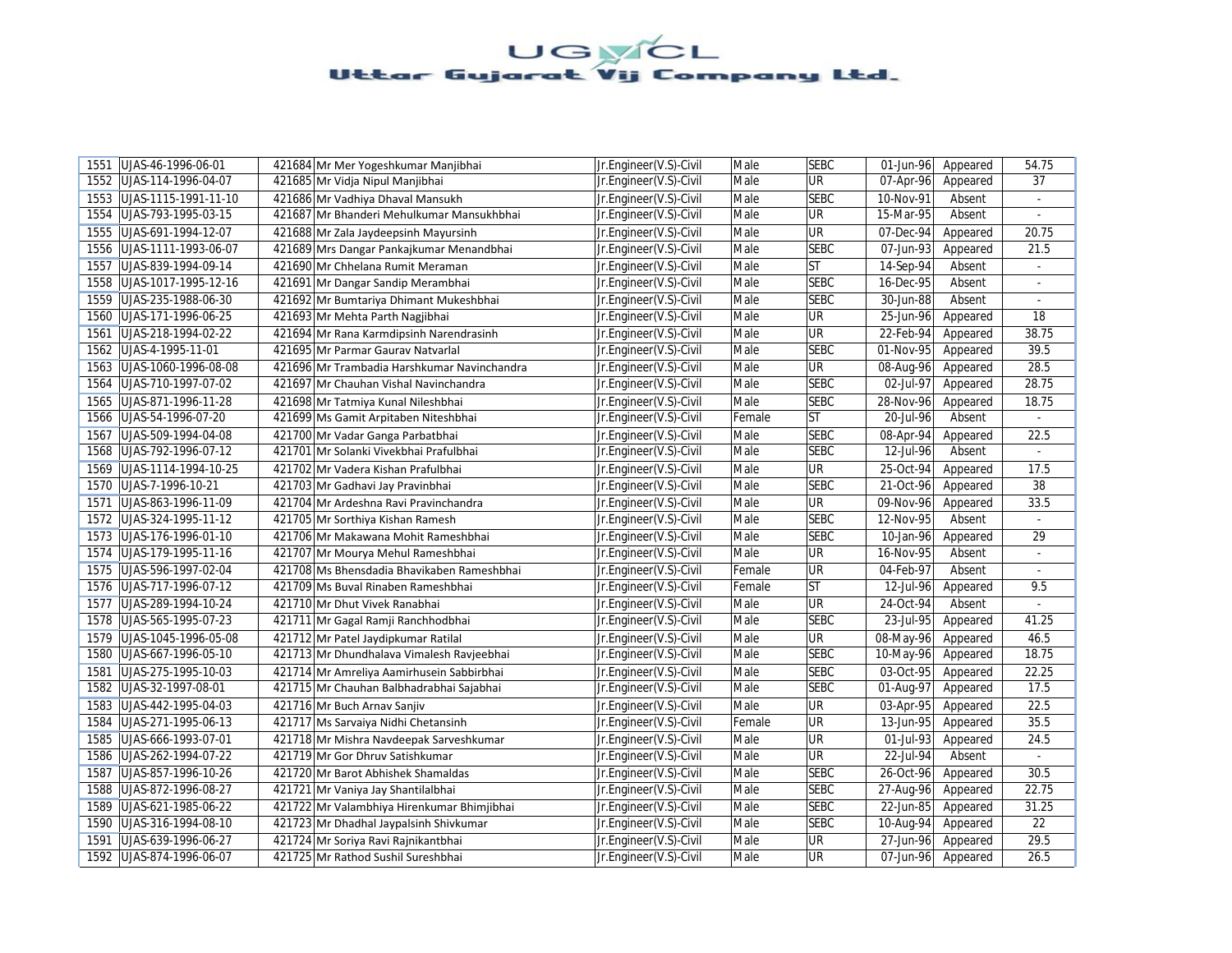| 1593 | UJAS-970-1995-03-01  | 421726 Mr Kamejaliya Dharmeshbhai Tribhuvanbhai | Jr.Engineer(V.S)-Civil | Male   | <b>SEBC</b> | 01-Mar-95               | Appeared | 16.25                    |
|------|----------------------|-------------------------------------------------|------------------------|--------|-------------|-------------------------|----------|--------------------------|
| 1594 | UJAS-815-1995-10-06  | 421727 Mr Barad Shreyaskumar Ukabhai            | Jr.Engineer(V.S)-Civil | Male   | <b>SEBC</b> | 06-Oct-95               | Absent   |                          |
| 1595 | UJAS-647-1996-11-25  | 421728 Mr Upadhyay Vikaskumar Jayeshkumar       | Jr.Engineer(V.S)-Civil | Male   | <b>UR</b>   | 25-Nov-96               | Appeared | 27.25                    |
| 1596 | UJAS-414-1996-12-17  | 421729 Mr Vadher Chaitanya Chetankumar          | Jr.Engineer(V.S)-Civil | Male   | <b>SEBC</b> | 17-Dec-96               | Appeared | 37.5                     |
| 1597 | UJAS-995-1993-07-01  | 421730 Mr Chocha Hiteshbhai Vakmat              | Jr.Engineer(V.S)-Civil | Male   | <b>SEBC</b> | 01-Jul-93               | Absent   | $\omega$                 |
| 1598 | UJAS-18-1997-08-14   | 421731 Mr Sapara Ravikumar Valjibhai            | Jr.Engineer(V.S)-Civil | Male   | <b>SEBC</b> | 14-Aug-97               | Appeared | 40.75                    |
| 1599 | UJAS-64-1992-11-14   | 421732 Mr Donga Nikhil Vallabhbhai              | Jr.Engineer(V.S)-Civil | Male   | <b>UR</b>   | 14-Nov-92               | Appeared | 32.5                     |
| 1600 | UJAS-820-1996-07-29  | 421733 Mr Kandoriya Sumat Vejanandbhai          | Jr.Engineer(V.S)-Civil | Male   | <b>SEBC</b> | $\overline{29}$ -Jul-96 | Appeared | 18.75                    |
| 1601 | UJAS-558-1995-10-17  | 421734 Mr Bhatt Harit Vijaybhai                 | Jr.Engineer(V.S)-Civil | Male   | UR          | 17-Oct-95               | Appeared | 27                       |
| 1602 | UJAS-1083-1993-03-29 | 421735 Mr Vyas Banshikumar Vinodbhai            | Jr.Engineer(V.S)-Civil | Male   | UR          | 29-Mar-93               | Absent   |                          |
| 1603 | UJAS-236-1996-10-27  | 421736 Ms Rajani Aditi Vinodkumar               | Jr.Engineer(V.S)-Civil | Female | UR          | 27-Oct-96               | Absent   |                          |
| 1604 | UJAS-822-1995-03-20  | 421737 Mr Dobaria Rushabh Vinubhai              | Jr.Engineer(V.S)-Civil | Male   | UR          | 20-Mar-95               | Appeared | 36.25                    |
| 1605 | UJAS-396-1995-01-27  | 421738 Mr Gadhavi Nirav Virendrabhai            | Jr.Engineer(V.S)-Civil | Male   | <b>SEBC</b> | 27-Jan-95               | Absent   |                          |
| 1606 | UJAS-858-1993-01-23  | 421739 Mr Baldaniya Jayesh Vishram              | Jr.Engineer(V.S)-Civil | Male   | <b>SEBC</b> | 23-Jan-93               | Absent   | $\omega$                 |
| 1607 | UJAS-90-1995-08-30   | 421740 Mr Kacha Raviraj Yatinkumar              | Jr.Engineer(V.S)-Civil | Male   | <b>SEBC</b> | 30-Aug-95               | Appeared | 52.5                     |
| 1608 | UJAS-263-1992-05-01  | 422440 Mr Chand Atikur Raheman Abdul Latif      | Jr.Engineer(V.S)-Civil | Male   | UR          | $\overline{01}$ -May-92 | Appeared | 28.75                    |
| 1609 | UJAS-988-1990-04-12  | 422441 Mr Salat Mohammadharoon Altafhusen       | Jr.Engineer(V.S)-Civil | Male   | UR          | 12-Apr-90               | Appeared | 10                       |
| 1610 | UJAS-2803-1994-05-02 | 422442 Mr Gandhi Jigar Amitkumar                | Jr.Engineer(V.S)-Civil | Male   | UR          | 02-May-94               | Appeared | 22                       |
| 1611 | UJAS-2646-1994-06-13 | 422443 Mr Patel Hardik Amrutbhai                | Jr.Engineer(V.S)-Civil | Male   | UR          | 13-Jun-94               | Appeared | 25                       |
| 1612 | UJAS-120-1995-12-26  | 422444 Mr Patel Satvik Amrutbhai                | Jr.Engineer(V.S)-Civil | Male   | <b>SEBC</b> | $26 - Dec-95$           | Appeared | 21.25                    |
| 1613 | UJAS-542-1995-11-04  | 422445 Mr Jasani Chirag Anilbhai                | Jr.Engineer(V.S)-Civil | Male   | UR          | 04-Nov-95               | Appeared | 38.5                     |
| 1614 | UJAS-2548-1996-10-26 | 422446 Mr Patel Ankurkumar Anilbhai             | Jr.Engineer(V.S)-Civil | Male   | <b>ST</b>   | 26-Oct-96               | Appeared | 30.75                    |
| 1615 | UJAS-410-1996-09-10  | 422447 Mr Patel Hiten Arunbhai                  | Jr.Engineer(V.S)-Civil | Male   | UR          | 10-Sep-96               | Absent   | $\sim$                   |
| 1616 | UJAS-2750-1993-05-31 | 422448 Mr Patel Prashantkumar Arvindbhai        | Jr.Engineer(V.S)-Civil | Male   | <b>ST</b>   | 31-May-93               | Absent   |                          |
| 1617 | UJAS-791-1996-11-07  | 422449 Ms Dhabuwala Pratiksha Ashitkumar        | Jr.Engineer(V.S)-Civil | Female | <b>SEBC</b> | 07-Nov-96               | Absent   | $\omega$                 |
| 1618 | UJAS-14-1996-02-12   | 422450 Mr Kashyap Rupesh Ashok Jha              | Jr.Engineer(V.S)-Civil | Male   | UR          | 12-Feb-96               | Absent   |                          |
| 1619 | UJAS-1536-1995-10-15 | 422451 Mr Sarkhejiya Kartikbhai Ashokbhai       | Jr.Engineer(V.S)-Civil | Male   | UR          | 15-Oct-95               | Appeared | 31.25                    |
| 1620 | UJAS-2621-1992-08-27 | 422452 Mr Verma Deepak Kumar Babban Prasad      | Jr.Engineer(V.S)-Civil | Male   | UR          | 27-Aug-92               | Appeared | 32.5                     |
| 1621 | UJAS-2126-1994-11-07 | 422453 Mr Baldaniya Bharat Babubhai             | Jr.Engineer(V.S)-Civil | Male   | <b>SEBC</b> | 07-Nov-94               | Appeared | 16.25                    |
| 1622 | UJAS-664-1991-04-18  | 422454 Mr Patel Krunalbhai Babulal              | Jr.Engineer(V.S)-Civil | Male   | UR          | 18-Apr-91               | Absent   |                          |
| 1623 | UJAS-2255-1994-09-27 | 422455 Mr Chaudhari Virenkumar Bachubhai        | Jr.Engineer(V.S)-Civil | Male   | <b>ST</b>   | 27-Sep-94               | Appeared | 17.75                    |
| 1624 | UJAS-1450-1994-09-22 | 422456 Mr Garasiya Shivamkumar Bhagavanjibhai   | Jr.Engineer(V.S)-Civil | Male   | <b>ST</b>   | 22-Sep-94               | Absent   | $\blacksquare$           |
| 1625 | UJAS-592-1995-06-30  | 422457 Mr Chaudhary Hardik Bhagirath            | Jr.Engineer(V.S)-Civil | Male   | <b>ST</b>   | 30-Jun-95               | Absent   |                          |
| 1626 | UJAS-52-1996-09-10   | 422458 Mr Bhanushali Suraj Bharatbhai           | Jr.Engineer(V.S)-Civil | Male   | UR          | 10-Sep-96               | Appeared | 26.25                    |
| 1627 | UJAS-2081-1990-12-14 | 422459 Mr Patel Tushar Bharatbhai               | Jr.Engineer(V.S)-Civil | Male   | <b>SEBC</b> | 14-Dec-90               | Appeared | 35                       |
| 1628 | UJAS-2496-1995-07-02 | 422460 Mr Barad Mayurkumar Bhikhabhai           | Jr.Engineer(V.S)-Civil | Male   | <b>SEBC</b> | 02-Jul-95               | Absent   | $\omega$                 |
| 1629 | UJAS-676-1996-11-04  | 422461 Mr Gamit Harshalkumar Bhikhubhai         | Jr.Engineer(V.S)-Civil | Male   | ST          | 04-Nov-96               | Appeared | 11.5                     |
| 1630 | UJAS-227-1989-05-31  | 422462 Mr Mangukiya Bhaveshkumar Bhupatbhai     | Jr.Engineer(V.S)-Civil | Male   | UR          | 31-May-89               | Appeared | 26.75                    |
| 1631 | UJAS-1921-1995-02-12 | 422463 Mr Sukhadia Karnav Bimalkumar            | Jr.Engineer(V.S)-Civil | Male   | UR          | 12-Feb-95               | Absent   | $\overline{\phantom{a}}$ |
| 1632 | UJAS-1989-1995-12-17 | 422464 Mr Rajyaguru Parth Bipinbhai             | Jr.Engineer(V.S)-Civil | Male   | UR          | 17-Dec-95               | Absent   |                          |
| 1633 | UJAS-2092-1991-12-05 | 422465 Mr Rathod Niraj Bipinchandra             | Jr.Engineer(V.S)-Civil | Male   | UR          | 05-Dec-91               | Appeared | 28.25                    |
| 1634 | UJAS-1783-1994-04-16 | 422466 Mr Gavli Virenkumar Budhiyabhai          | Jr.Engineer(V.S)-Civil | Male   | <b>ST</b>   | 16-Apr-94               | Absent   |                          |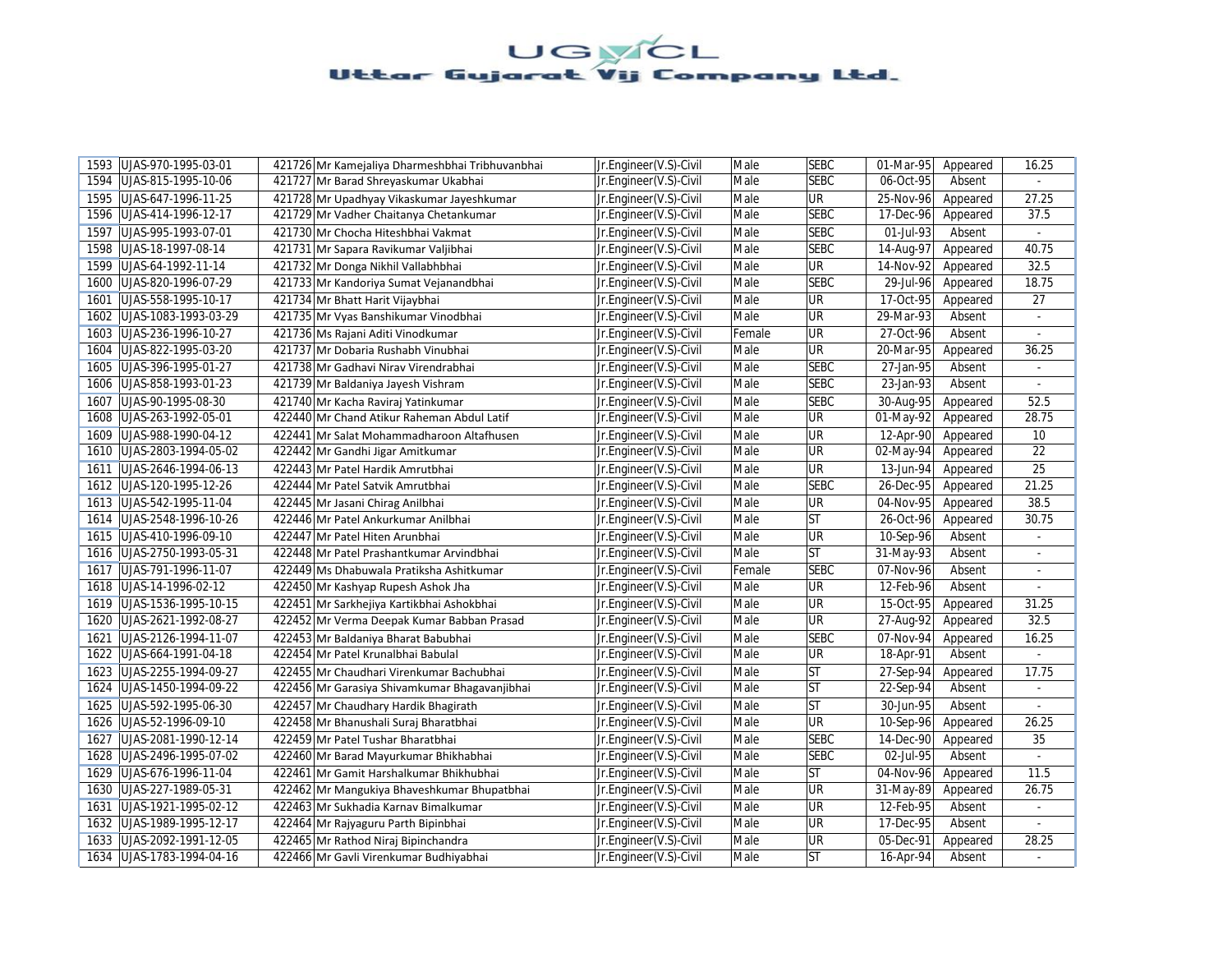| 1635 | UJAS-1263-1992-12-03       | 422467 Mr Vasava Sanjaykumar Champakbhai    | Jr.Engineer(V.S)-Civil | Male   | <b>ST</b>   | 03-Dec-92               | Appeared | 16.75           |
|------|----------------------------|---------------------------------------------|------------------------|--------|-------------|-------------------------|----------|-----------------|
| 1636 | UJAS-1292-1997-08-05       | 422468 Mr Lunagariya Romit Chandubhai       | Jr.Engineer(V.S)-Civil | Male   | UR          | 05-Aug-97               | Appeared | 12              |
| 1637 | UJAS-876-1996-01-07        | 422469 Mr Patel Hiren Chandubhai            | Jr.Engineer(V.S)-Civil | Male   | <b>ST</b>   | 07-Jan-96               | Absent   | $\omega$        |
| 1638 | UJAS-2757-1994-04-07       | 422470 Mr Chaudhari Sandipbhai Dineshbhai   | Jr.Engineer(V.S)-Civil | Male   | <b>ST</b>   | 07-Apr-94               | Appeared | 19              |
| 1639 | UJAS-901-1996-12-19        | 422471 Mr Chauhan Chiragkumar Rameshbhai    | Jr.Engineer(V.S)-Civil | Male   | <b>SEBC</b> | 19-Dec-96               | Appeared | 21.75           |
| 1640 | UJAS-1635-1994-02-23       | 422472 Mr Patel Hardik Chimanbhai           | Jr.Engineer(V.S)-Civil | Male   | <b>SEBC</b> | 23-Feb-94               | Absent   |                 |
| 1641 | UJAS-97-1989-08-09         | 422473 Mr Patel Rikinkumar Chimanlal        | Jr.Engineer(V.S)-Civil | Male   | UR          | 09-Aug-89               | Appeared | 20.25           |
|      | 1642   UJAS-626-1995-08-09 | 422474 Mr Patel Dhavalkumar Dahyabhai       | Jr.Engineer(V.S)-Civil | Male   | <b>ST</b>   | 09-Aug-95               | Appeared | 9               |
|      | 1643 UJAS-2290-1997-03-30  | 422475 Mr Darji Rahul Hasmukhkumar          | Jr.Engineer(V.S)-Civil | Male   | <b>SEBC</b> | 30-Mar-97               | Appeared | 20.5            |
| 1644 | UJAS-25-1997-05-15         | 422476 Ms Prajapati Mihika Dasharathbhai    | Jr.Engineer(V.S)-Civil | Female | UR          | 15-May-97               | Appeared | 20.75           |
|      | 1645   UJAS-910-1994-08-26 | 422477 Mr Chodvadiya Kevan Devchandbhai     | Jr.Engineer(V.S)-Civil | Male   | UR          | 26-Aug-94               | Absent   |                 |
| 1646 | UJAS-416-1992-12-01        | 422478 Mr Rathod Gaurav Devshibhai          | Jr.Engineer(V.S)-Civil | Male   | UR          | 01-Dec-92               | Absent   | $\omega$        |
| 1647 | UJAS-695-1994-06-13        | 422479 Mr Patel Harshkumar Dhansukhbhai     | Jr.Engineer(V.S)-Civil | Male   | <b>SEBC</b> | 13-Jun-94               | Appeared | 34              |
| 1648 | UJAS-987-1994-05-11        | 422480 Mr Patel Vikas Dhirubhai             | Jr.Engineer(V.S)-Civil | Male   | <b>SEBC</b> | 11-May-94               | Absent   | $\omega$        |
| 1649 | UJAS-1323-1993-07-12       | 422481 Mr Chauhan Awadesh Dhruvprasad       | Jr.Engineer(V.S)-Civil | Male   | UR          | 12-Jul-93               | Appeared | 37              |
| 1650 | UJAS-1607-1994-03-03       | 422482 Mr Patel Nikunjbhai Dineshbhai       | Jr.Engineer(V.S)-Civil | Male   | <b>ST</b>   | 03-Mar-94               | Appeared | 23.75           |
| 1651 | UJAS-2608-1996-08-17       | 422483 Mr Patel Parthkumar Dineshbhai       | Jr.Engineer(V.S)-Civil | Male   | <b>ST</b>   | 17-Aug-96               | Absent   | ä,              |
| 1652 | UJAS-2682-1995-10-23       | 422484 Mr Patel Tejas Dineshbhai            | Jr.Engineer(V.S)-Civil | Male   | <b>SEBC</b> | 23-Oct-95               | Absent   | $\sim$          |
|      | 1653 UJAS-751-1994-09-14   | 422485 Mr Rathod Bhumishkumar Dineshbhai    | Jr.Engineer(V.S)-Civil | Male   | <b>ST</b>   | 14-Sep-94               | Appeared | 13              |
| 1654 | UJAS-2826-1997-07-06       | 422486 Mr Patel Herikumar Dineshbhai        | Jr.Engineer(V.S)-Civil | Male   | <b>SEBC</b> | 06-Jul-97               | Absent   | ä,              |
| 1655 | UJAS-595-1994-02-10        | 422487 Mr Gheewala Jainiskumar Dineshbhai   | Jr.Engineer(V.S)-Civil | Male   | <b>SEBC</b> | 10-Feb-94               | Absent   | $\omega$        |
| 1656 | UJAS-1955-1996-09-03       | 422488 Ms Patel Aditi Dineshkumar           | Jr.Engineer(V.S)-Civil | Female | UR          | 03-Sep-96               | Appeared | 30.25           |
| 1657 | UJAS-1148-1992-03-22       | 422489 Mr Patel Breet Dipak                 | Jr.Engineer(V.S)-Civil | Male   | <b>ST</b>   | 22-Mar-92               | Appeared | $\overline{12}$ |
|      | 1658 UJAS-686-1996-12-29   | 422490 Mr Gamit Mahipal Dipakbhai           | Jr.Engineer(V.S)-Civil | Male   | <b>ST</b>   | 29-Dec-96               | Appeared | 10.5            |
| 1659 | UJAS-2427-1993-09-13       | 422491 Mr Chaudhari Hemangkumar Gamabhai    | Jr.Engineer(V.S)-Civil | Male   | ST          | 13-Sep-93               | Appeared | 16.5            |
| 1660 | UJAS-773-1994-06-29        | 422492 Mr Gamit Suhagbhai Kiranbhai         | Jr.Engineer(V.S)-Civil | Male   | <b>ST</b>   | $\overline{29}$ -Jun-94 | Absent   |                 |
| 1661 | UJAS-680-1995-08-24        | 422493 Mr Chaudhari Mayankkumar Ganeshbhai  | Jr.Engineer(V.S)-Civil | Male   | ST          | 24-Aug-95               | Appeared | 27.25           |
|      | 1662 UJAS-1540-1996-07-11  | 422494 Mr Mangukiya Brijesh Ganpatbhai      | Jr.Engineer(V.S)-Civil | Male   | UR          | 11-Jul-96               | Appeared | 49.25           |
| 1663 | UJAS-844-1996-06-14        | 422495 Mr Kalathiya Urmil Ghanshyambhai     | Jr.Engineer(V.S)-Civil | Male   | UR          | 14-Jun-96               | Absent   |                 |
| 1664 | UJAS-2299-1993-11-29       | 422496 Mr Dabhi Virbhadrasinh Ghanshyamsinh | Jr.Engineer(V.S)-Civil | Male   | <b>SEBC</b> | 29-Nov-93               | Appeared | 38.25           |
| 1665 | UJAS-2444-1992-11-18       | 422497 Mr Kakadiya Maulik Girishbhai        | Jr.Engineer(V.S)-Civil | Male   | UR          | 18-Nov-92               | Appeared | 20              |
| 1666 | UJAS-2257-1995-12-22       | 422498 Mr Gondaliya Jaydeep Ashokbhai       | Jr.Engineer(V.S)-Civil | Male   | UR          | 22-Dec-95               | Appeared | 47.5            |
| 1667 | UJAS-1829-1995-08-11       | 422499 Mr Ghava Ashish Govindbhai           | Jr.Engineer(V.S)-Civil | Male   | UR          | 11-Aug-95               | Absent   |                 |
| 1668 | UJAS-2238-1995-06-09       | 422500 Mr Dhekhalia Abidhusain Gulamhusain  | Jr.Engineer(V.S)-Civil | Male   | UR          | 09-Jun-95               | Absent   | ÷.              |
| 1669 | UJAS-2038-1993-11-20       | 422501 Mr Patel Jigarkumar Hareshbhai       | Jr.Engineer(V.S)-Civil | Male   | <b>ST</b>   | 20-Nov-93               | Absent   | $\blacksquare$  |
| 1670 | UJAS-320-1991-10-15        | 422502 Mr Tandel Dhirenkumar Kantilal       | Jr.Engineer(V.S)-Civil | Male   | <b>SEBC</b> | 15-Oct-91               | Absent   | $\sim$          |
| 1671 | UJAS-454-1995-12-06        | 422503 Mr Patel Jinalkumar Hiteshbhai       | Jr.Engineer(V.S)-Civil | Male   | <b>SEBC</b> | 06-Dec-95               | Appeared | 26              |
| 1672 | UJAS-461-1996-01-29        | 422504 Mr Dalal Vishal Indravadan           | Jr.Engineer(V.S)-Civil | Male   | <b>SEBC</b> | 29-Jan-96               | Appeared | 22.5            |
| 1673 | UJAS-1894-1993-06-12       | 422505 Mr Sardhara Darshan Jagdishbhai      | Jr.Engineer(V.S)-Civil | Male   | <b>SEBC</b> | 12-Jun-93               | Absent   | $\blacksquare$  |
| 1674 | UJAS-2146-1994-09-25       | 422506 Mr Patel Vasishth Jagdishkumar       | Jr.Engineer(V.S)-Civil | Male   | UR          | 25-Sep-94               | Appeared | 25              |
| 1675 | UJAS-2550-1995-07-14       | 422507 Mr Kathiriya Jasmin Jamnbhai         | Jr.Engineer(V.S)-Civil | Male   | UR          | 14-Jul-95               | Appeared | 15.25           |
|      | 1676 UJAS-1265-1992-02-07  | 422508 Mr Vasava Divyarajsinh Jashvantsinh  | Jr.Engineer(V.S)-Civil | Male   | <b>ST</b>   | 07-Feb-92               | Absent   |                 |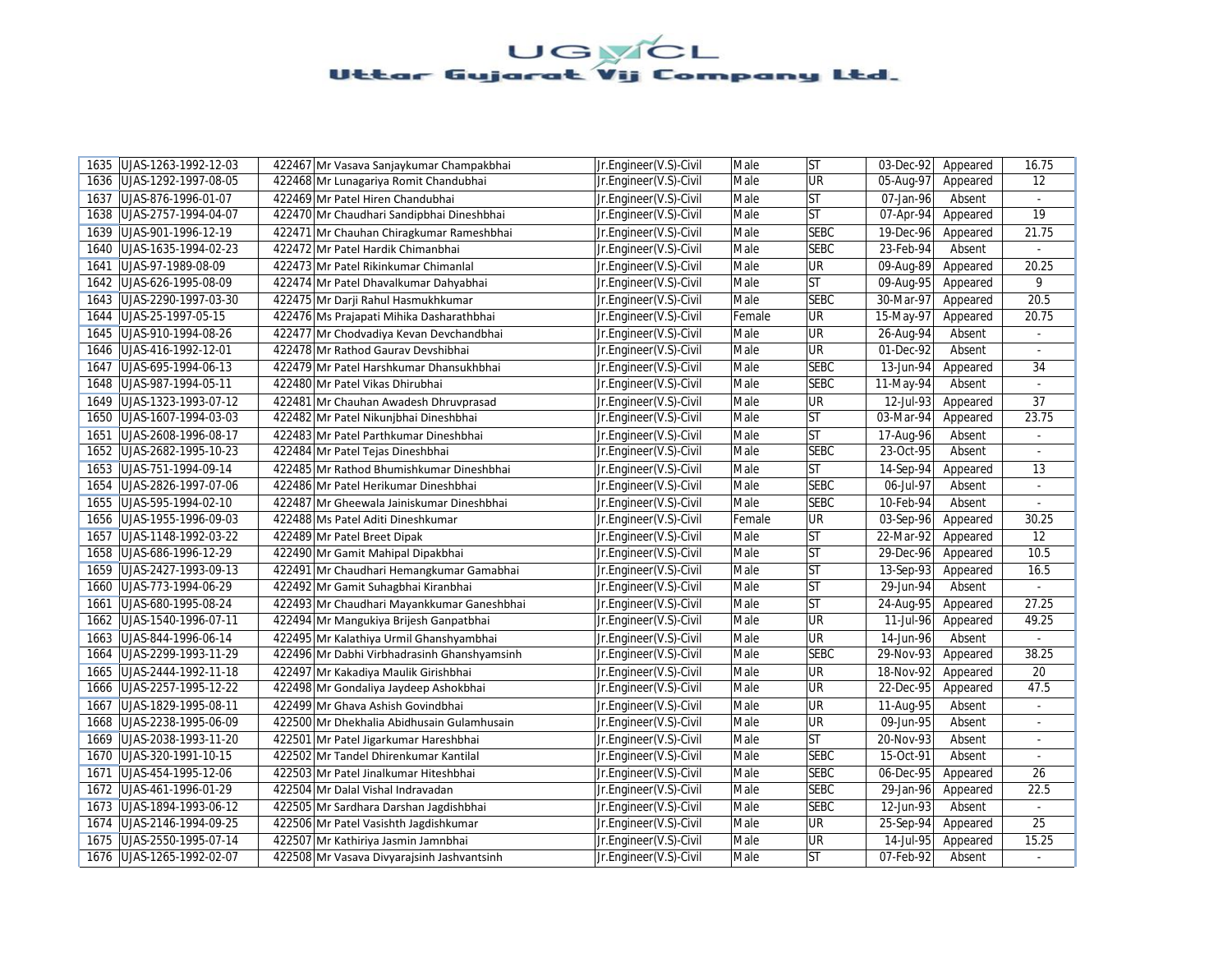| 1677 | UJAS-2000-1995-12-10 | 422509 Mr Zinzala Ghanshyam Jatabhai         | Jr.Engineer(V.S)-Civil | Male   | <b>SEBC</b> | 10-Dec-95 | Appeared | 30.5                     |
|------|----------------------|----------------------------------------------|------------------------|--------|-------------|-----------|----------|--------------------------|
| 1678 | UJAS-1757-1993-04-13 | 422510 Mr Patel Dhavalkumar Jayantilal       | Jr.Engineer(V.S)-Civil | Male   | <b>SEBC</b> | 13-Apr-93 | Absent   |                          |
| 1679 | UJAS-539-1994-10-30  | 422511 Mr Vasava Divyeshbhai Jayantilal      | Jr.Engineer(V.S)-Civil | Male   | lst         | 30-Oct-94 | Appeared | 18.75                    |
| 1680 | UJAS-280-1989-07-17  | 422512 Mr Patel Dhavalkumar Jayhidbhai       | Jr.Engineer(V.S)-Civil | Male   | <b>ST</b>   | 17-Jul-89 | Appeared | 20                       |
| 1681 | UJAS-959-1993-03-09  | 422513 Mr Katariya Pravinbhai Jerambhai      | Jr.Engineer(V.S)-Civil | Male   | <b>SEBC</b> | 09-Mar-93 | Absent   | ä,                       |
| 1682 | UJAS-2187-1993-12-17 | 422514 Mr Patel Jaykumar Jesingbhai          | Jr.Engineer(V.S)-Civil | Male   | <b>ST</b>   | 17-Dec-93 | Absent   |                          |
| 1683 | UJAS-1594-1997-02-16 | 422515 Mr Madhu Utkarsh Jitendrakumar        | Jr.Engineer(V.S)-Civil | Male   | <b>UR</b>   | 16-Feb-97 | Appeared | 28.75                    |
| 1684 | UJAS-1667-1994-11-11 | 422516 Mr Dabhi Hardikkumar Jitubhai         | Jr.Engineer(V.S)-Civil | Male   | <b>SEBC</b> | 11-Nov-94 | Absent   | ÷.                       |
| 1685 | UJAS-2652-1997-03-29 | 422517 Mr Pawar Rohitbhai Jivalbhai          | Jr.Engineer(V.S)-Civil | Male   | lst         | 29-Mar-97 | Absent   | $\overline{\phantom{a}}$ |
| 1686 | UJAS-1109-1994-07-27 | 422518 Ms Meena Priyanka Kamalchand          | Jr.Engineer(V.S)-Civil | Female | <b>UR</b>   | 27-Jul-94 | Absent   |                          |
| 1687 | UJAS-1419-1993-07-15 | 422519 Mr Chaudhari Aashishkumar Kanaiyalal  | Jr.Engineer(V.S)-Civil | Male   | <b>ST</b>   | 15-Jul-93 | Appeared | 30.5                     |
| 1688 | UJAS-2789-1994-05-14 | 422520 Mr Bhojavia Ridhdhesh Kantilal        | Jr.Engineer(V.S)-Civil | Male   | <b>SEBC</b> | 14-May-94 | Appeared | 32                       |
| 1689 | UJAS-1975-1995-02-19 | 422521 Mr Patel Pruthuyashkumar Kantilal     | Jr.Engineer(V.S)-Civil | Male   | <b>SEBC</b> | 19-Feb-95 | Appeared | 16                       |
| 1690 | UJAS-2596-1995-01-20 | 422522 Ms Patel Kinjalben Kanubhai           | Jr.Engineer(V.S)-Civil | Female | <b>UR</b>   | 20-Jan-95 | Appeared | 24                       |
| 1691 | UJAS-567-1996-06-12  | 422523 Mr Patel Ashishkumar Kanubhai         | Jr.Engineer(V.S)-Civil | Male   | lst         | 12-Jun-96 | Appeared | 30                       |
| 1692 | UJAS-1509-1997-03-27 | 422524 Mr Joshi Rajan Kaushik                | Jr.Engineer(V.S)-Civil | Male   | UR          | 27-Mar-97 | Appeared | 44.75                    |
| 1693 | UJAS-759-1995-03-02  | 422525 Mr Patel Divyangkumar Kiranbhai       | Jr.Engineer(V.S)-Civil | Male   | <b>SEBC</b> | 02-Mar-95 | Appeared | 27                       |
| 1694 | UJAS-206-1997-05-16  | 422526 Mr Bhagat Margesh Bansilal            | Jr.Engineer(V.S)-Civil | Male   | <b>SEBC</b> | 16-May-97 | Appeared | 16.5                     |
| 1695 | UJAS-569-1996-09-09  | 422527 Ms Patel Pankti Kirtikumar            | Jr.Engineer(V.S)-Civil | Female | <b>UR</b>   | 09-Sep-96 | Absent   | ÷.                       |
| 1696 | UJAS-2036-1993-01-24 | 422528 Mr Chaudhary Shashankkumar Kishorbhai | Jr.Engineer(V.S)-Civil | Male   | <b>ST</b>   | 24-Jan-93 | Absent   |                          |
| 1697 | UJAS-1532-1997-05-16 | 422529 Mr Liliya Aamir Hasanmahmad           | Jr.Engineer(V.S)-Civil | Male   | <b>UR</b>   | 16-May-97 | Appeared | 52.25                    |
| 1698 | UJAS-1960-1995-03-21 | 422530 Mr Prajapati Nitinkumar Mahendrabhai  | Jr.Engineer(V.S)-Civil | Male   | <b>SEBC</b> | 21-Mar-95 | Absent   |                          |
| 1699 | UJAS-2483-1995-01-16 | 422531 Mr Talaviya Montubhai Maheshbhai      | Jr.Engineer(V.S)-Civil | Male   | ST          | 16-Jan-95 | Absent   | $\overline{a}$           |
| 1700 | UJAS-2195-1996-09-04 | 422532 Mr Gandhi Utsav Maheshkumar           | Jr.Engineer(V.S)-Civil | Male   | <b>SEBC</b> | 04-Sep-96 | Absent   |                          |
| 1701 | UJAS-2191-1997-06-18 | 422533 Mr Gamit Benharbhai Manekjibhai       | Jr.Engineer(V.S)-Civil | Male   | lst         | 18-Jun-97 | Appeared | 15.5                     |
| 1702 | UJAS-1108-1996-12-26 | 422534 Ms Patel Prashantkumar Mangubhai      | Jr.Engineer(V.S)-Civil | Male   | <b>ST</b>   | 26-Dec-96 | Appeared | 0                        |
| 1703 | UJAS-805-1993-01-15  | 422535 Mr Bhusara Piyushkumar Manilal        | Jr.Engineer(V.S)-Civil | Male   | <b>ST</b>   | 15-Jan-93 | Appeared | 32                       |
| 1704 | UJAS-605-1994-09-22  | 422536 Mr Vaishnav Amiraj Manojkumar         | Jr.Engineer(V.S)-Civil | Male   | <b>UR</b>   | 22-Sep-94 | Absent   |                          |
| 1705 | UJAS-12-1993-09-17   | 422537 Mr Desai Vikas Mansukhbhai            | Jr.Engineer(V.S)-Civil | Male   | UR          | 17-Sep-93 | Absent   |                          |
| 1706 | UJAS-2269-1996-08-20 | 422538 Mr Sadat Ajaykumar Mavjibhai          | Jr.Engineer(V.S)-Civil | Male   | lst         | 20-Aug-96 | Appeared | 10.25                    |
| 1707 | UJAS-607-1996-04-19  | 422539 Ms Shah Ishani Milankumar             | Jr.Engineer(V.S)-Civil | Female | <b>UR</b>   | 19-Apr-96 | Appeared | 16.5                     |
| 1708 | UJAS-125-1991-08-16  | 422540 Mr Gamit Benjaminbhai Mohanbhai       | Jr.Engineer(V.S)-Civil | Male   | lst         | 16-Aug-91 | Absent   | ÷.                       |
| 1709 | UJAS-2150-1995-07-22 | 422541 Mr Dobariya Brijesh Kumar Mukesh Bhai | Jr.Engineer(V.S)-Civil | Male   | <b>UR</b>   | 22-Jul-95 | Appeared | 18.5                     |
| 1710 | UJAS-2520-1995-09-17 | 422542 Mr Shah Shrey Mukeshbhai              | Jr.Engineer(V.S)-Civil | Male   | <b>UR</b>   | 17-Sep-95 | Appeared | $-5$                     |
| 1711 | UJAS-1461-1991-09-13 | 422543 Mr Talegaonkar Tejas Mukund           | Jr.Engineer(V.S)-Civil | Male   | UR          | 13-Sep-91 | Appeared | 26.25                    |
| 1712 | UJAS-27-1996-08-22   | 422544 Ms Pathan Sumerabanu Musharrafkhan    | Jr.Engineer(V.S)-Civil | Female | <b>UR</b>   | 22-Aug-96 | Absent   |                          |
| 1713 | UJAS-1534-1996-12-26 | 422545 Ms Nahar Surabhi Mansukhlal           | Jr.Engineer(V.S)-Civil | Female | <b>UR</b>   | 26-Dec-96 | Appeared | 40.5                     |
| 1714 | UJAS-399-1993-04-05  | 422546 Mr Patel Parth Naranbhai              | Jr.Engineer(V.S)-Civil | Male   | <b>UR</b>   | 05-Apr-93 | Appeared | $40.\overline{5}$        |
| 1715 | UJAS-2658-1994-11-09 | 422547 Mr Vasoya Kamal Naranbhai             | Jr.Engineer(V.S)-Civil | Male   | UR          | 09-Nov-94 | Appeared | 9.25                     |
| 1716 | UJAS-266-1997-07-09  | 422548 Mr Dhameliya Mohit Nareshbhai         | Jr.Engineer(V.S)-Civil | Male   | UR          | 09-Jul-97 | Absent   | $\blacksquare$           |
| 1717 | UJAS-1619-1984-08-15 | 422549 Mr Patel Divyeshkumar Nareshbhai      | Jr.Engineer(V.S)-Civil | Male   | ST          | 15-Aug-84 | Absent   | ÷.                       |
| 1718 | UJAS-504-1995-01-07  | 422550 Ms Vasava Dikshita Nareshbhai         | Jr.Engineer(V.S)-Civil | Female | lst         | 07-Jan-95 | Absent   |                          |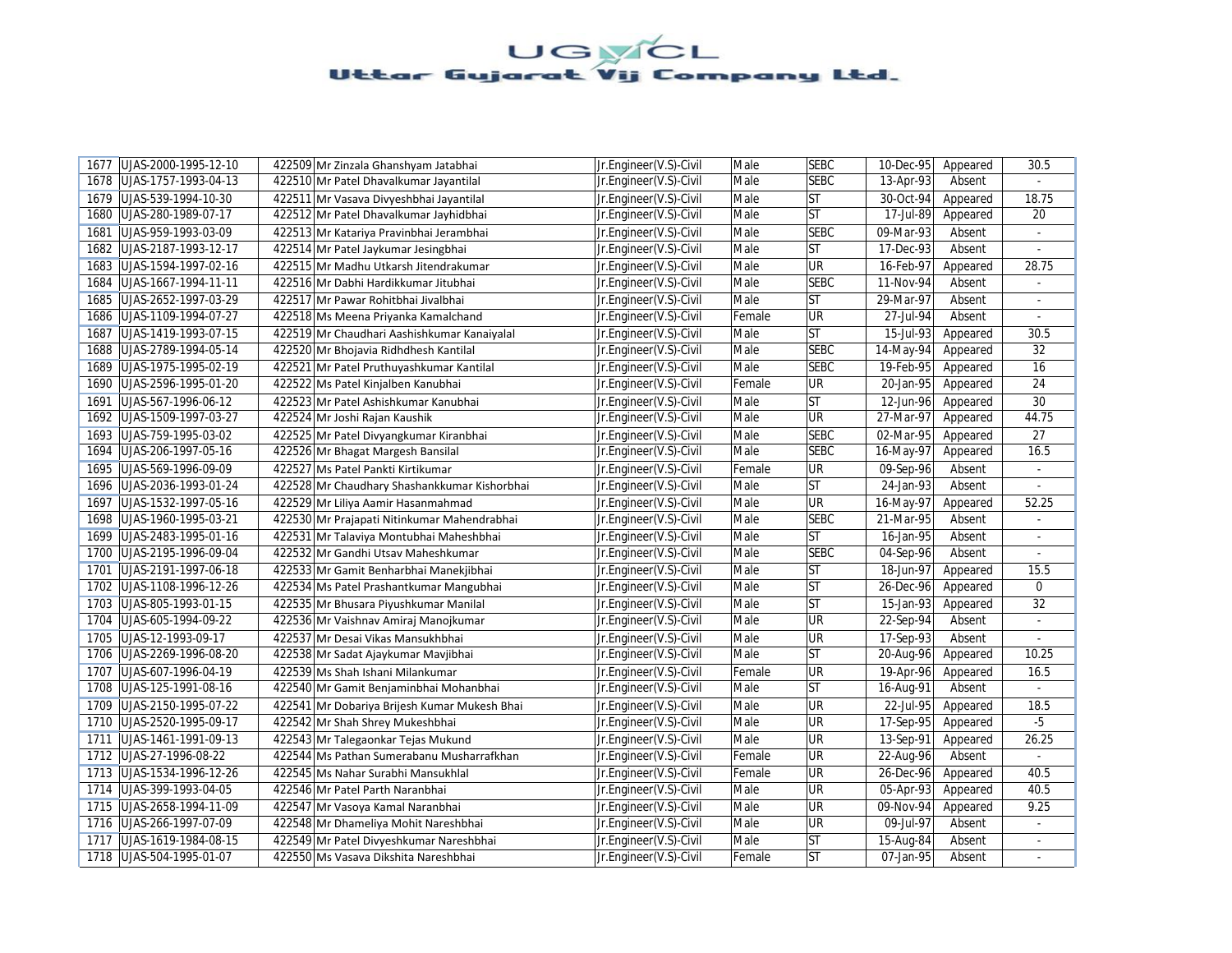| UJAS-2756-1994-09-21<br>1719 | 422551 Mr Patel Chirag Natthubhai             | Jr.Engineer(V.S)-Civil | Male   | <b>UR</b>   | 21-Sep-94 | Absent   | $\sim$                   |
|------------------------------|-----------------------------------------------|------------------------|--------|-------------|-----------|----------|--------------------------|
| 1720<br>UJAS-784-1992-05-28  | 422552 Mr Patel Bhavinkumar Natubhai          | Jr.Engineer(V.S)-Civil | Male   | <b>ST</b>   | 28-May-92 | Absent   |                          |
| 1721<br>UJAS-1991-1997-06-10 | 422553 Mr Chaudhari Shivangkumar Nesubhai     | Jr.Engineer(V.S)-Civil | Male   | <b>ST</b>   | 10-Jun-97 | Appeared | 23                       |
| 1722<br>UJAS-575-1996-07-18  | 422554 Mr Patel Divyeshkumar Parbhubhai       | Jr.Engineer(V.S)-Civil | Male   | <b>ST</b>   | 18-Jul-96 | Appeared | 12.5                     |
| UJAS-408-1992-09-16<br>1723  | 422555 Mr Pindiwala Abhishek Pankajkumar      | Jr.Engineer(V.S)-Civil | Male   | UR          | 16-Sep-92 | Absent   | $\sim$                   |
| UJAS-1052-1996-01-28<br>1724 | 422556 Mr Parmar Vijaykumar Pravinbhai        | Jr.Engineer(V.S)-Civil | Male   | UR          | 28-Jan-96 | Absent   |                          |
| UJAS-2830-1995-10-04<br>1725 | 422557 Mr Hirapara Jaykishan Parshotambhai    | Jr.Engineer(V.S)-Civil | Male   | UR          | 04-Oct-95 | Absent   | ÷.                       |
| 1726<br>UJAS-1552-1994-06-26 | 422558 Mr Mahla Prashantkumar Parsotambhai    | Jr.Engineer(V.S)-Civil | Male   | <b>ST</b>   | 26-Jun-94 | Appeared | 30                       |
| 1727<br>UJAS-909-1993-02-15  | 422559 Mr Patel Rinkeshkuma Amratbhai         | Jr.Engineer(V.S)-Civil | Male   | <b>ST</b>   | 15-Feb-93 | Absent   |                          |
| 1728<br>UJAS-1181-1995-09-26 | 422560 Mr Patel Tanmay Amratbhai              | Jr.Engineer(V.S)-Civil | Male   | ST          | 26-Sep-95 | Absent   |                          |
| 1729<br>UJAS-1669-1988-08-20 | 422561 Mr Patel Tusharbhai Laxmanbhai         | Jr.Engineer(V.S)-Civil | Male   | <b>ST</b>   | 20-Aug-88 | Appeared | 24                       |
| 1730<br>UJAS-123-1987-05-03  | 422562 Mr Patel Kirankumar Navinchandra       | Jr.Engineer(V.S)-Civil | Male   | ST          | 03-May-87 | Appeared | 20.5                     |
| UJAS-1888-1994-09-02<br>1731 | 422563 Mr Gohil Kiran Prafulbhai              | Jr.Engineer(V.S)-Civil | Male   | <b>SEBC</b> | 02-Sep-94 | Absent   |                          |
| 1732<br>UJAS-39-1993-07-13   | 422564 Mr Chaudhari Ankitkumar Prafullbhai    | Jr.Engineer(V.S)-Civil | Male   | ST          | 13-Jul-93 | Appeared | 26.25                    |
| 1733<br>UJAS-1740-1992-04-12 | 422565 Mr Prajapati Hilaykumar Naginbhai      | Jr.Engineer(V.S)-Civil | Male   | <b>SEBC</b> | 12-Apr-92 | Absent   |                          |
| 1734<br>UJAS-2322-1994-09-03 | 422566 Mr Patel Hardikkumar Prakashbhai       | Jr.Engineer(V.S)-Civil | Male   | <b>ST</b>   | 03-Sep-94 | Absent   | L.                       |
| UJAS-2034-1994-10-29<br>1735 | 422567 Mr Mokani Mayurkumar Pravinbhai        | Jr.Engineer(V.S)-Civil | Male   | UR          | 29-Oct-94 | Absent   | $\sim$                   |
| 1736<br>UJAS-2490-1994-09-05 | 422568 Mr Patel Komalkumar Pravinbhai         | Jr.Engineer(V.S)-Civil | Male   | UR          | 05-Sep-94 | Absent   |                          |
| 1737<br>UJAS-846-1996-04-11  | 422569 Mr Surani Jainil Pravinbhai            | Jr.Engineer(V.S)-Civil | Male   | UR          | 11-Apr-96 | Absent   | ٠                        |
| 1738<br>UJAS-82-1997-07-25   | 422570 Ms Parmar Dishakumari Pravinbhai       | Jr.Engineer(V.S)-Civil | Female | UR          | 25-Jul-97 | Absent   |                          |
| 1739<br>UJAS-640-1994-11-28  | 422571 Mr Zala Pritesh Pravinsinh             | Jr.Engineer(V.S)-Civil | Male   | UR          | 28-Nov-94 | Absent   | ÷.                       |
| UJAS-683-1996-05-25<br>1740  | 422572 Mr Chaudhari Kavankumar Rajeshbhai     | Jr.Engineer(V.S)-Civil | Male   | <b>ST</b>   | 25-May-96 | Appeared | 35                       |
| UJAS-2537-1996-03-28<br>1741 | 422573 Mr Patel Kirtan Rajeshbhai             | Jr.Engineer(V.S)-Civil | Male   | UR          | 28-Mar-96 | Absent   | $\omega$                 |
| 1742<br>UJAS-1545-1996-02-05 | 422574 Mr Parmar Hardikumar Rameshbhai        | Jr.Engineer(V.S)-Civil | Male   | UR          | 05-Feb-96 | Absent   |                          |
| UJAS-1030-1995-07-04<br>1743 | 422575 Mr Patel Pinkeshkumar Rameshchandra    | Jr.Engineer(V.S)-Civil | Male   | UR          | 04-Jul-95 | Appeared | 11.25                    |
| 1744<br>UJAS-130-1996-10-20  | 422576 Mr Rajput Jaydipsinh Ramsinh           | Jr.Engineer(V.S)-Civil | Male   | <b>UR</b>   | 20-Oct-96 | Appeared | 37                       |
| UJAS-140-1989-10-13<br>1745  | 422577 Mr Chaudhari Divyeshkumar Ranchhodbhai | Jr.Engineer(V.S)-Civil | Male   | <b>ST</b>   | 13-Oct-89 | Absent   | $\mathcal{L}$            |
| UJAS-1309-1996-02-14<br>1746 | 422578 Ms Patel Nidhi Ratubhai                | Jr.Engineer(V.S)-Civil | Female | UR          | 14-Feb-96 | Absent   |                          |
| UJAS-2782-1992-02-18<br>1747 | 422579 Mr Vyas Miteshkumar Rohitkumar         | Jr.Engineer(V.S)-Civil | Male   | UR          | 18-Feb-92 | Absent   |                          |
| 1748<br>UJAS-1588-1992-09-05 | 422580 Mr Vohra Aijazbhai Salimbhai           | Jr.Engineer(V.S)-Civil | Male   | <b>SEBC</b> | 05-Sep-92 | Appeared | 6.25                     |
| 1749<br>UJAS-894-1996-11-18  | 422581 Ms Chaudhari Shriyakumari Satishbhai   | Jr.Engineer(V.S)-Civil | Female | <b>ST</b>   | 18-Nov-96 | Appeared | 8                        |
| 1750<br>UJAS-2315-1992-12-25 | 422582 Mr Patel Bhavinkumar Shaileshbhai      | Jr.Engineer(V.S)-Civil | Male   | <b>ST</b>   | 25-Dec-92 | Appeared | 17.25                    |
| 1751<br>UJAS-816-1996-02-04  | 422583 Mr Vasava Harshalkumar Shakarambhai    | Jr.Engineer(V.S)-Civil | Male   | <b>ST</b>   | 04-Feb-96 | Absent   |                          |
| 1752<br>UJAS-1868-1995-06-04 | 422584 Mr Vaghera Mehulkumar Shankarbhai      | Jr.Engineer(V.S)-Civil | Male   | <b>ST</b>   | 04-Jun-95 | Absent   | ÷.                       |
| 1753<br>UJAS-2206-1995-06-04 | 422585 Mr Vaghera Mehulkumar Shankarbhai      | Jr.Engineer(V.S)-Civil | Male   | <b>ST</b>   | 04-Jun-95 | Appeared | 21.5                     |
| UJAS-1823-1993-11-19<br>1754 | 422586 Mr Vasava Chiragkumar Shravanbhai      | Jr.Engineer(V.S)-Civil | Male   | <b>ST</b>   | 19-Nov-93 | Absent   | $\sim$                   |
| UJAS-1128-1992-04-29<br>1755 | 422587 Mr Trivedi Chinmay Shreedevkumar       | Jr.Engineer(V.S)-Civil | Male   | UR          | 29-Apr-92 | Absent   | $\overline{\phantom{a}}$ |
| 1756<br>UJAS-166-1995-12-08  | 422588 Mr Maurya Ravindrakumar Sohanlal       | Jr.Engineer(V.S)-Civil | Male   | UR          | 08-Dec-95 | Appeared | 22                       |
| 1757<br>UJAS-2801-1995-09-16 | 422589 Mr Zala Dhavalkumar Somatbhai          | Jr.Engineer(V.S)-Civil | Male   | <b>SEBC</b> | 16-Sep-95 | Absent   | $\blacksquare$           |
| 1758<br>UJAS-847-1987-04-16  | 422590 Mr Chaudhary Rahul Sumanbhai           | Jr.Engineer(V.S)-Civil | Male   | <b>ST</b>   | 16-Apr-87 | Appeared | 19                       |
| 1759<br>UJAS-760-1995-03-05  | 422591 Mr Patel Abhishek Sureshbhai           | Jr.Engineer(V.S)-Civil | Male   | ST          | 05-Mar-95 | Absent   | $\omega$                 |
| 1760 UJAS-2580-1997-02-14    | 422592 Mr Patel Ashishkumar Sureshbhai        | Jr.Engineer(V.S)-Civil | Male   | <b>ST</b>   | 14-Feb-97 | Appeared | 26.25                    |